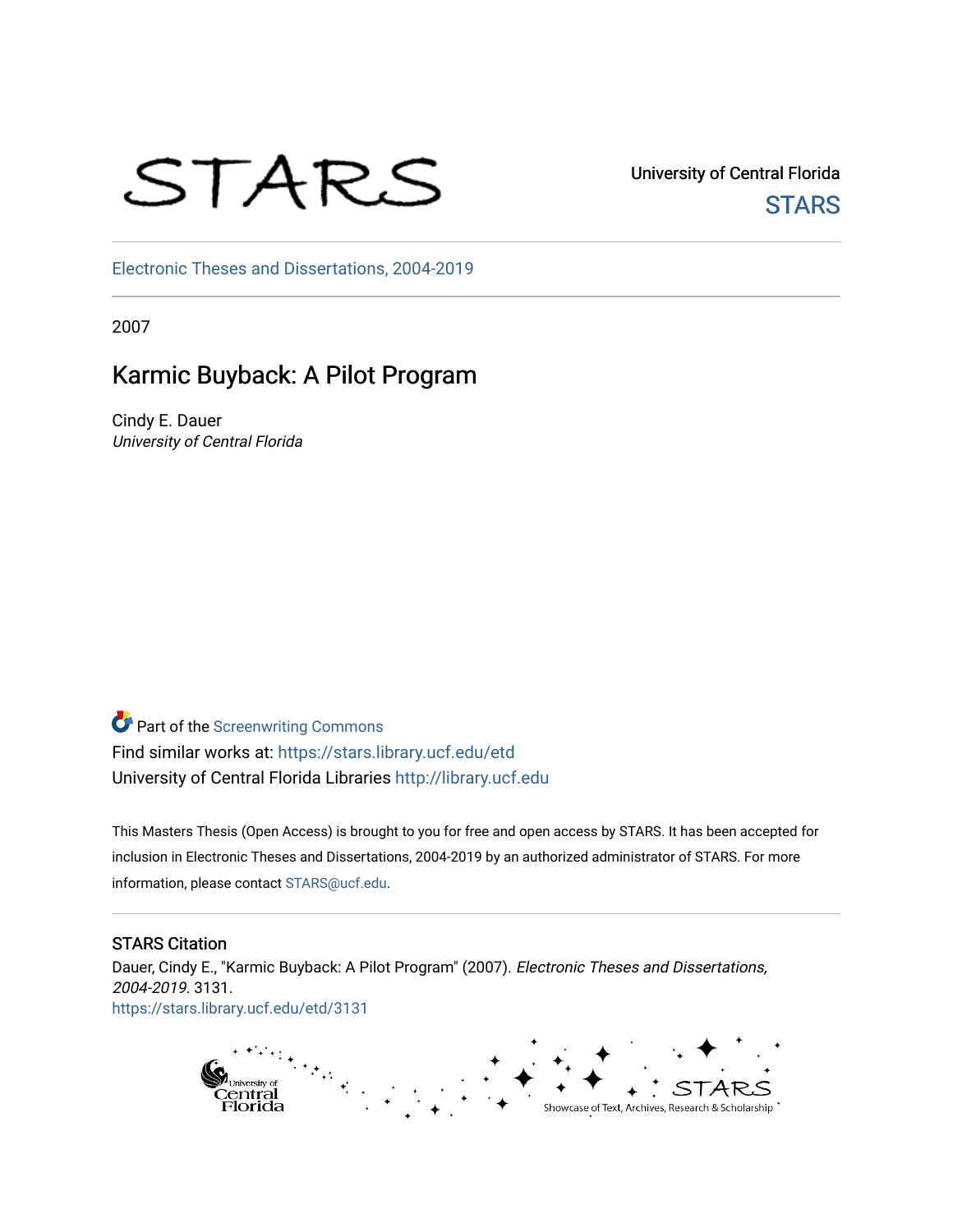# KARMIC BUYBACK: A PILOT PROGRAM

by

# CINDY E. DAUER B.A. New College of Florida, 1992

A thesis submitted in partial fulfillment of the requirements for the degree of Master of Arts in the Department of English in the College of Arts & Humanities at the University of Central Florida Orlando, Florida

> Fall Term 2007

Major Professor: Pat Rushin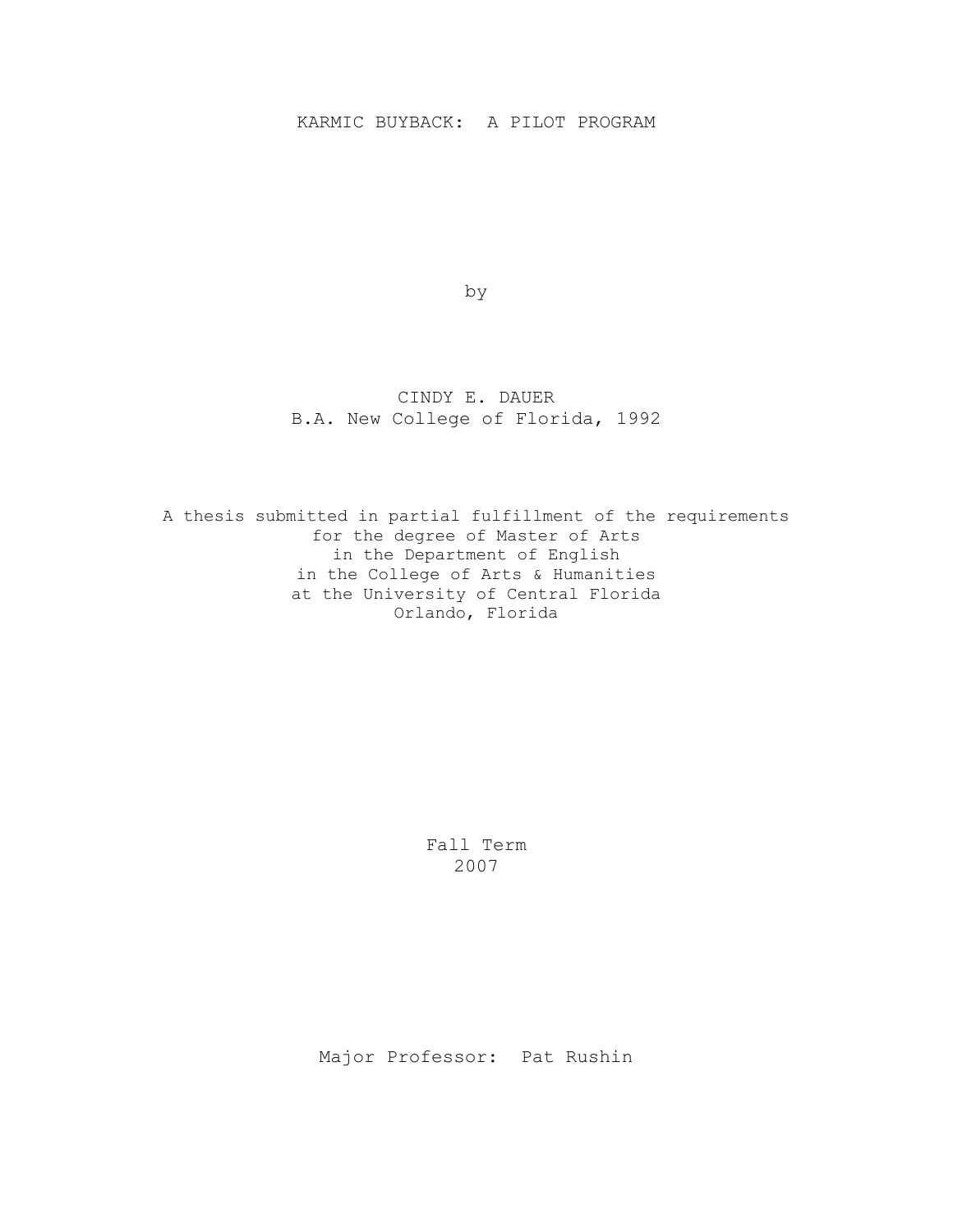© 2007 Cindy E. Dauer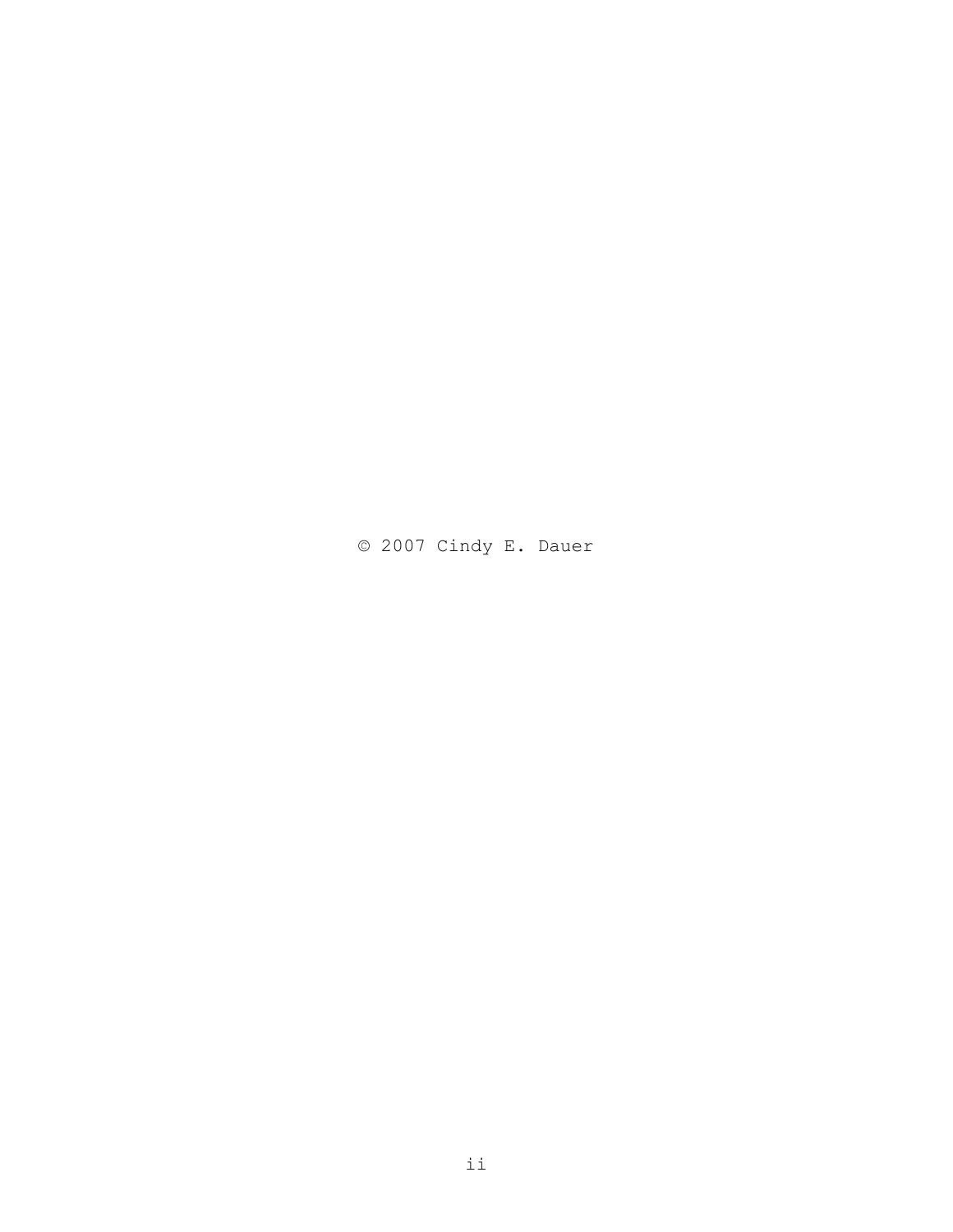## **ABSTRACT**

"Karmic Buyback: A Pilot Program", a screenplay, is the story of Oliver Harker, a water resources engineer in his early thirties, adrift in a world of lost social connections. Aside from this work, which he describes as "just a lot of redundant paperwork," his only connection to the outside world is his exuberant younger brother Van.

With no father to speak of, and harboring long term resentment against his mother who ran away to Africa the day after Van's high school graduation, Oliver's defining tragic moment came three years earlier. It was then he discovered Eva, the woman he planned to marry, cheating with an old flame. Isolating himself from his few remaining friends, Oliver has become a short-tempered, unbearable grump.

Meanwhile Eva, unbeknownst to Oliver, has recently died. She wakes to find herself in a strange, antiseptic afterlife where she is given the opportunity to repair some of the bad karma she accumulated in her short life, specifically in regard to Oliver.

As Van begins to help him reestablish social ties, an accident which lands Oliver in the hospital finally draws their mother back across the Atlantic. Oliver must decide between Eva, in her foolish attempts to win him back as a result of the ultimately misguided Karmic Buyback Pilot Program, and the real people who love him.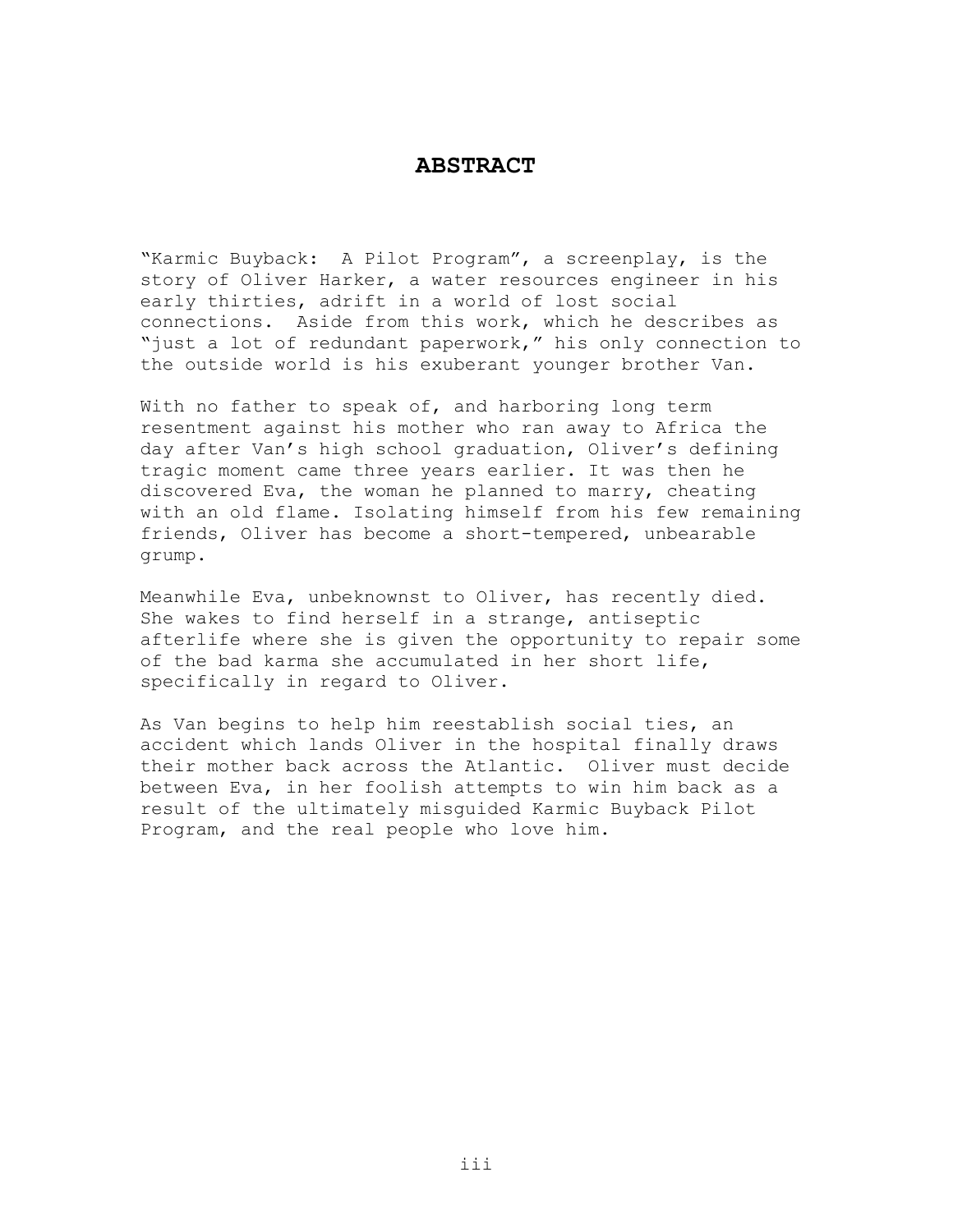# **ACKNOWLEDGMENTS**

I would like to thank Pat Rushin, the members of my committee, and all the helpful folks in the English Department for their support. Also Susan Dauer, Will McIntosh, Antigone, Jer, Brian, Chris and Taylor. As for my imaginary friends, you know who you are.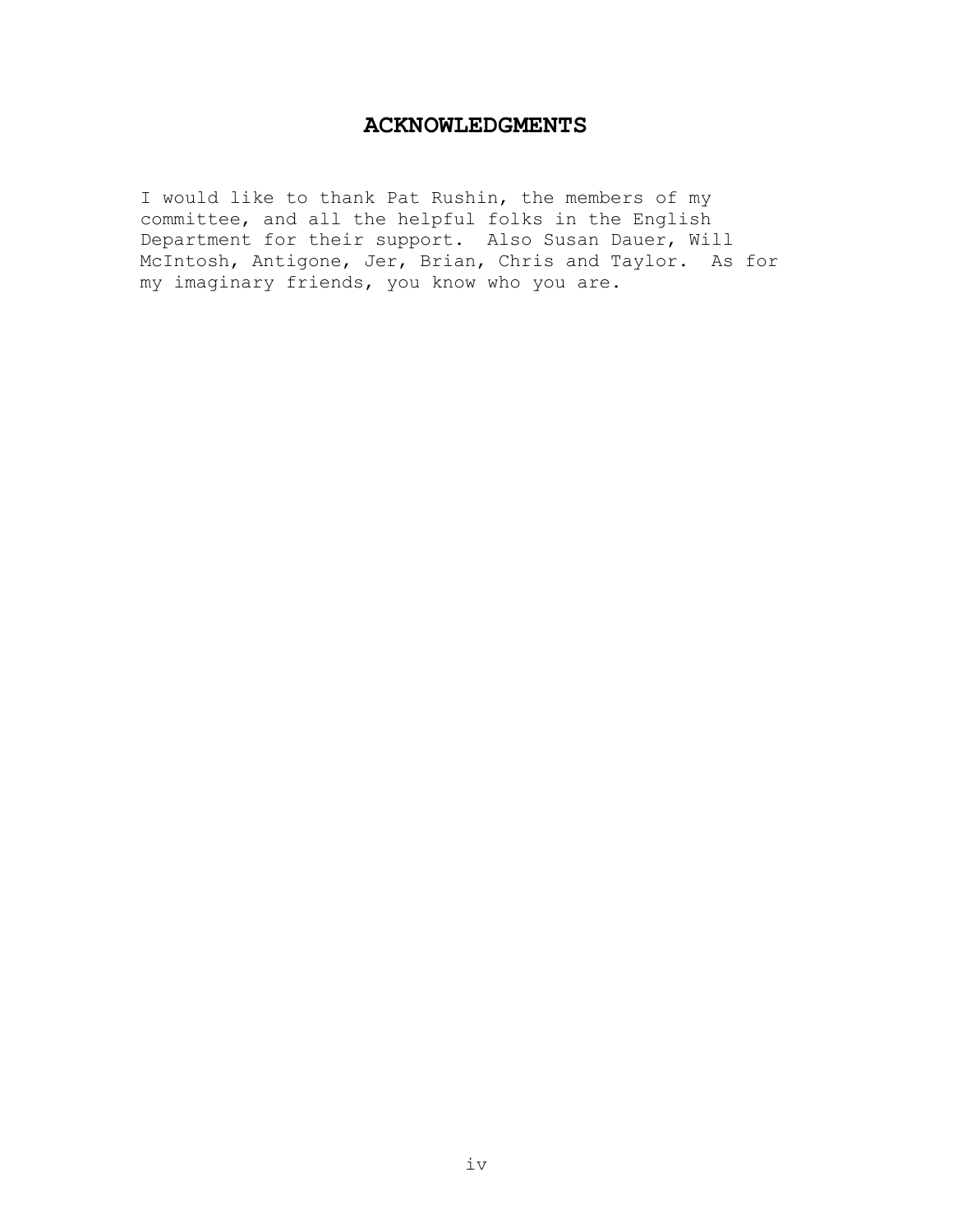# **Karmic Buyback: A Pilot Program**

#### FADE IN:

At first glance, this is a DMV office. Three attendants wearing crisp white shirts with a stitched emblem of pale blue wings sit behind a long counter in the back of the room, with short partitions between them. Two of the attendants have "customers" who are quietly arguing with them, while the last customer appears silently resigned to whatever she's being told.

Lettering above the counter, in cursive calligraphy, reads: "Karmic Intervention and Buyback Office".

On a very clean wipe board off to one side is the following hand-written sign: "Please take a number and take your place in line. Patience is a virtue." Next to the sign stands a DMV-style number machine. The number protruding from the machine: 418,267.

Behind the sign a line of people of all shapes, ages and nationalities curves around several times and stretches out of sight into whiteness.

In the front of the line stands EVA BENSON, late 20s (but looks closer to 17), petite and pixie-ish with dark lipstick and a tailored suit. Both the lipstick and suit appear too old for her. She wears a "Hello, my name is Eva" nametag.

Eva glances at the man behind her in line. He avoids her eyes. She checks the stub of paper with her number and takes a deep breath. In contrast to most of the other individuals, with their haunted eyes and slumped shoulders, she stands up a bit straighter, smoothes the front of her skirt and clasps her hands in front of her.

The male customer at the far left counter, 60s and very professional in appearance, raises his voice.

> MALE CUSTOMER You can't do this to me! I was a partner at the second largest law firm in New York! I demand to see your supervisor.

> > 1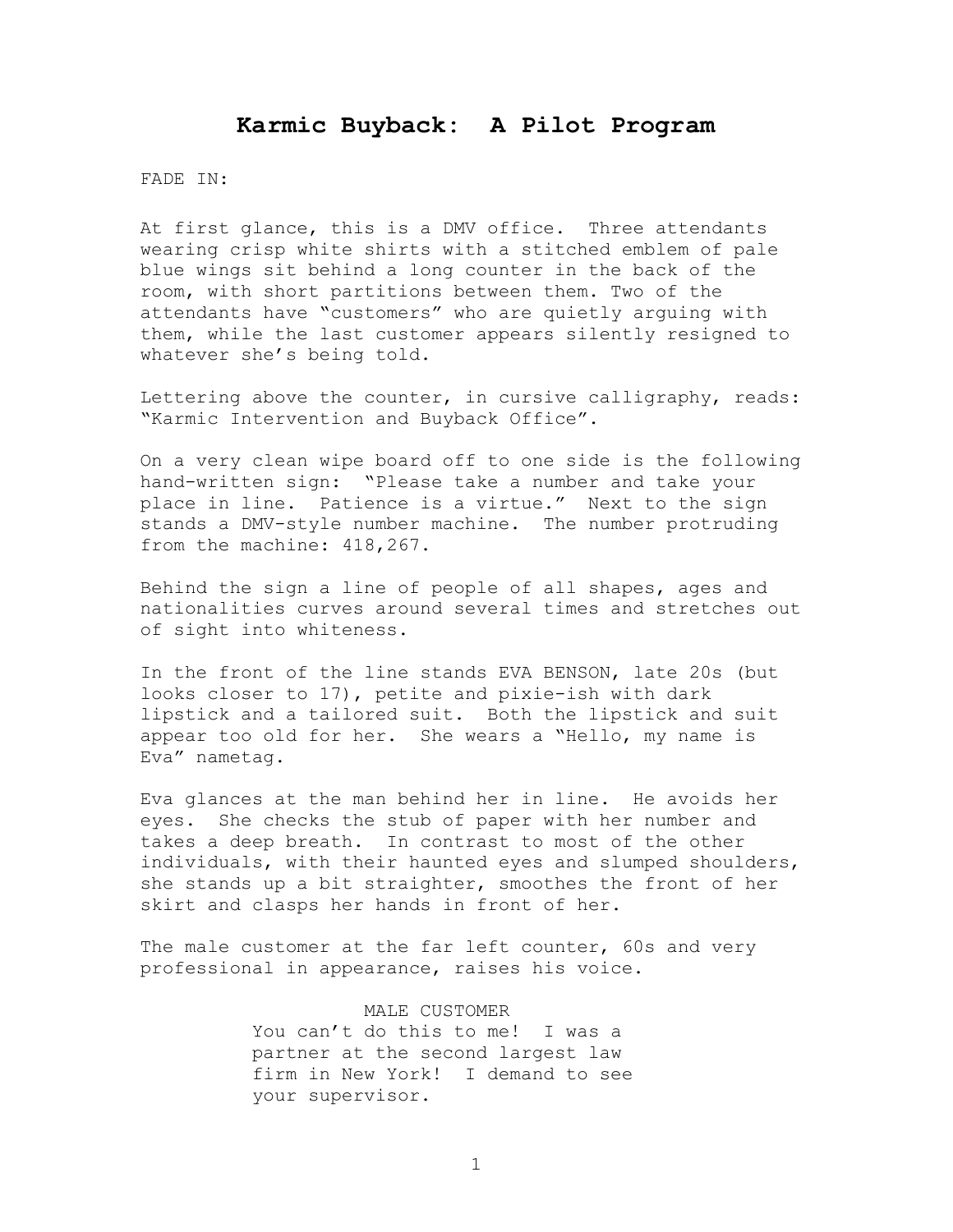#### ATTENDANT

Only the second largest? I'm sorry sir. I can call the Goddess in charge, but she has been in something of an anti-lawyer mode for the last half century.

The man opens his mouth to speak further, decides against it, angrily grabs his paperwork and exits the room without another word.

# ATTENDANT

297,264 please.

Eva takes a deep breath and approaches the counter. She lays her number down and waits. The attendant, CARMEN, types busily into her computer. She smiles at Eva.

### CARMEN

Name?

EVA Eva Benson.

Eva waits quietly while Carmen finishes typing.

#### CARMEN

Do you know why you're here, hon?

#### EVA

To work off some bad karma which, uh, accumulated due to poor choices.

#### CARMEN

Ah, love karma. Always tricky. Cheating, heart-breaking?

She types some more, and pushes a form across the counter for Eva to sign. Eva frowns as she signs.

#### EVA

Basically.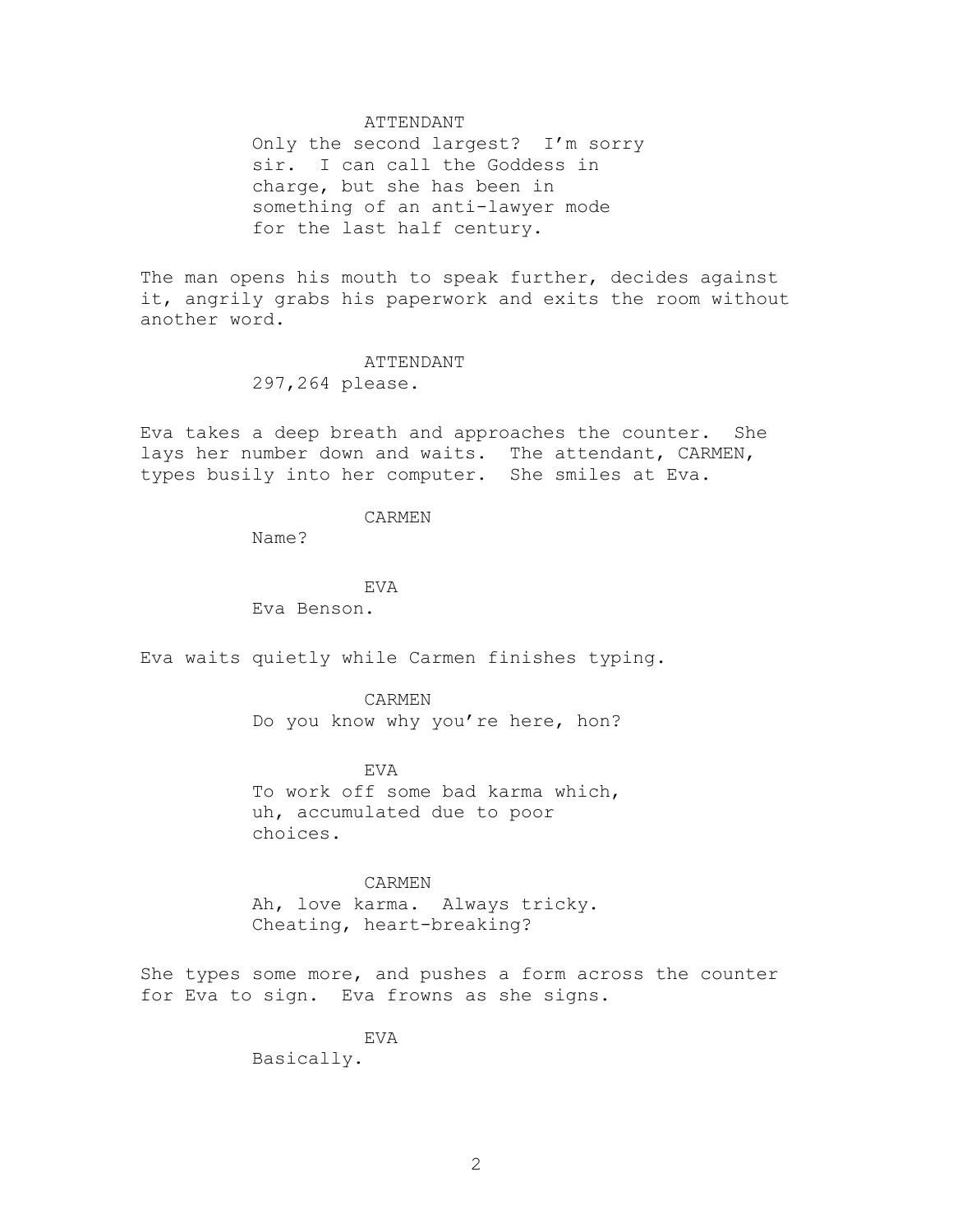#### CARMEN

Not to worry, hon. You'll do fine.

EVA Will I get a job like yours? I've done some customer service.

#### CARMEN

Sorry hon, the karmic buyback fits the karmic crime.

#### EVA

So you—

CARMEN I was a complete horror to many poorly paid workers in my time.

She shakes her head with sincere regret.

# CARMEN Oh, no. Your buyback time is likely to be much more fascinating than mine.

Carmen glances at the worker beside her, then lowers her voice and leans forward across the counter.

#### CARMEN

Just remember: follow the rules and everything will work out.

She winks and pushes another stack of papers across the counter. One of them is clearly marked "The Rules." Eva gathers them up.

FADE OUT

FADE IN

INT. HOUSE – NIGHT

This is a large living room in an older, upper-class house. A majority of the furniture has been covered with some kind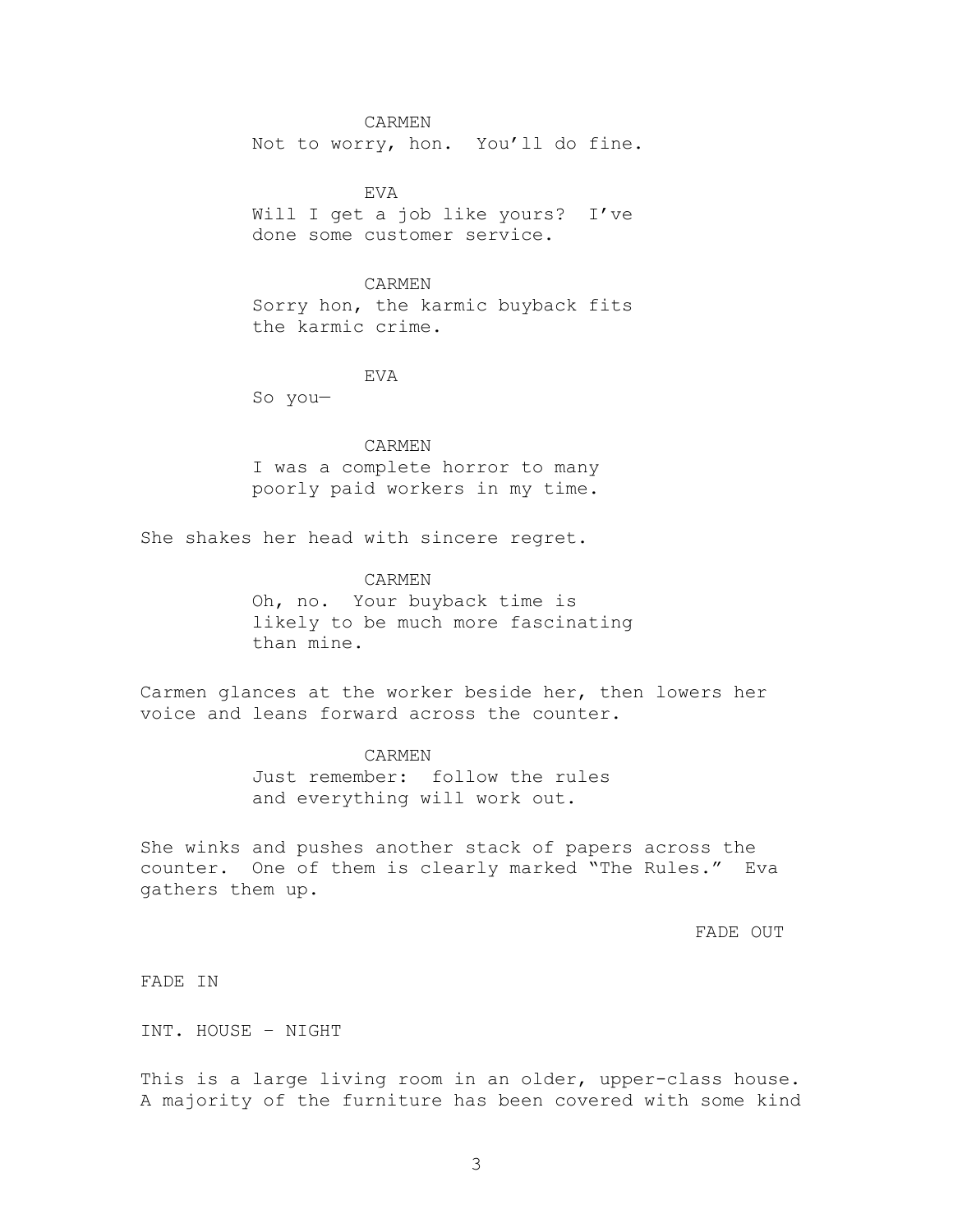of plastic or protective cover. Large boxes, some full and some empty, are scattered throughout the room.

OLIVER HARKER, mid 30s, neat but morose with wild, moppy hair and wearing khaki shorts and a polo shirt, is sorting through papers at a fancy dining room table. The table is next to a doorway which connects the room to the rest of the house. No chairs are in evidence.

A younger man, VAN HARKER, slender and attractive, with a boyish, friendly face and a unique and very loud sense of style, bounds into the room. He looks around, hands on his hips.

> VAN I guess we've made a little progress.

OLIVER A little. So Van. You knew Mom was selling the house?

VAN Not until two days ago.

OLIVER How considerate of her.

Van shrugs. He struggles to fold down the top of the box in front of him. Finally he fits the last piece in place. He takes a step back, admiring his handiwork, and promptly trips over another box behind him. Oliver stifles a laugh. Van composes himself, pretending nothing happened.

> VAN It's just Mom. She doesn't mean anything by it. If you called her—

> > OLIVER

Don't start.

Van shrugs. He picks up the box.

VAN You didn't have to come, you know.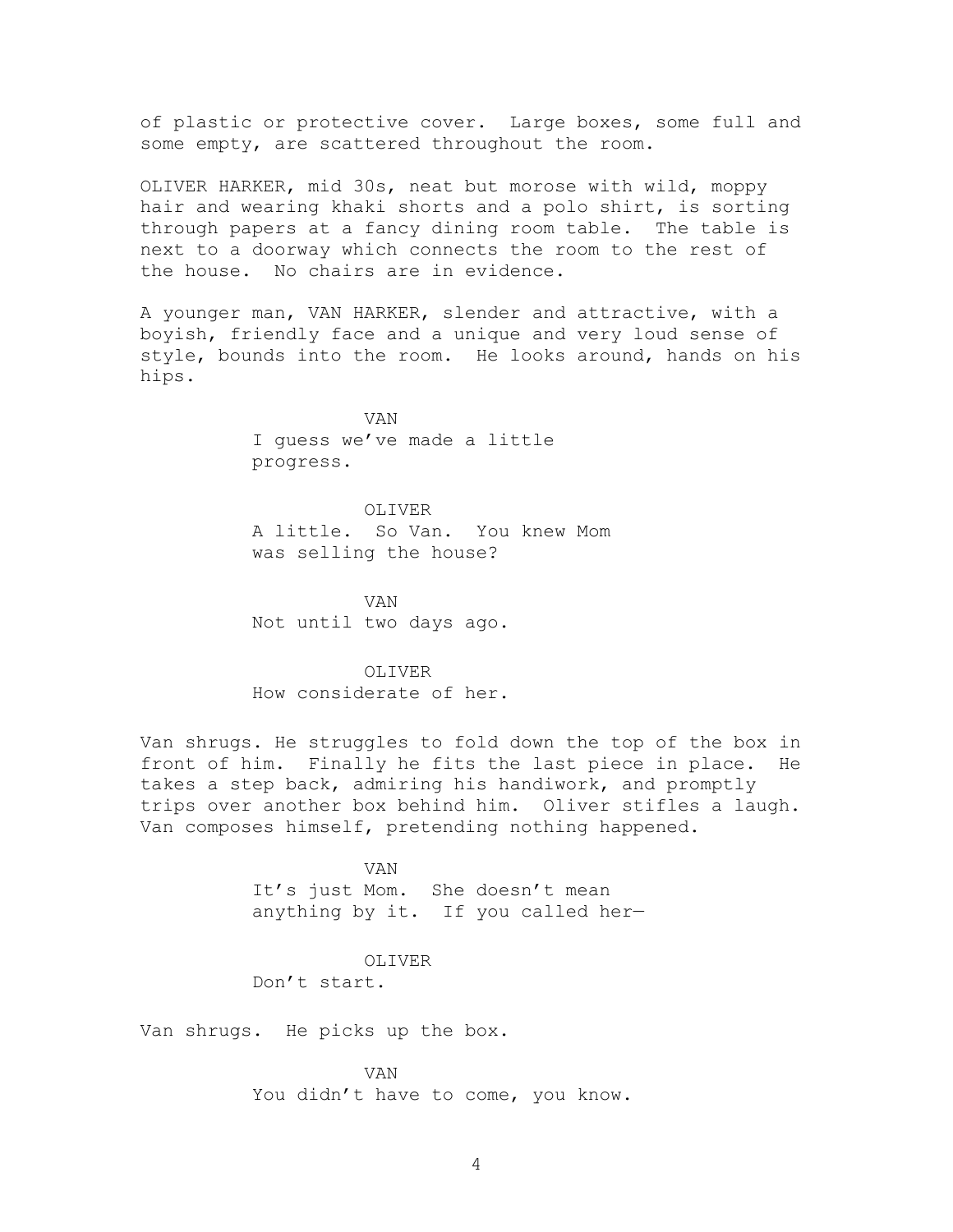#### OLIVER

I know.

Struggling, Van carries the box out of the room. After he's gone, Oliver addresses the doorway.

> OLIVER So, dorkboy, you got somewhere to live?

A moment later, Van reappears. He pauses in the doorway.

VAN Did you say something, Einstein?

#### OLIVER

No.

Van walks over to the table, and rifles with little interest through some of the paperwork.

> VAN She's in Kenya now. New clinic needed a nurse.

OLIVER What's it been? Five years?

VAN Six. Day after I graduated high school.

OLIVER Right. I can't believe you were never pissed at her.

VAN Sure I was pissed. People get over these things.

Van looks at Oliver.

VAN Some people.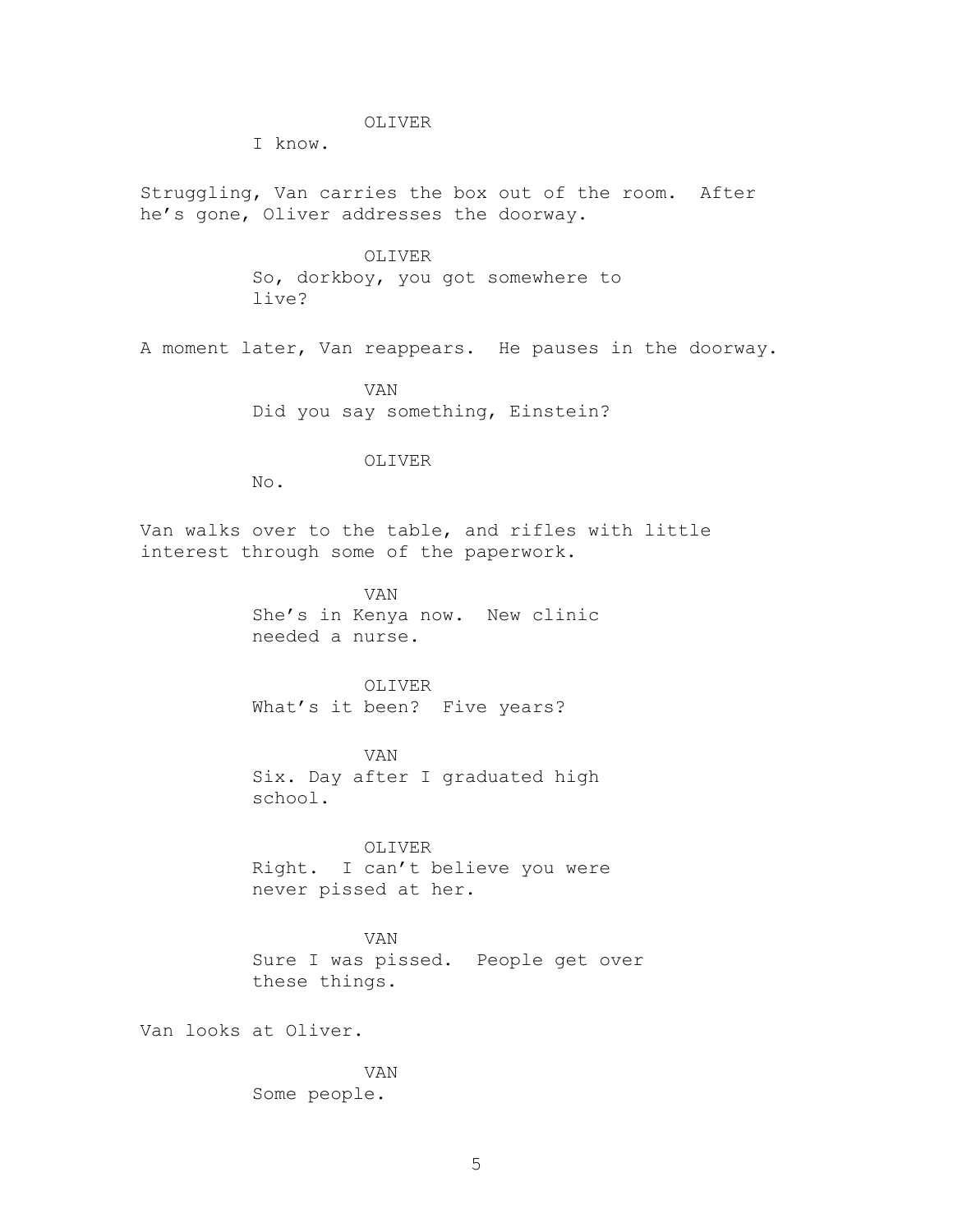Oliver shrugs. They both read through papers in silence, until Oliver finds something of particular interest.

> OLIVER Damn. My elementary school diploma. Didn't know she saved this thing.

VAN She saved all.

Oliver shrugs. He clears his throat. He looks at Van, then looks away.

> OLIVER So you got somewhere to stay or what?

Van grins and claps him on the shoulder. Oliver scowls and grunts.

INT. HOUSE - LATER

Oliver gathers a pile of papers and crosses in front of the doorway toward a large trash bin on the other side. He collides with Van, who has just entered carrying a stack of photographs.

Papers and photos flutter to the ground around them. Oliver pauses and looks at the mess. Van squats down to reclaim his stack.

> OLIVER I'm amazed you lived here this long without destroying the place.

VAN Oh, lighten up, Einstein. You gotta see this stuff I found.

Oliver squats down beside him, pushing Van over in the process. Van straightens back up and ignores Oliver for a moment until he finds one of the photos he was looking for. He smacks the back of Oliver's head.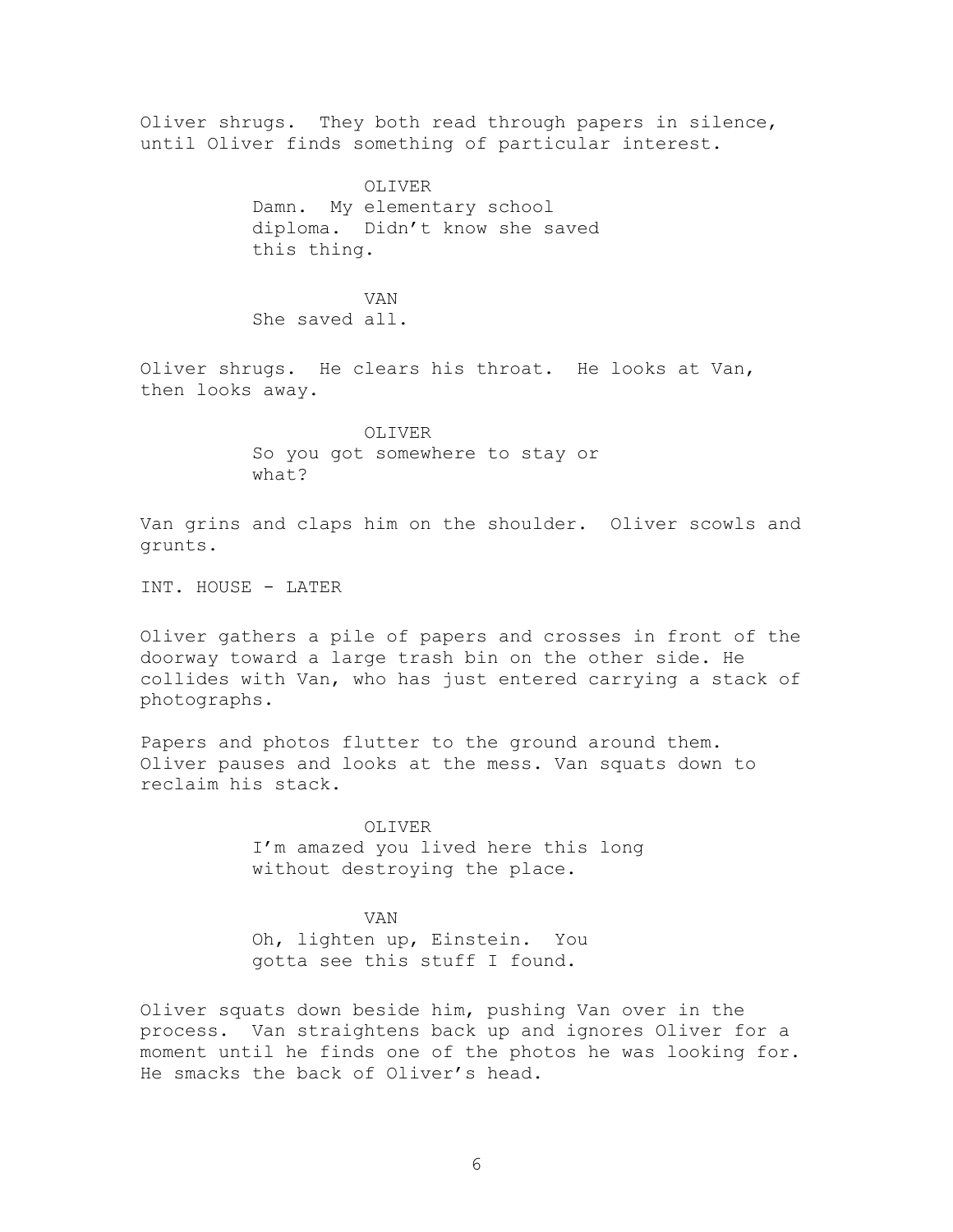VAN Oliver! Look at this shit – remember Mom's boyfriend, that crazy ass cowboy?

He offers the photograph to Oliver. Oliver takes it, smiling despite himself.

INSERT – PHOTOGRAPH

A petite, fierce-looking woman, mid-40s, stands with her arm around the (lower) waist of a very tall man with a large belt buckle, enormous cowboy hat and cowboy boots. Horses graze in the background.

BACK TO SCENE

OLIVER Didn't they take you to a rodeo or something, once?

VAN Ha. No way. I told him to get lost. Mom was pissed.

Oliver finishes gathering up papers and throws them in the bin. He squats to help Van pick up the rest of the photos, and pauses, studying one of them.

INSERT – PHOTOGRAPH

A picture of a younger Oliver with his arms around a man and a woman. Oliver and the other man are wearing University of Florida T-shirts and holding out glasses of beer, as if in a toast. The woman is holding up a lit cigarette. It is dusk, and they are standing outside on someone's patio.

BACK TO SCENE

Van looks over Oliver's shoulder with interest. He waits a moment for Oliver to speak. After a moment, Oliver sticks his hand out and drops the photo on Van's collected stack. Oliver walks back over to the table.

7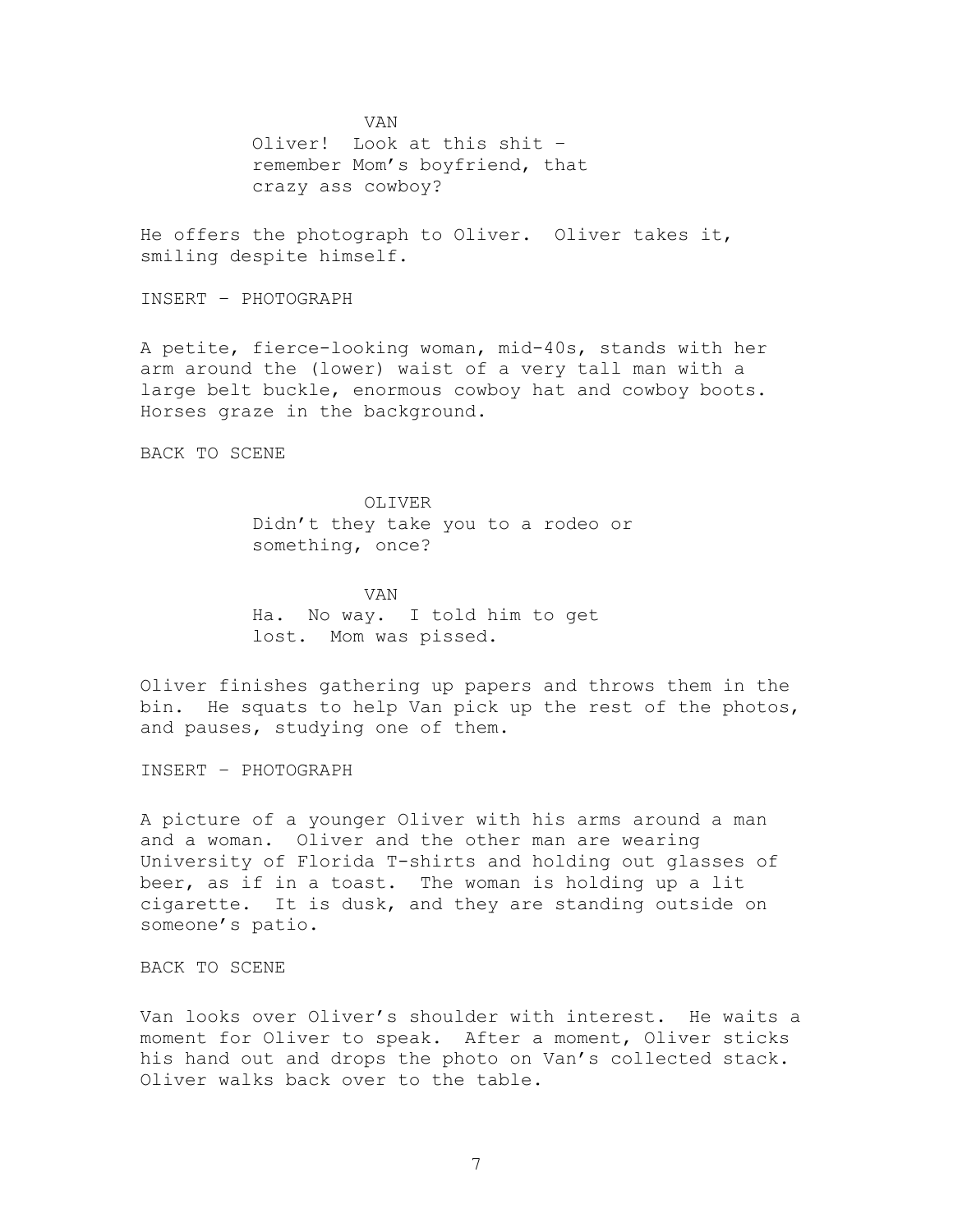VAN Jack and… Kathy?

Oliver does not turn around.

#### OLIVER

Kate.

VAN Heard from them lately?

#### OLIVER

Nope.

Van waits a moment to see if Oliver is going to add any information, then stoops to pick up the last photograph. He stands, looking at it silently.

INSERT – PHOTOGRAPH

A somewhat younger Oliver, smiling widely, is standing on a beach next to a short blonde in a crazy, ruffled pink bathing suit. It is a younger Eva, from the Karmic Buyback Office. She is laughing and pointing at something outside the frame.

BACK TO SCENE

Oliver, standing behind him, rips the photo from Van's hand. He tears it calmly in several pieces and throws them at the bin. He stalks back to the table, picks up some of the remaining papers and begins to throw them into an empty box.

Van stares at Oliver's back, then picks up the pieces of torn photograph that have fallen next to the bin.

> OLIVER Go ahead, Van, say whatever fool thing you feel the need to say.

VAN It's been years, man. I can't believe that damn chick Eva wrecked you for good.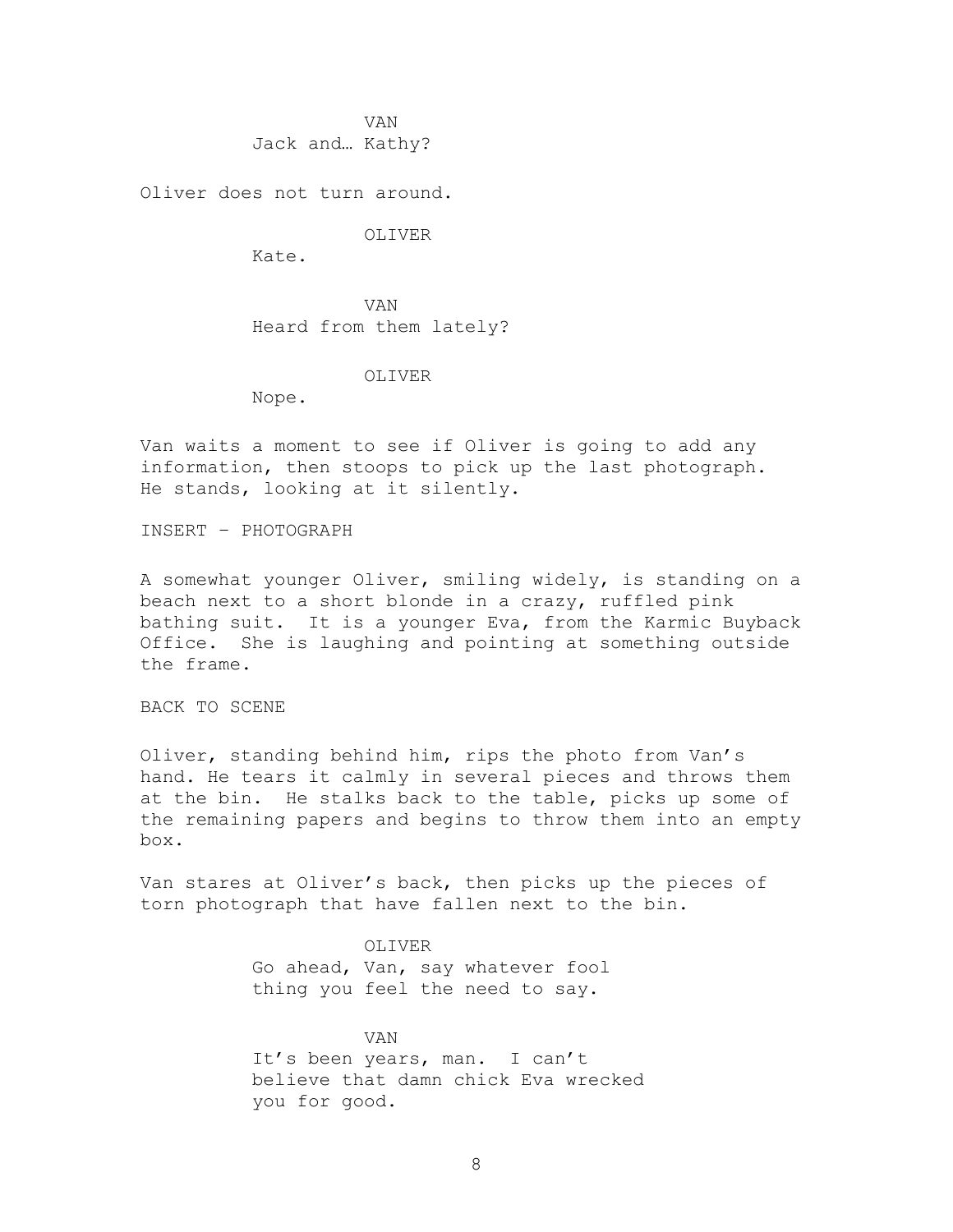Oliver picks up a document, and scans it.

OLIVER (to himself) Good enough.

Beneath one of the last stacks of unsorted papers, Oliver finds a small china dog, a brown mutt with its tongue hanging out. He frowns, pained, fingers it a moment, then drops it into his pants pocket.

INT. DREAM ENVIRONMENT

Wisps of pale smoke rise from the corners of a mostly bare, oblong room with a white tile floor. Eva, in the same clothes and nametag as earlier, stands to one side beside a folding chair and a small table. Next to the table a long golden cord with a large tassel at the end hangs almost to the floor. On the table is a thin white binder.

INSERT – BINDER

Beneath the blue wings logo, in large, rounded calligraphy, is the title, "Non-Violent Karmic Buyback: A pilot program instituted by the Office of Divine Corrections."

BACK TO SCENE

Eva sits down and as she reaches for the binder, a calm, soothing female voice fills the room

> VOICE (V.O.) Hello traveler, and welcome. Please direct your attention to the video screen at the back wall, as you learn about this unique program.

Eva sucks in her breath as a huge rectangle of deep blue light fills the back wall. Titles appear. The voice reads along with the text throughout the video.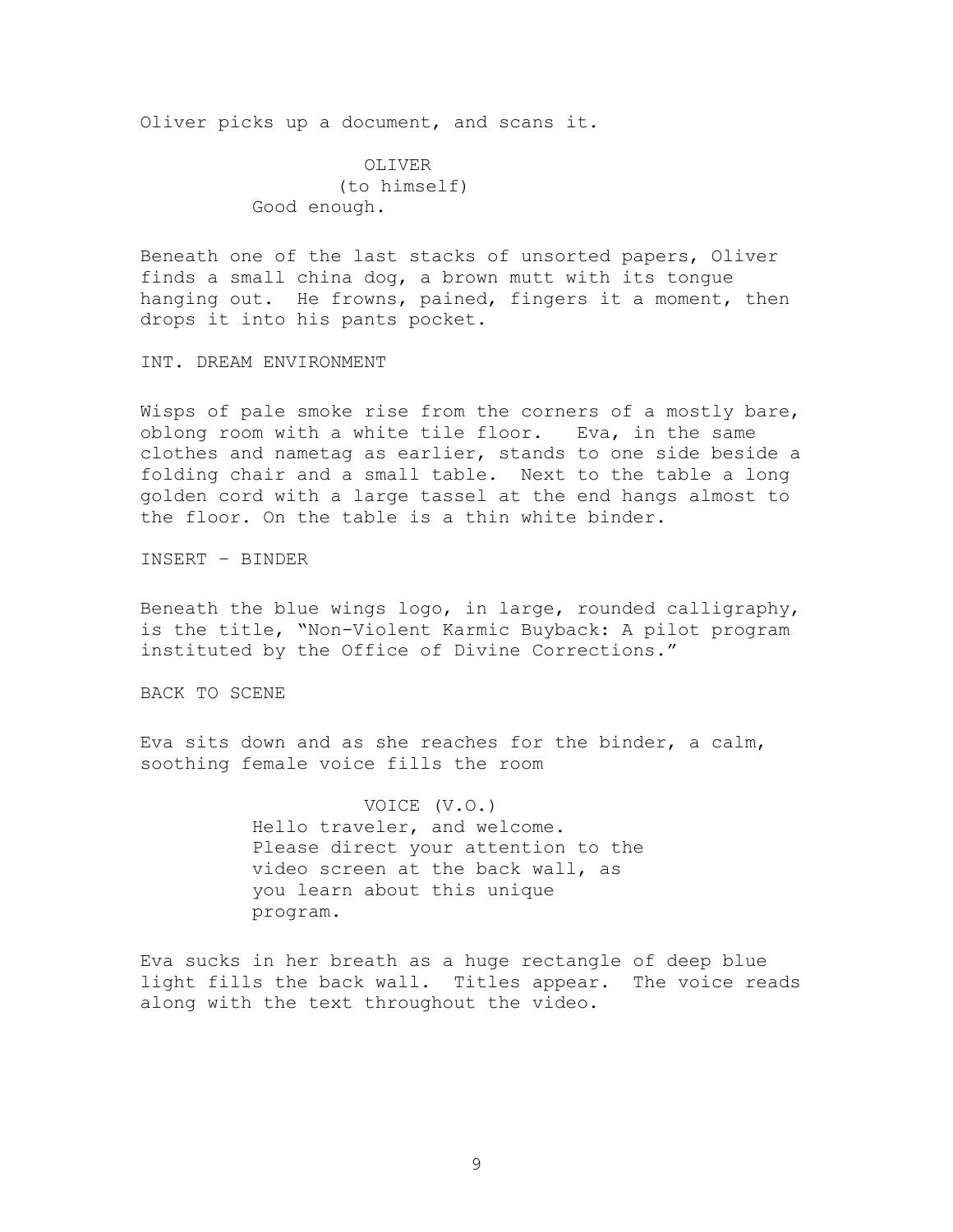INSERT – VIDEO SCREEN

As the text scrolls up, muted hues of blue and purple swirl soothingly in the background.

> VOICE (V.O.) ―Non-Violent Karmic Buyback: A pilot program instituted by the Office of Divine Corrections.

The purpose of human life on earth is to explore one's compassionate capacity, to work on one's compassionate nature and thus to accumulate what you might call positive karma. Once a sufficient amount of positive karma has been accumulated, the being is able to move on to the next cycle of existence.

We at the Department of Divine Corrections have long felt that when a human specimen with less than stellar karmic development loses her life in the midst of a selfless action, that being deserves another chance to accumulate positive karma.

This program, also known as the Non-Violent Karmic Buyback Program for Those with Positive Potential, is our attempt to address this issue. And you have been selected to participate in our inaugural trials.

We have provided certain amenities to make your stay as comfortable as possible. Please read the literature. Your time spent here will determine where on the rebirth spectrum you will next emerge. It's up to you now. Good luck."

The final words fade out and the blue screen dissolves back into whiteness.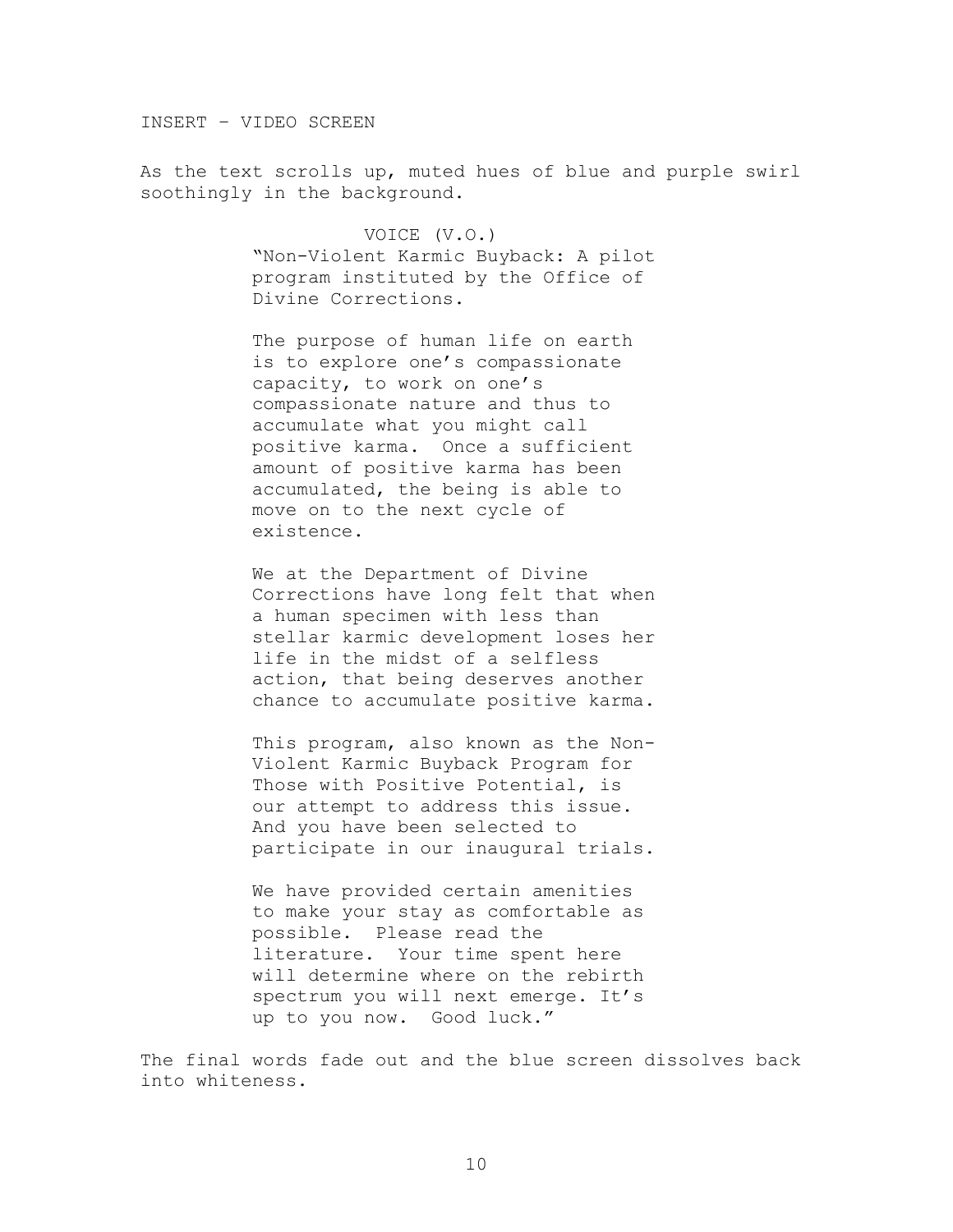BACK TO SCENE

Eva hesitantly picks up the binder and flips to the first page. As she reads, her face lights up.

INSERT – BINDER PAGE

## EVA (V.O.)

1. Environment We at the Office of Divine Corrections would like you to feel at home during your stay with us. As such, our complete warehouse of fine furnishings, from 1960 to 2010, is at your disposal. Illustrations of various items can be found at the back of this booklet. Simply ring the bell for assistance.

INT. DREAM ENVIRONMENT - LATER

The room has undergone a radical overhaul. Two orange armchairs are arranged behind a coffee table over a super shag rug. The binder is sitting on the coffee table. The walls sport a polka-dot pattern.

To one side is an art deco bar with green glasses hanging overhead and lava lamps on both ends. Eva, hands on her hips, surveys the room. She wears bell bottoms, a fringy halter top and dayglo lipstick.

ALEX enters through an invisible doorway in the wall, and surveys the room. He is mid 40s, looks like a history professor, with glasses that he is constantly pushing back up his nose. He is wearing khakis, a white shirt with the blue wings logo, and a "Hello! My name is Alex" nametag. He raises his eyebrows slightly at what he sees.

Behind him the door opens again, and an ATTENDANT with a white lab coat struggles in carrying two fuchsia standing lamps with fringed shades. The attendant stands uncertainly, waiting to be noticed. Finally, he clears his throat.

> ATTENDANT Will this be all then, Miss?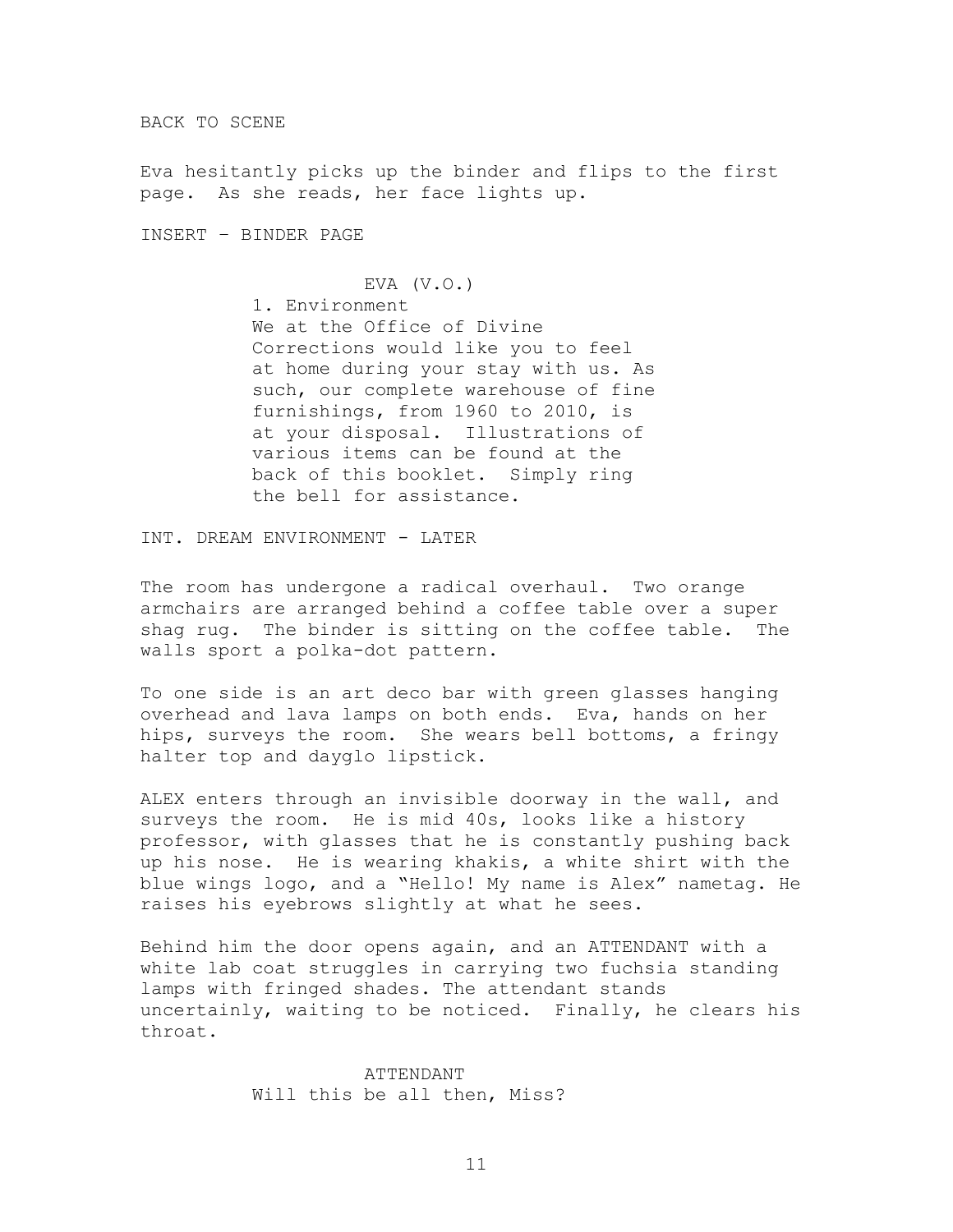Eva turns around. She sees both men and is momentarily flustered. She motions for the attendant to bring the lamps over to the couch. As she helps him set them down at either end, she glances back over her shoulder toward Alex.

> EVA Can I help you with something?

She turns back to the attendant.

EVA I think that's it! Thank you so much.

The attendant breathes an audible sigh of relief and leaves, wiping his brow as he goes. He bows to both Eva and Alex, then disappears through the invisible doorway.

Eva walks over to Alex. They shake hands. Alex looks around at the décor.

> **ALEX** I see you really went for it with the environment details.

Eva looks around again. She frowns and moves forward to adjust one of the chairs two inches to the right. Alex wanders over to the couch and feels the fabric.

> EVA I was studying nights to be an interior designer. What do you think? Pretty swank, right?

ALEX Very… interesting.

EVA (suddenly nervous) So, um. Who are you?

#### ALEX

I'm your karmic intervention officer. I guess you didn't have time to read the literature?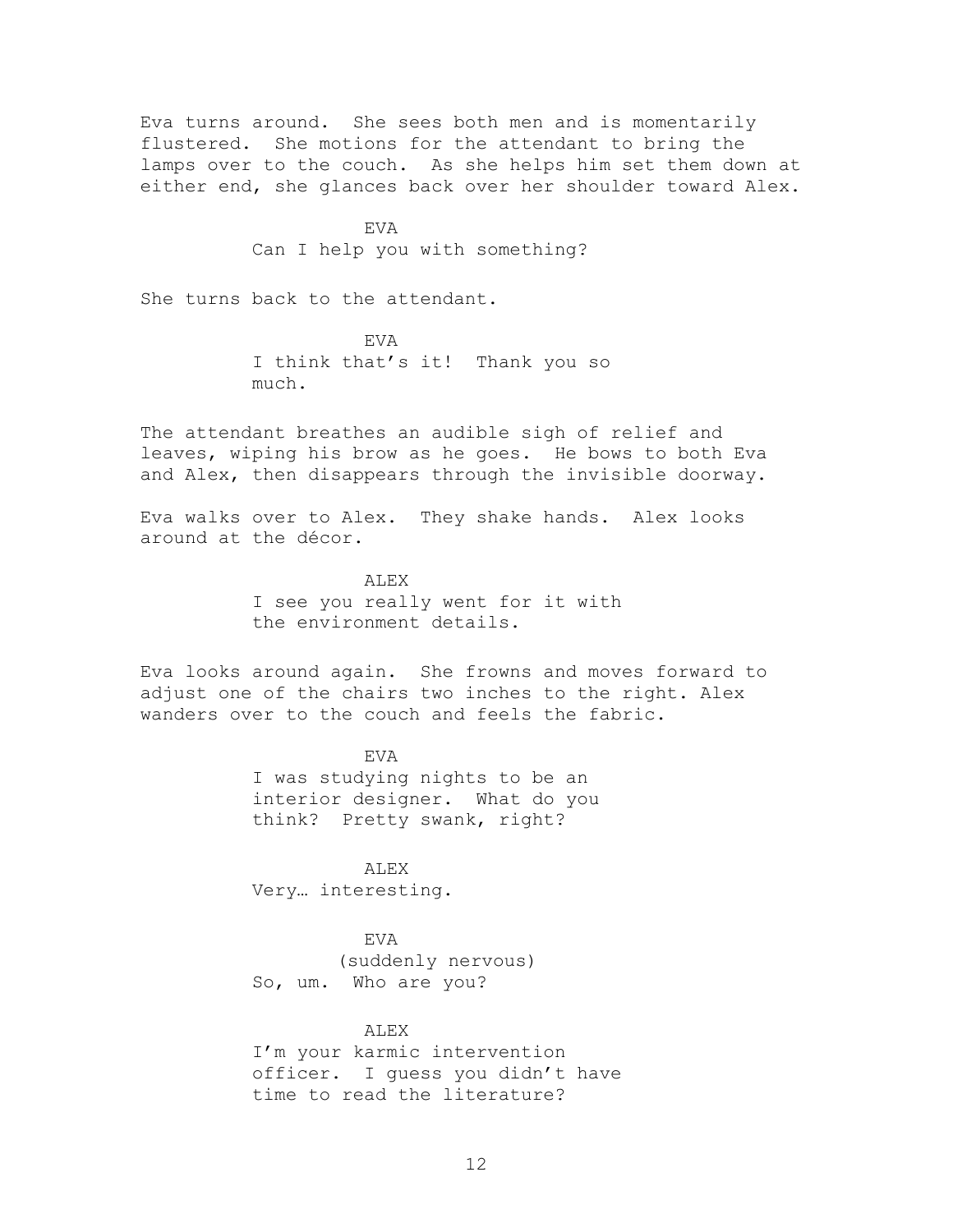Eva adjusts the fringy shade of a standing lamp and shrugs sheepishly.

> EVA I sort of skimmed it.

Alex sits down in the one of the chairs, and swivels it so that he's facing Eva.

> ALEX I'll just be here to make sure things run smoothly.

EVA So, like, I'm going to watch relationship videos and then help some poor sod with his love life?

ALEX Well, it's a bit more complicated than—

A CLICKING noise. A slot opens in the wall across from the bar. Eva and Alex both look toward the wall. Another thin white binder with the pale blue wings logo comes through the slot and drops to the floor with a clatter.

> ALEX Oh good, our client information.

They both walk over to the binder, and Eva picks it up. Alex watches with interest as she turns to the first page.

INSERT – THE BINDER

―Client Information Name: Oliver Harker Age: 35 Occupation: Engineer Relationship history: Messy Significant Other: None"

(O.S.) A loud THUD and a smaller CLATTER as the binder falls to the floor.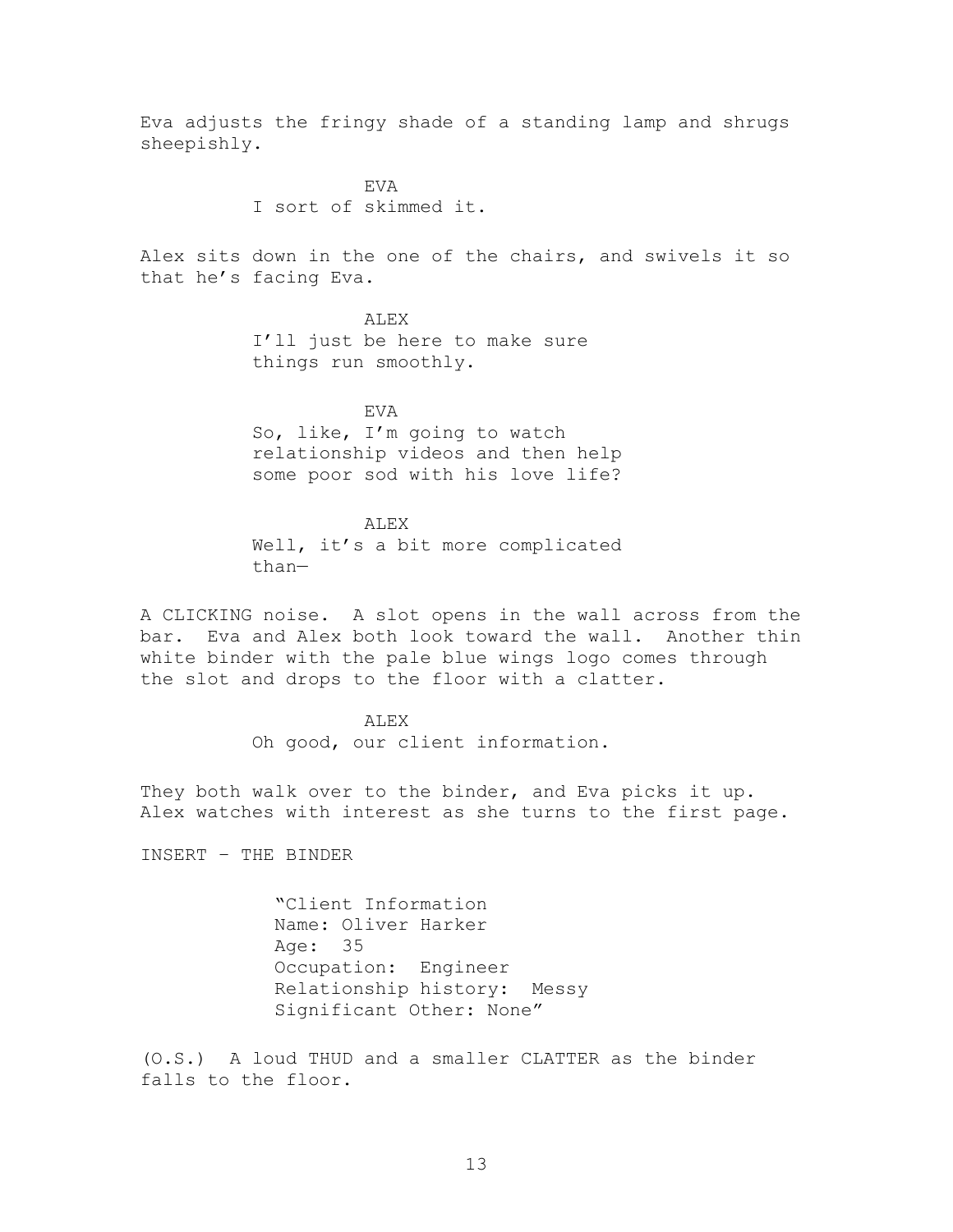BACK TO SCENE

Eva has fainted, and the binder lies open beside her. Alex kneels down beside her. He checks her over to make sure she is unhurt.

> ALEX (toward the ceiling) Cleanup on aisle disco.

INT. OLIVER'S HOUSE, LIVING ROOM – NIGHT

It is a cozy and neat bachelor house living room, with an expensive brown leather couch and loveseat, and a stylish entertainment system with a huge TV and stereo. Two tall bookshelves are filled with books and boxes. Next to one of these is a lined wicker wastebasket.

Though many of the walls are bare, photos of remote and beautiful nature scenes are placed artfully throughout the room.

Van stands next to the couch, a large green duffel bag at his feet. Oliver comes out of the back hall with a pile of blankets and linens and drops them on the end on the couch.

> OLIVER Make yourself at home.

> > VAN

Thanks.

He tests the couch cushions for firmness, seems satisfied, and sits down. Oliver, watching, shakes his head and exits the room.

> OLIVER(O.S.) The remote is next to the TV. Let me know if you need anything.

VAN Cool, thanks.

Van stands and gets the remote. He fiddles with it while walking slowly around the room, taking a closer look at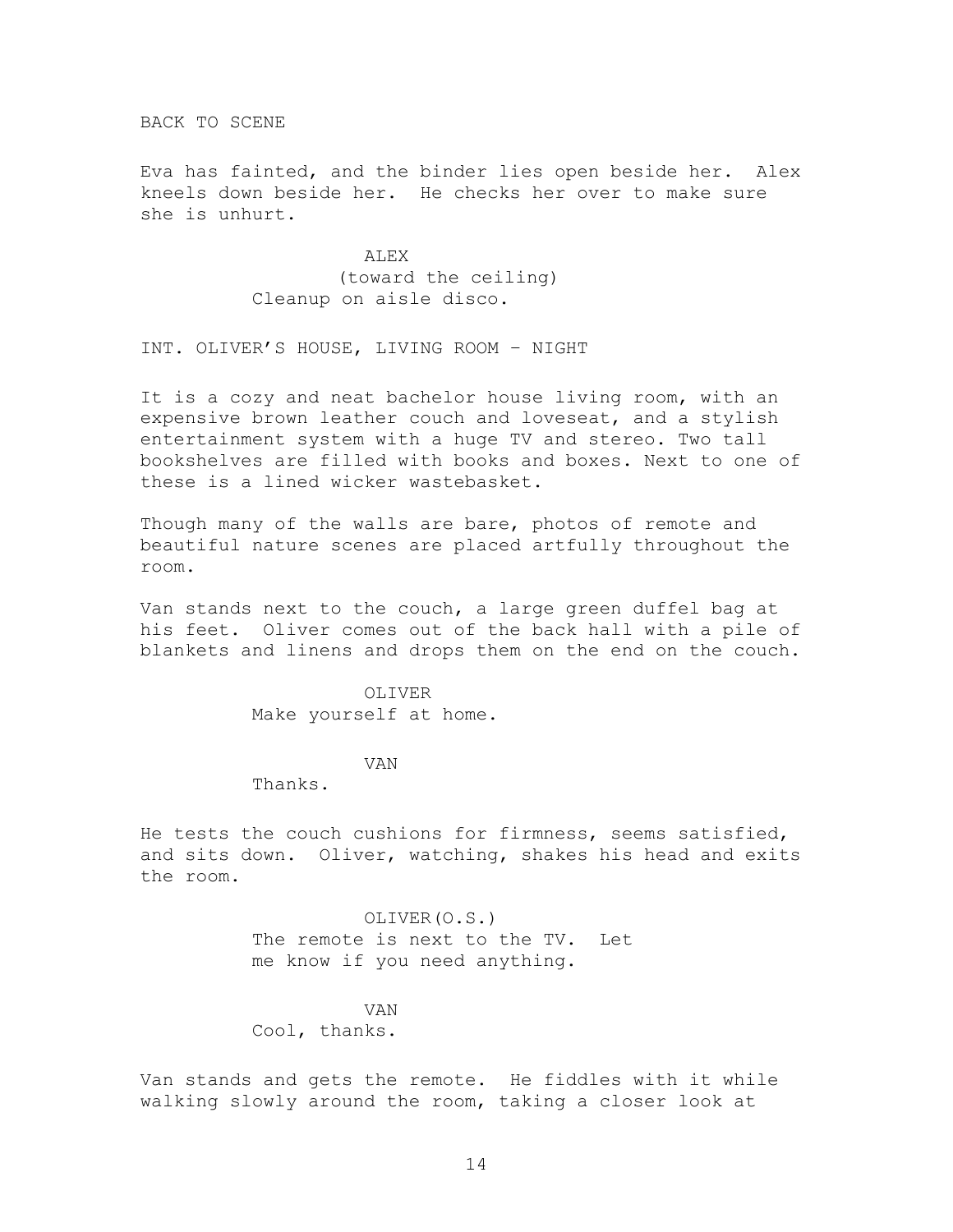pictures and the books on the bookshelves. He picks up *Snow Crash* by Neal Stephenson.

> VAN Wasn't I just here like a month ago? Since when do you read science fiction?

He slides the book back into its place next to books on engineering and mathematics. On one of the top shelves, Van notices the small china dog that Oliver took from their mother's house. He picks it up, frowning, as if trying to remember where he's seen it before.

He turns around, holding out the dog and about to speak, when he sees that Oliver has come back into the room. He closes his mouth and lowers his hand.

Oliver appears embarrassed, but doesn't say anything.

VAN Didn't you buy this for Mom that year she was supposed to come home for Christmas?

Oliver is silent. Van pauses a moment, thinking. Suddenly he turns to gently place the dog back on the shelf.

> VAN Oh, that's right. It was Eva. So you—

Oliver appears behind him, plucks the dog out of Van's hand, and drops it into the wastebasket.

> OLIVER There's beer in the fridge. Help yourself.

Oliver leaves the room. Van sighs, then finds the remote again and settles in on the couch, plumping up a pillow behind his head.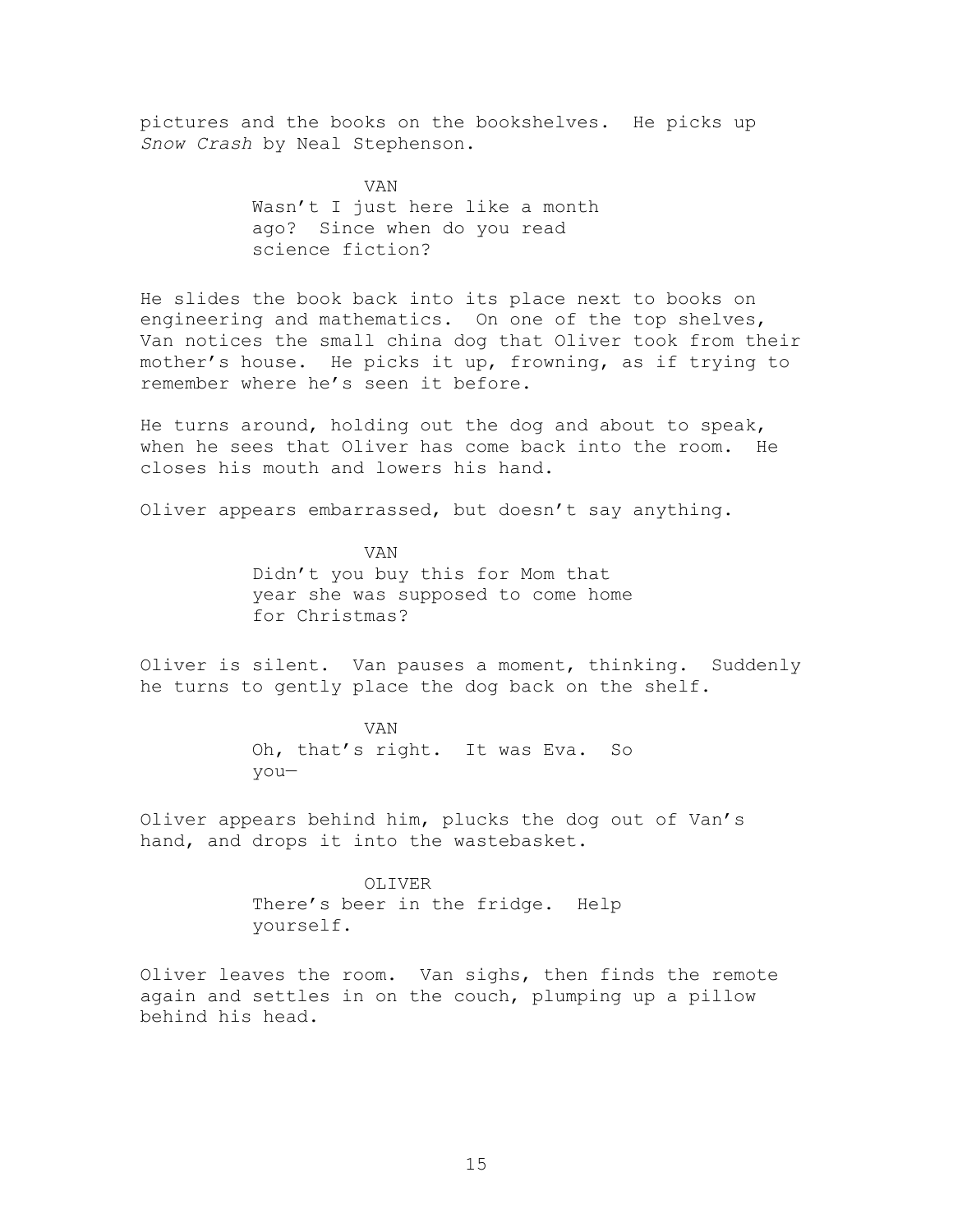INT. DREAM ENVIRONMENT

Eva, lying crookedly on one of the shaggy armchairs, slowly wakes up. Alex waits patiently in the opposite chair. The client information binder sits closed on the coffee table.

Eva sits up, rubbing the back of her head.

EVA

What—?

She notices the binder, groans, and flops backward again, covering her face with her hands.

> **EVA** Just kill me now.

Alex looks at her patiently.

ALEX What was that?

Eva sits up, then stands and paces.

EVA Why did it have to be Olly? This is terrible. Just terrible. If I wasn't dead I'd kill myself.

She sits back down and hangs her head. Alex produces a remote control from beneath the seat cushion and aims it at the back wall.

> ALEX Take a deep breath.

A large video screen unrolls from a slot in the ceiling until it is covering most of the back wall. Eva peers out from beneath her fingers.

A blue screen comes on, and then a menu appears. Each item is highlighted briefly as Alex scrolls through. Eva gasps audibly and stands up.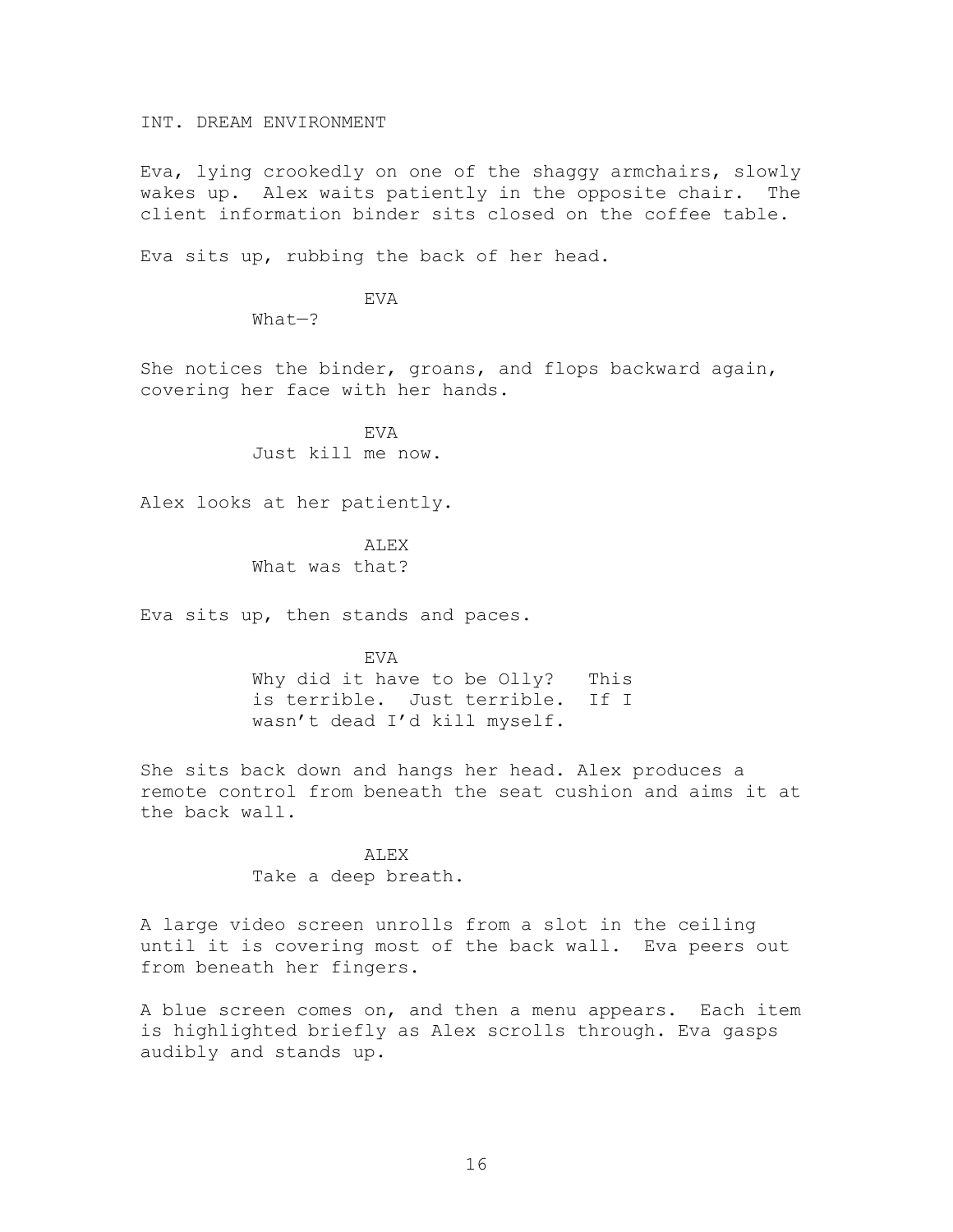#### INSERT VIDEO SCREEN

Oliver Harker: Love Life

1. Lorrie 2. Cara 3. Carrie 4. Sophia 5. Liz 6. Stacy 7. Eva EVA (OS) Why don't we get to see the girls after me?

BACK TO SCENE

ALEX Because there aren't any.

Eva draws in her breath loudly and sits heavily back down. Her voice drops to a whisper.

> EVA But that was three years ago.

Alex scrolls back through the list and stops at 7, which expands into a new list.

INSERT VIDEO SCREEN

7. Eva longterm - serious a. first date b. moving in c. breakup d. supplementary material

The cursor stops at 7-a.

INT. EMERGENCY VET CLINIC LOBBY – NIGHT

ALEX (V.O.) Let's start at the beginning.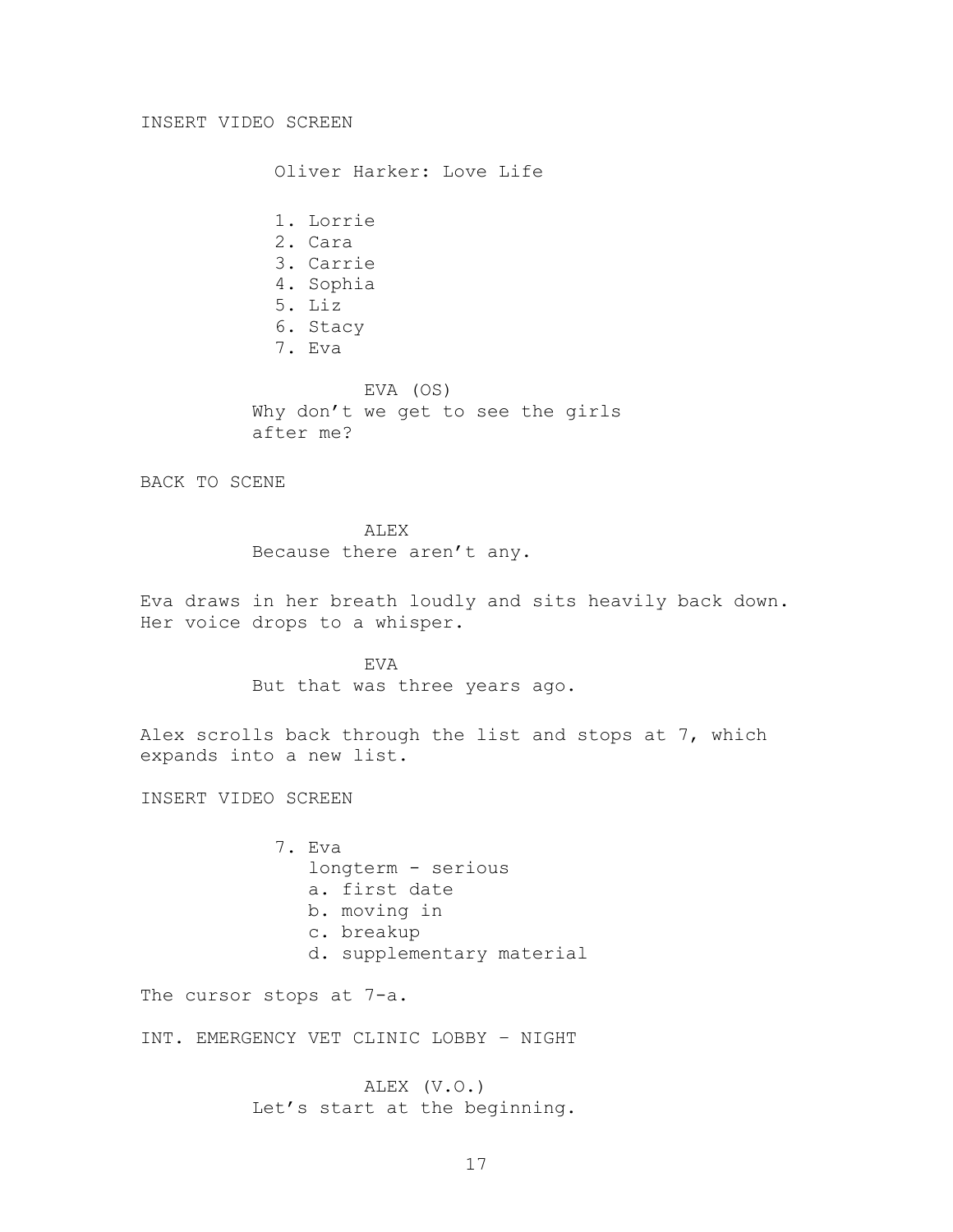A younger, warmer, more energetic and very concerned Oliver enters the lobby, in a soaked white T-shirt and jeans. In his arms lies a wet, furry mass wrapped in a sweatshirt.

An older gentleman vet waits in the lobby. He ushers Oliver to a back room with his bundle.

INT. EMERGENCY VET CLINIC EXAM ROOM - NIGHT

As the vet unwraps the unconscious dog and probes it for injuries, an assistant comes in and gently removes the collar. The tags jingle softly. The assistant exits. Oliver stands out of the way, watching.

INT. EMERGENCY VET CLINIC LOBBY – LATER

Oliver sits quietly in the lobby, slightly less wet than when he arrived, when the door slams open and a younger Eva (with the same hairstyle as the old beach photo) rushes in and up to the desk. She wears a sparkly blouse and short skirt, as if she was on her way out for the night. She seems young for the clothes and makeup she is wearing.

> EVA Eva Benson. My dog Henry—

Oliver stands up, and Eva turns around.

EVA Are you the one who brought my dog in?

Oliver nods, but doesn't have a chance to get a word out. Eva frowns and takes a step toward him.

> EVA Did you run over my dog?

Oliver holds up his hands in an attempt to calm her.

OLIVER No, no. It was a hit and run, I just happened to—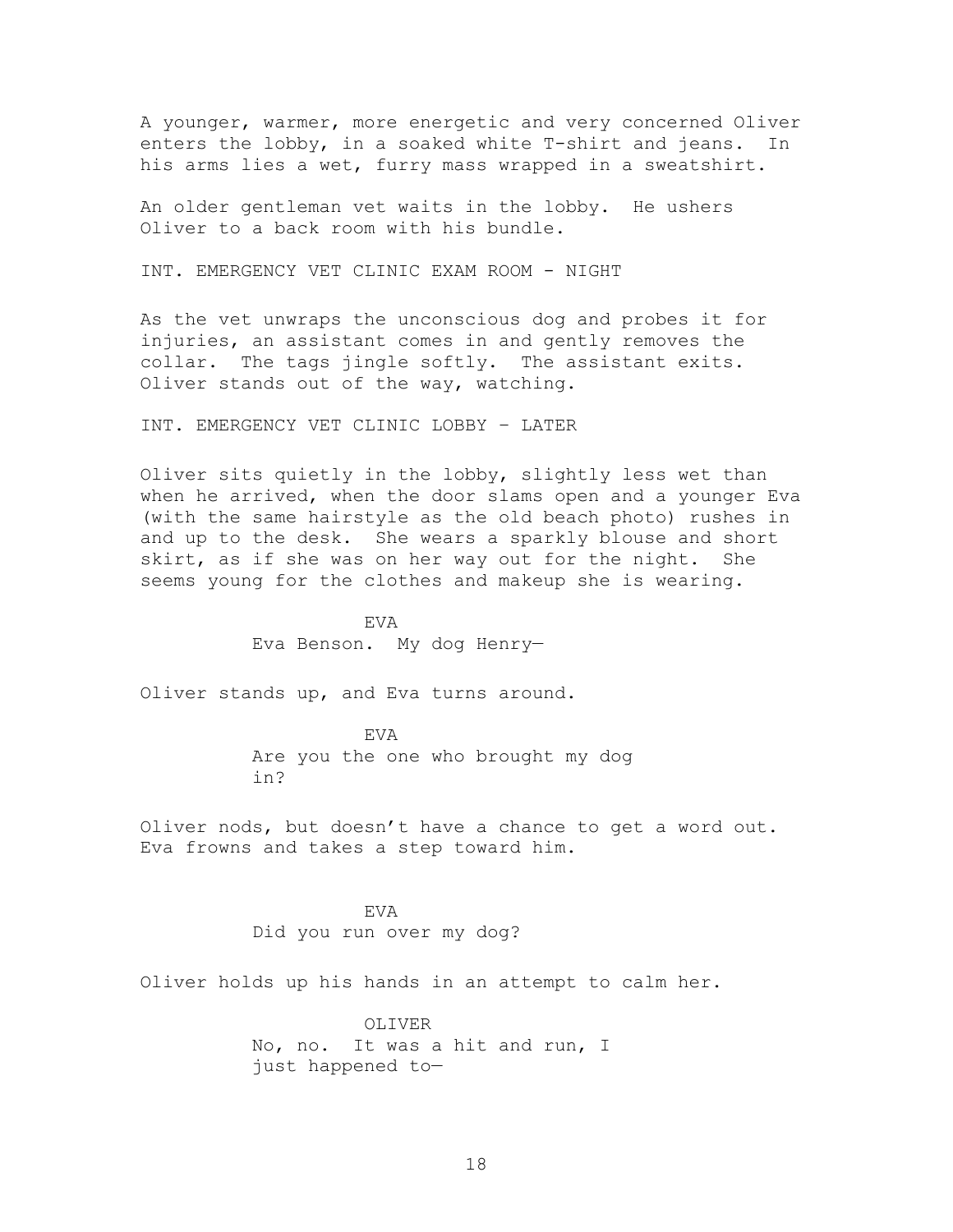EVA You stopped and brought him in. Thank you!

She hugs him spontaneously. Oliver stands quietly, somewhat taken aback, as Eva turns back around to the woman at the desk.

> EVA How is he? How's Henry? Is it bad? Can I see him?

The woman behind the desk shares a smile with Oliver and then takes Eva's hand and pats it.

> WOMAN Henry will be fine, hon, but just to be safe we'll keep him overnight.

INT. APARTMENT – NIGHT

A small, bright and (almost painfully) colorful apartment, with lots of pink. There is a small dog bed in one corner. Oliver reads the spines of CDs on a bookshelf.

> OLIVER (to himself) Shania Twain. Oh god, no.

OLIVER (loudly) You really don't need to go through all this—

EVA  $(O.S.)$ Making you dinner is the least I can do after you saved Henry.

Eva appears with a glass of wine and hands it to him. Oliver takes the glass, with a nodded thank you.

> OLIVER Do you mind if I ask how old you are?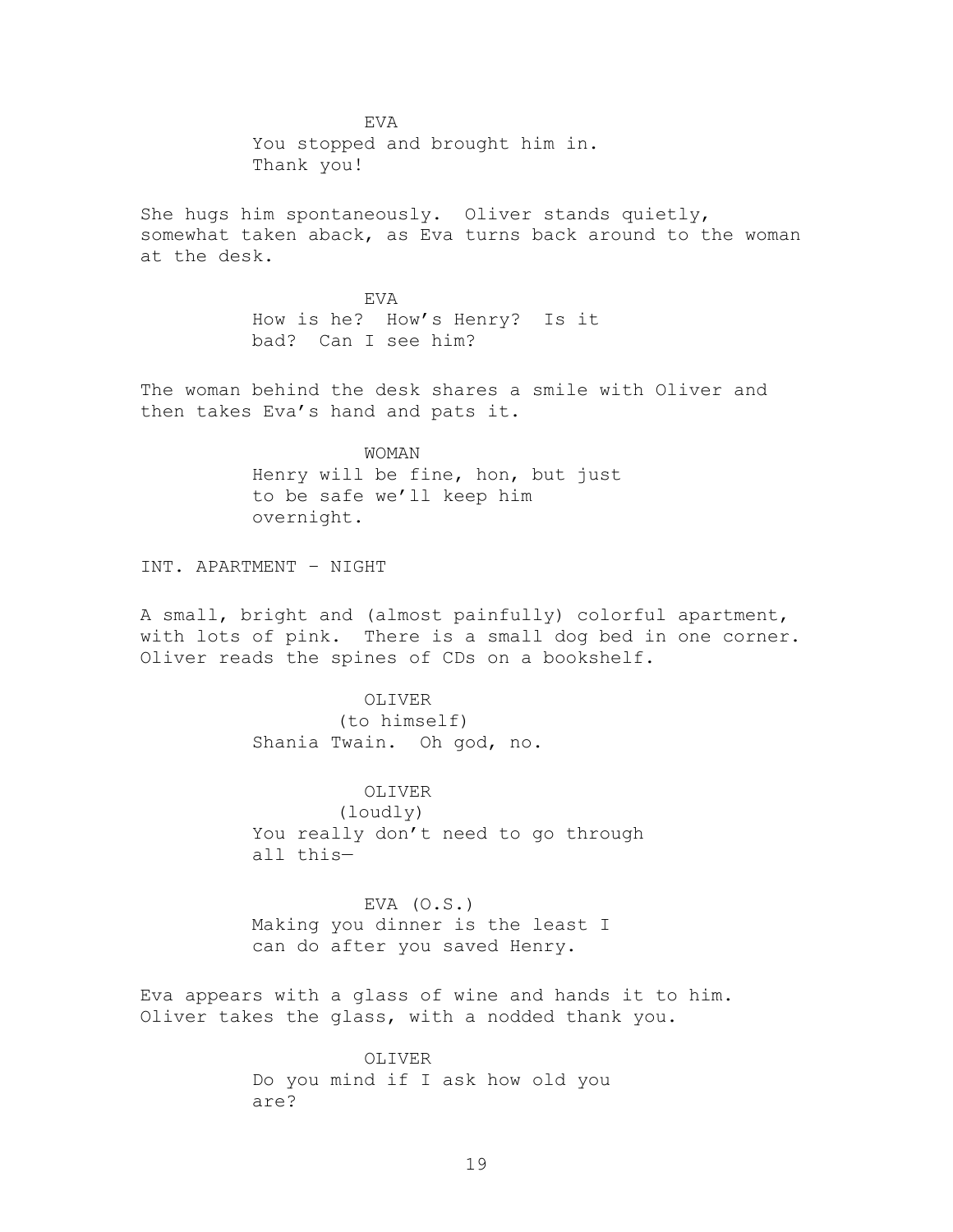Eva sighs dramatically and goes back toward the kitchen.

EVA  $(0.S.)$ I know, I know. I look about 16. But don't worry, I'm legal.

Oliver laughs to himself.

EVA  $(O.S.)$ I'm 24. You want to see my driver's license?

He sits in a brightly colored but worn vinyl armchair, and moves around a little to sample the squeaking of the vinyl. He takes a drink, grimaces at the taste, and places the glass on a small table beside him.

> OLIVER No, no. That's fine.

EVA Hey, your wife's not going to be wondering where you are or something—

She comes into the room and stands across from him with another glass of wine.

> OLIVER Nope, not married.

EVA Me either, as you can probably tell.

She gestures around at her belongings, then sits down across from him in another worn vinyl armchair.

> EVA In fact I recently ended a dead-end long distance relationship.

Oliver nods with understanding, but doesn't say anything.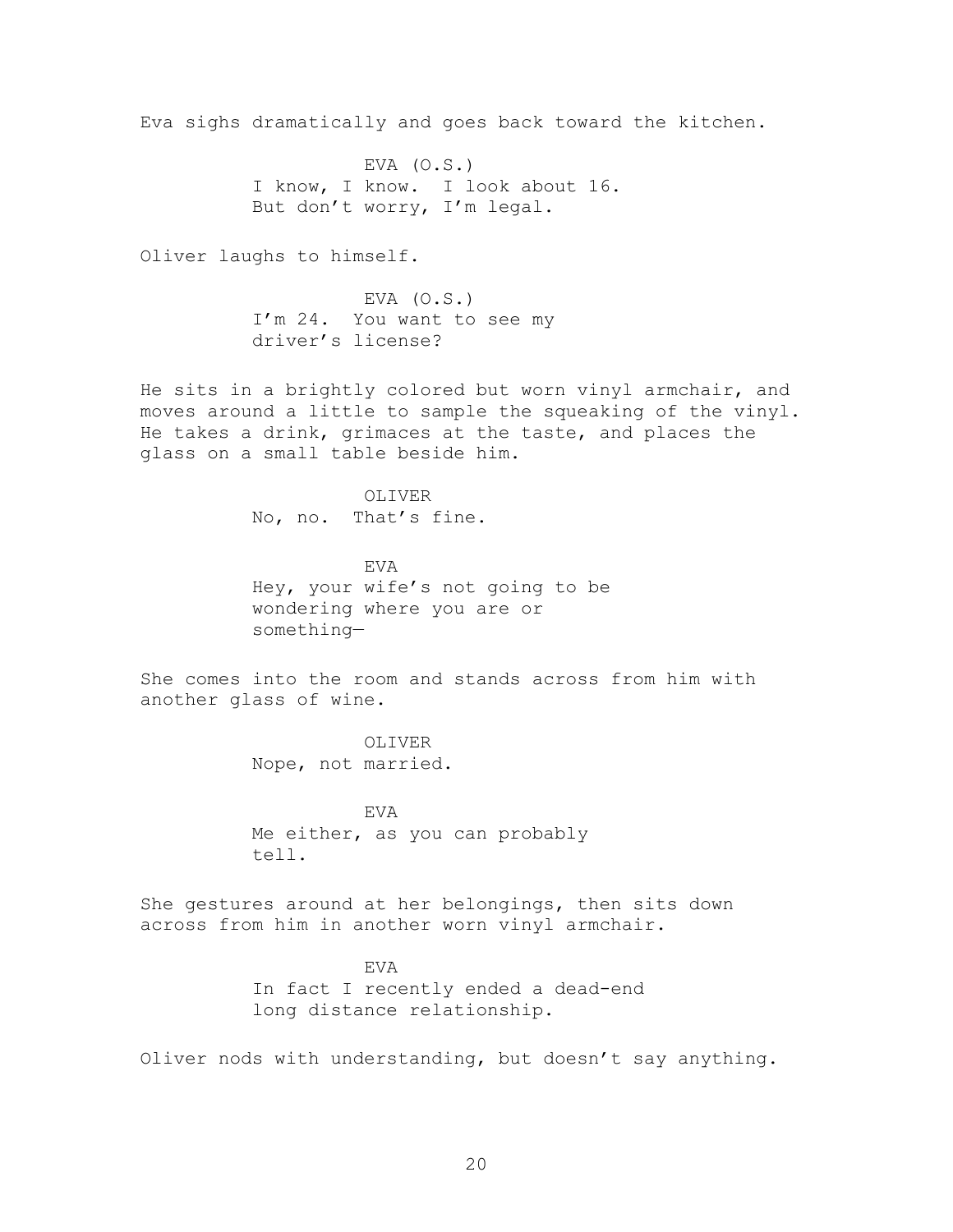EVA Cute guy, too. English accent.

She smiles, and pauses to take a breath and a drink.

**EVA** So what do you do?

OLIVER Water resources engineer.

EVA Huh. Environment and junk?

Oliver nods.

OLIVER So do you often bring strange men to your apartment? Could be dangerous.

Eva smiles. They look at each other. Oliver is a little embarrassed but there is definitely a spark. Oliver's nose twitches. He sits up straighter, frowning.

> OLIVER Do you smell—

Eva jumps up.

EVA Oh my god! The stove!

INT. APARTMENT KITCHEN

They both rush to the kitchen where a small grease fire is rising over a blackened pan. Eva turns on the faucet, and fills a glass with water while Oliver reaches around as carefully as possible to turn off the burner.

He sees what she's doing, catches her wrist very firmly while it's still over the sink, and pours the water out.

> OLIVER Fire extinguisher?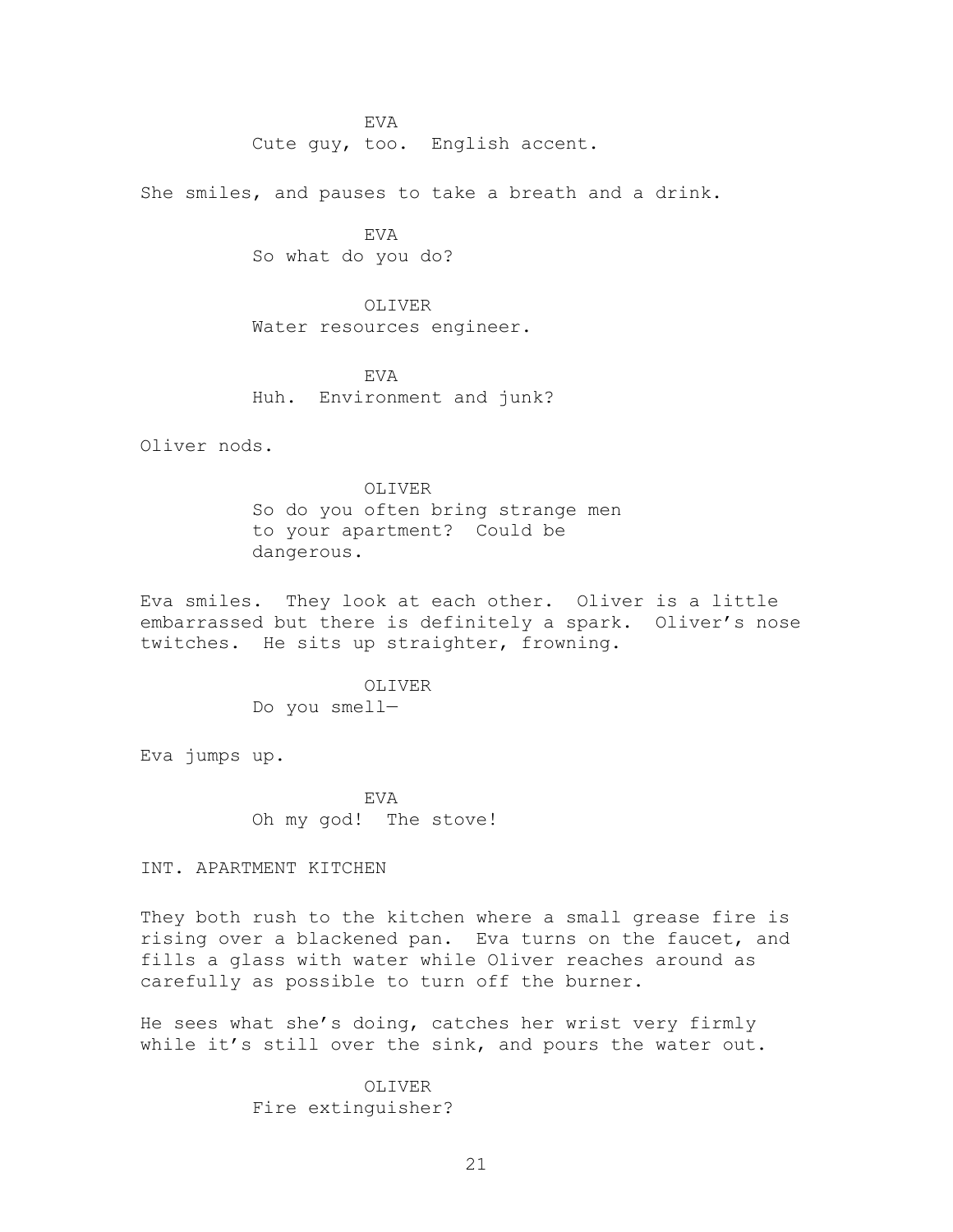Eva stares trancelike at the flame on the stove. Oliver grabs a towel off a stack on the kitchen table and runs it under the faucet until it's soaking.

> EVA Oh my god! My mom gave me those towels.

She glances at the flame, squeezes her eyes shut, and changes her mind.

> EVA Ok, ok. Do it.

Oliver tries to lay the towel carefully across the flame but burns his arm. He lets out a yelp. The flame goes out under the weight of the wet towel.

INT. HOSPITAL EXAM ROOM – NIGHT

Oliver sits on the edge of a hospital bed, his forearm wrapped in white gauze. Eva sits beside him, her knee just barely touching his. She looks concerned.

> OLIVER Next time, I cook.

Eva looks up hopefully.

EVA

Next time?

INT. DREAM ENVIRONMENT

Alex and Eva watch the screen intently. Alex smiles to himself. Eva looks embarrassed.

> EVA I know! Two emergency rooms in one night. I guess I flipped out a little.

The screen goes black.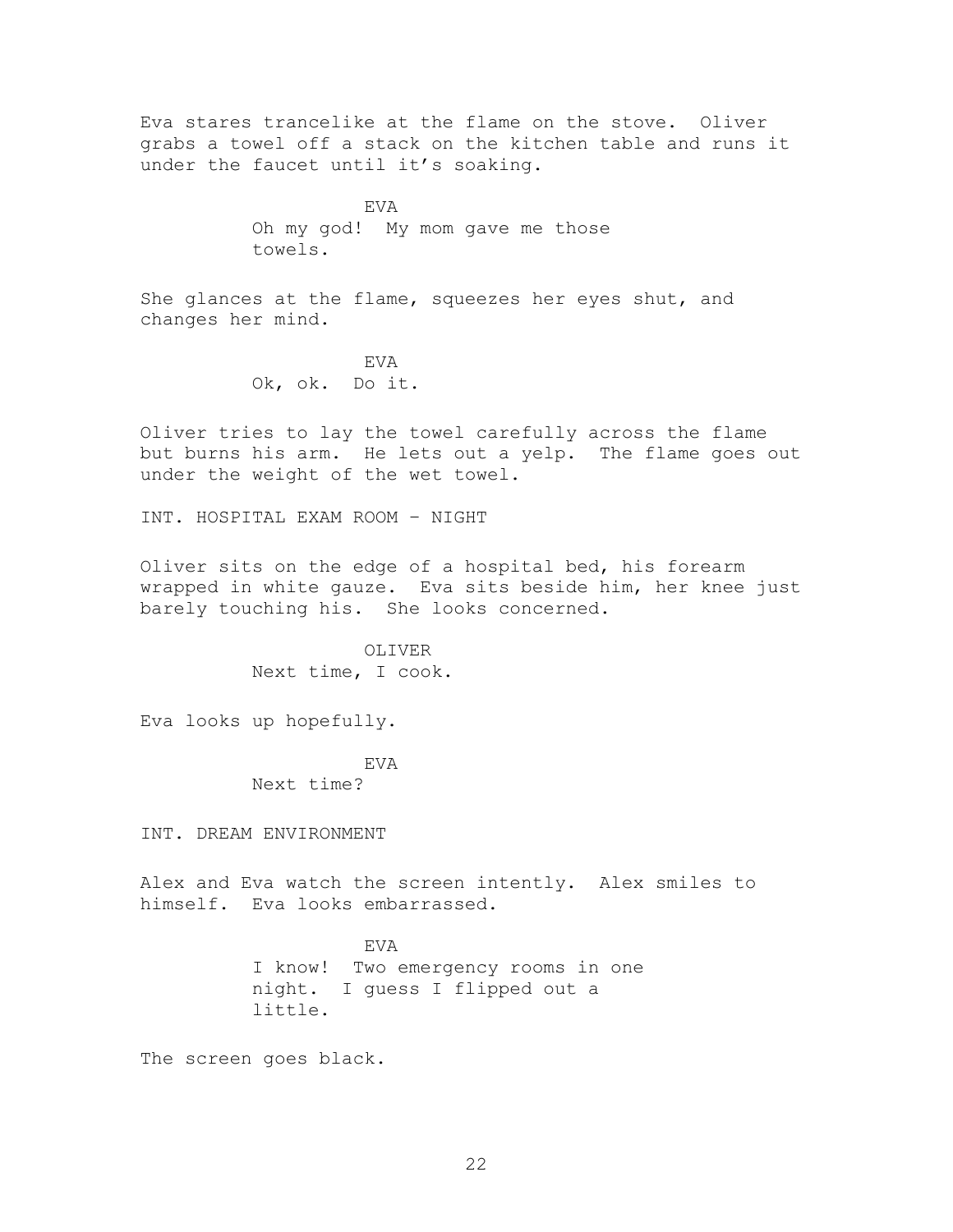EVA Wait, wait. He kissed me right after that.

She sighs, stands up, walks across the room.

EVA Such a great guy, right? But serious too. Sometimes he was so damn serious.

She returns to the chair and sits back down.

EVA So what now?

ALEX Now you help him.

EVA But how? I'm a mess. I wouldn't know where to start. He hates me.

ALEX Take some time. Think about it.

Eva jumps up again and resumes pacing.

INT OLIVER'S HOUSE - NIGHT

Van walks into the house through the sparsely decorated entryway, pulling his key out of the door on his way in. He wears a tight T-shirt and dark jeans.

Oliver sits at the kitchen table intently reading text on a laptop computer. He wears a button-down shirt, now unbuttoned, and dark pants (almost certainly work clothes).

He looks up as Van walks into the kitchen.

OLIVER How was work?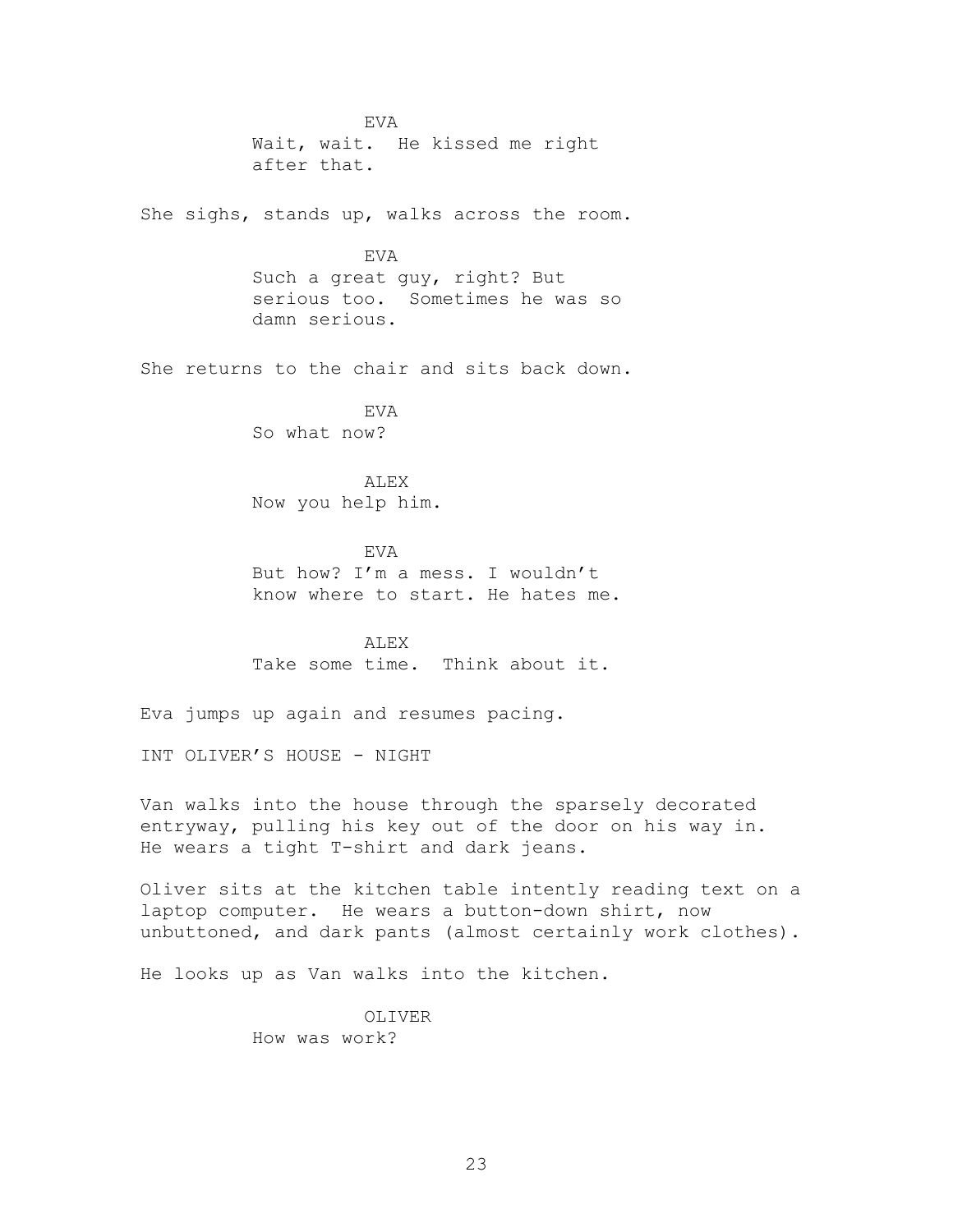VAN

Not bad. Your usual assortment of unruly drunks and half-naked women.

He crosses to the fridge, opens it and scans the shelves. He takes a mini Gouda round and unwraps it.

> VAN You? Any hot chicks cross your path today?

He grins comically. Oliver goes back to reading something on his laptop.

> VAN Would you notice if they had?

OLIVER You're really a pain in the ass, you know that?

Van shrugs. He scans a pizza menu that is stuck to the fridge with a magnet, accidentally pulling it off so that the magnet clatters to the floor.

Oliver looks up.

OLIVER I got some of those frozen ones you like.

VAN Aww gee, thanks, Mom.

Van grins. Oliver makes a face at him, then goes back to reading his laptop. As Van awkwardly sticks the delivery menu back on the fridge, he notices a  $3''$  x  $5''$  photo that had been beneath it. He picks it up to take a closer look.

INSERT – PHOTO

This photo shows Oliver with the couple from the photo at their mom's house, but this time, he and Jack are wearing tuxedos and Kate is wearing a wedding dress.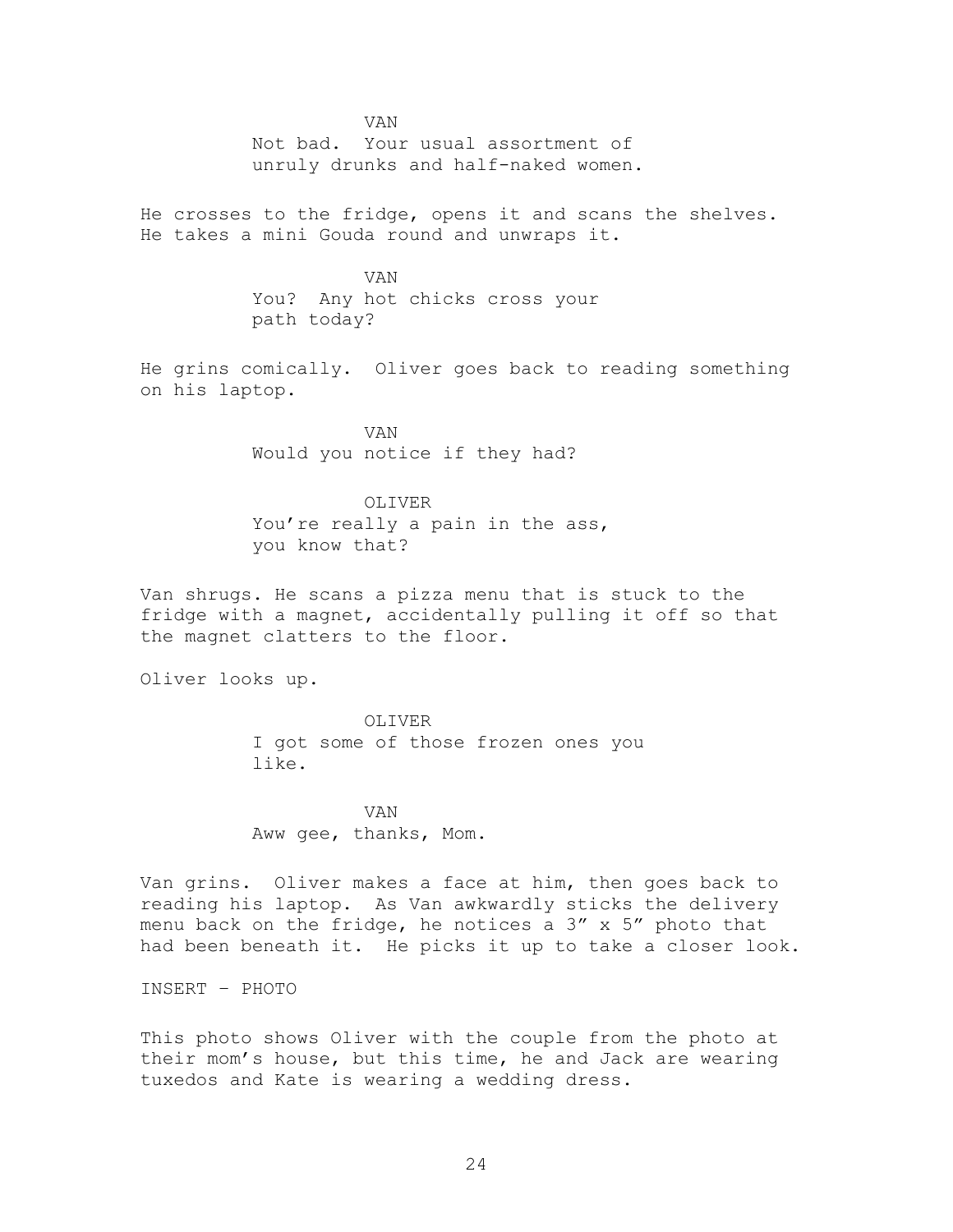VAN Hey, I didn't know you were a best man.

#### OLIVER

Best what?

Oliver looks up and sees what Van is holding.

#### OLIVER

Oh. Yeah. Long time ago.

Van fiddles with the photo without speaking for a moment as Oliver's fingers click clack click over his keyboard.

VAN

I'm a little worried about you, Einstein. You need to, like, get out more. Come down to the bar.

He opens the freezer and pulls out two fancy organic pizzas, trying to decide between them.

#### OLIVER

Yeah, sure.

VAN No, I mean seriously. How about Tuesday?

Oliver types another line then shuts off his computer and stands up. His movements are weary.

#### OLIVER

Ok, Van. Tuesday.

He stands, stretches a little, then exits the kitchen. Van takes the pizza out of the box and starts to peel off the plastic.

> OLIVER (O.S.) And save me a slice for once, for chrissakes.

Van makes a face at Oliver's retreating back.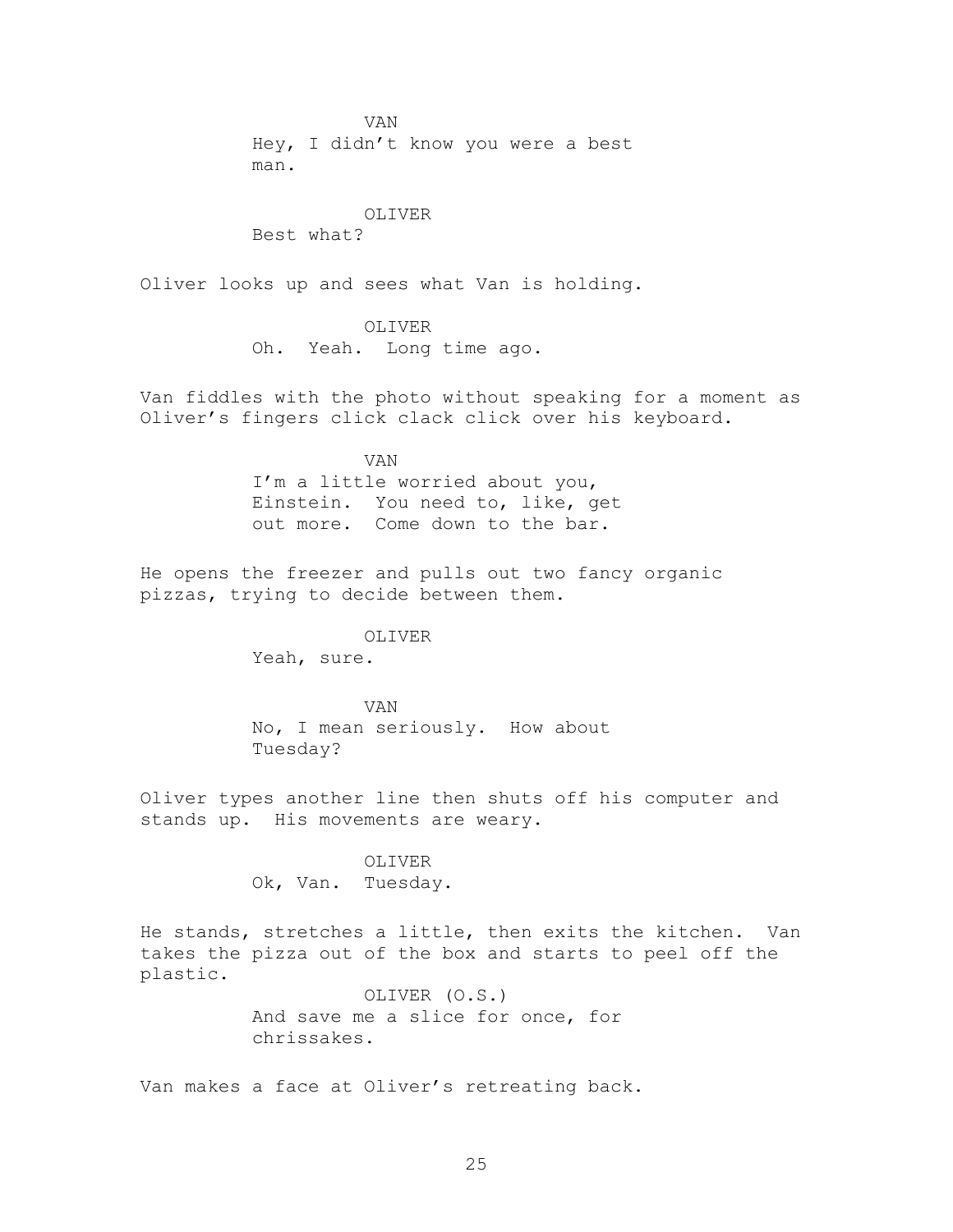INT. DREAM ENVIRONMENT

Alex and Eva watch Van and Oliver, in real time, on the video screen. Alex reaches over and shuts off the video. Eva stands and adjusts the corner of the rug.

ALEX

Did you know them? Jack and Kate?

EVA Not really. We went out of few times. Kate had a thing for Oliver once. I don't think she liked me.

Alex waits for her to say more.

EVA

At some point we just stopped seeing them. I didn't even know he was the best man at their wedding.

She shakes her head, moving furniture slightly as she wanders the room.

> EVA Why are you asking me about them, anyway?

Alex pats the couch beside him for Eva to sit back down, and he turns the video screen back on.

INSERT VIDEO SCREEN

7. Eva longterm - serious a. first date b. moving in c. breakup d. supplementary material ALEX(OS)

Helping someone with their love life is about all the people they love, not just one.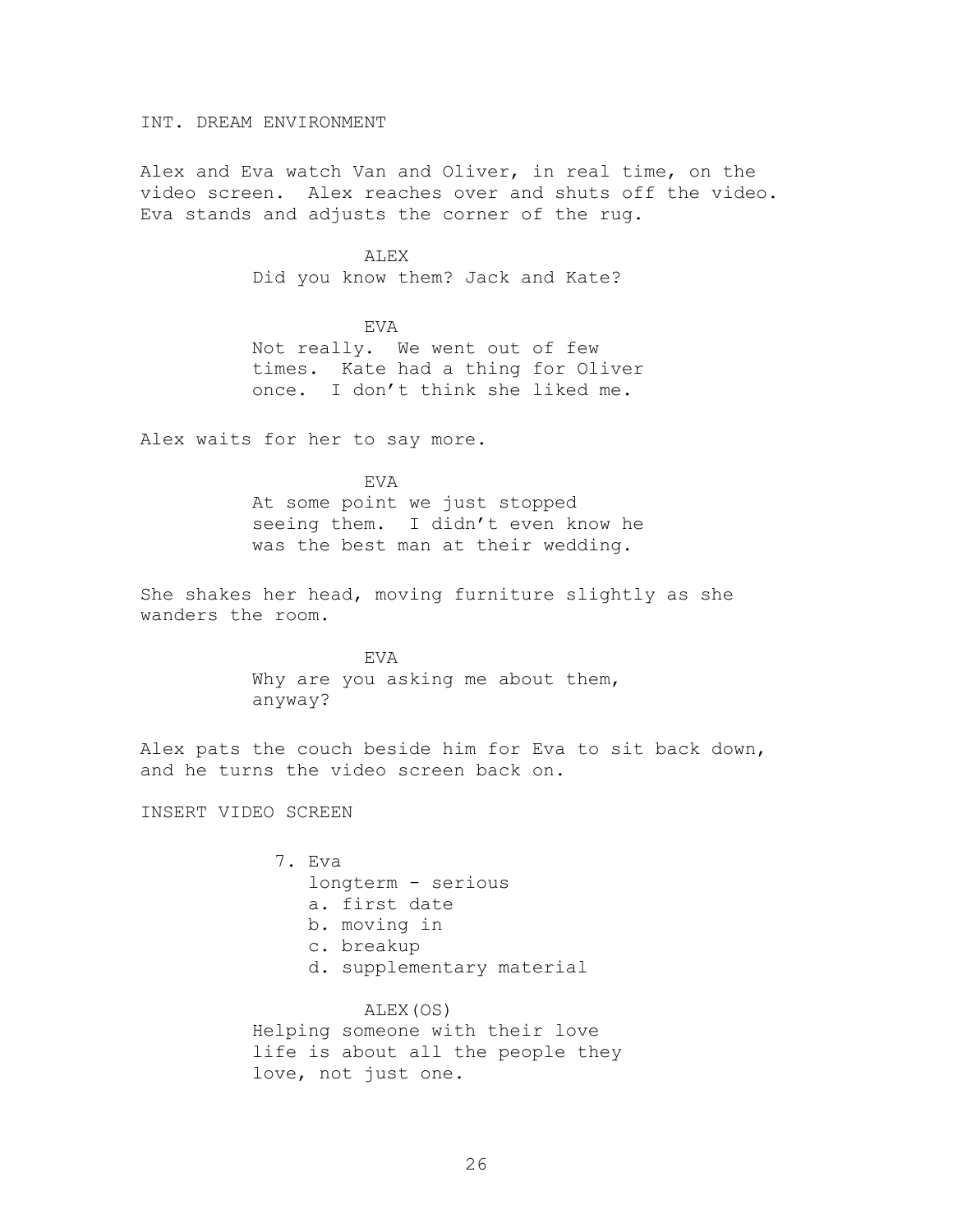The cursor stops at 7-d, which is highlighted briefly, and then fades out to reveal

INT. HOUSE – NIGHT

A middle-class house with a classic rock theme. Framed Led Zeppelin, Pink Floyd and other classic rock posters adorn the walls. Boxes of various sizes, some empty, some halfempty, suggest the owners have just recently moved in.

A younger and happy seeming Oliver sits at a table with KATE and JACK from the wedding photo, and a fourth, RANDY, sit playing cards at a round table in the dining room.

Nickels, quarters and a few crumpled bills illustrate the stakes. Kate, in an oversized AC/DC T-shirt, accepts a kiss from Jack as he sets down his cards upside down and gets up from his chair. Kate hides her cards as he tries to steal a peek. He feigns shock.

> JACK Another beer, anyone?

OLIVER Great, thanks.

Randy shakes his head as he scrutinizes his cards. He throws them on the table, upside down, next to Oliver's discarded hand.

> RANDY I can't play with this crap!

Oliver and Kate exchange a look. Randy pushes back his chair and runs his hands through his hair.

#### RANDY

I need a smoke.

Jack re-enters the room with two beers. He hands one to Oliver and looks at Randy's retreating back.

JACK

Me, too.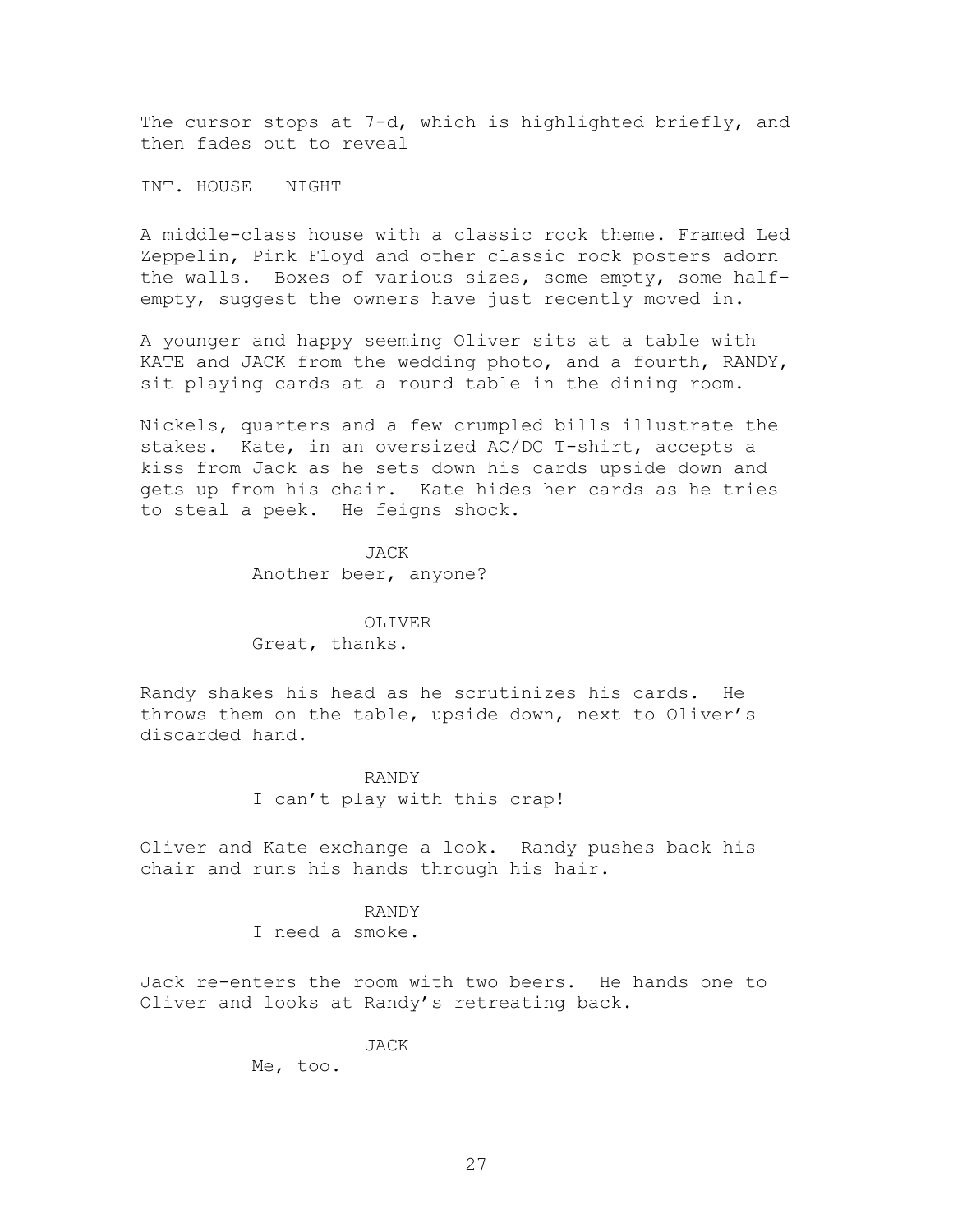Kate rolls her eyes. Jack shrugs, kisses the top of her head, and follows Randy outside. Kate calls after him:

> KATE I'm taking the pot.

He waves his hand dismissively toward her. Oliver smiles and helps her gather up the nickels, quarters, and crumpled up dollar bills. Her loot pile is quite large.

#### KATE

So how are you, Oliver, really?

#### OLIVER

Not bad.

Kate starts to say something, but hesitates. She scratches the back of her hand.

#### KATE

How's Eva?

#### OLIVER

Terrific. Adorable. She'll never be a great cook but… oh! And she's taking interior design classes.

Kate's mouth makes an "O". He smiles broadly.

OLIVER I know, I know! It's not exactly my taste either, but she's very enthusiastic.

KATE So things are good.

#### OLIVER

Yeah. I know you don't love her, but I thought you were sort of coming around?

Kate continues to fidget. Oliver's smile falls slightly.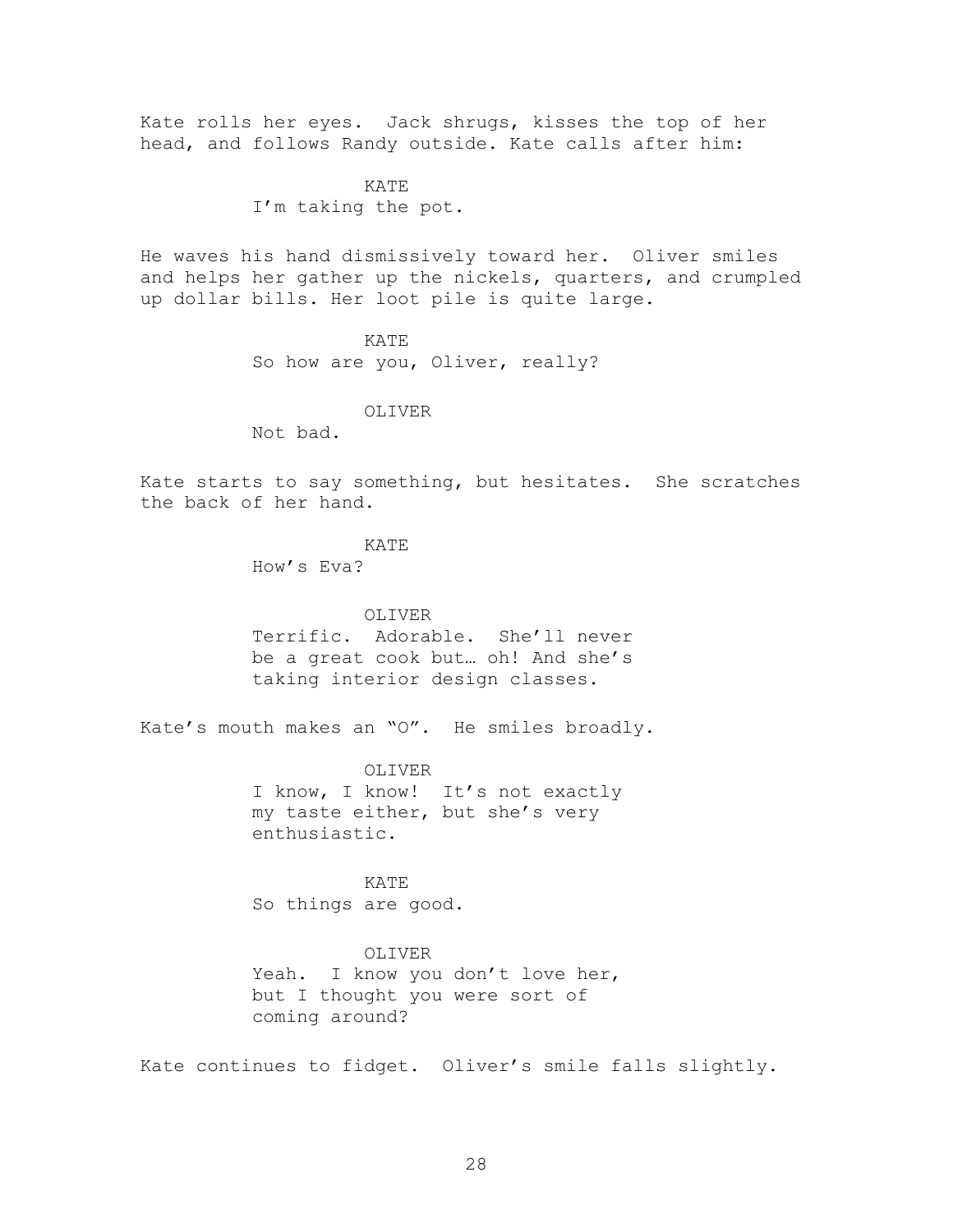KATE It's just. God. I don't know what to do.

OLIVER What? Come on. You know you can tell me anything.

KATE I know. I know.

OLIVER What about her?

KATE It's just...

Her voice trails off and she frowns, looking at her hands. She takes a breath and the rest comes out in a rush.

> KATE I saw her with another man, Oliver. I mean, I'm pretty sure I did, and…

Her voice trails off again. Oliver sits back in his chair. He smiles and pats her hand.

> OLIVER Not a chance. We're very happy. It must have been someone else.

He stands, and bends to kiss her cheek. Jack and Randy come back in. Randy reads the display on his cell phone, then shoves it into his pocket.

> JACK I knew it! My wife and my best friend—

KATE Oh shut up, Jack.

Kate's brow remains furrowed.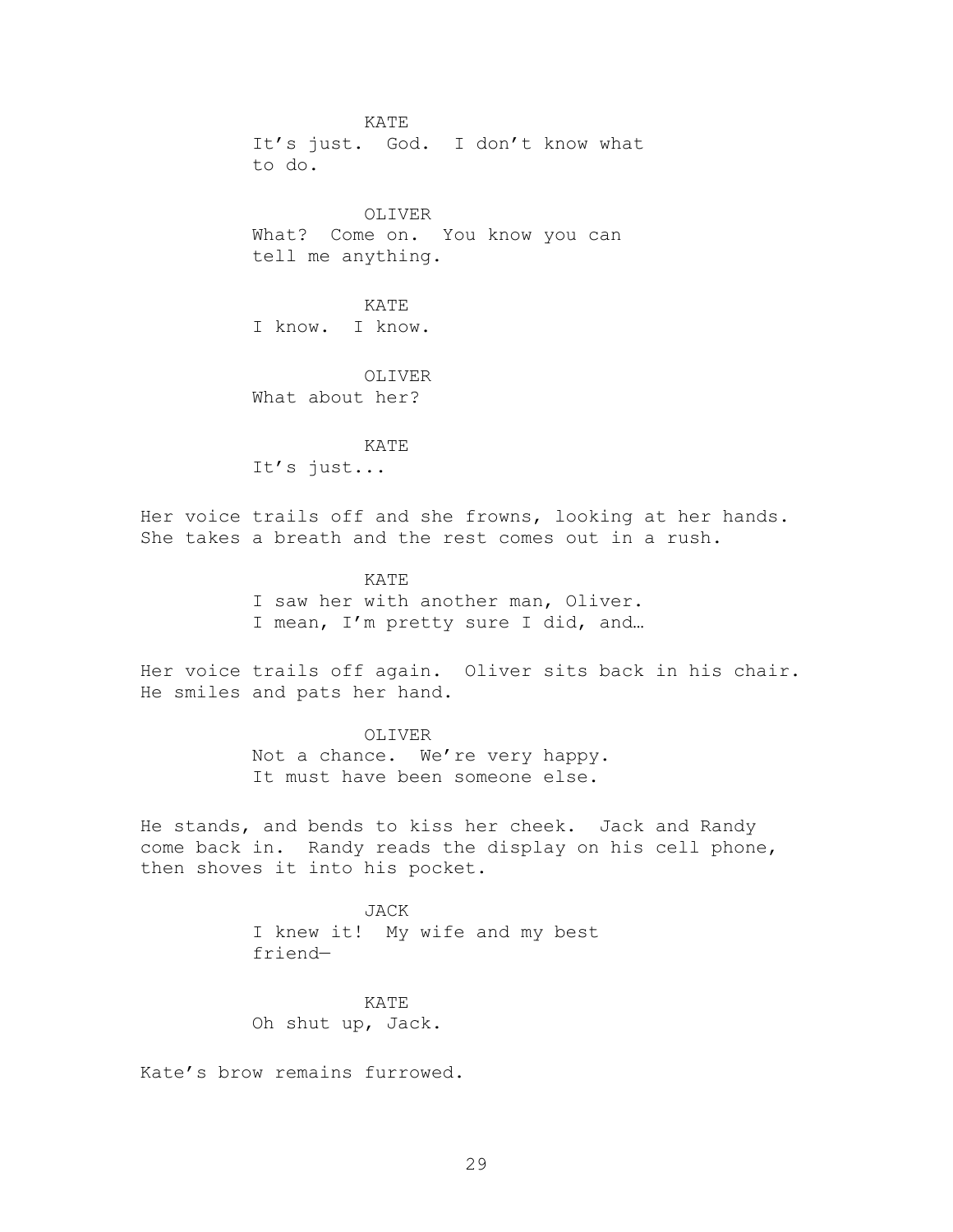RANDY

I'm going to head out. The sitter has to go home and Tracy isn't home yet.

This sobers everyone.

KATE Will you be ok, driving and... stuff?

Randy shrugs and sighs. He gives her a peck on the cheek and nods at Jack and Oliver. Oliver sits back down.

> RANDY Yeah. I guess. See you guys. Love the house.

He smiles half-heartedly, then leaves. Jack starts to clear the table. He looks at Kate. She shrugs. He looks at Oliver. Kate picks up a few things and takes them into the kitchen. Jack sits down.

> OLIVER Randy and Tracy still having a rough time, I guess.

JACK Yeah. They're both so bull-headed.

They are silent for a moment, drinking beer.

OLIVER I couldn't live with Tracy. She's whacked.

JACK Yeah. So. Things good with Eva?

OLIVER Yeah, really good. No kitchen fires this week.

Jack smiles half-heartedly and leans back in his chair, fingering the label on his beer.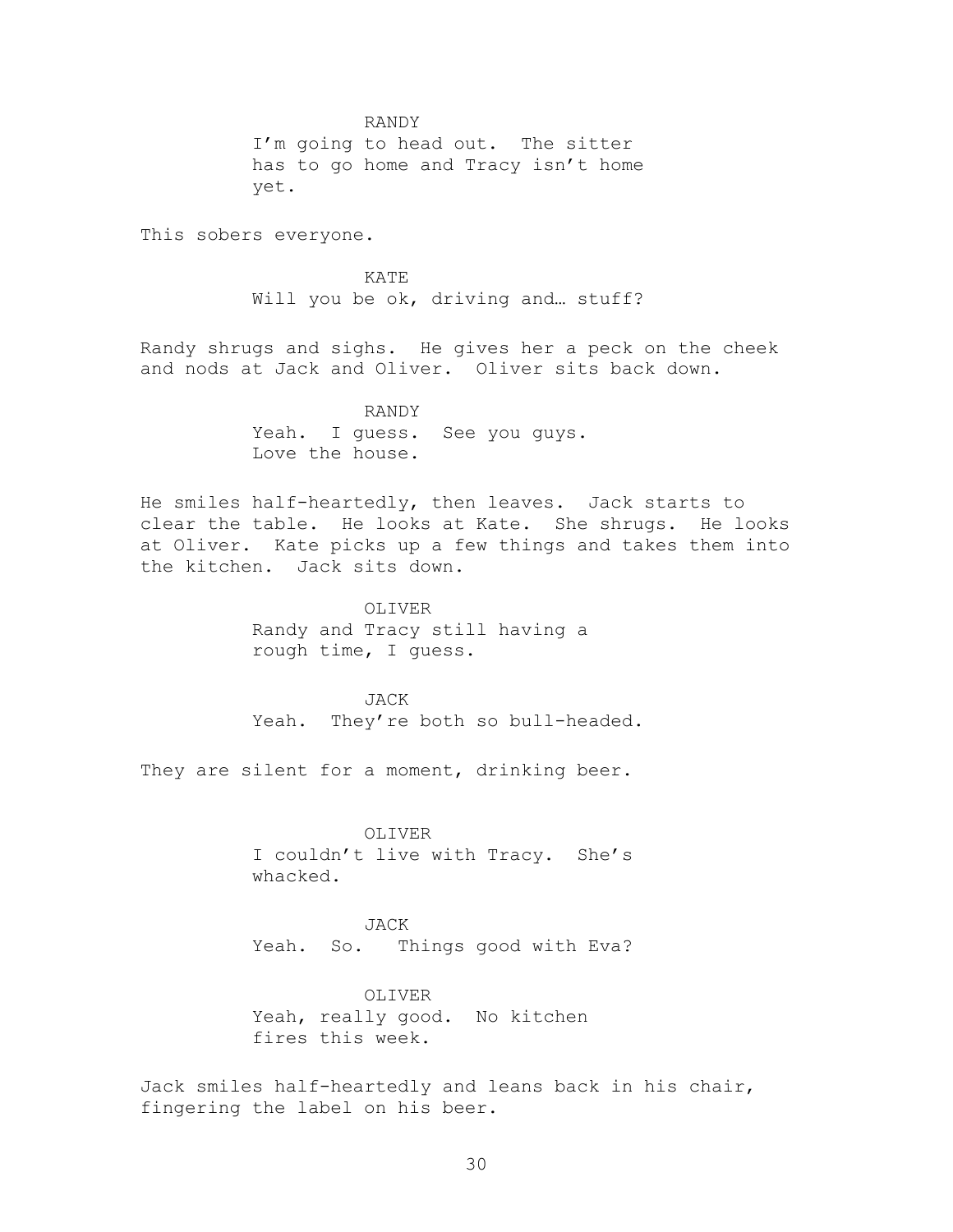JACK

Did Kate—

#### OLIVER

Yeah, Kate told me but I'm sure it was a mistake. I appreciate you guys looking out for me, really I do.

#### JACK

Ok.

Jack frowns. Kate comes back in and sits down next to Jack. She absent-mindedly rubs his back.

#### OLIVER

And actually, her father was in town last week. If you really did see Eva, it was probably with her father.

Kate mumbles something.

OLIVER What was that?

Jack clears his throat.

JACK Oh, you know Katie. She's just jealous because she doesn't see you nearly as much as she used to.

He winks at her. Oliver stacks his coins as Kate continues to look miserable. She looks at Jack, but Jack only shrugs helplessly at her. She clears her throat.

> KATE He didn't seem… fatherly.

Oliver sighs.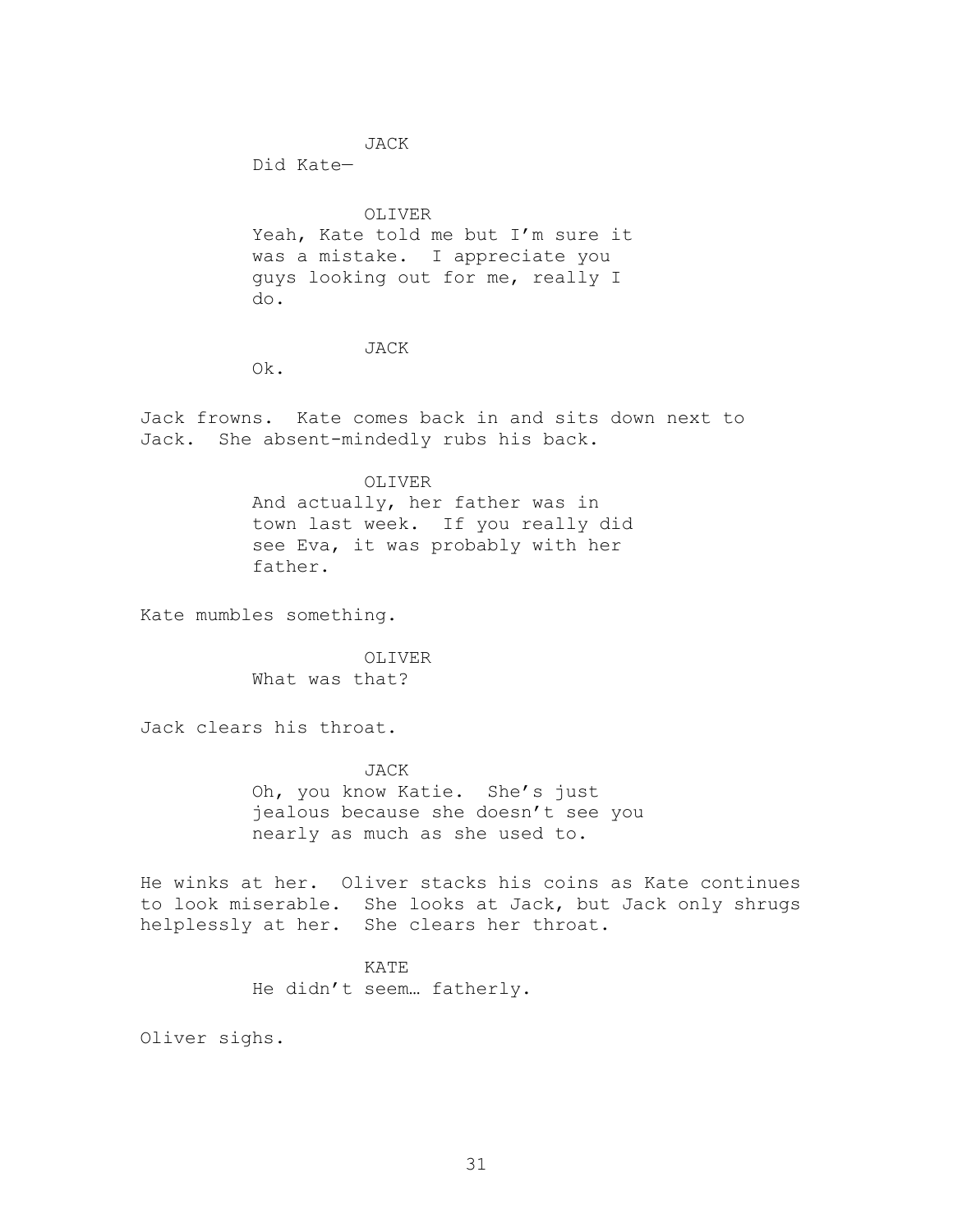OLIVER Ok, sure, we're not a perfect couple like you guys.

JACK Oh, don't be ridiculous. We were just—

KATE We're not perfect, believe me.

Oliver slowly begins to lose his good humor. He knocks over the stack of nickels he was so carefully building.

> OLIVER Ok, Kate. Fine. Whatever. Jesus.

KATE We want you to be happy, Olly.

Jack lays his hand on Oliver's arm.

JACK Oliver, I—

Jack pulls his arm away and stands up.

OLIVER What is wrong with you people? I said you made a mistake. I'll ask her, ok? Will that make you happy?

He gathers his coins, shaking his head, and shoves them into his pocket. He changes his mind and leaves the rest on the table.

> OLIVER Damn, I was having such a nice time. Thanks for the beer.

JACK Sit down, Oliver. Don't be an ass. She just—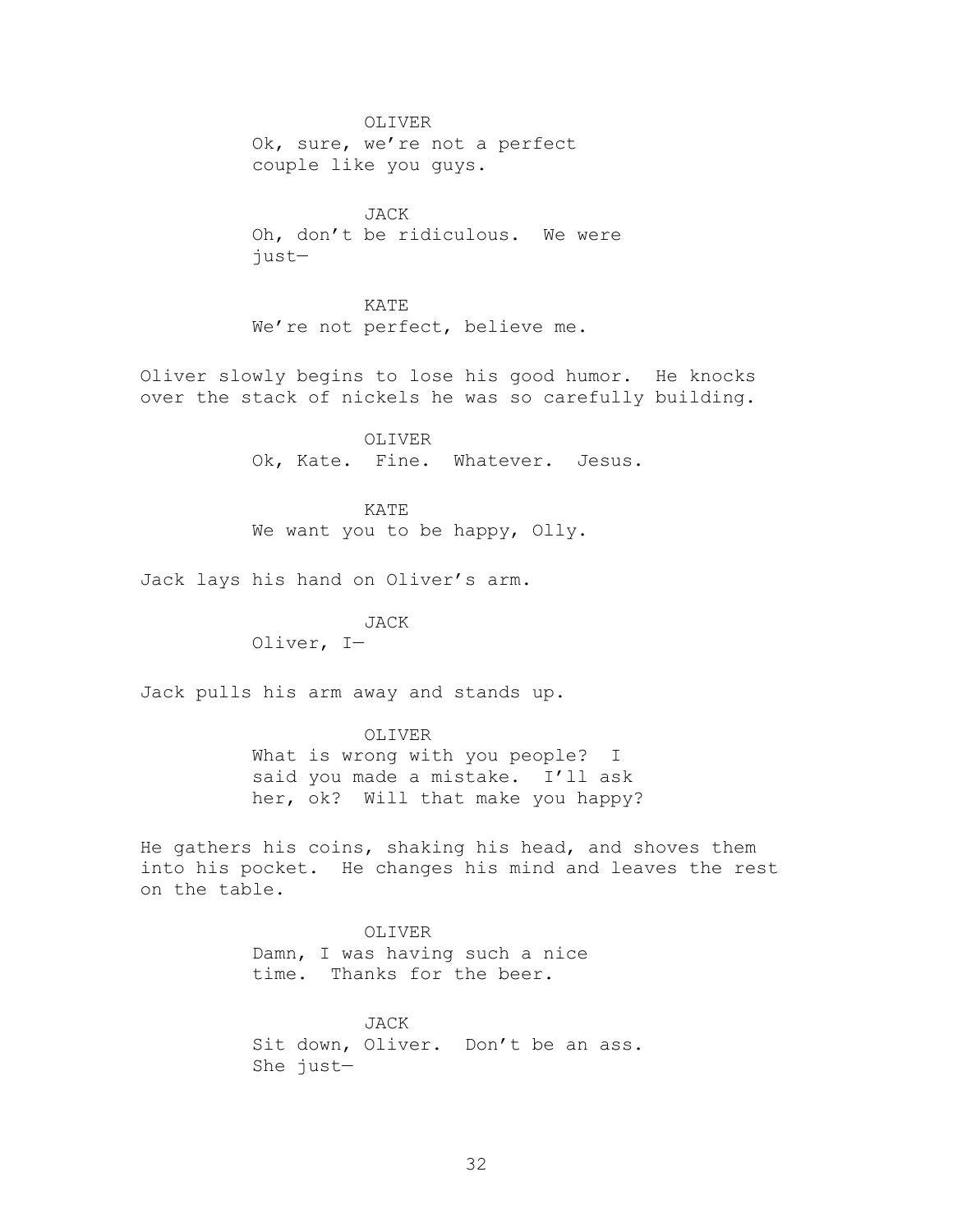KATE Please don't go, Oliver. I didn't mean to— OLIVER Yes, Kate, of course. You didn't mean to. Have a nice night. He leaves. INT. DREAM EVIRONMENT Eva and Alex continue to watch the video screen as it fades out. Eva sits back and sighs, then stands paces. EVA So that's why he stopped seeing them. He never told me. ALEX Never asked about…? EVA Not once. Poor Olly. What did I do? She sits down again and covers her face with her hands. INT. RESTAURANT BAR – NIGHT Van and another bartender, CRISTAL, try to keep up with all

the orders coming in. Cristal is mid-40s, very efficient and with a few bottle tossing tricks.

Oliver arrives and takes one of the few remaining seats in the middle of the bar. He waves to Van, then watches as another woman, GRETCHEN, moves aside a small white "reserved" placard at the seat closest to the kitchen. Gretchen rummages through a bulging backpack.

Gretchen is mid 30s, cute and a bit of a mess, wearing earth tones and a ponytail. She neatly lines up Kafka's *Complete Stories* and a copy of *Snow Crash*, two pens, and several notebooks in front of her. Unhappy with their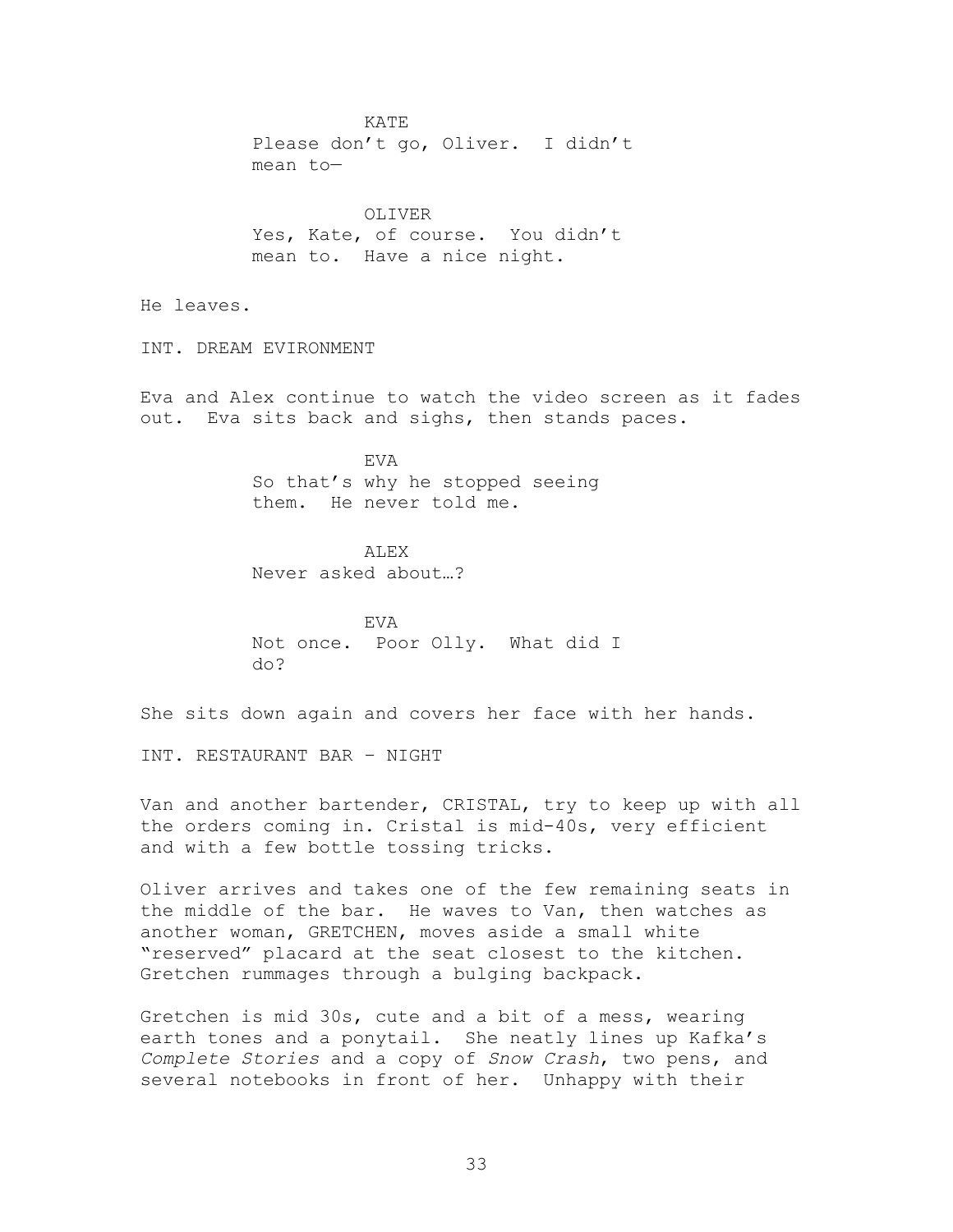arrangement, she moves some things around until she is satisfied, then goes back to the backpack.

Cristal deftly drops a clear drink with a huge slice of lime in front of Gretchen between orders.

### CRISTAL

Vodka tonic. The great writing inducer.

GRETCHEN Hope so. Damn paper is due next week, my laptop is fucked, and my brother is driving me nuts—

Suddenly she notices Oliver watching her. She smiles, embarrassed, then goes back to rummaging in her backpack.

Van tries to make his way over to Oliver but is stopped by a frantic waitress with an order. He holds up a finger to Oliver, fills two draft beer mugs, and gives them to the waitress. Van gets a step closer to Oliver but is stopped by another waitress. Over the waitress' head, Van notices something.

Oliver, turning to follow Van's gaze, finds Jack standing behind him. Oliver and Jack both seem very surprised. After a pause, they both speak at the same time.

> OLIVER Jack. Wow. What are you—

JACK Olly! Sorry I'm late, I—

They both fall silent.

JACK You didn't know I was coming, did you?

#### OLIVER

Nope.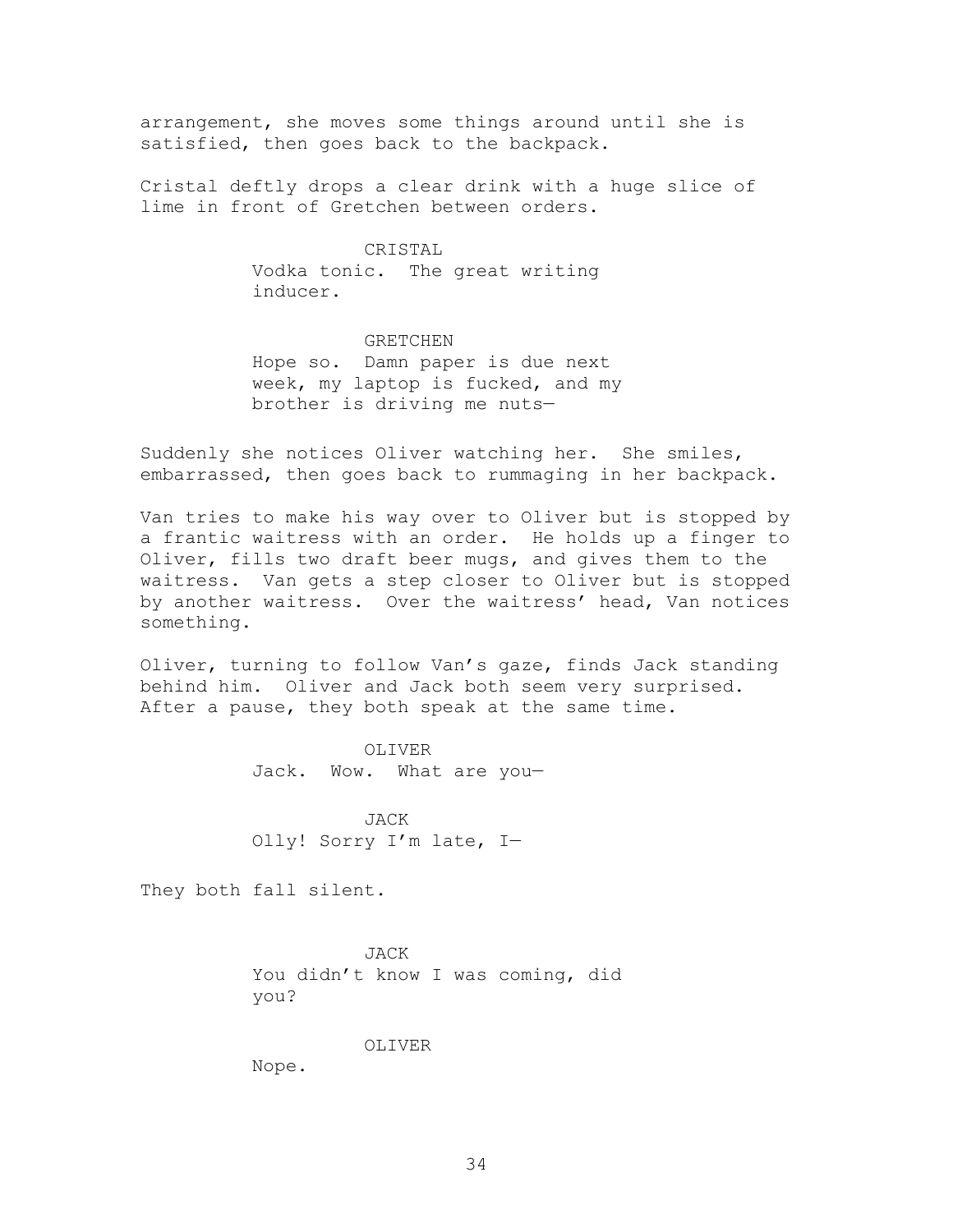They both turn to look at Van, who is watching intently. Suddenly Van remembers something very important he needs to get from the back and disappears. Jack and Oliver face each other again.

> JACK Well, it's great to see you, man. How about a drink?

OLIVER I don't… sure.

INT. RESTAURANT – A BIT LATER

Oliver and Jack, each with a beer, sit at a booth near the restroom sign.

> JACK Don't be pissed at Van. He's a great kid.

OLIVER A great kid who's driving me nuts.

Jack stifles a laugh.

JACK So how you been, man? Katie would love to see you. You should visit.

Oliver is only half-listening. He is watching something. Jack turns to see Gretchen, the woman from the bar, as she comes down the aisle toward the restrooms. After she's gone, Oliver looks back at Jack.

> OLIVER What was that?

JACK She was cute.

OLIVER What? Who?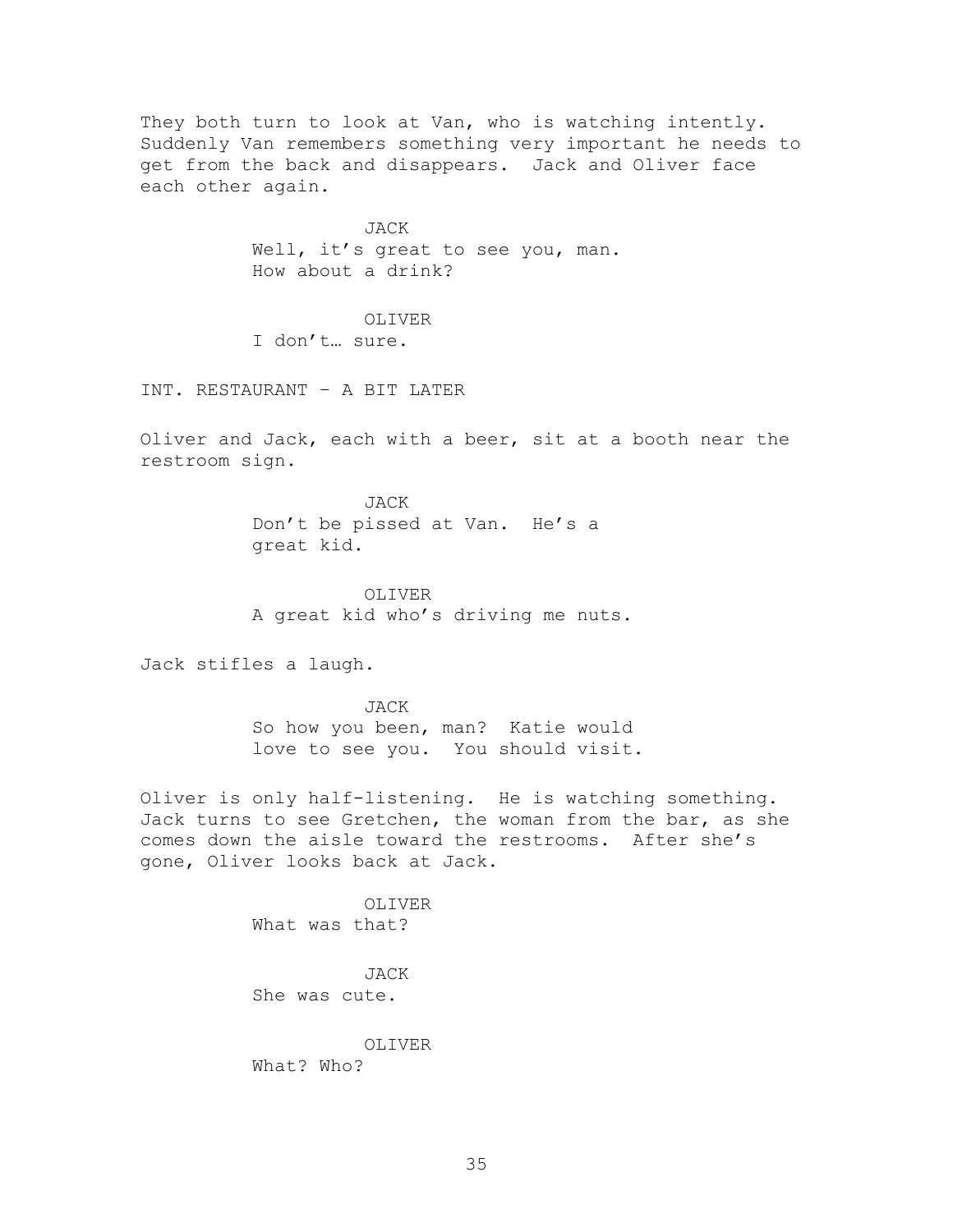#### JACK

That woman who just walked by?

OLIVER Women suck. Anyway. I've been a hermit, I guess.

Jack nods sympathetically, encouraging him to continue. But Oliver does not elaborate.

> OLIVER Eh, what's good here?

He opens his menu.

JACK You seem so, I don't know, different. Dating much?

Oliver snorts. He shakes his head. Just then, a beautiful woman walks by the table on the arm of an attractive man. Oliver waits a moment until they are out of earshot.

> OLIVER Take that woman.

Jack looks up.

JACK What woman?

OLIVER That woman who just walked by with her boyfriend. Probably screwed some stranger after he left for work this morning.

# JACK

Oliver. Damn.

He waits to see if Oliver has anything further to add. They page silently through their menus.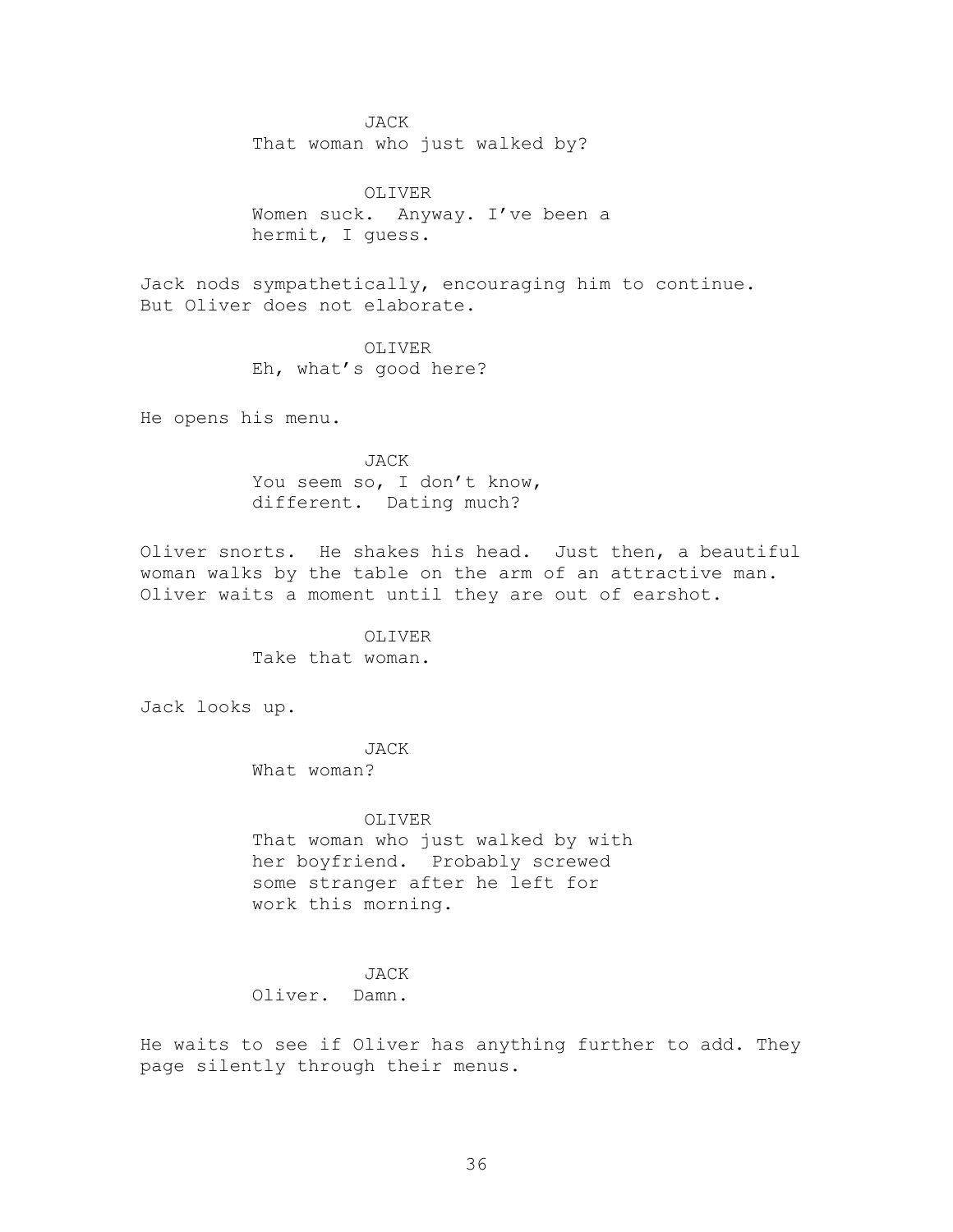JACK

So how about resurrecting the old poker night? Our place. All you have to do is show up.

OLIVER Eh, I don't know.

A waitress brings two beers and basket of rolls and sets them down on the table. Jack looks up at her.

JACK

Thanks.

Oliver reaches for a roll and tears it open.

OLIVER

Miss my charm and banter, do you?

JACK

Nope, I just want to win some money from your sorry ass.

OLIVER Well, if you're gonna be all sweet about it.

JACK

Great.

OLIVER

Randy?

JACK A very ugly divorce.

OLIVER

I've had the blues… and the reds and the pinks.

They finish the lyric in unison.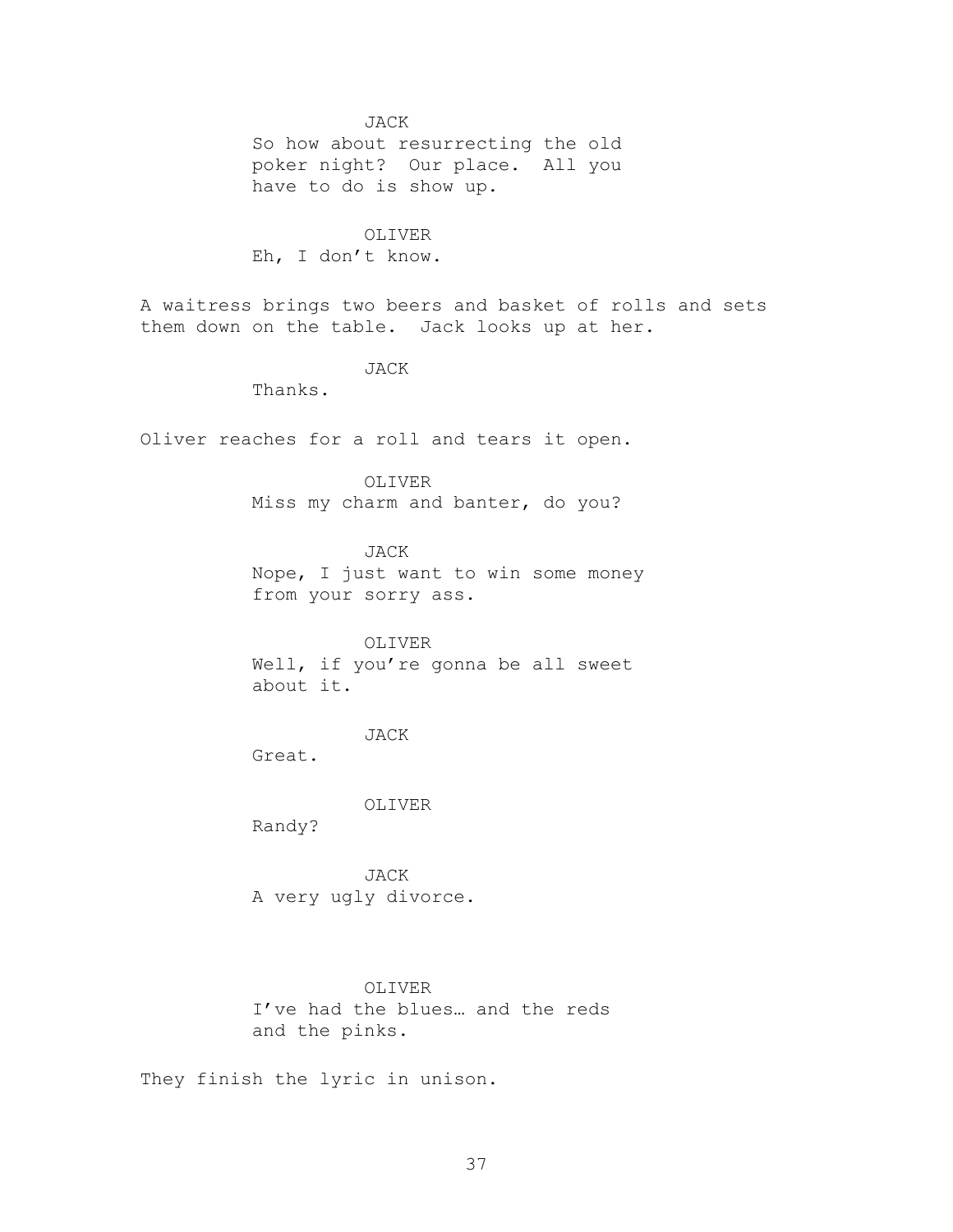JACK Love stinks.

OLIVER Love stinks.

JACK Anyway, Kate knows someone looking for a poker game.

OLIVER Kate. God. I was such an ass.

JACK It's forgotten, Oliver. Really.

OLIVER Ok, ok. I'll bring Van. He sucks at poker.

They grin at each other, relaxing, as if the old camaraderie may still be intact after all.

INT. OLIVER'S HOUSE – DAY

Van sits at the kitchen table in boxer shorts and a short open robe, with very messy hair. He eats pizza. Behind him, pale smoke appears to be just starting to stream from the oven.

Oliver enters the kitchen in plaid lounge pants and a Tshirt.

> OLIVER Pizza for breakfast. Did you save me any?

Van stands up, and as he turns to gesture toward the oven, smoke coming out faster now, the smoke alarm goes off with an ear-piercing shriek.

Both Oliver and Van cover their ears. Oliver rushes to the oven, flips the knob, and pulls open the oven door. Van gestures ineffectually with a piece of pizza.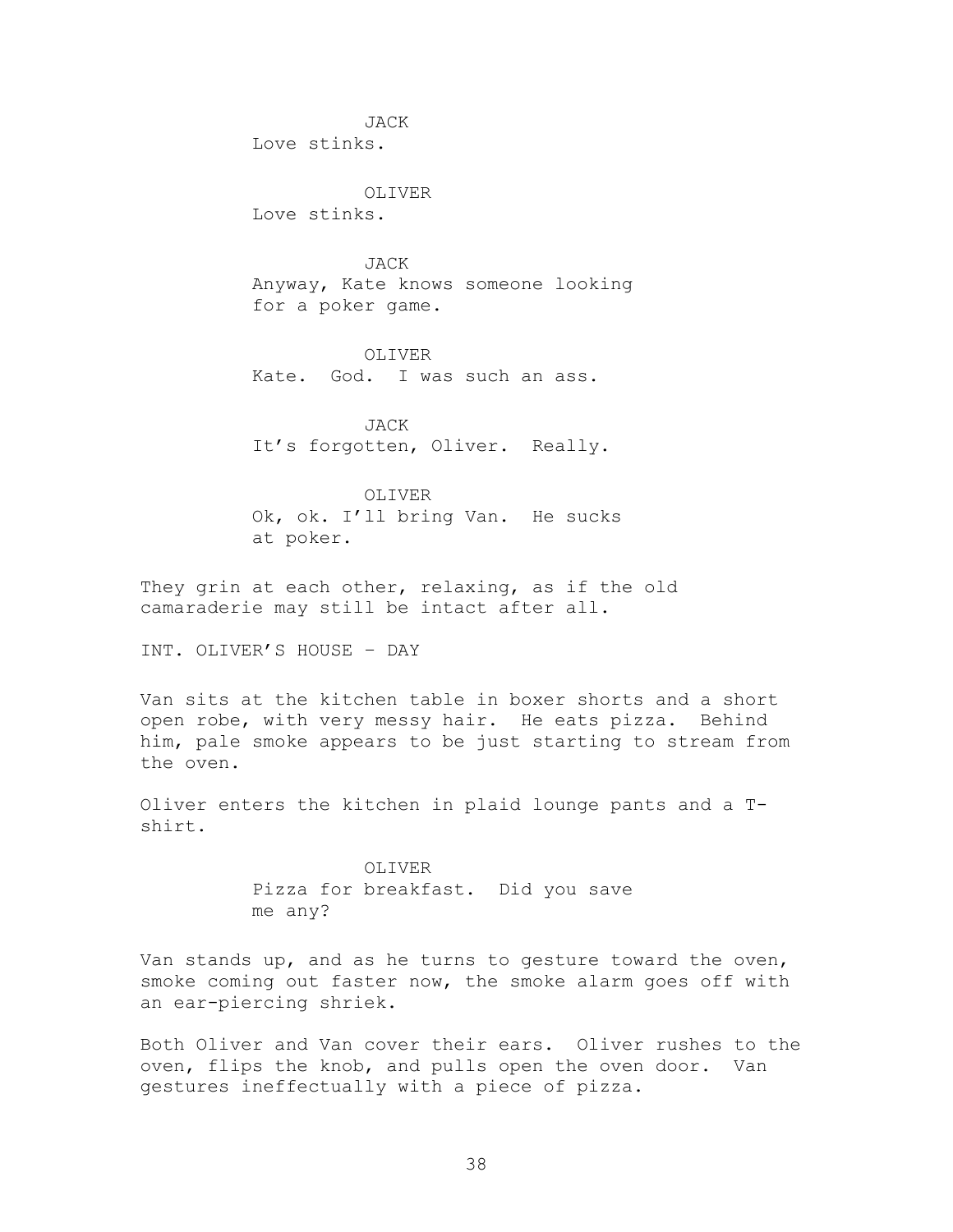OLIVER How many times do I have to tell you? Do not shut the door on broil!

Van nods sheepishly, dropping his pizza onto his plate. He crosses to the sink and climbs onto the counter to turn off the smoke alarm. Oliver carefully slides a blackened half pizza out of the oven and sets it on the stove. He shakes his head.

Van gets the smoke alarm shut off. He climbs back down, goes back to the table and picks up his plate with one half-eaten slice left. He offers it to Oliver. Oliver waves him off with a long-suffering look. Van sits back down.

Oliver goes to the fridge and scans the shelves. Finding nothing, he opens the freezer and pulls out an ice cream bar. He sits down at the table, unwrapping it. He opens the laptop and turns it on.

> VAN Breakfast of champions.

> > OLIVER

No doubt.

VAN So I think I found an apartment.

#### OLIVER

Oh?

VAN Yeah, little dive downtown. Pretty cool, though.

OLIVER Maybe my apartment won't burn down this year after all.

Van makes a juvenile face and picks the newspaper back up. Oliver types with his free hand.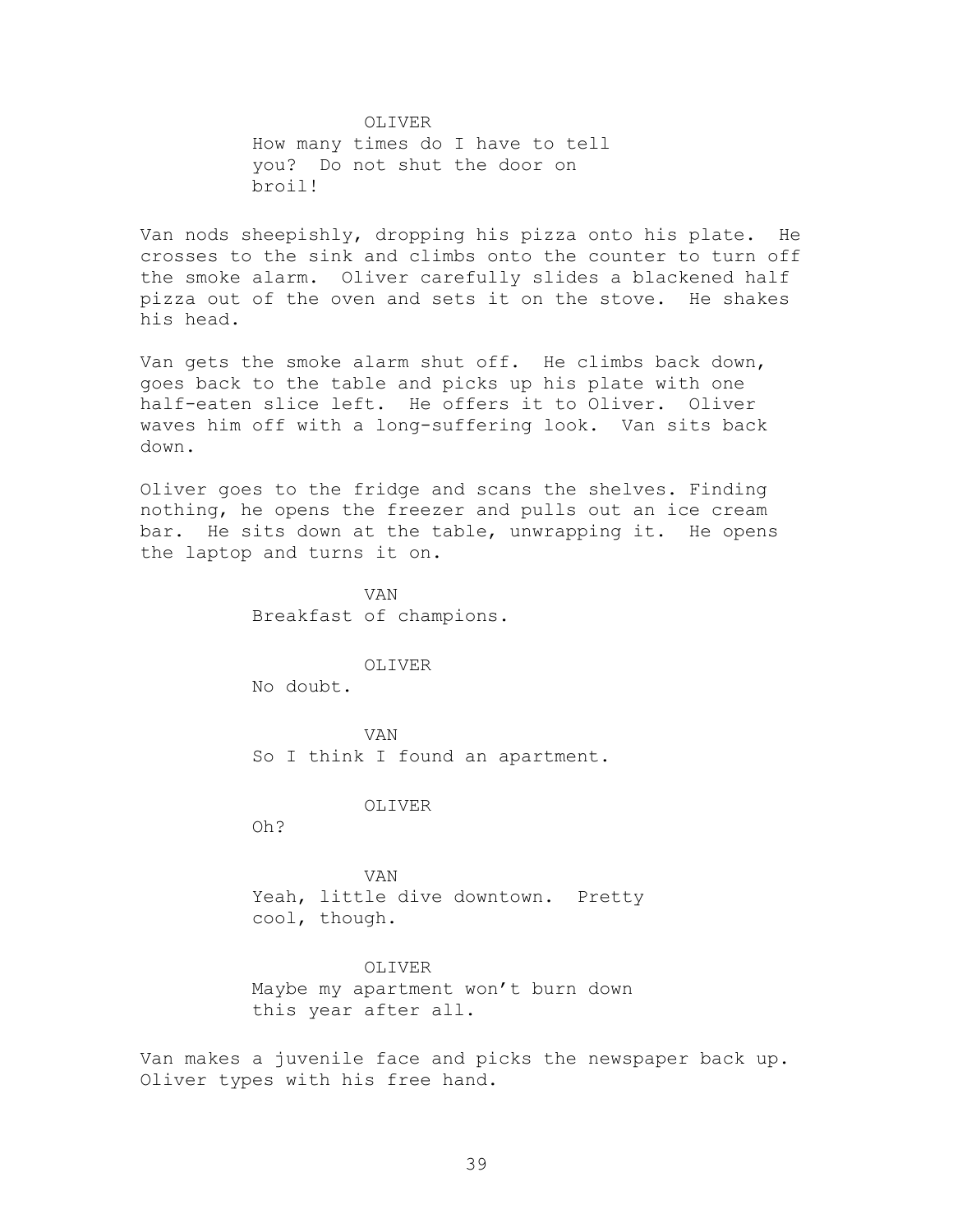OLIVER So Van, I got the strangest email last night.

Van takes a bite. He raises his eyebrows, looks around the kitchen, and tries, badly, to whistle.

VAN

Hmm?

OLIVER Why yes, it seems I've been signed up for an online service called Webflame.

VAN No kidding. My goodness, who would do such a thing?

Oliver narrows his eyes and shrugs dramatically. Van pushes back his empty chair and carries his empty plate to the sink.

> OLIVER Gosh, I just can't imagine.

Van sets the plate in the sink but stays on the far side of the kitchen.

> VAN So you got some hits?

> > OLIVER

So it seems.

Van watches Oliver for a moment, takes a few steps forward, and pauses.

> OLIVER Oh for christ's sake, sit down.

Van does an impromptu jig and clasps Oliver by the shoulders. He sits down beside him and pounds the table, leaning over to look at the laptop screen.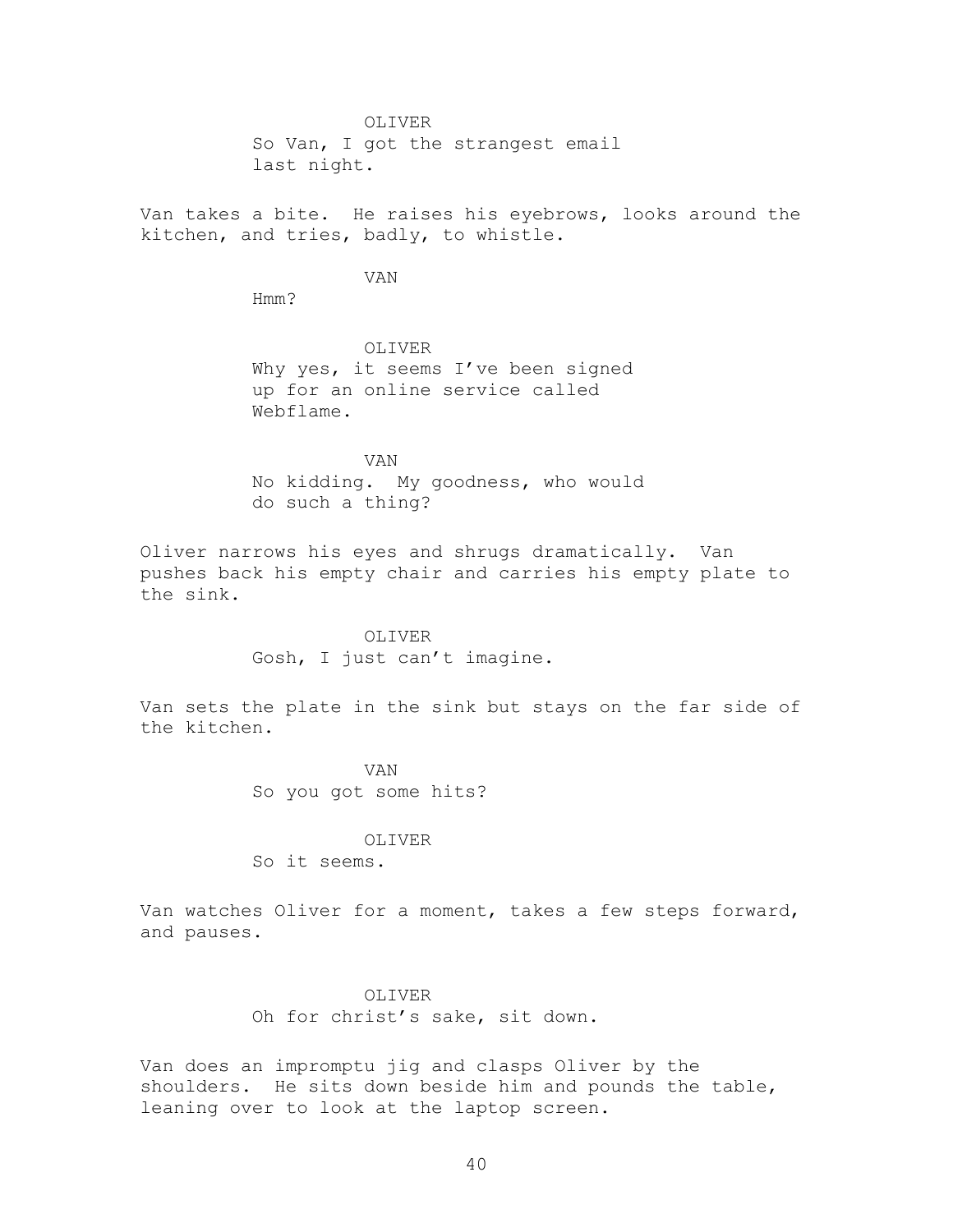VAN Let's see what we… er. Let's see what you got.

Van sits and scoots over next to him.

VAN Come on, let's take a look.

OLIVER You're so interested, you look.

Oliver stands up and disappears down the hall. Van pulls the computer over in front of him.

INSERT: COMPUTER SCREEN

WebFlame's main page, showing a variety of attractive people, all different ages and ethnicities. A large box in the upper corner is flashing "You have new mail!" Van clicks a button that says "INBOX - Oliver1972." The inbox opens. It says, "You have three new messages."

> VAN (OS) Three! Now we're talking.

He clicks on the first message, and reads aloud as the text appears on the screen.

INSERT: COMPUTER SCREEN

―TO: Oliver1972 FROM: Partygal2004

Dear Oliver1972,

I love your story. I come from Russia and look for a very nice man lik you. I put nice picture for you. Please writ me your address.

Love to you, Partygal2004"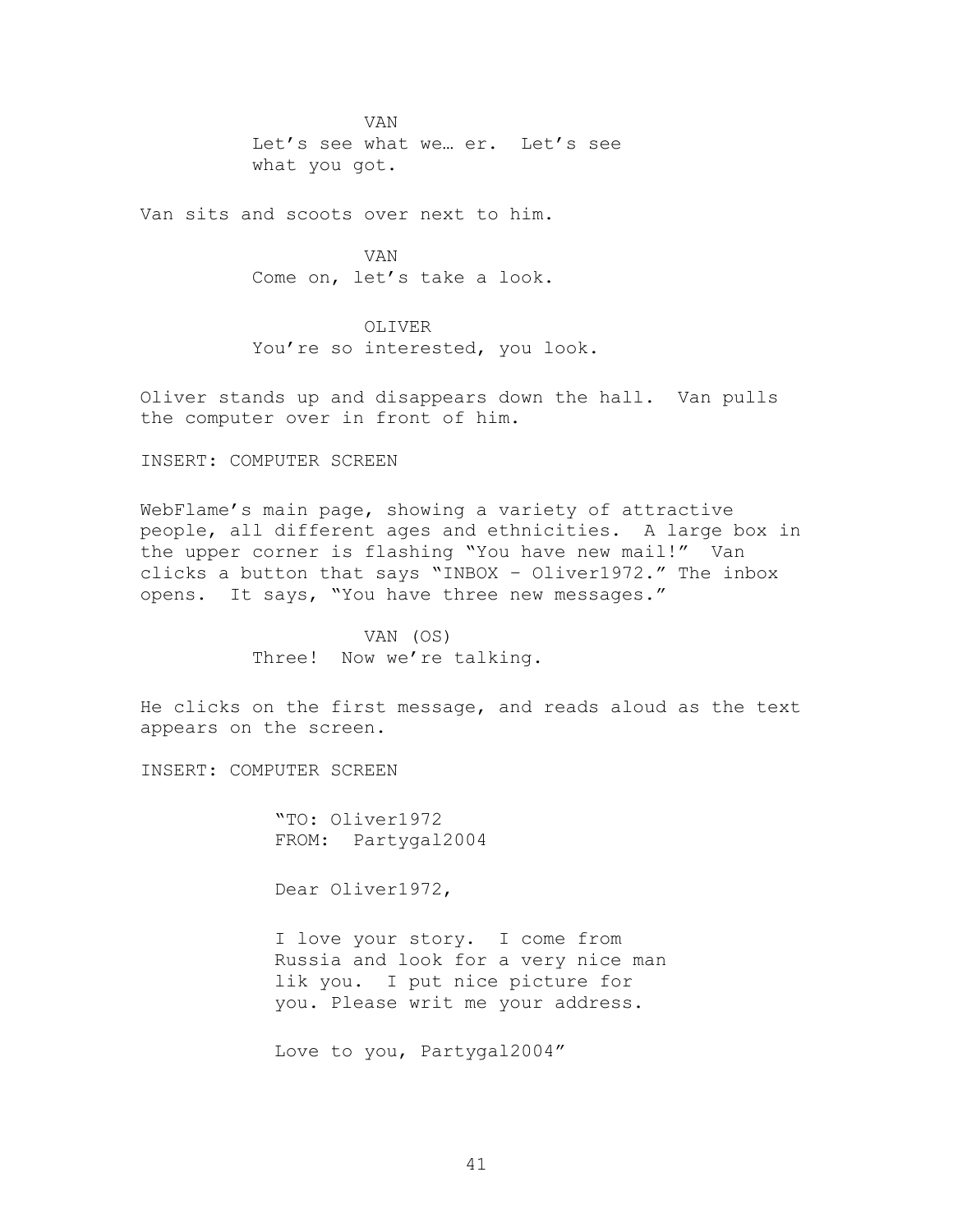CLOSEUP OF SCREEN – PHOTO OF PARTYGAL2004

A nearly naked, blurry, photo of a woman of indeterminate age in a sparsely decorated room.

BACK TO SCENE

Oliver has returned in shorts and a plain T-shirt. He reads over Van's shoulder. Van slowly scratches the side of his face, somewhat taken aback.

> OLIVER Um. No.

VAN Right. Next.

VAN My goodness. That's… um.

OLIVER Webflame. Not one of your best ideas.

Oliver sits down and smacks Van on the back of the head. Van frowns comically, rubbing his head.

> VAN Hold on, hold on. There's more.

Van clicks the mouse. He scowls, reading the text.

VAN

Want a better sex life but can't afford Viagra or penis enlargement procedures? Our breakthrough herbal supplement is guaranteed to—

# OLIVER

Brilliant.

VAN Ok, ok. I have a good feeling about the next one.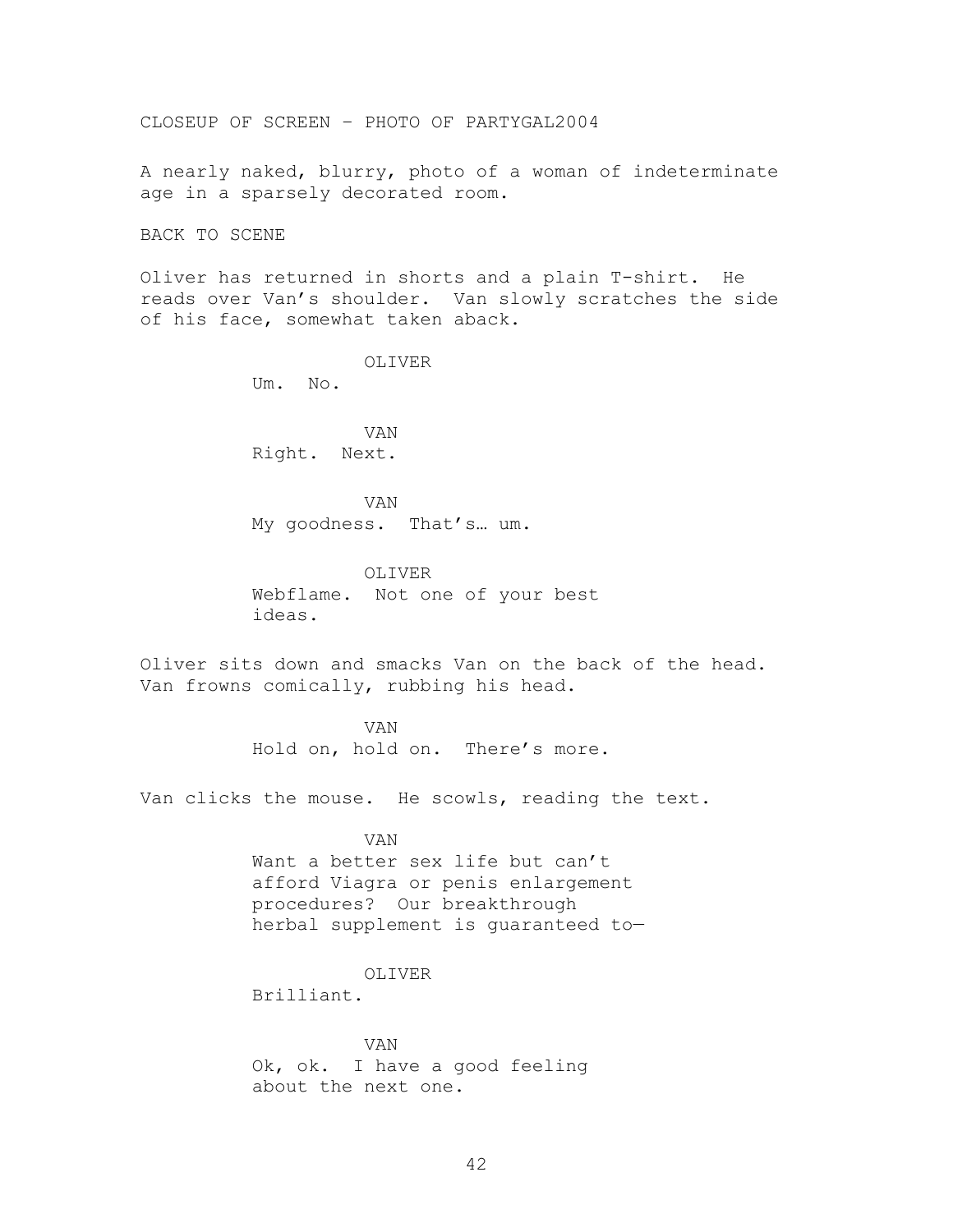Van reads aloud as the text scrolls across the screen.

INSERT: COMPUTER SCREEN

―TO: Oliver1972 FROM: DiosGypsy

Hey Oliver-Drop a line if you like. Profile attached.

WebFlame Profile: SWF, (34), curvy, does not wear heels. Likes science fiction, computer games, cinema ale houses and horseback riding. Ronnie James Dio fanatic. Graduate student – German Lit. Favorite films: Wings of Desire, LoTR, The Station Agent.

Seeking: Generally sane, cute tree-hugger type."

BACK TO SCENE

Van sits back in his chair, thumping Oliver on the back.

VAN I like her!

OLIVER Forget it. You like her, you date her.

VAN

Nonsense. Do you need me to dictate a reply? Let's start with—

Oliver pulls the computer back. He glances at the email then mutters as he closes the laptop.

> OLIVER In case I hadn't mentioned it lately… women suck.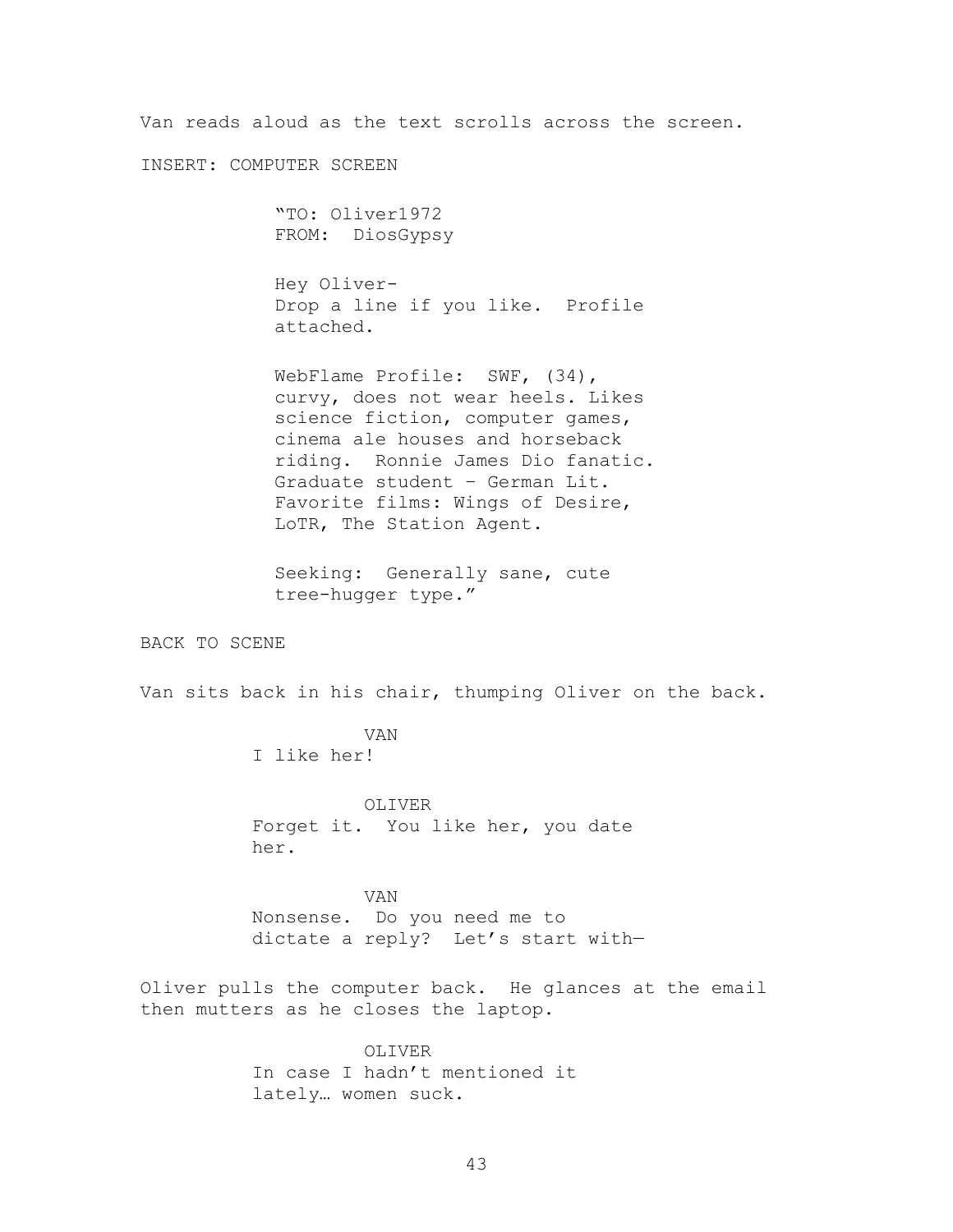Van frowns as Oliver walks over to the couch, pushes aside the pile of sheets, grabs the remote and turns on the TV, ending the conversation.

INT. DREAM ENVIRONMENT

The room has undergone another overhaul, and now looks like something out of Arabian nights. Gold, purple and olivecolored sheets billow softly from the ceiling and walls. Instead of armchairs there are two plush ottomans with gold trim beside a low, oval coffee table.

The bar is gold and black, with brass goblets lined up beneath a long antique mirror. The client information binder lies open on the bar. Eva repositions the ottomans as Alex enters from outside the room.

> ALEX I see you've been spending your time wisely.

EVA It helps me think. Plus, I got this vibe you didn't like the 70's thing.

Alex reaches down and strokes one of the ottomans.

ALEX Yeah, not my thing. This is, um, this…

Eva's smile falters.

EVA You don't like this either? Don't you have any taste?

Alex crosses his arms, insulted.

ALEX Yes, I'd like to think I do, actually.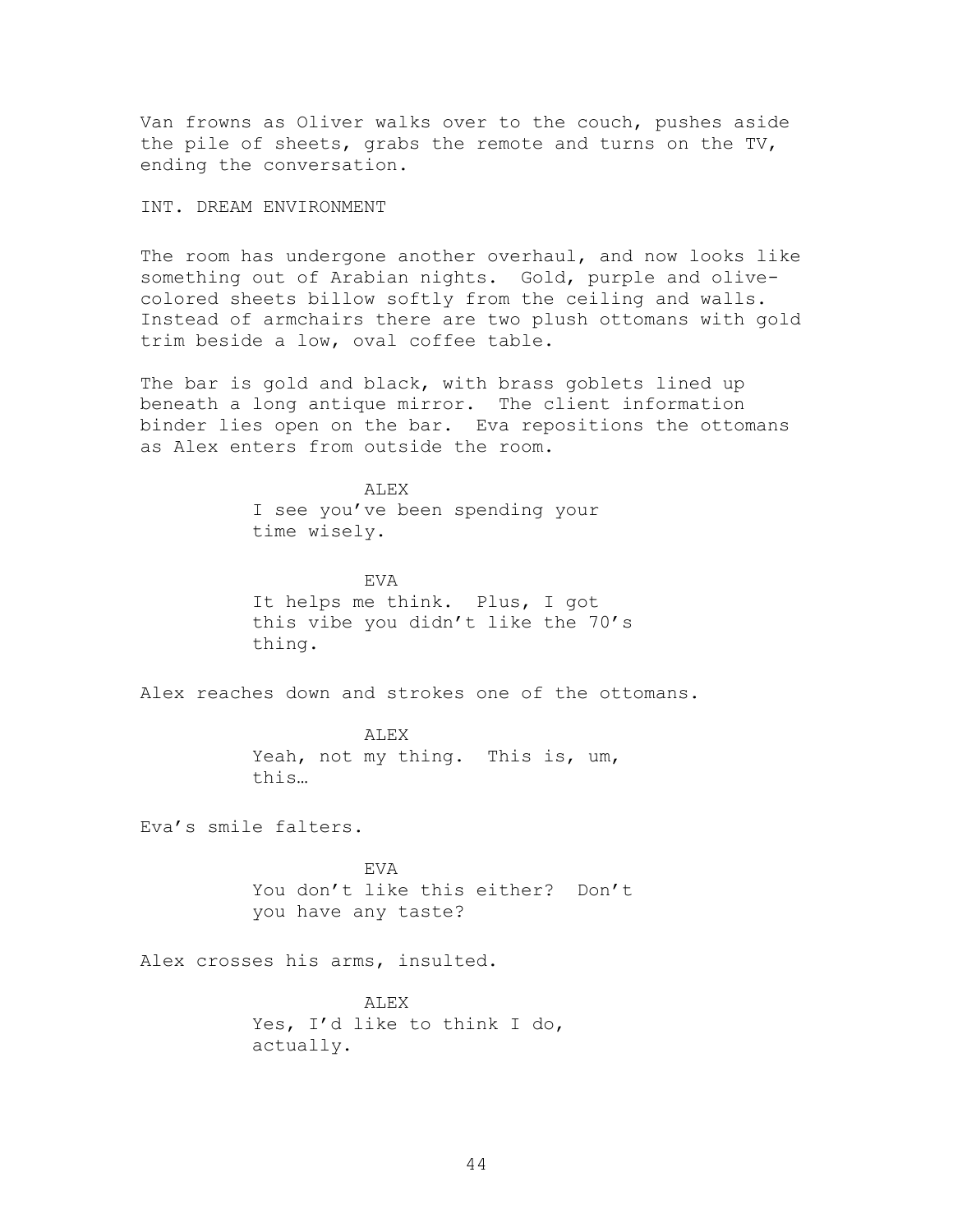EVA Coulda fooled me…

**ALEX** Let's talk about Oliver, Eva.

Eva frowns and sits down.

EVA Yeah, ok. I'm sorry. I'm a bit stressed.

Alex nods in sympathy.

ALEX It's ok.

EVA I read a little bit.

She gestures toward the open binder.

EVA About how Oliver doesn't know that I'm dead. And stuff.

Alex nods.

EVA So I'll just knock on his door. What's he gonna do, kill me?

ALEX It's a start.

INT. VAN'S NEW APARTMENT – DAY

Van and Oliver maneuver a slightly tattered couch through the front door and into a living room filled with boxes, an armchair and a funky entertainment center. It appears as though most of the moving is finished.

Empty beer cans litter the top of a small round table. Jack, tired and sweaty, sits at the table finishing a beer.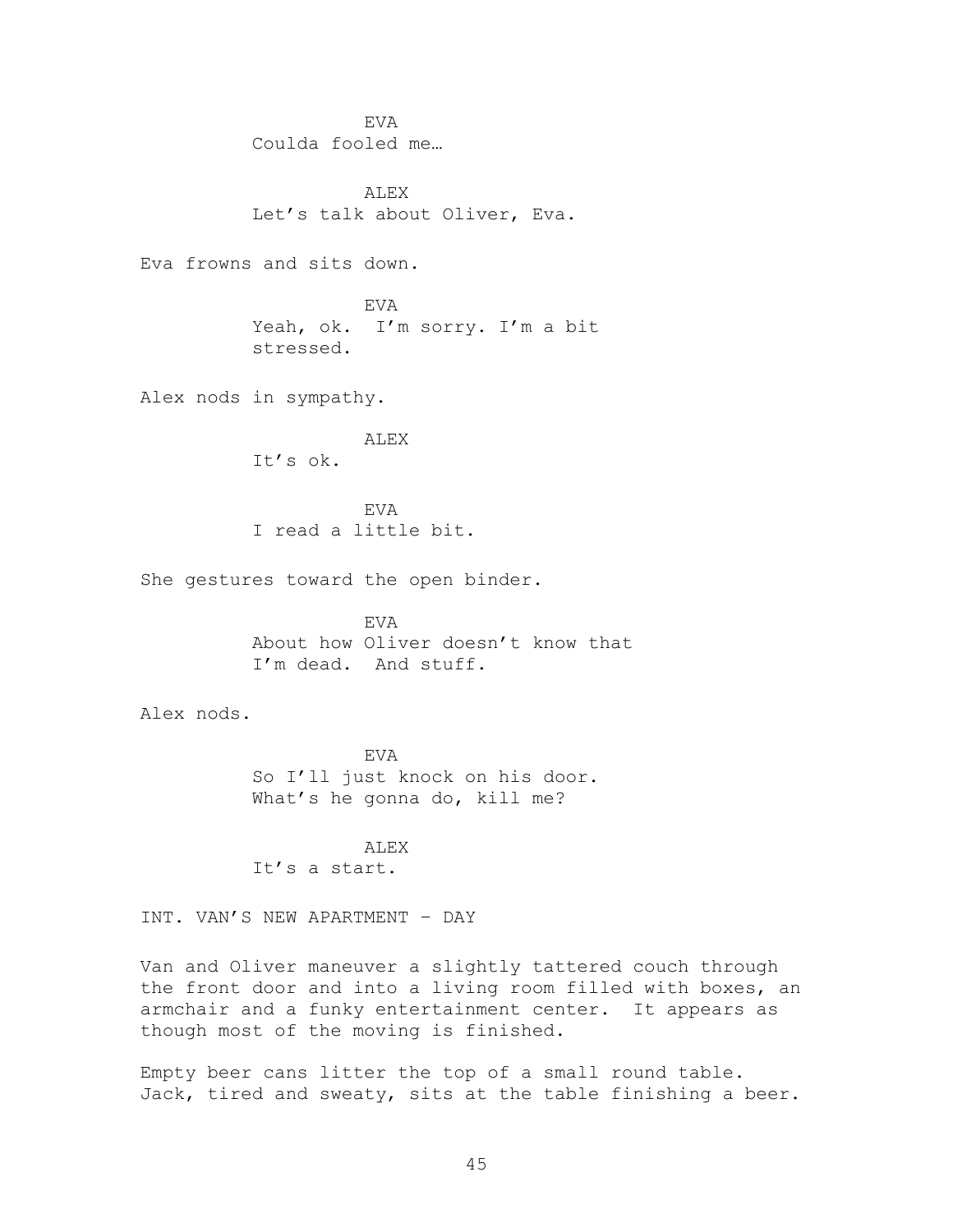JACK I better run. Katie wants to see some new slasher flick tonight.

He makes a face suggesting slasher flicks are not his favorite. Oliver shakes his hand.

# OLIVER

Thanks for coming out, Jack.

VAN Yeah, I really appreciate it.

Jack stands and walks toward the door.

JACK

Any time, man.

Oliver starts to say something, stops. Jack opens the door to go.

> OLIVER How long you been married?

Jack turns back.

# JACK I guess it's—

He pauses, counts silently on his fingers.

JACK Eight years now. Damn.

He pauses, thoughtful.

JACK We have our ups and downs, you know, and I complain. But you should really…

Jack shrugs slightly at Van, then addresses Oliver again.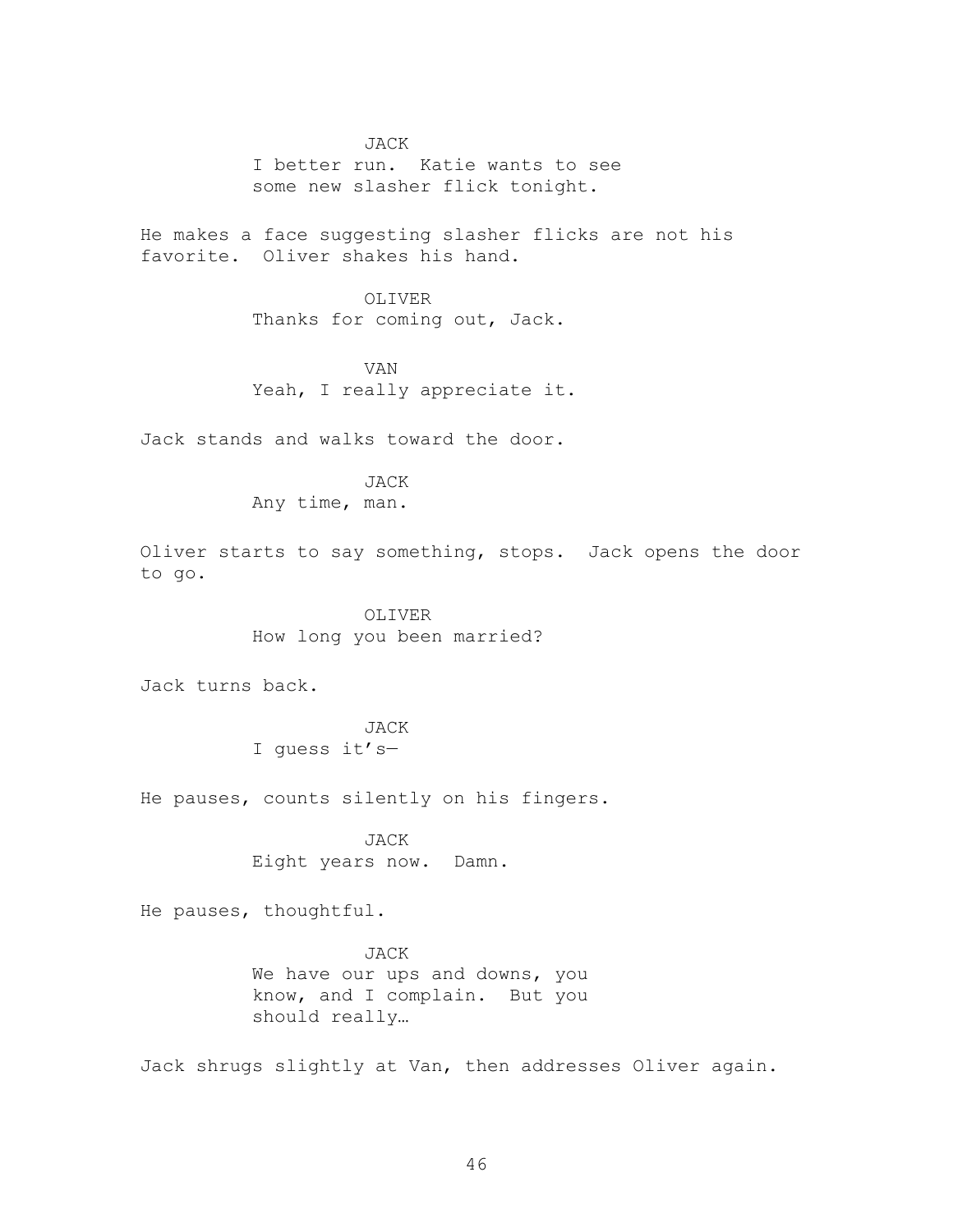JACK

Whatever you need to do, man. Katie's looking forward to seeing you. You too, Van.

Jack waves and leaves. Oliver, suddenly looking very tired, sits heavily on the couch while Van fusses with his boxes.

> OLIVER You want to grab something to eat?

VAN Actually, I have sort of a date.

OLIVER Oh, that's great.

Oliver stands to leave.

VAN It's not for a while yet, if you want to hang out—

OLIVER No, it's cool.

Van closes the box he was working with, and sits in the armchair.

> VAN So, Oliver. There's something I should probably tell you.

# OLIVER

Ok.

VAN You know that woman I liked, the one who answered your Webflame ad?

Oliver sits down, looking confused.

OLIVER That's your date? A woman?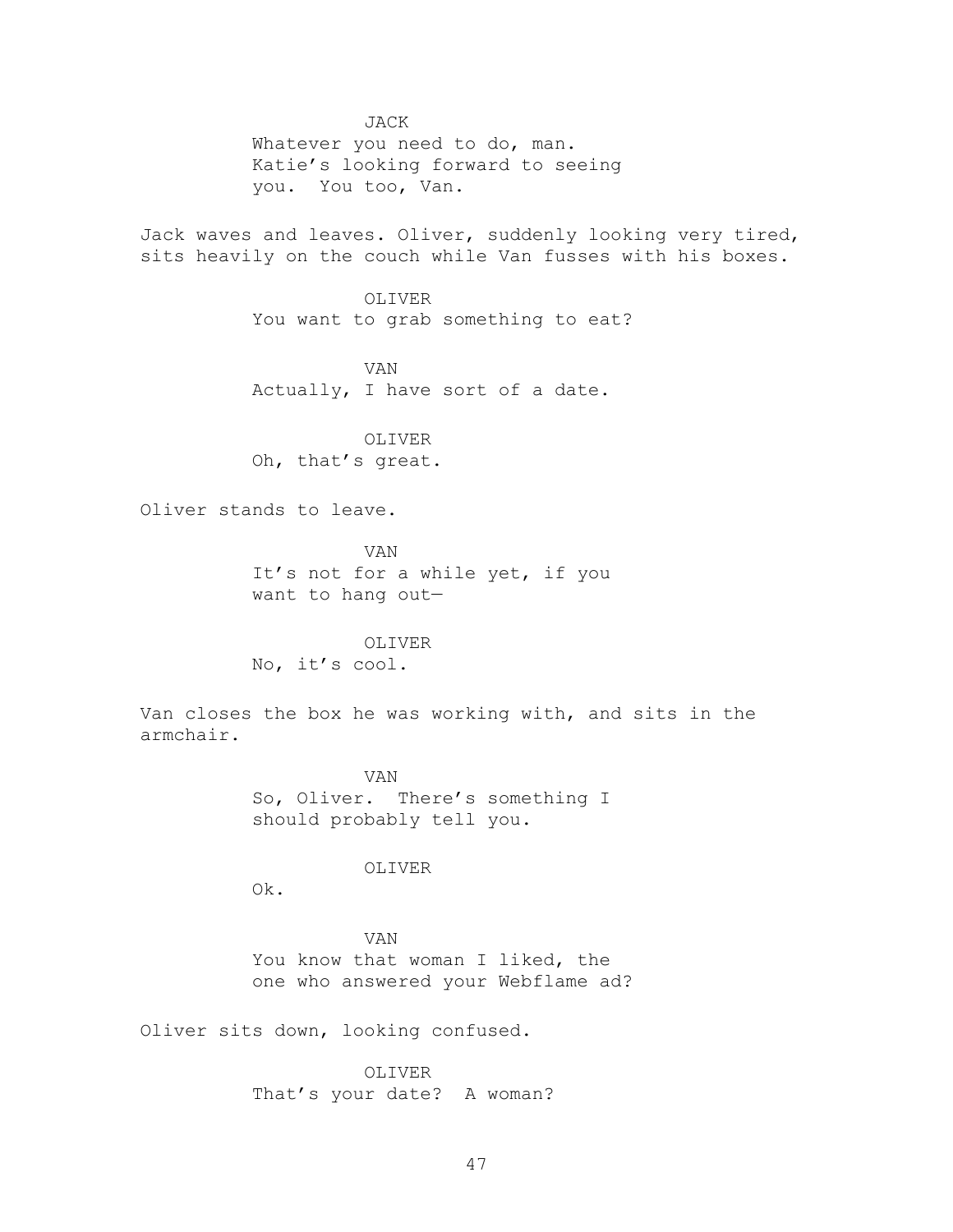VAN No, no. But, um—

OLIVER What did you do?

VAN I sort of answered the ad. For you.

Oliver's voice lowers. His eyes narrow. He stands slowly.

OLIVER You did what?

VAN I'm sorry, man, I just—

OLIVER I appreciate what you did about Jack, but this bullshit meddling needs to stop. Goddamn.

He slams the door on his way out. Van runs his hands through his hair.

> VAN Crap. That went poorly.

INT. OLIVER'S HOUSE – NIGHT

Oliver enters his apartment, dressed as he was at Van's place. He throws his keys on the kitchen table and opens the computer. He grabs a beer from the fridge and turns on the stereo before sitting down at the table.

There is a KNOCK at the door. He frowns and stands up, kicking back his chair.

> OLIVER That better be a Jehovah's Witness and not you, Van. Because this time I will kick your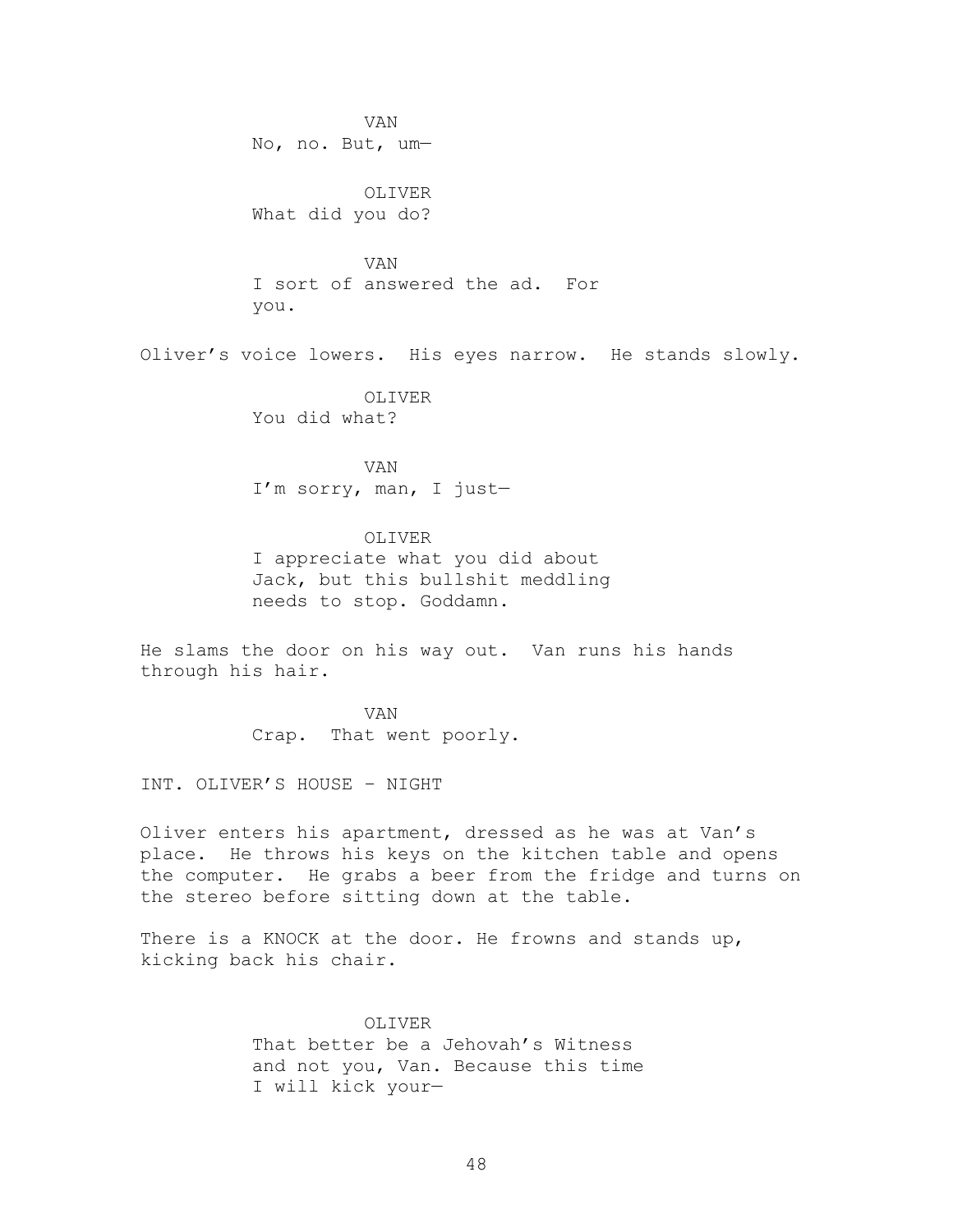Oliver opens the door.

EXT. OLIVER'S DOORSTEP - CONTINUOUS

Eva is standing on the doorstep, dressed smartly in dark jeans and a blazer. She attempts a smile. Oliver realizes his mouth is open. He closes it.

### OLIVER

Evie.

# EVA

Hi, Olly.

A moment passes.

OLIVER What the hell are you doing here?

Eva glances past him into the house.

EVA Are you busy? I could come back.

OLIVER Come back? For what? What do you want?

She falters.

EVA I'm sorry. I shouldn't have come. I'm sorry, Oliver.

She turns to go. Oliver hesitates for a split second, then gently touches her shoulder. She turns back.

> OLIVER You may as well come in, since you're already here.

She nods, thankful, and moves past him into the house.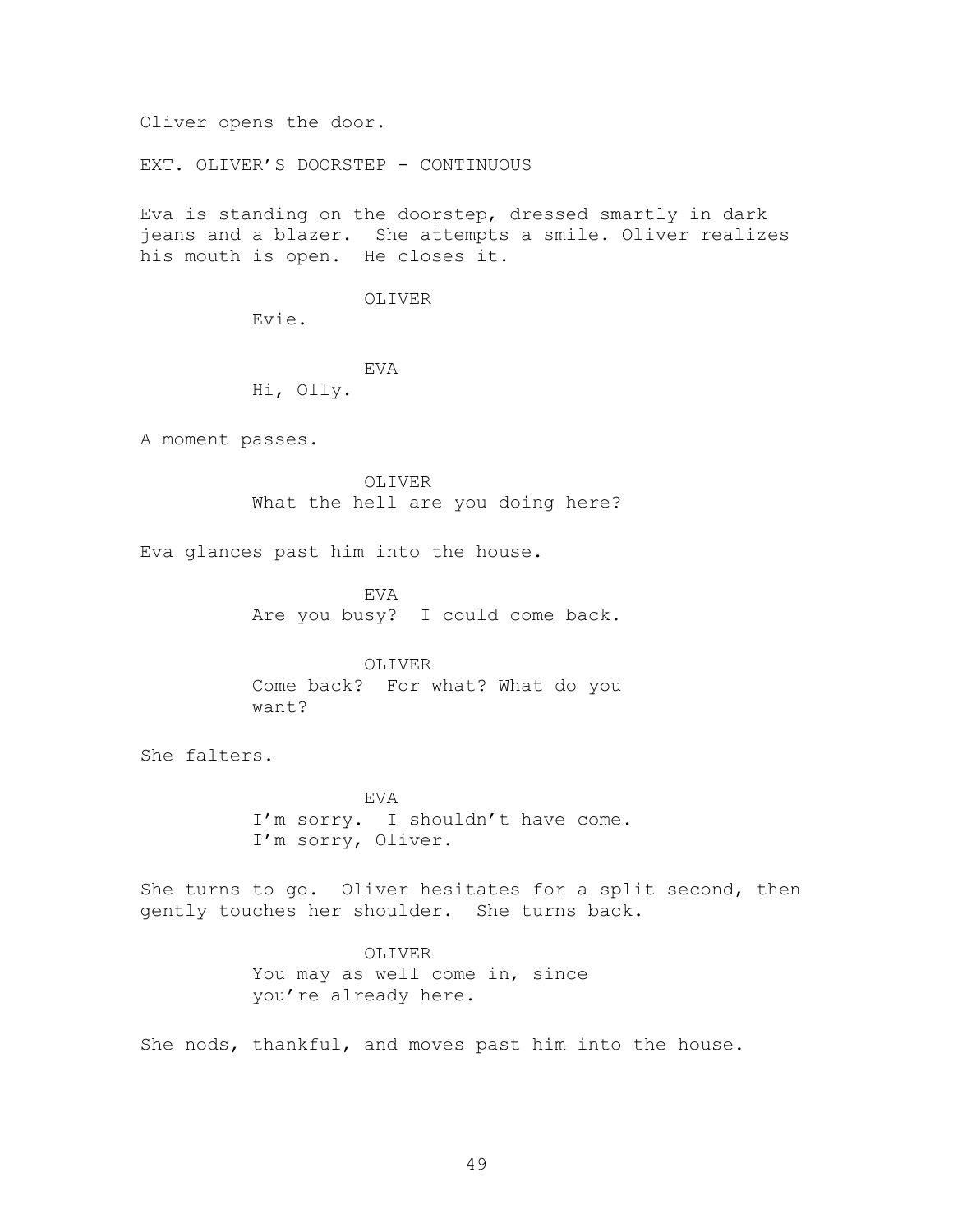INT. OLIVER'S HOUSE – CONTINUOUS

Eva stands awkwardly in the doorway as Oliver moves past into the living room. Eva follows him.

### OLIVER

So.

EVA This is a nice house, Olly. Thank you for letting me come in.

Oliver shrugs. Eva recognizes one of the nature scenes near the bookshelves and goes over to it.

> EVA I always liked this one.

She touches it lightly, then turns back around to face him. Oliver has taken up a position across the room, his arms folded across his chest.

> OLIVER What do you want, Evie?

EVA I just wanted to tell you—

She stops and takes a deep breath.

OLIVER

Yes?

EVA —that I am very sorry. You didn't deserve that. What happened.

Oliver nods. His stern expression falters slightly.

OLIVER No. Anything else?

She shakes her head, looking miserable. She turns back toward the bookshelf, hiding tears perhaps. She notices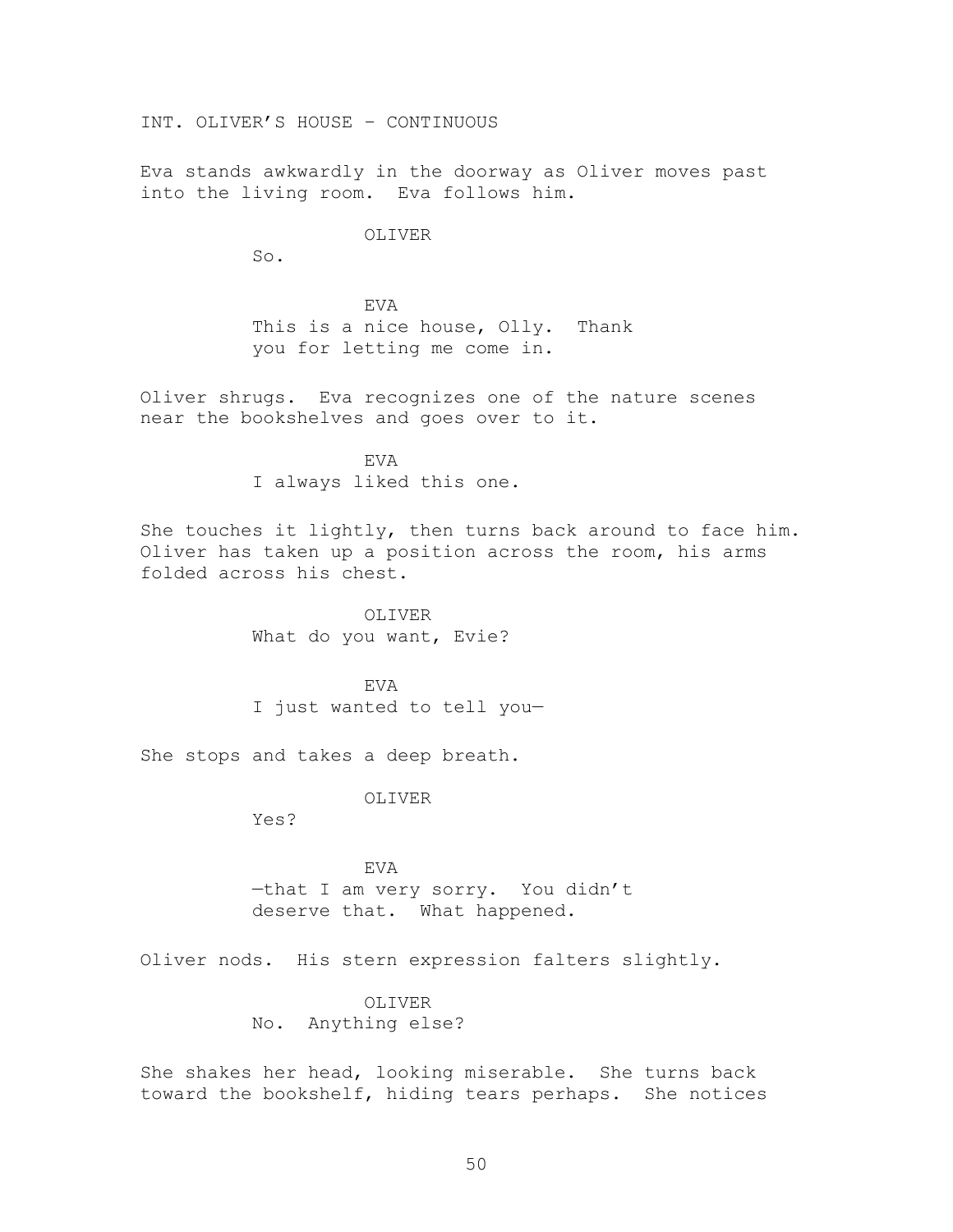the china dog (which is back on the shelf despite Oliver's big show of throwing it away in front of Van). She picks it up.

> EVA You kept it. I forgot how much it looked like Henry.

Oliver shrugs.

OLIVER How is the little monster?

Eva's face falls. She gently sets the china figure back onto the shelf. She mumbles something unintelligible. She turns to face him.

EVA

We—

She covers her mouth with her hand for one second, then pulls it away and smoothes the front of her jacket.

> EVA He. He got hit by a car. And he wasn't so lucky the second time.

OLIVER I'm sorry. It hurts to lose

something you love, doesn't it?

She nods, shuddering slightly.

**EVA** I just wanted to see you happy. To see that you moved on.

Oliver shrugs.

OLIVER Not your business, Evie.

EVA No. I know. You're right.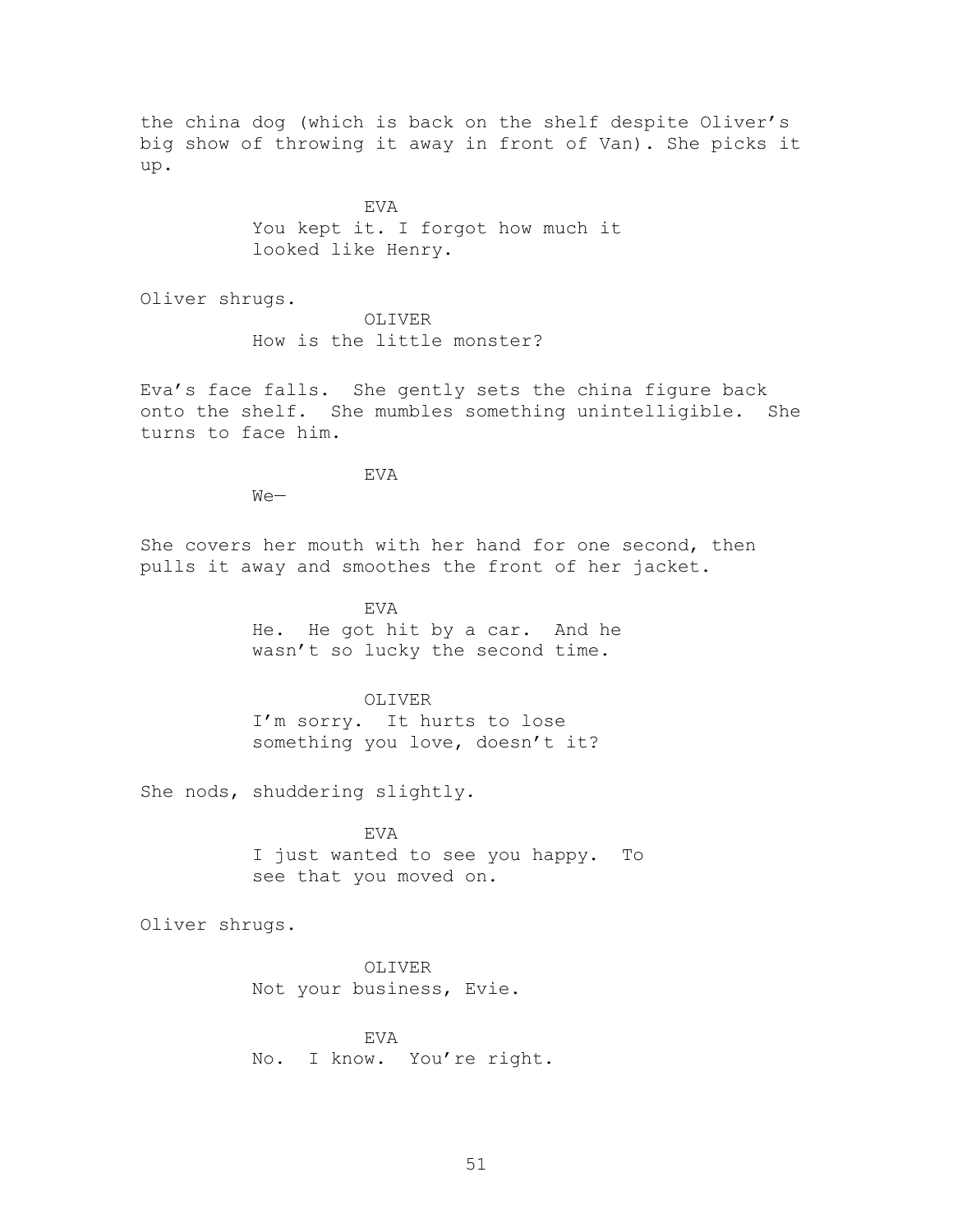Oliver walks toward the door. Eva watches him for a moment, touches the dog one more time, then follows Oliver out. He opens the door.

> OLIVER If you must know, I've been dating quite a bit. I don't think about you anymore, Evie.

Eva nods. She glances back at the bookshelf. She exits.

Oliver goes back to his computer and opens it. He starts typing.

INSERT – COMPUTER SCREEN

He pulls up Webflame's main page. It says "You have no new messages." He clicks a button that says "INBOX -Oliver1972." The inbox opens. It says, "You have no new messages." He opens the deleted folder, and double clicks on the message from "DiosGypsy." It reads:

> Hey Oliver-Nice to hear from you. Do you know the Macaroni Grill on Alafaya? I know the bartender. How about Wednesday around 7:00? Gretchen

BACK TO SCENE

Oliver scratches his head, his brow furrowed. He mouths "Gretchen," as if trying to remember if he's heard the name before.

INSERT – COMPUTER SCREEN

He hits the reply button and replies.

―Gretchen-See you Wednesday at 7:00. Oliver"

He pauses over the send button then finally hits it.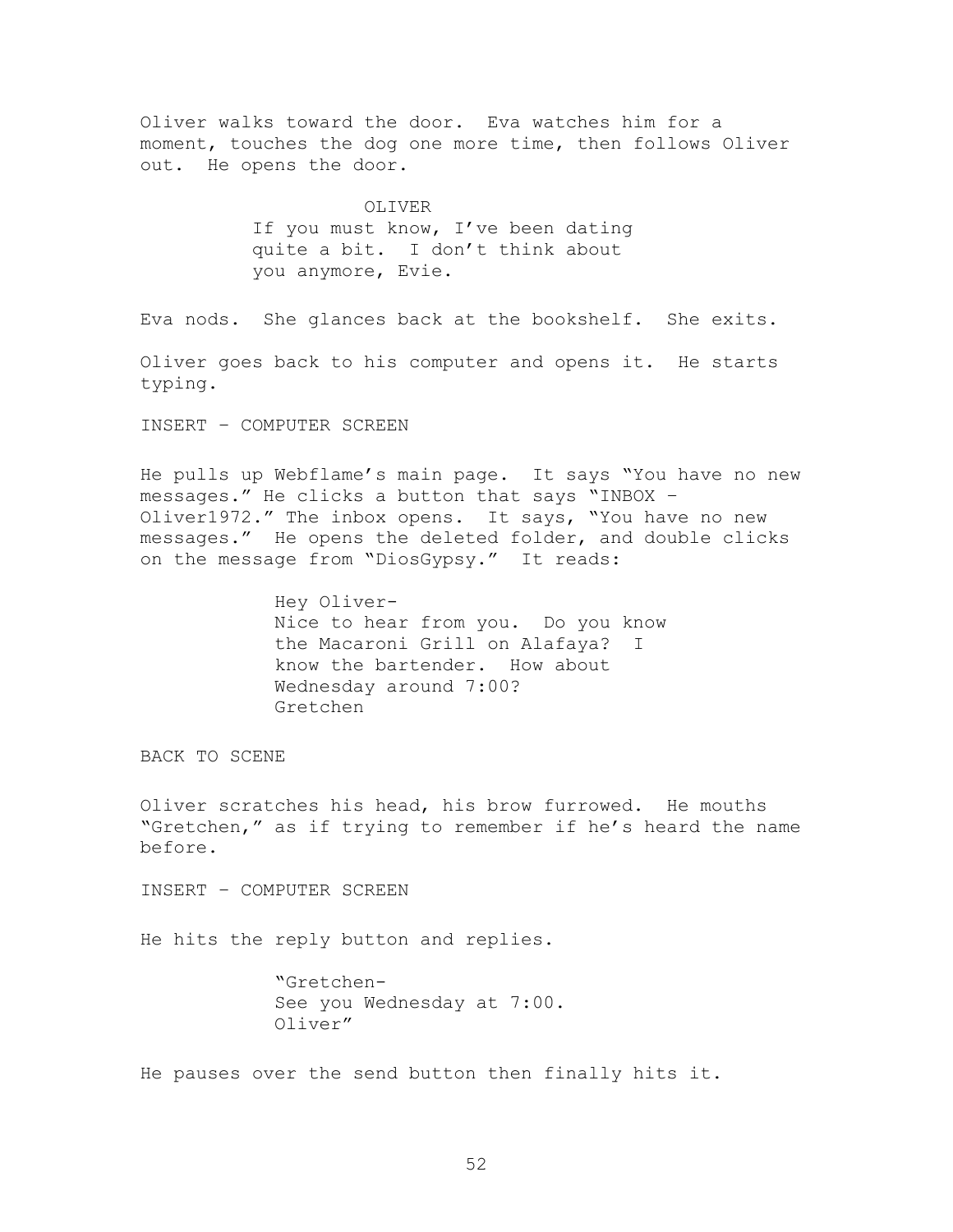BACK TO SCENE

He closes the Webflame page and closes the computer.

INT. DREAM ENVIRONMENT

Alex and Eva watch the screen, which shows Oliver at his computer in his apartment. Oliver stands up, on the screen, pushes in his chair, and disappears down the hall. The screen goes dark.

Eva jumps up and grabs Alex's arm excitedly.

EVA Omigod. Omigod. I did it! He's going on a date to spite me.

Alex smiles. He gently removes Eva's iron grip from his arm.

> ALEX It's a start.

Eva's smile disappears.

EVA A start? What do you mean?

ALEX Well, if he's going on a date to spite you, do you really think his heart will be in it?

Eva sits back down.

EVA I'm going to have to do more, right?

Alex nods.

EVA

Sucky.

Alex stands up. He yawns.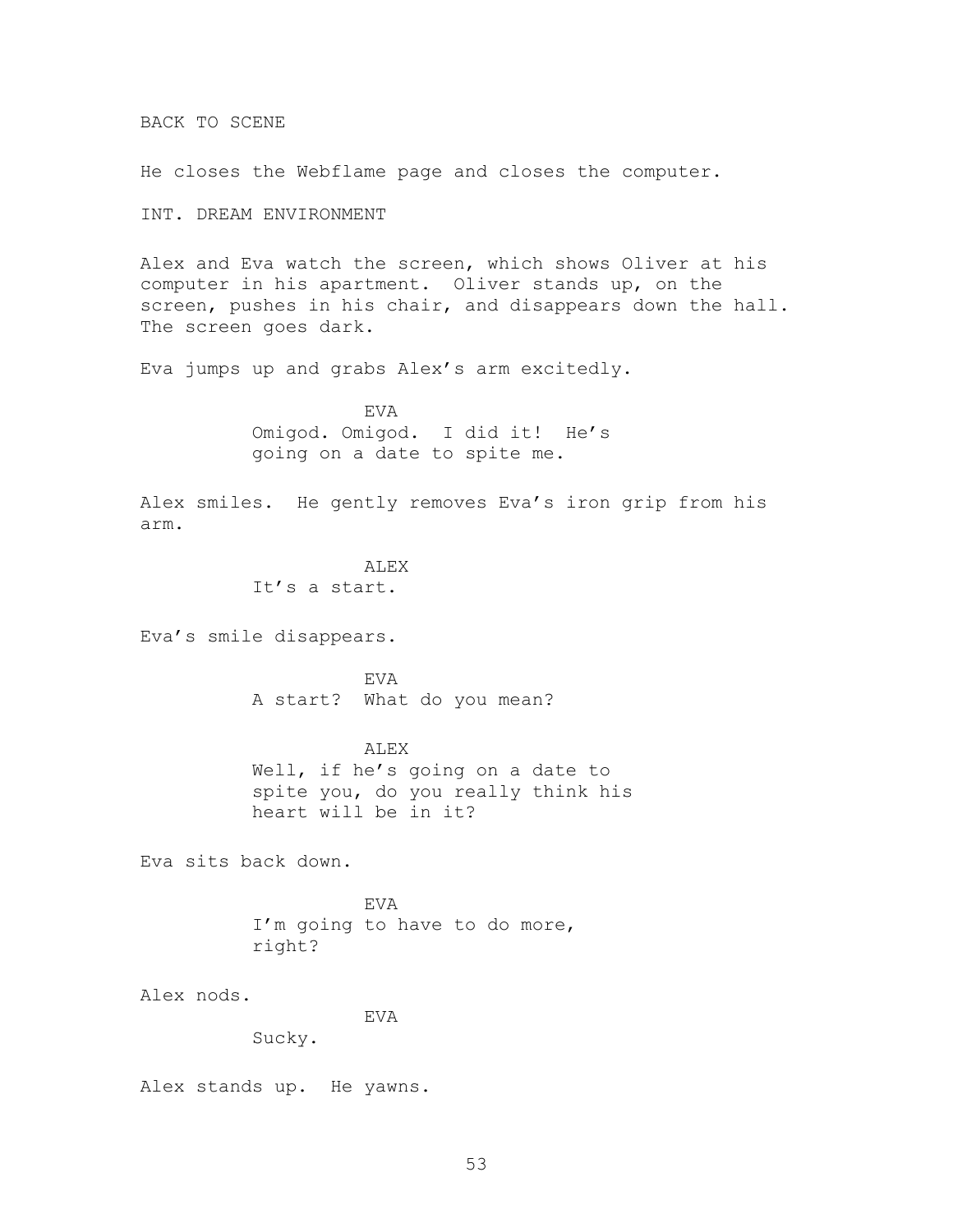ALEX Get some rest. You've got a lot of thinking to do.

Eva nods unhappily. Alex crosses the room and disappears through the invisible door. Eva lies down on the couch, fidgets and changes position several times. Finally she sits back up.

She searches beneath the cushions for the remote and pulls it out. She aims it at the back wall, pushing buttons, but nothing happens. She fiddles with it, a determined look on her face. Finally, the video screen comes on.

INSERT – VIDEO SCREEN

Oliver is asleep in bed, in a very sparsely decorated bedroom. Faint moonlight streams through the sides of the window shade.

BACK TO SCENE

Eva stands and watches the screen. She tiptoes over to the wall and touches the side of Oliver's sleeping face. She wipes at her eyes, then backs up to the couch and sits back down, watching.

INT. UPSCALE HOTEL BAR – NIGHT

Oliver and his date, Gretchen Bales, are sitting at the restaurant bar where Van works. Gretchen is the same woman who came in with the books the night Oliver met Jack. Cristal brings them two beers.

> GRETCHEN Thanks, Cris.

She turns to Oliver.

**GRETCHEN** This is my friend, Cristal. She's good for a few free drinks.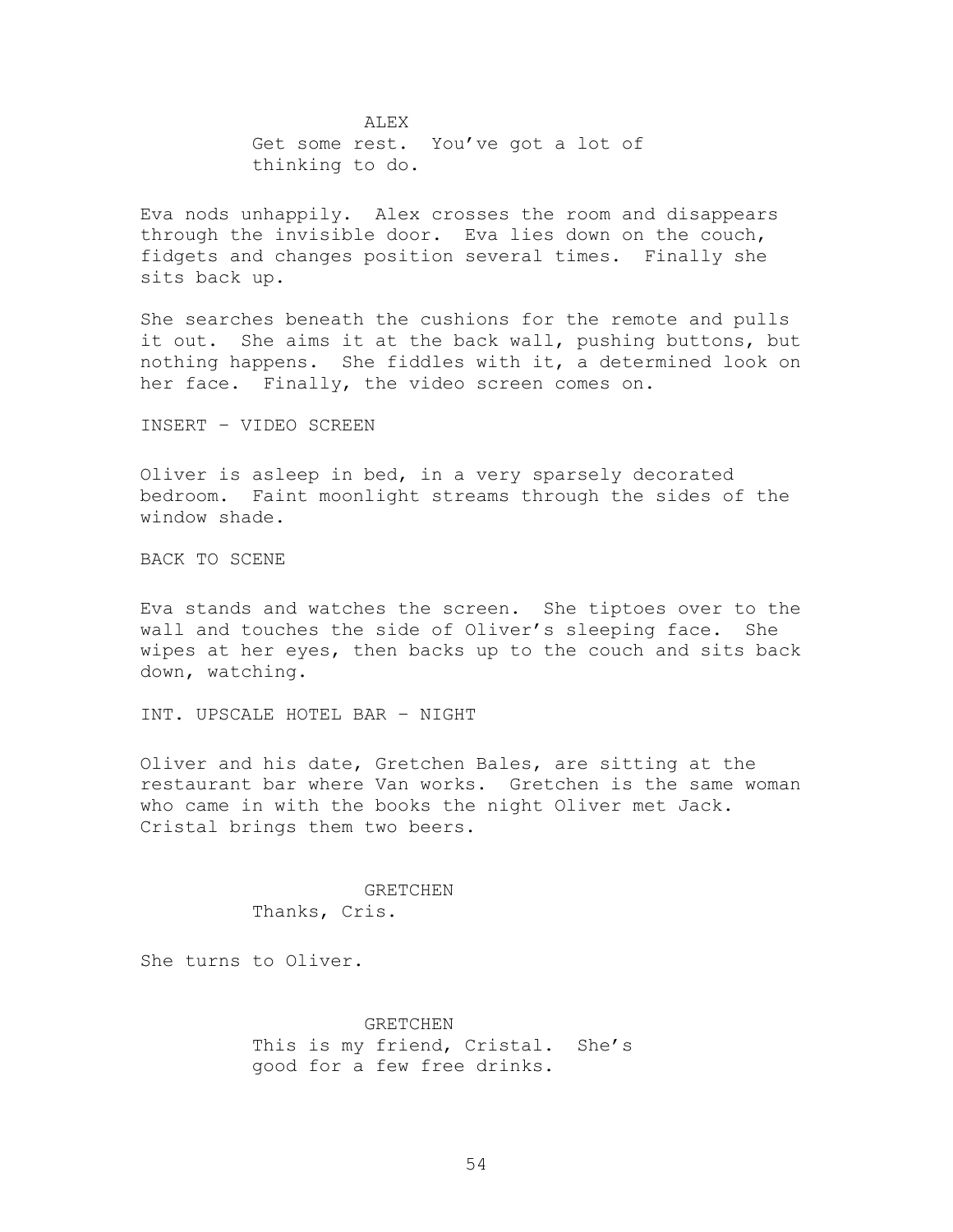Cristal narrows her eyes, but good-naturedly.

CRISTAL

Nice to meet you…

#### GRETCHEN

Oliver.

CRISTAL Nice to meet you, Oliver.

OLIVER I believe you know my brother, Van.

CRISTAL Holy crap! You're Olly.

OLIVER Yeah, yeah.

Two customers take a seat at the opposite end of the bar. Cristal turns slightly so Oliver can't see and mouths "cute" to Gretchen before attending to her other customers. Oliver lifts his beer. He seems distracted.

> OLIVER Nice to meet you.

Gretchen and Oliver clink their beers.

GRETCHEN Her husband has a Kafka class with me.

OLIVER

Kafka.

A pause.

OLIVER Guy turns into a fly, or something?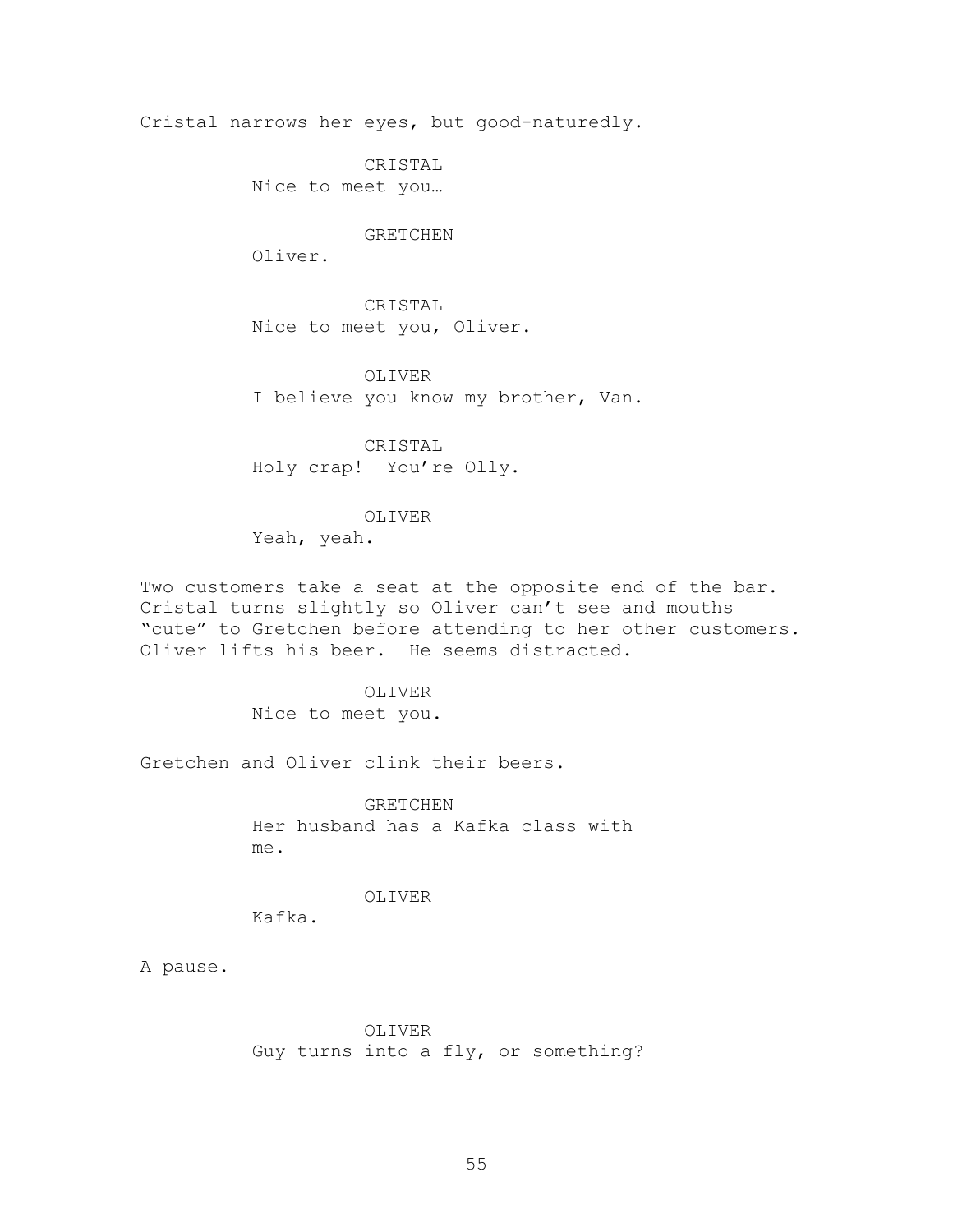#### GRETCHEN

Cockroach.

### OLIVER

Ouch.

They both take a drink, and the silence stretches between them for a few moments.

# GRETCHEN

So you're an engineer? What kinda stuff?

# OLIVER

I work with city governments mostly, trying to keep the water supply safe.

# GRETCHEN

So, how's that going? Any recent mercury contaminations? Nuclear waste, maybe?

OLIVER So far, so good. More or less.

He takes a drink, looking around at everything but Gretchen.

> GRETCHEN A servant of the people. Very noble.

OLIVER Not really. Just a lot of redundant paperwork.

They are quiet for another couple moments.

GRETCHEN I may try teaching high school.

OLIVER Another meaningful profession.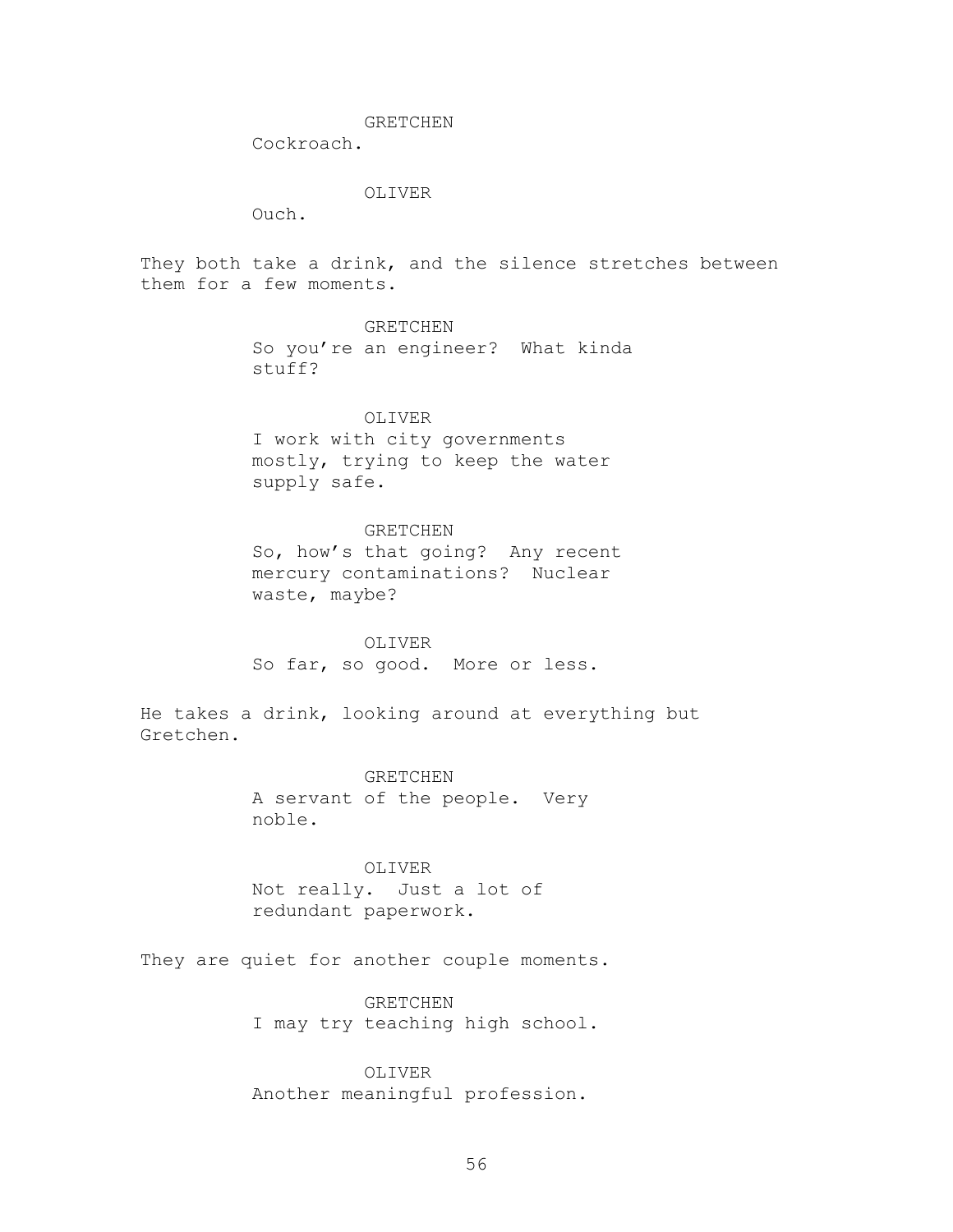#### GRETCHEN

I don't know. Might just be a lot of Neanderthal teenagers.

Gretchen draws lines in the condensation on her glass with her finger.

## GRETCHEN

So what else do you do? Besides crediting dead but brilliant German writers with bad horror flicks?

### OLIVER

Oh I don't know. The Jeff Goldblum one had some merit.

### GRETCHN

Hmm.

### OLIVER

Oh, come on. Remember when he was almost totally Brundle Fly and the only way he could eat was to spew—

Gretchen holds up her hand, grimacing.

### GRETCHEN

Oh my god. I remember. Foul.

Oliver smiles.

GRETCHEN Two points for you then.

# OLIVER

Ah. So we're going with the point system.

#### GRETCHEN

The strength of the point system, of course, is its simplicity.

Oliver nods seriously.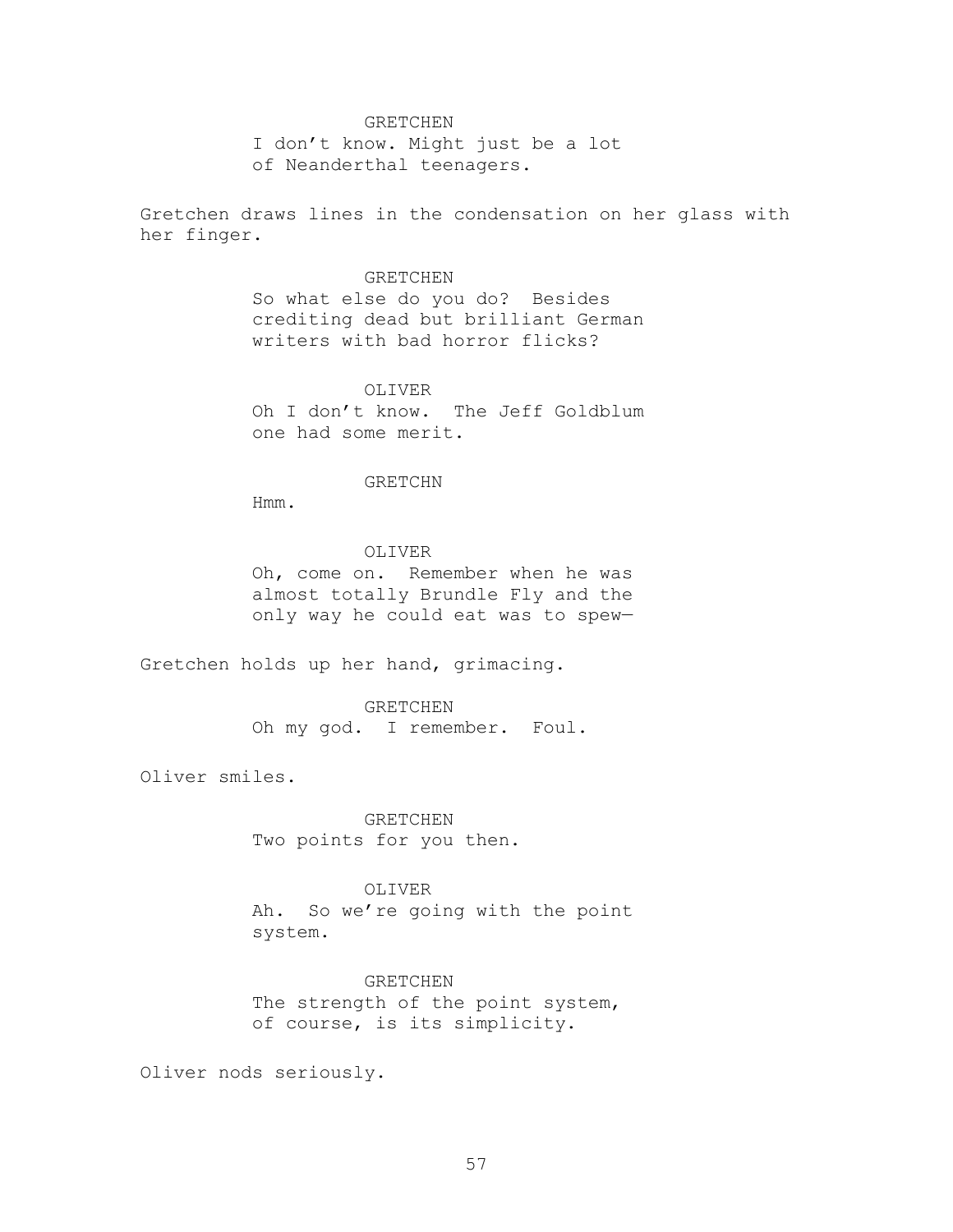GRETCHEN So. Are ya hungry? Feel like maybe going elsewhere?

OLIVER I don't know. I—

GRETCHEN Oh, that's cool. It was just a thought.

He regards her for another moment.

OLIVER Actually, why not? Let's go.

They wave at Cristal on their way out. Cristal looks up just long enough to give Gretchen a thumbs up.

INT. RESTAURANT LOBBY – NIGHT

Oliver holds the door for Gretchen. He follows behind her and stumbles over the exposed edge of the carpet. Catching his balance, he is relieved to see that she didn't notice.

INT. OLIVER'S BMW – NIGHT

Oliver concentrates seriously on driving because of rain. Gretchen admires the expensive stereo in Oliver's car, lots of color and flashing lights. She notices a CD case on the floor and picks it up. Oliver glances over nervously but doesn't say anything.

> GRETCHEN Let's have a look. Oh! Black Sabbath. Classic.

OLIVER You got that right.

Suddenly the car makes a loud POP, and then a lurch, and then the car goes BUMP, BUMP, BUMP.

# OLIVER

Oh shit!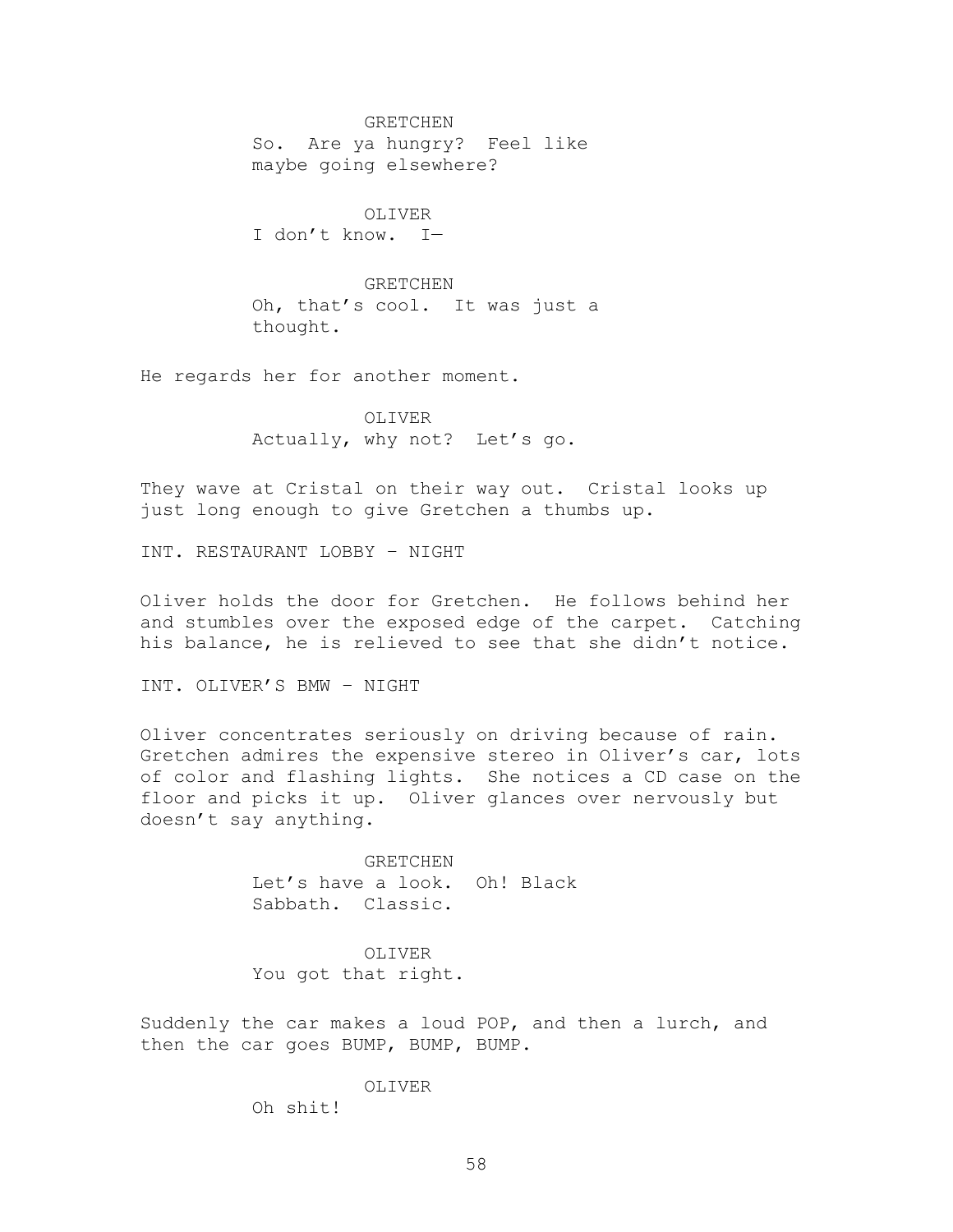The car skids lightly before stopping on the shoulder.

GRETCHEN It's OK. Probably just a flat.

Oliver pulls off the road onto the shoulder. He pulls out his cell phone and dials.

> OLIVER Hello, I need a tow. We're on I-4. Near Fairfield.

Gretchen runs her hands through her hair, grips it tightly for a moment, then lets go. She sighs.

> OLIVER Two hours?! Are you kidding me? Fine. Bye.

> > GRETCHEN

We could change it.

Oliver looks at her. The comment clearly surprised him. He almost smiles.

> OLIVER True, true. Wish it wasn't raining.

GRETCHEN Oh for chrissakes. Got a jack?

Oliver scoffs at her.

OLIVER Don't be ridiculous. Of course I'll do it. You stay in the car.

GRETCHEN

I won't melt.

OLIVER Don't be silly, I—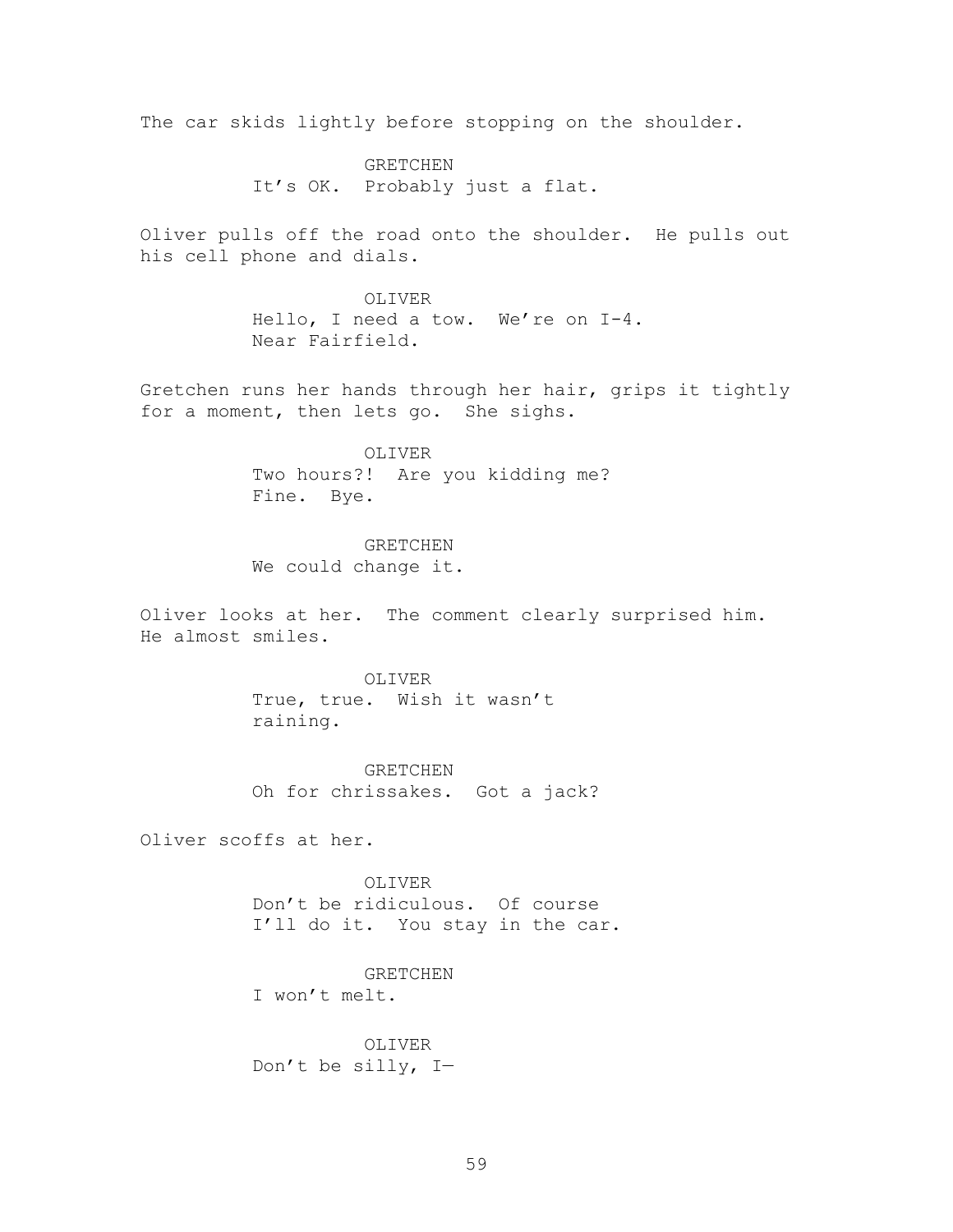#### GRETCHEN

Don't you be silly. I'll hold the flashlight at least.

OLIVER Are you always this argumentative?

#### GRETCHEN

You betcha.

She grins. Oliver sighs. He reaches forward and pops the trunk as they both get out of the car.

INT. DREAM ENVIRONMENT

The room décor has changed again. The tile floor is now black, with a lavender area rug, a dark wood coffee table and deep yellow armchairs. The wall is dark yellow with lavender cloud accents. Eva is trying to find the right spot for a tall brass lamp.

Alex enters the room. He seems pleasantly surprised.

ALEX You've been busy again, I see.

**EVA** There's a whole bunch more stuff I want to put in, like—

ALEX Actually, could we keep it like this for a while? I like it.

Eva nods, disappointed but taking it well. Alex produces the remote control from his back pocket and aims it at the back wall.

> **ALEX** Besides, we want to see how Oliver's date is going.

Eva claps her hands together.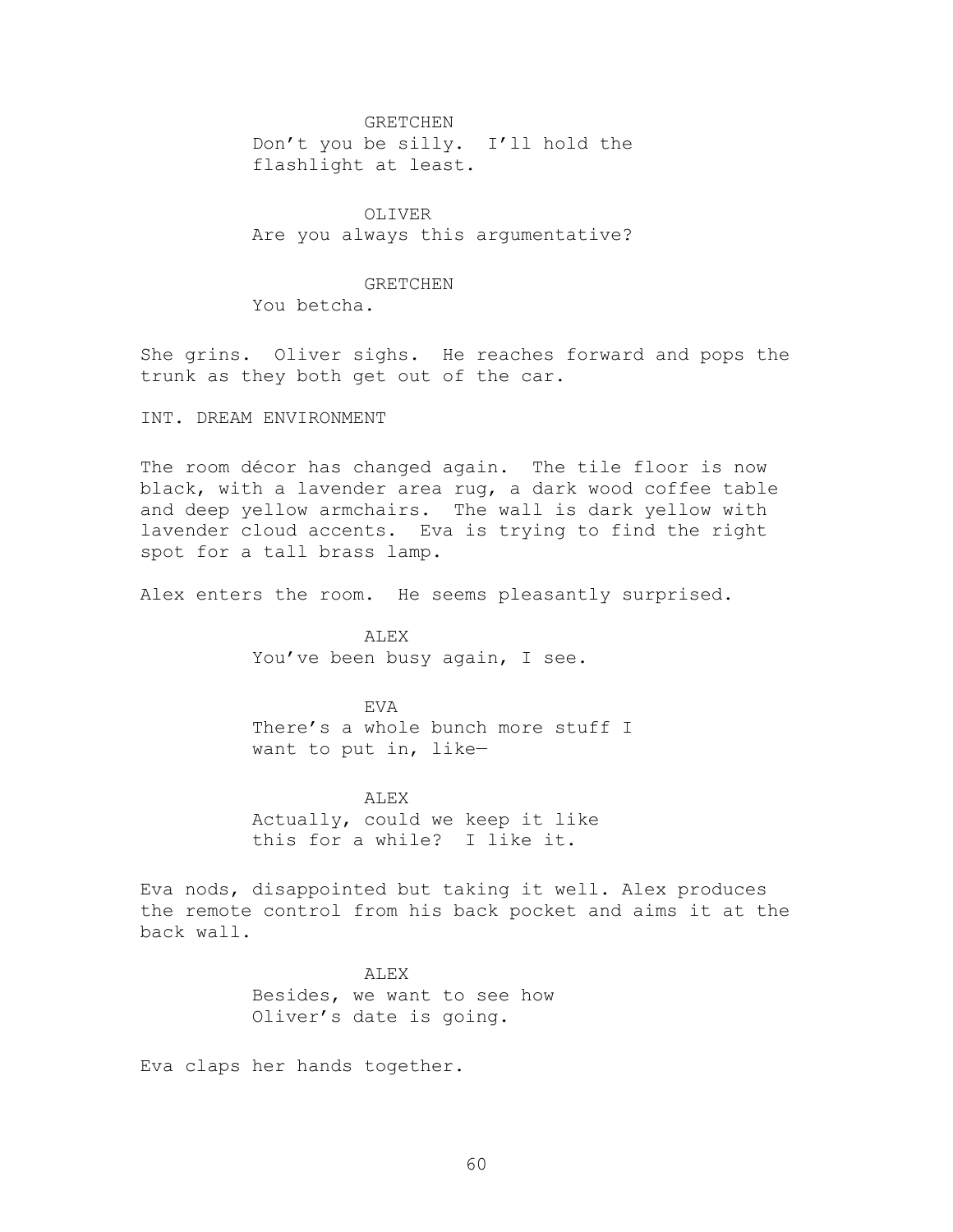EVA Oh! Great! I think.

Alex pats her gently on the shoulder. They take their seats as the scene comes up on the video screen.

EXT. HIGHWAY – NIGHT

The rain has stopped, but Oliver and Gretchen are both drenched. Passing cars illuminate the scene briefly before flashing past.

> EVA  $(V.O.)$ Poor things, they look like drowned rats.

ALEX (V.O.) Shhhh. Just watch.

The car is up on a jack, with the flat tire beside it in the grass. Gretchen shines a flashlight into the trunk while Oliver struggles to pull out the spare tire. The trunk is almost spotlessly clean.

> GRETCHEN Did you clean out your car recently?

# OLIVER

No.

She opens her mouth to say something more but stops. Oliver hefts the tire out and leans it against the car. Gretchen sets down the flashlight to help him pick up the flat. Oliver waves her off.

> OLIVER I got it. I got it.

Gretchen shrugs and picks the flashlight back up. She pulls up the carpet so he can put the tire into the well. Oliver nods a thank you. They go back to the side of the car.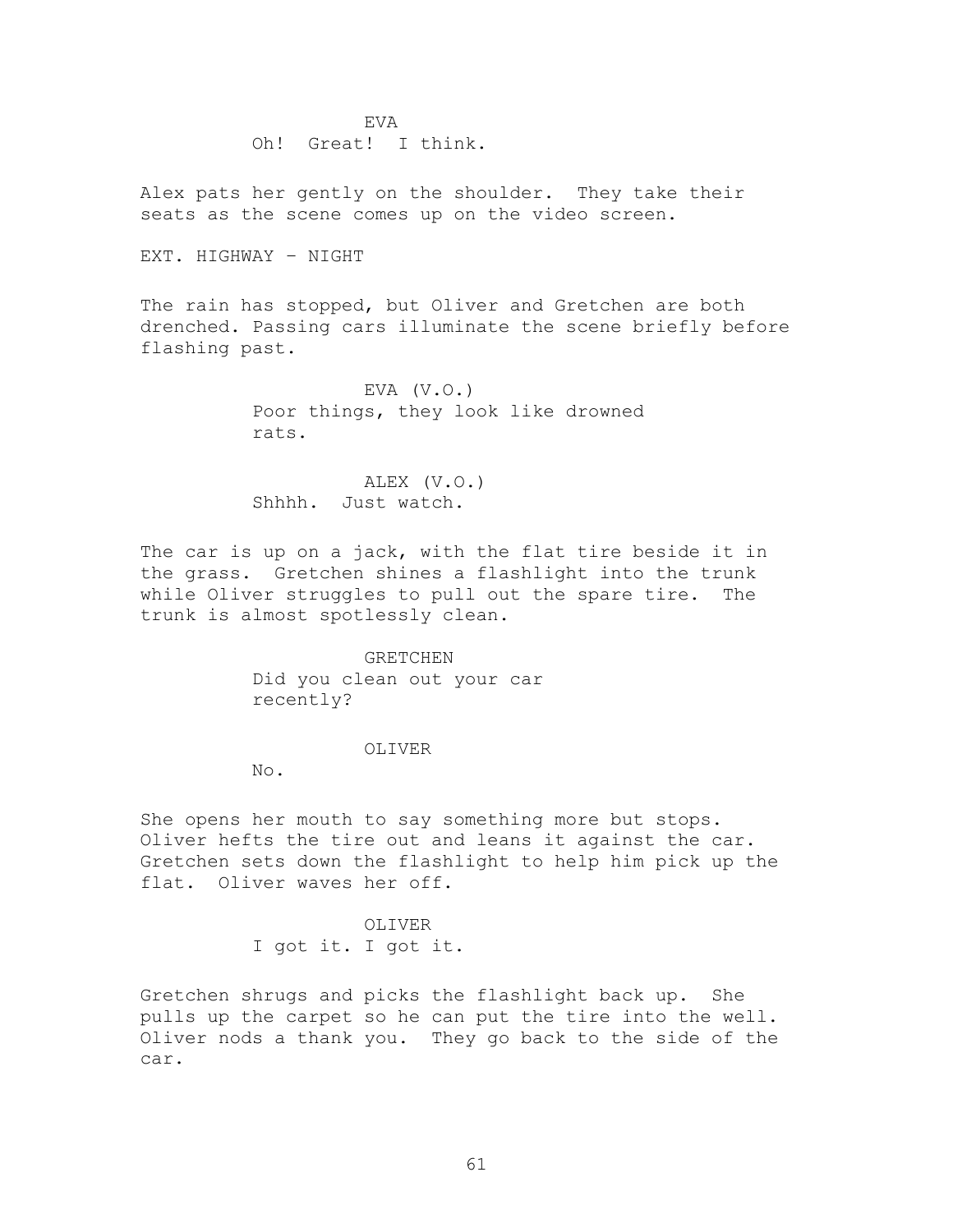#### OLIVER

Can you hand me one of the lugs?

A pause.

### OLIVER

Please.

Gretchen shines the light at the grass next to the tire, then at Oliver.

### GRETCHEN

I thought you were going to put them in your pocket. I don't have any pockets.

#### OLIVER

I thought you were going to hold them.

#### GRETCHEN

No. They must be right here somewhere.

She shines the light around at the ground. Oliver kneels and fits the spare onto the car. He feels around in the grass and finds two of the lug nuts.

# OLIVER

Here we are.

Gretchen kneels beside him, following his hands with the light. He lightly screws on one lug nut, then puts the second next to it.

> GRETCHEN You should really do the opposite one next.

Oliver starts to say something flip, then stops. He looks at her, and seems startled to find her sitting so close to him. He clears his throat.

> OLIVER You're right. Thank you.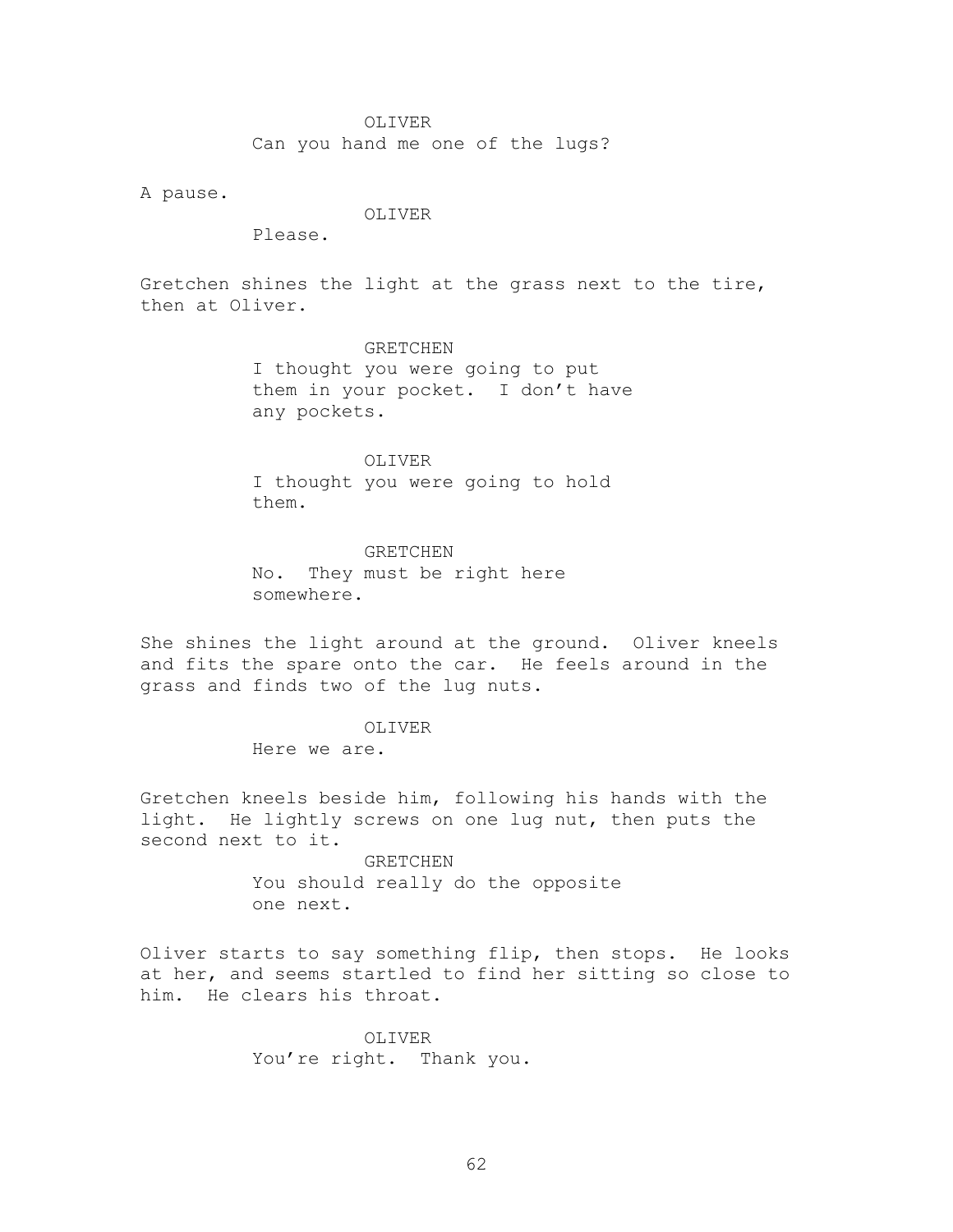He feels around in the grass for the remaining lug nuts, with no luck. Gretchen feels around in the grass, also with no luck. She either doesn't notice, or doesn't care, that her top has fallen open somewhat. Oliver notices, then pretends he didn't.

Their muddy hands touch. Oliver pulls his hand back quickly. Gretchen just looks at him curiously. A moment passes. Oliver looks away but doesn't move back. Finally he looks back. He kisses her. She kisses back.

Suddenly, Oliver pulls back and turns around. He stands up, coughs, and wipes his hands on his pants.

### OLIVER

Need to find the other lugs.

He reaches out his hand and helps Gretchen to stand. He seems embarrassed. Gretchen shines the light off the road and into the grass. She starts to say something, but stops.

Oliver takes a step off the road and into the grass, slips slightly, and turns to say something to laugh it off. Just then he completely loses his balance, a combination of the slick grass and a dip in the landscape.

Gretchen loudly catches her breath and shines the light after him. There is a muffled CRACK, perhaps a human head connecting with a tree.

GRETCHEN

Oliver?

No answer.

GRETCHEN

Oliver!

FADE OUT

GRETCHEN (V.O.) (panicked) Hello? I need an ambulance on I-4 at Fairbanks.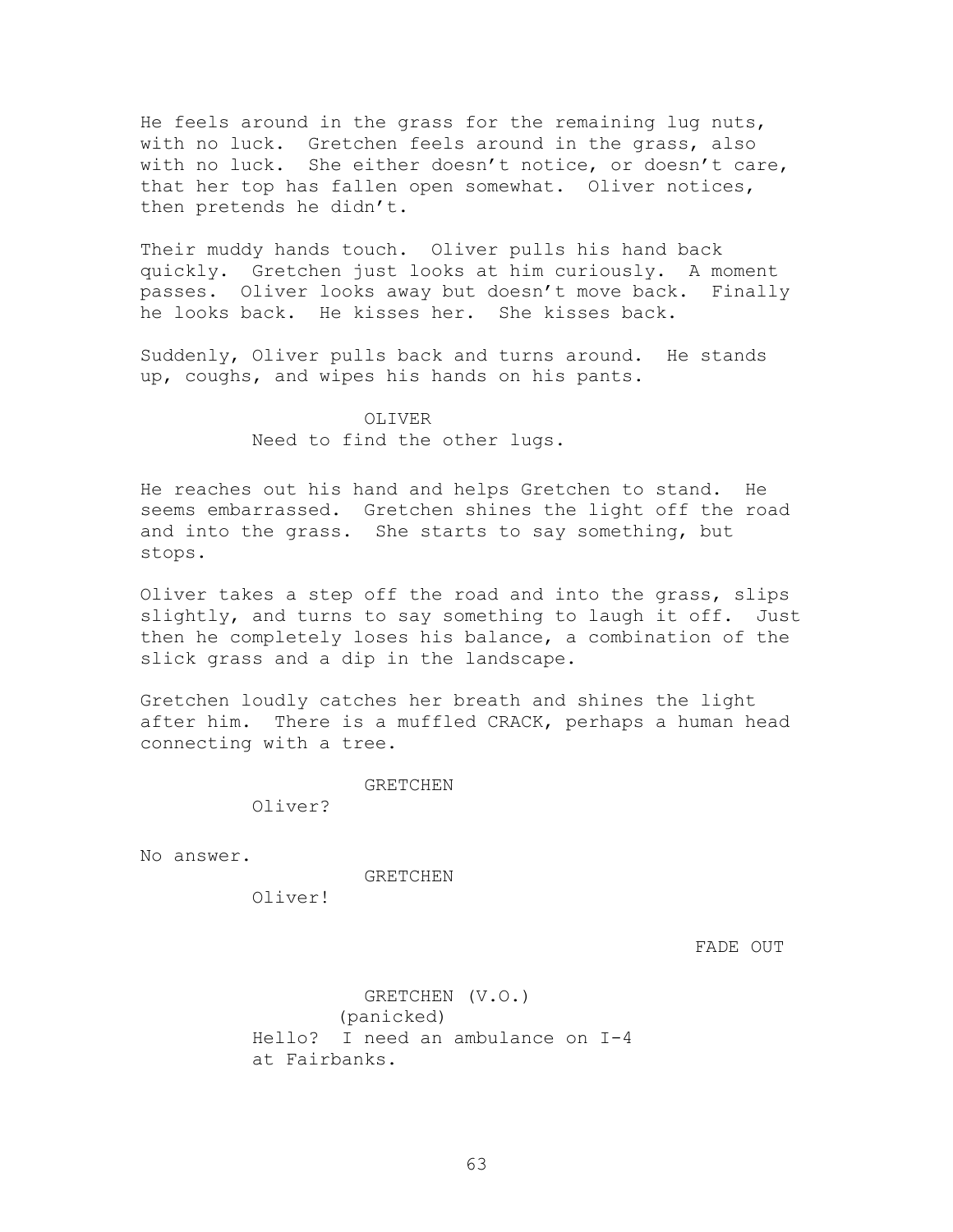FADE IN

INT. HOSPITAL ROOM – NIGHT

Gretchen sits next to Oliver's bed. Oliver appears to be sleeping. He has a small bandage on his forehead and a cast on his right arm. A soft KNOCK at the door. It is Cristal. They hug.

> CRISTAL Are you ok? You're a mess!

GRETCHEN Yeah, well.

Cristal peers over toward the bed.

CRISTAL He really is cute. No brain damage, right?

Gretchen bonks her lightly on the head.

GRETCHEN Concussion. No permanent damage.

She glances at him worriedly. A cell phone RINGS. Both Cristal and Gretchen pat their pockets out of habit, then look toward Oliver's phone at his bedside. Gretchen walks over and picks it up. They look at each other. Gretchen shrugs and answers it.

GRETCHEN

Hello?

(pause) No, he isn't—

She looks at Cristal. Cristal shrugs.

**GRETCHEN** Look, are you a friend of his? His brother? Oh, Van! Thank goodness. You're probably going to want to come down here.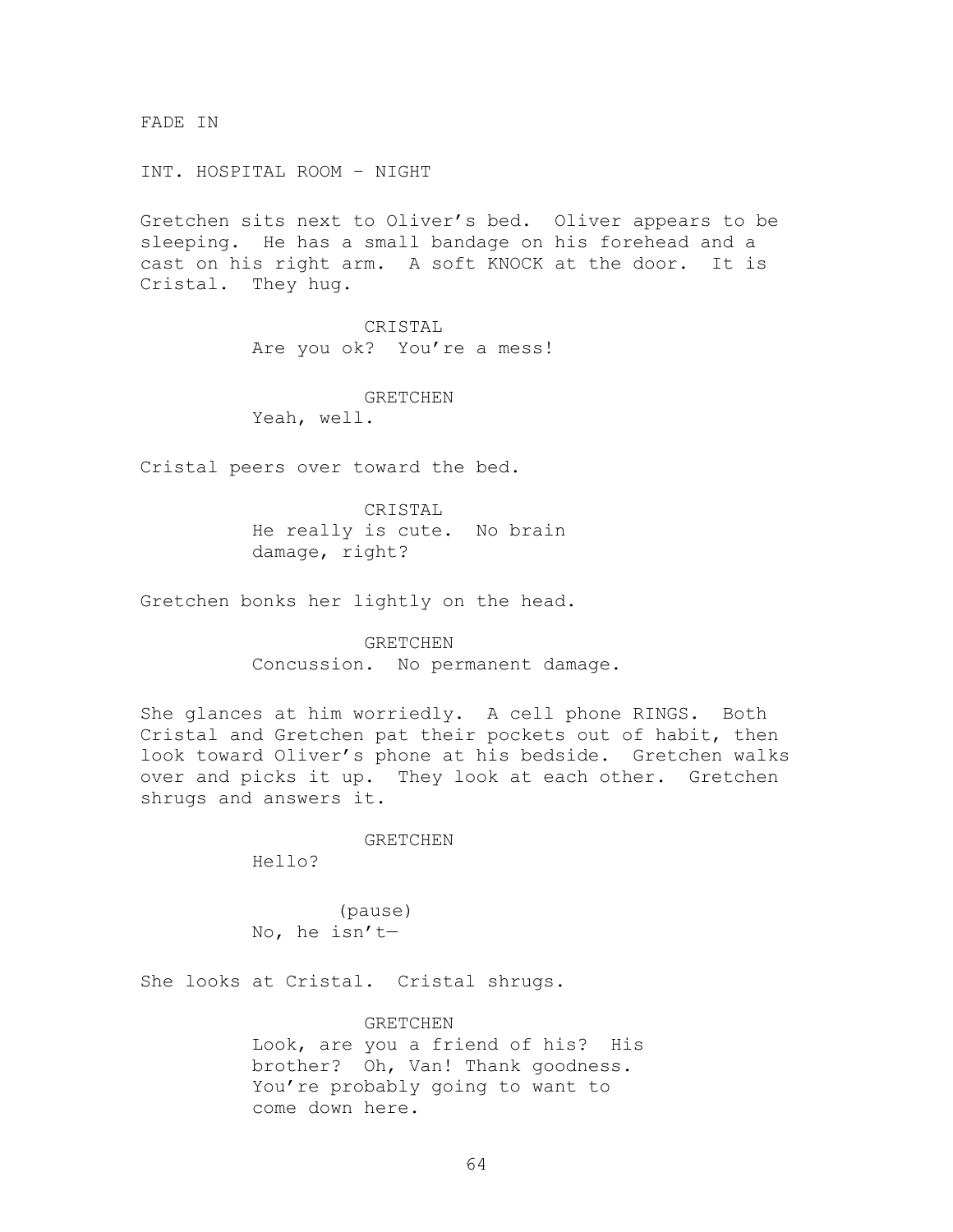INT. DREAM ENVIRONMENT

Eva is watching the screen with her hand over her mouth. Alex looks equally shocked.

> EVA That was crazy. Didn't you think that was crazy?

Alex nods slowly in agreement.

EVA I don't think she's right for him.

ALEX

Oh?

EVA Too weird. I mean, I'm sure she's nice enough.

ALEX

I see.

EVA Don't you think? I mean, she isn't very attractive.

ALEX Eva. They seem to get on quite well.

EVA Ok, ok! She's nice. She's cute. Smart. Damn. Why couldn't she be a dumb, ugly chick. This blows.

She looks up at Alex sheepishly.

EVA Sorry, sorry. Ok, so what now?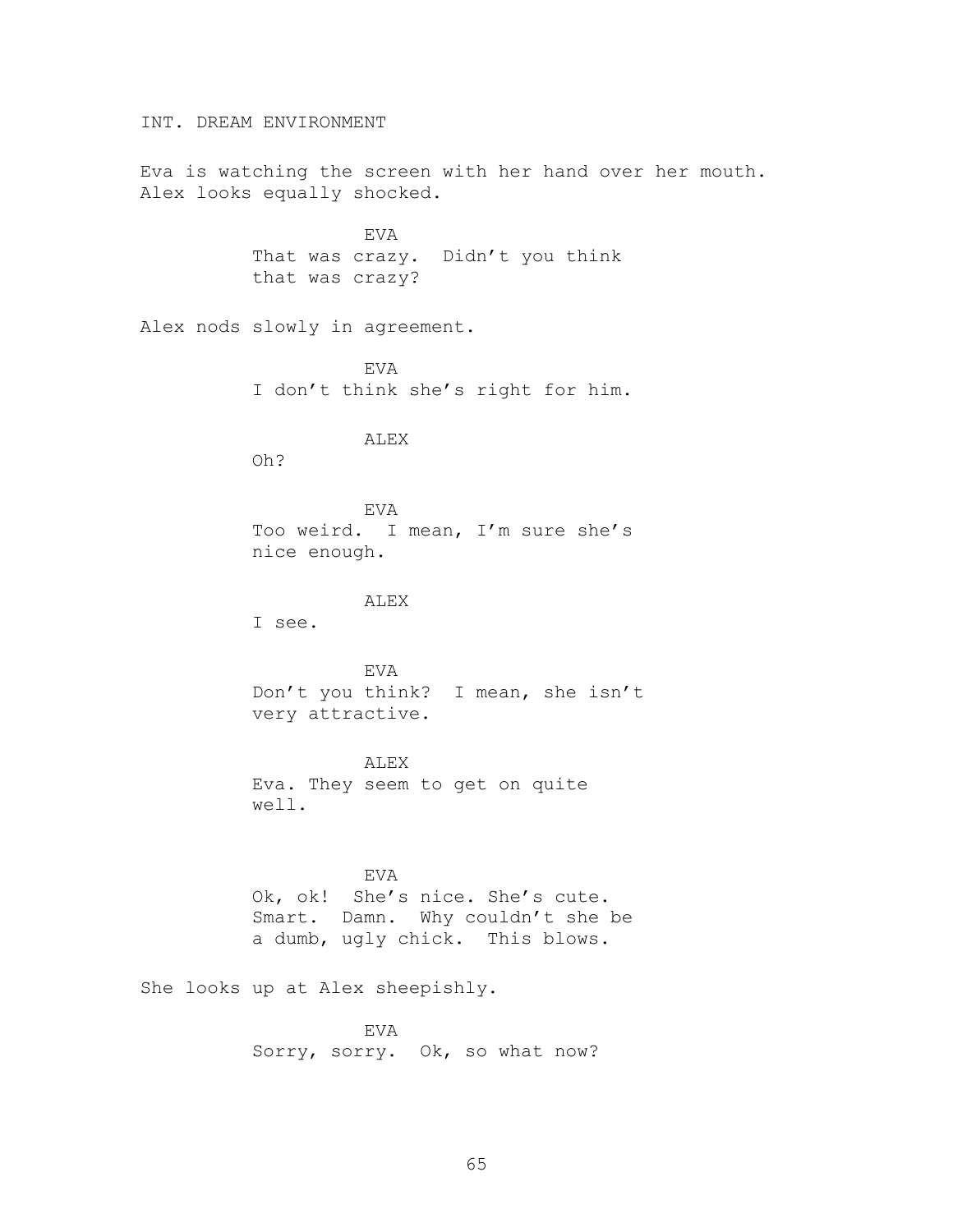ALEX

What we need to do now is review the end of your relationship. I'm afraid it won't be very pleasant.

Eva stands up. She shakes her head in horror.

EVA No! Do we have to?

ALEX

We do. In many ways, Oliver is stuck in that moment in time. You need to see it from the outside.

EVA And you're going to watch too?

Alex nods.

EVA No way! No. Way. I can't.

Alex waits patiently. Eva paces, agitated. Finally she sits back down and nods, resigned.

> EVA Fine. Let's get it over with.

Alex aims the remote at the screen and pushes a button.

INSERT VIDEO SCREEN

7. Eva longterm - serious a. first date b. moving in c. breakup d. supplementary material

The cursor stops at 7-c, which is highlighted briefly, and then fades out to reveal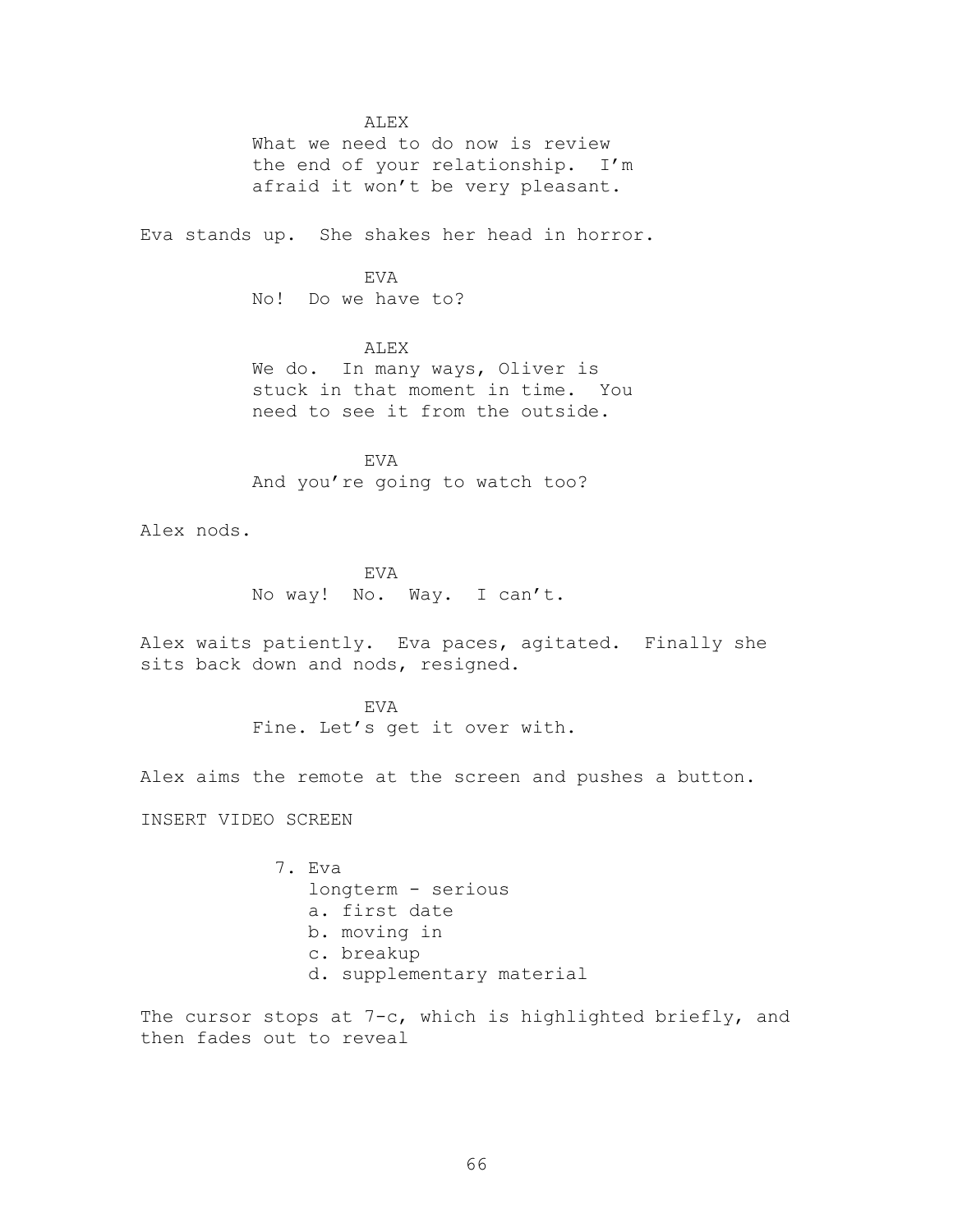EXT. SIDEWALK CAFE – DAY

Oliver and Eva are finishing lunch under the shade of an umbrella on a bright day in downtown Winter Park. A waiter comes by and clears their plates. Another refills their iced tea.

Oliver is clearly happy. He reaches forward and pushes a strand of hair from Eva's forehead. Eva smiles at him, but she seems distracted.

> OLIVER You seem tired. Do you want to head home?

Before Eva can answer, a silly jingle plays as someone's cell phone at a neighboring table RINGS.

> OLIVER Hey, that reminds me. Someone called while you were in the shower this morning. English guy? He didn't leave his name.

Eva's head snaps up in surprise. She frowns imperceptibly before smiling brightly.

> EVA Probably a wrong number.

Oliver shakes his head.

OLIVER No, he asked for you. Then Van called and I completely forgot about it.

EVA

Hmm.

OLIVER Who do you know that's English?

Eva stands up.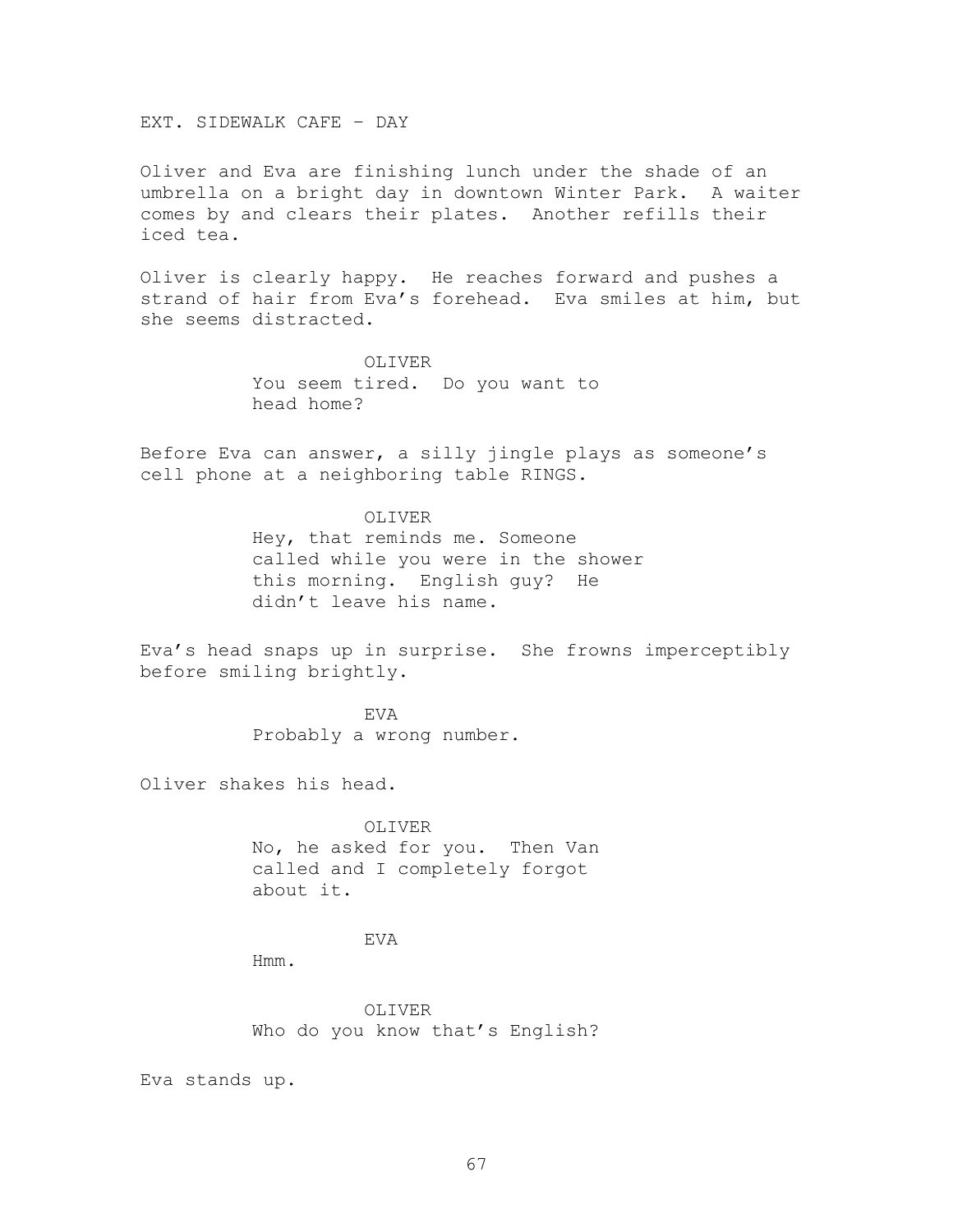EVA

I think I mentioned him once or twice. That long distance relationship?

Oliver stands. He pulls out his wallet and leaves several bills on the table, then pushes in his chair, frowning.

#### OLIVER

Oh.

He looks at her, expecting more information, but she doesn't offer any. They walk to the car, a black, late model sportscar, and get in.

INT. OLIVER'S CAR – CONTINUOUS

Oliver starts up the car. He looks over at Eva, who is avoiding his eyes.

> OLIVER So. You still keep in touch with that guy?

EVA He emailed me a couple months ago.

She leans forward and picks up a CD case from the floor, and looks through it. Oliver backs out of the parking space and onto the road.

> OLIVER So you've been emailing your ex for two months?

Eva shrugs, frowning. She looks at him quickly then looks away. She nods.

### OLIVER

I see.

Oliver opens his mouth to speak again, then closes it. They drive in silence.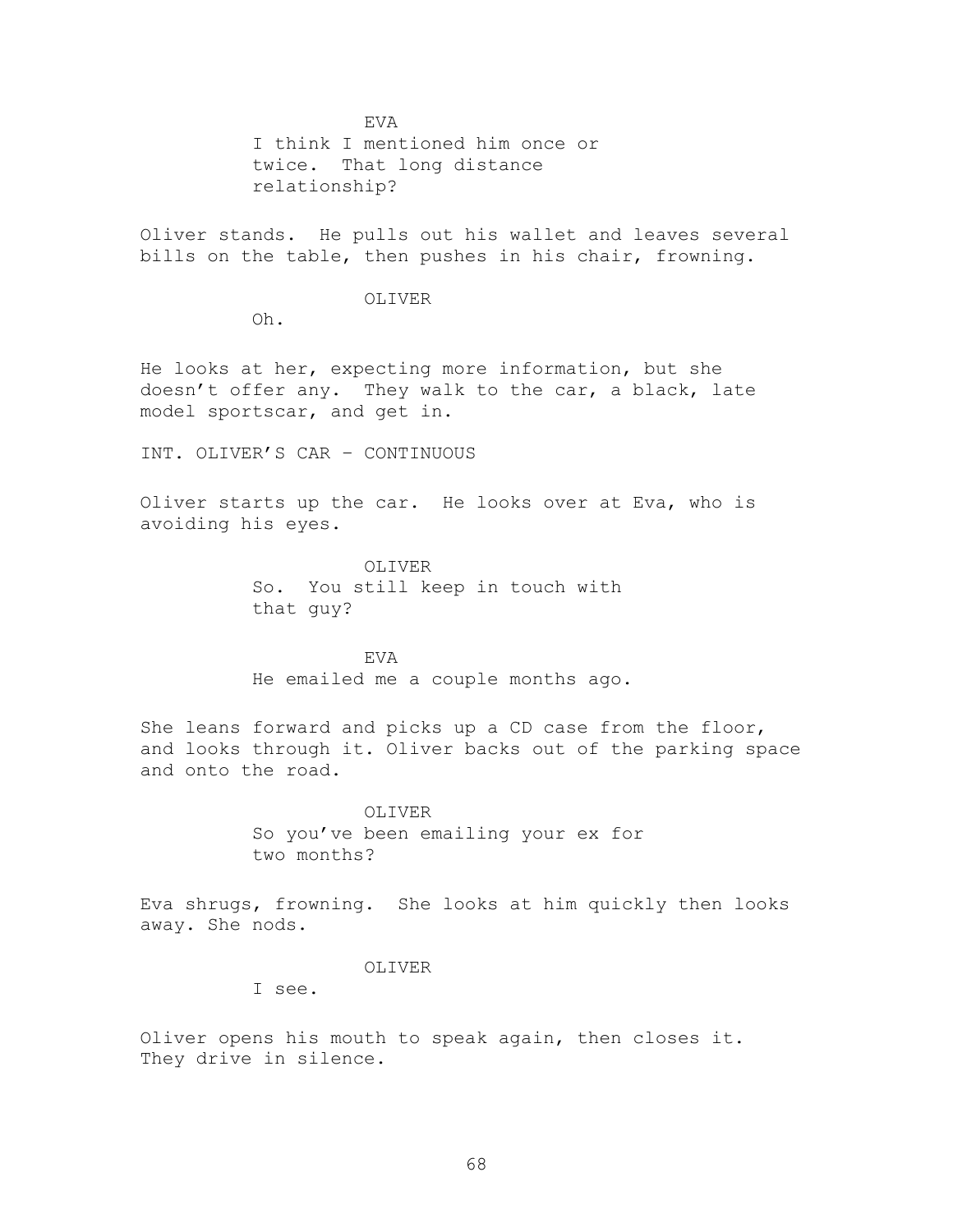EXT. OLIVER AND EVA'S APARTMENT – LATER

Oliver, clearly unhappy, unlocks the door while Eva stands a few feet away, staring at her hands. He has momentary trouble fitting the key into the lock, and mutters angrily under his breath.

INT. OLIVER AND EVA'S APARTMENT – CONTINUOUS

Oliver throws the keys on a small table in the entryway. The apartment is furnished sparsely in blue and black, with the occasional pink accent. One or two nature photographs are recognizable from Oliver's present-day apartment. Eva comes in behind him, pulling the door closed.

Henry, the little brown ball of fur, runs from the back of the apartment, yips happily and jumps up against Eva's knees. Eva picks him up.

A vase of pink long stemmed roses and two empty champagne glasses are arranged on the kitchen table. The kitchen ceiling has three smoke alarms, and the living room has two.

Oliver goes into the living room and begins pacing. His voice is calm and measured.

> OLIVER Evie. Please come here and explain this.

Eva walks past him and sits on the couch. She puts Henry down and shoos him away.

> EVA He just… It was out of the blue, the email.

> > OLIVER

So, almost three years go by and he just emails out of the blue to say hello?

EVA Yeah, sort of. And to tell me he moved. To, um, Tampa.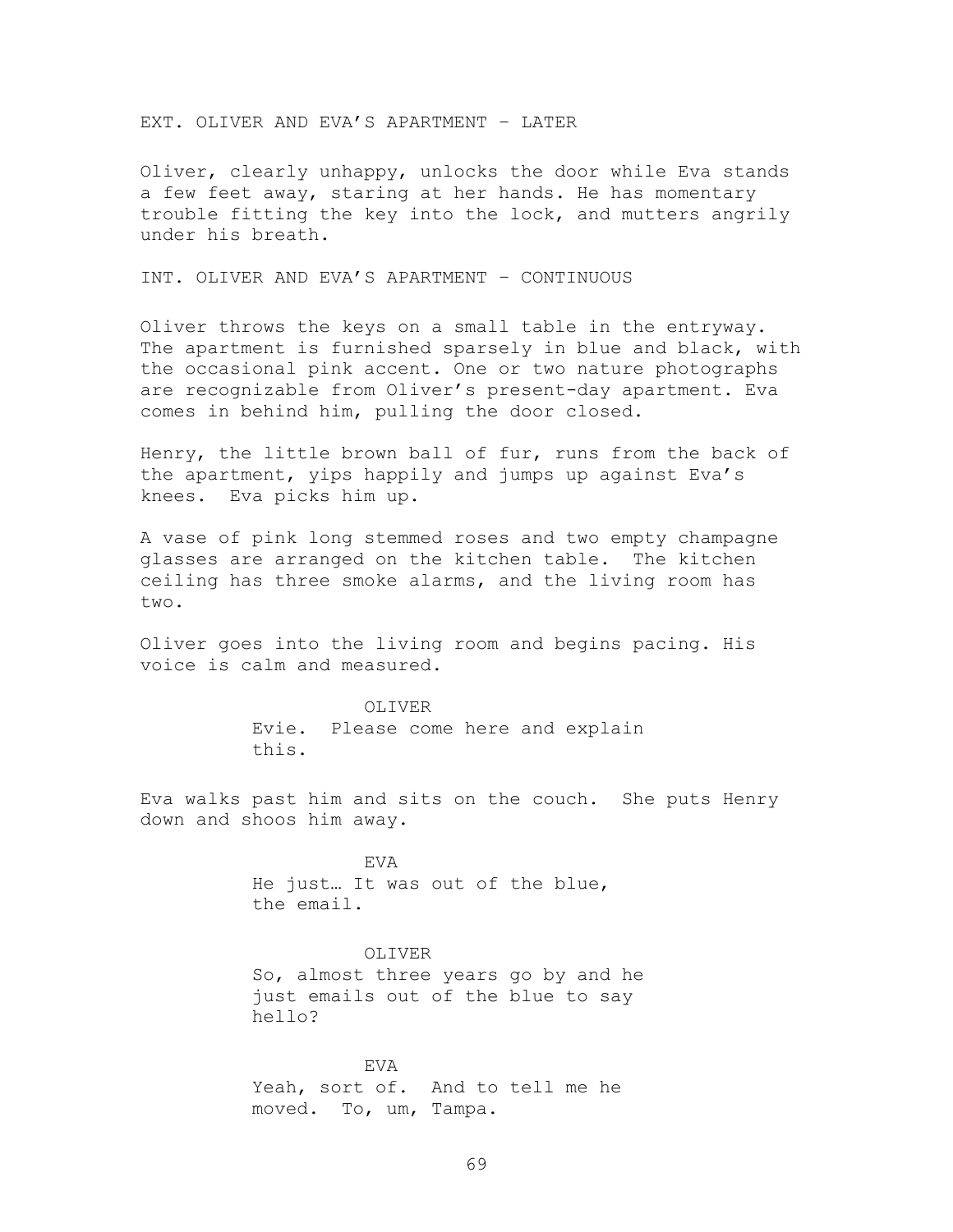Oliver backs up against a chair and sits down. He runs his hands through his hair.

OLIVER

Tampa.

He takes a deep breath.

OLIVER

And are you… Have you seen him since he moved to Tampa?

Eva spreads her hands awkwardly. She picks up a pillow and hugs it to her chest. She nods. Her voice drops to a whisper.

> EVA He drove over. A couple times.

OLIVER He drove over a couple times.

Oliver stands up slowly. Eva shrinks back, but he doesn't move toward her. He clasps his hands above his head.

> OLIVER Did you sleep with him?

Eva does not look up, or move. Oliver drops his arms to his sides.

> OLIVER Did you sleep with him?

Eva nods once, ever so slightly.

OLIVER How many times?

Eva shakes her head, miserable. Oliver's voice rises just a little.

> OLIVER How many times?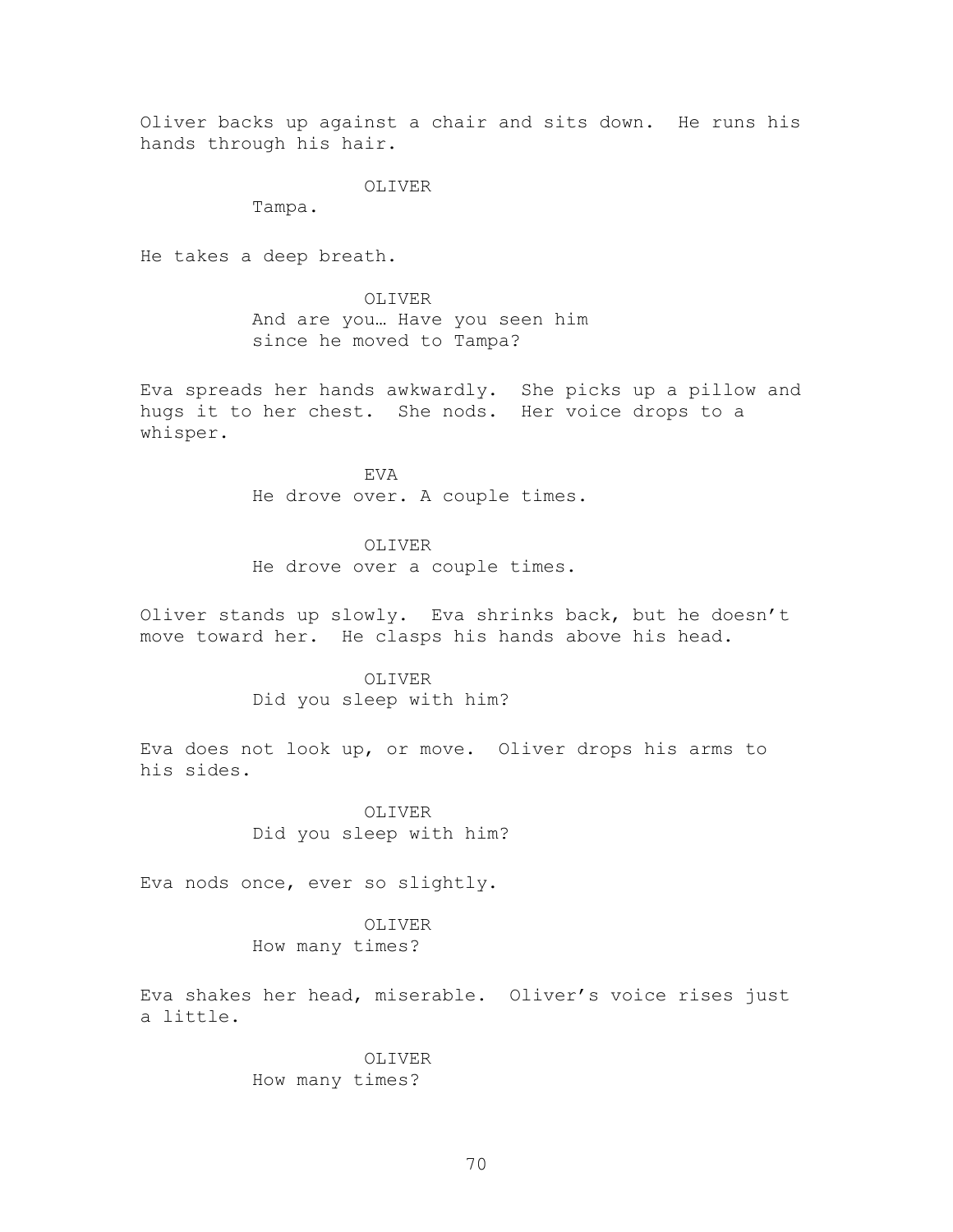EVA A couple. I don't know.

Oliver takes three strides to the kitchen table, grabs the edge with his right hand and wrenches it upward. It tips sideways and CRASHES to the floor, along with the vase of pink roses and the two empty glasses.

Henry barks. Oliver walks down the hall and disappears into a side room, slamming the door. Eva stands up. She quiets the dog, then notices the roses for the first time.

In the pool of water left on the floor, is a note. She bends down to read it.

INSERT – THE NOTE

―Evie, Marry me. -Oliver"

BACK TO SCENE

Eva covers her mouth with her hand. Henry whimpers and licks her foot.

> EVA (a whisper) Olly.

OLIVER (O.S.) Get out. And take your little dog, too.

FADE OUT

INT. DREAM ENVIRONMENT

Eva and Alex sit motionless, watching the black screen. Eva is rubbing tears from her eyes, while Alex looks away, embarrassed.

> EVA I sure fucked that up.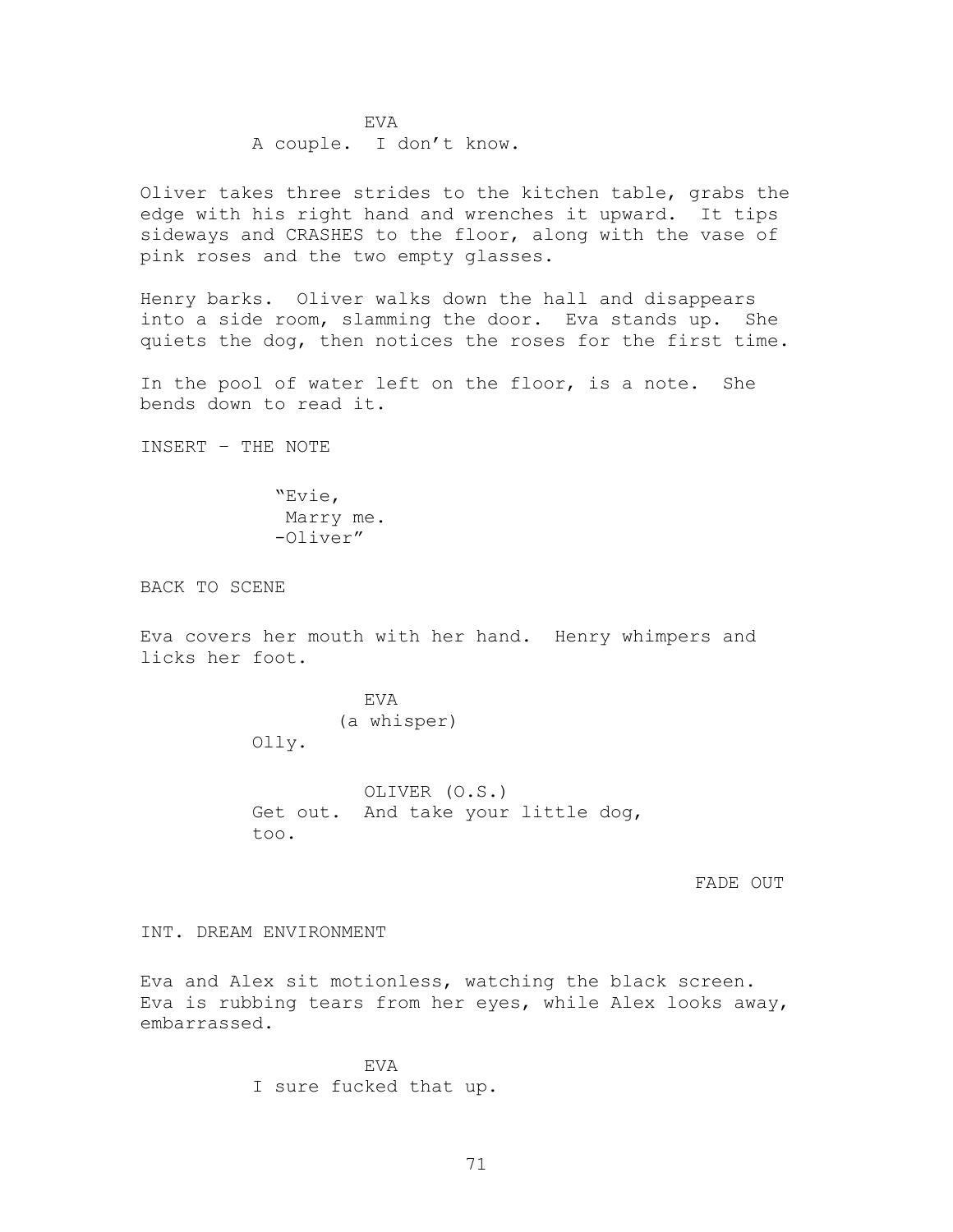She wipes her face again, then stands. Alex reaches out to pat her kindly on the arm. She smiles at him sadly. EVA I was such an idiot. ALEX The Brit… ? EVA Repulsive personal habits. Didn't last two months. I don't even know why I did it! ALEX Boredom? EVA Maybe. Maybe Oliver was too damn nice all the time. God, I'm such a-She covers her mouth in alarm, staring up at the ceiling. EVA Sorry, sorry. I do that a lot, don't I? She looks over at Alex. ALEX Taking some divine name in vain? Yes, you do. But she is pretty cool about it, for the most part. EVA Well, isn't that interesting. ALEX Eva. The Brit. Focus. Eva nods. She sits back down, resting her hands on her knees.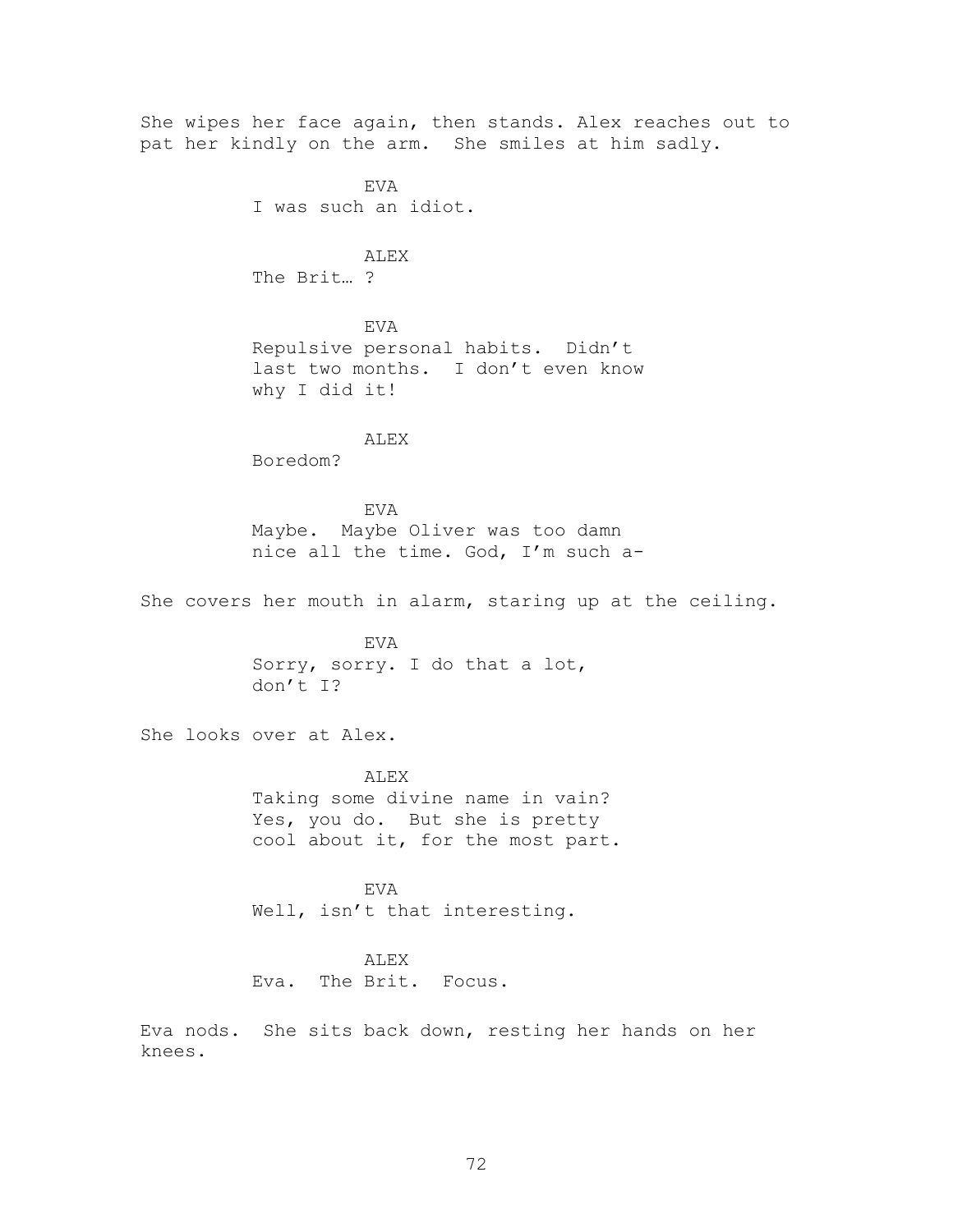Alex aims the remote at the screen and pushes a button.

INSERT VIDEO SCREEN

7. Eva longterm - serious a. first date b. moving in c. breakup d. supplementary material

The cursor stops at 7-c (again), which is highlighted briefly, and then fades out to reveal

INT. HOTEL ROOM – DAY

Eva is sitting on the edge of the bed, which is neatly made. She is wearing a short black slipdress, and removing her shoes.

A man appears in the bathroom doorway, unbuttoning his shirt. He is not enormously handsome, but his gestures and the way he is looking at Eva suggest a man who is used to being in charge. He has several tattoos. He speaks with a wonderful and very charming English accent.

> ENGLISHMAN So, darling. Did you miss me?

INT. DREAM ENVIRONMENT

Eva yanks the remote from Alex's hand and pushes buttons until the video screen goes black. She makes a face, and squirms a bit, embarrassed.

> EVA Ok, ok! We've covered what a horrible, ungrateful witch I am.

A pause. She coughs, and smoothes her hair with both hands.

> EVA So, Alex. What are you in for, anyway?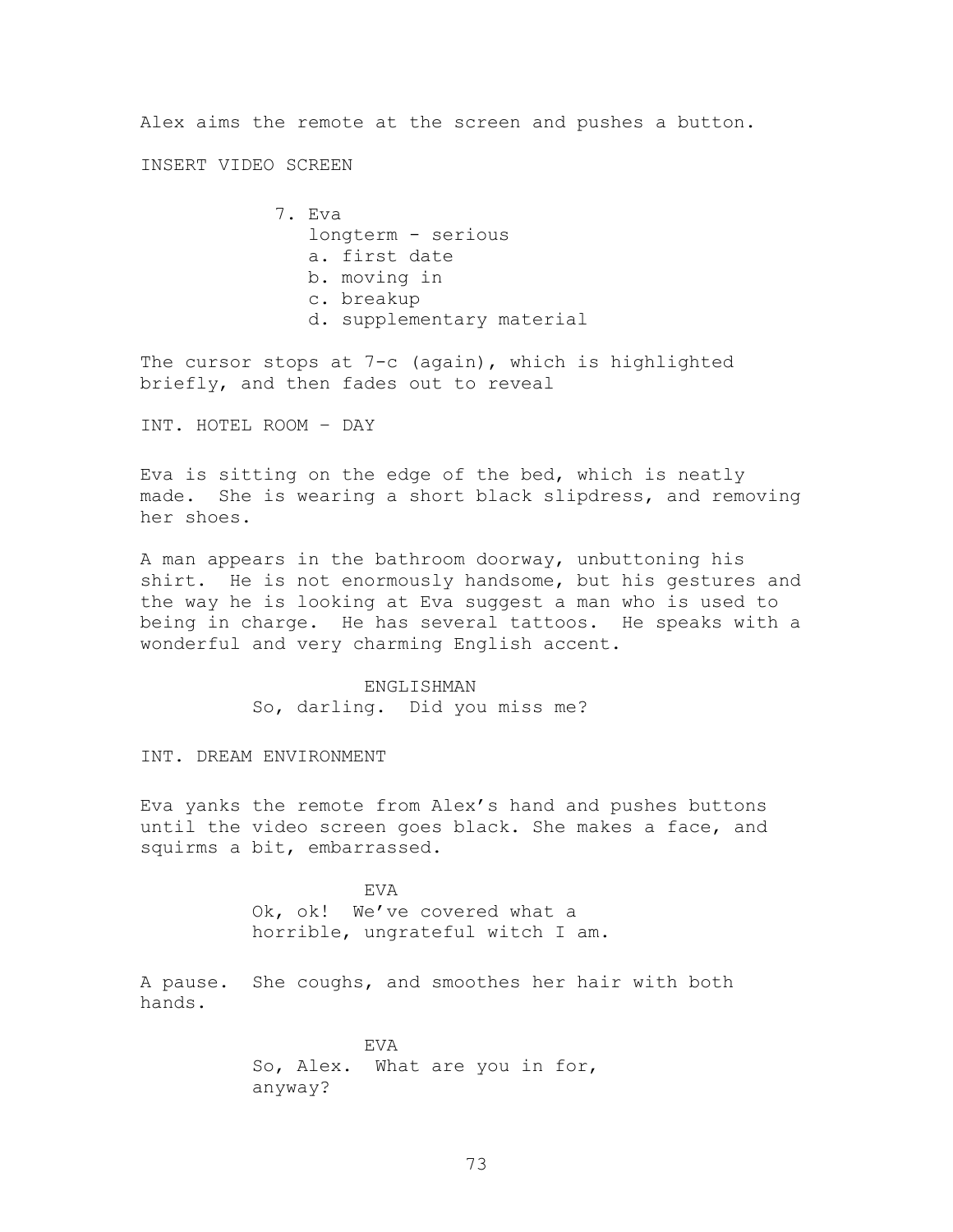ALEX

Oh, let's not get into that just now. This is about you.

# INT. HOSPITAL HALLWAY – NIGHT

Cristal and Gretchen are standing in the hallway, whispering to themselves. Van, dressed in his signature, loud style, is reading room numbers as he approaches.

#### CRISTAL

Hey, Van.

VAN

Hey.

#### GRETCHEN

He's going to be fine, really. Busted arm, a clean break, and mild concussion.

She gestures toward the closed door beside them. Van smiles and pats her on the shoulder. He hugs Cristal.

# CRISTAL

I'm the moral support.

Just then the door to Oliver's room opens and a young, attractive man in a white coat comes out. Van looks at him appreciatively, his eyebrows rising slightly.

> VAN Hi, I'm the brother. You must be the doctor? How is he?

YOUNG MAN He's fine, just fine. I'm Ben.

He points at his name badge.

BEN Just the nurse.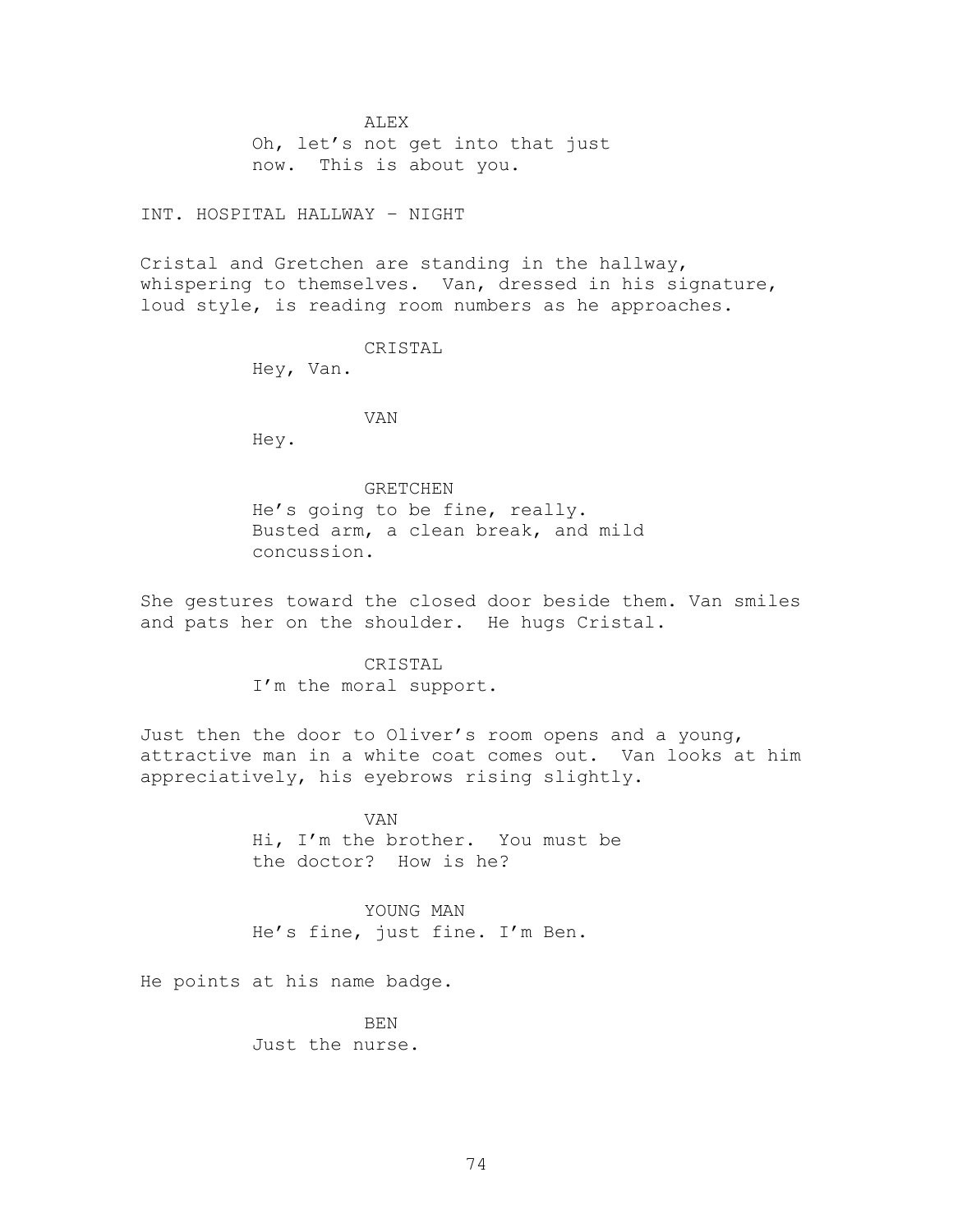VAN Very good, very good. We appreciate all your good work.

Van smiles broadly, looking past Ben at the door. He gestures at it with his head.

> VAN So, Ben. Is it safe to go in? Is the old boy decent?

BEN Of course, go ahead in.

Ben turns to go, then turns back.

BEN Nice to meet you…

Van grins and sticks out his hand again.

VAN Van. Nice to meet you, too.

Ben nods at the women and leaves. Van turns to Gretchen.

VAN Aside from the breakdown and the trip to the hospital… ?

GRETCHEN Not bad. I guess.

Van nods and opens the door to the room.

INT. HOSPITAL ROOM – CONTINUOUS

An ordinary, sterile hospital room, with the requisite pitcher and plastic cup on a small table near the bed. Van approaches Oliver, who appears to be sleeping.

> VAN Yo. Casanova.

> > 75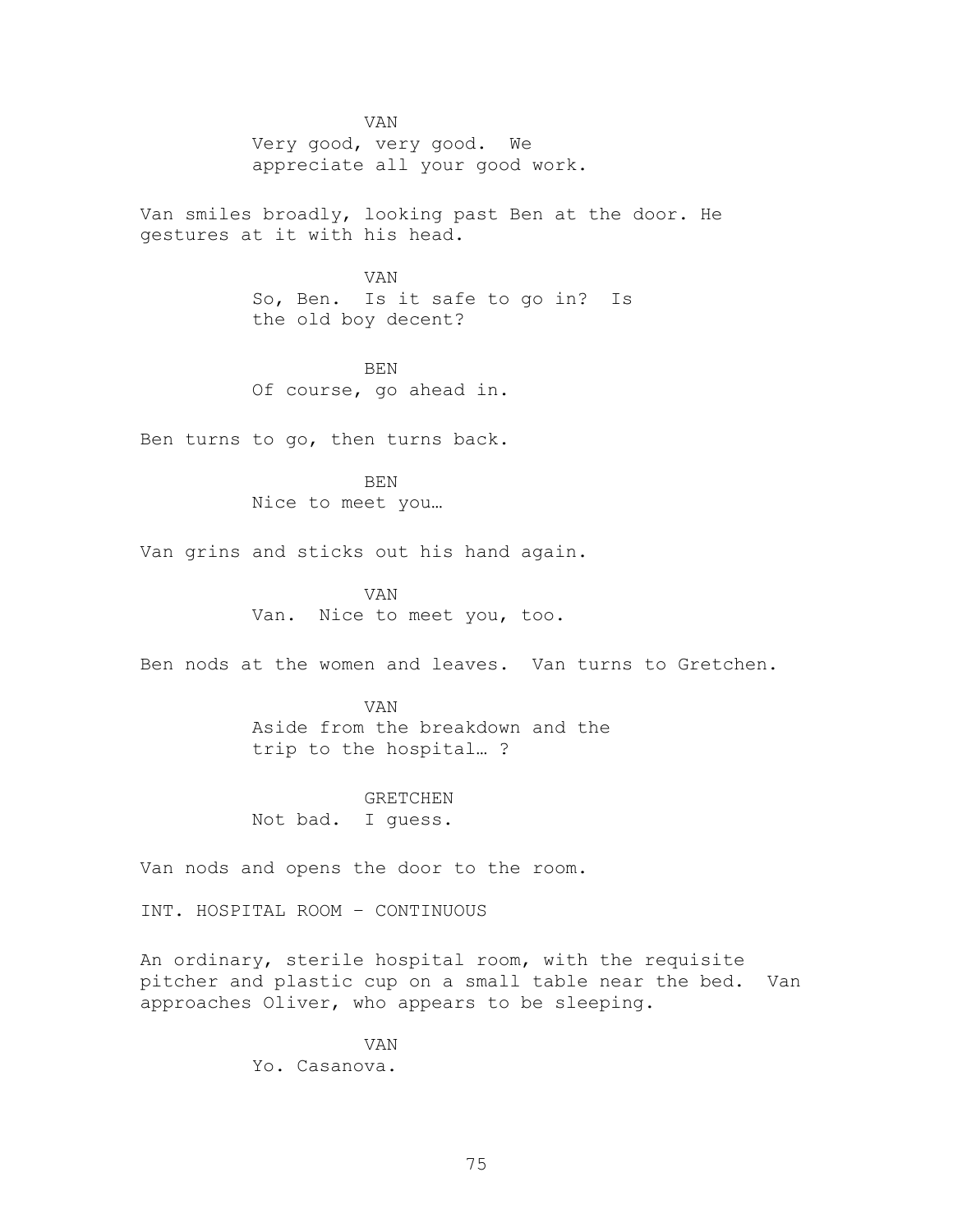Oliver slowly opens one eye. He scowls at Van. He closes his eye. OLIVER Shut it, dorkboy. Van grins and sits down on the side of the bed. VAN Good, good. Witty comeback cells still intact. Well, as much as they ever were. OLIVER God, Van, what a horrid night. VAN Oh, I don't know. Your nurse is awfully cute. Oliver opens his eyes. He rubs the side of his head. VAN So your very kind date is waiting in the hall. I like her. A bit sassy, am I right? OLIVER Oh, god. Tell her to go home. Tell her thanks and to go home. And tell her sorry for the drama. He pauses, wincing as his hand touches the bandage on his head. OLIVER God, how could I face her again? So fucking embarrassing. VAN Oh, I don't know, Einstein. She strikes me as the type that would take this in stride.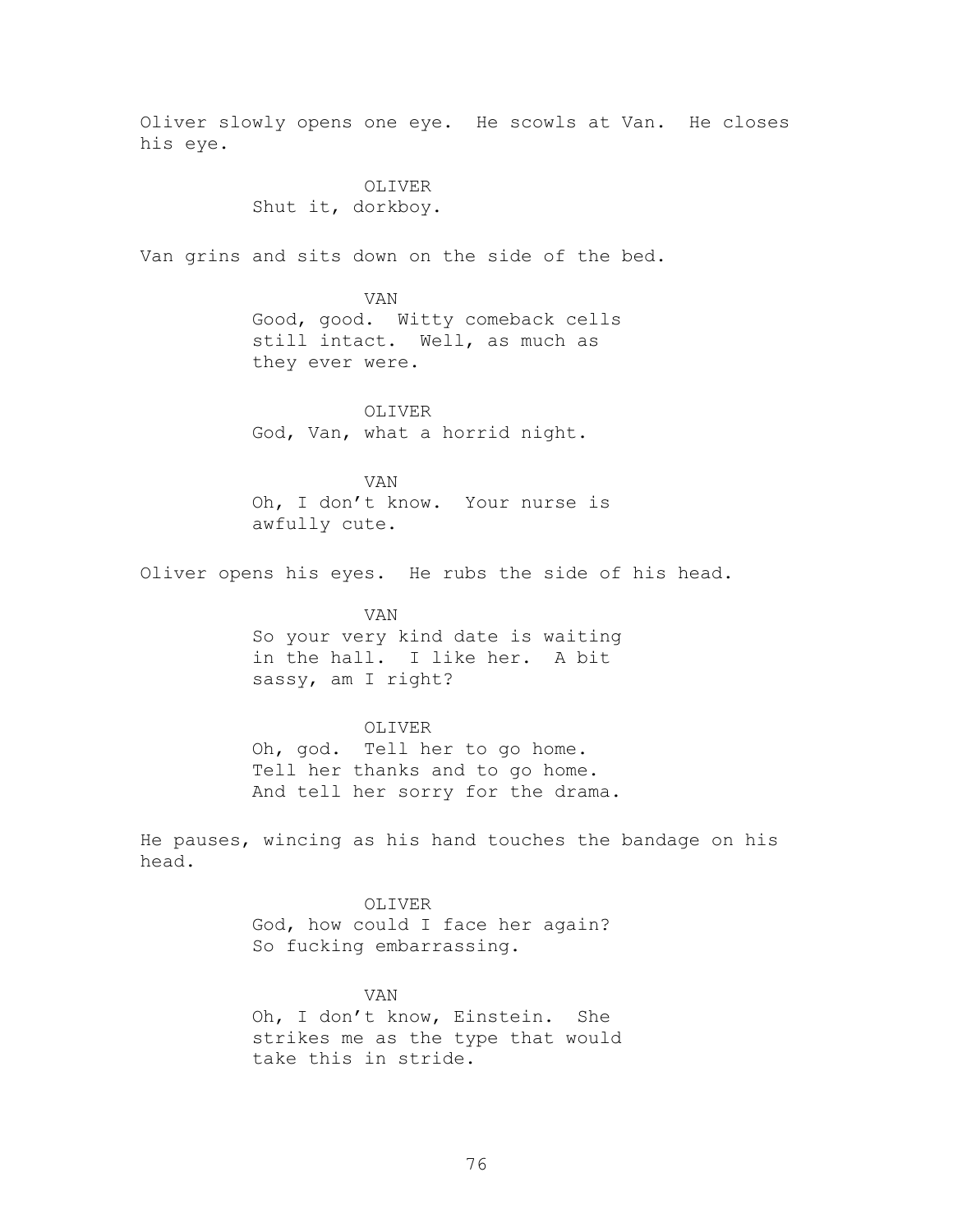#### OLIVER

It was weird you know, dating again. But she was kind of tough. Pretty cool, I guess.

He shakes his head. Van stands up and walks toward the door. Oliver shakes his head.

> VAN Oh come on, let's ask her.

Van pushes the door open and looks into the hall. He looks both ways, then comes back in, shaking his head.

> VAN I guess they left.

### OLIVER

Good.

Oliver sighs, closing his eyes.

OLIVER Thanks for coming, bud. Drugs kicking in. See you tomorrow?

VAN You got it. Sleep tight.

Van reaches over to ruffle Oliver's hair. Oliver weakly smacks his hand away. He closes his eyes.

OLIVER

Night.

Van goes out.

INT. HOSPITAL HALLWAY – NIGHT

As Van walks away and around the corner, Eva steps out of a shadowy corner. She approaches Oliver's door, opens it, and goes in.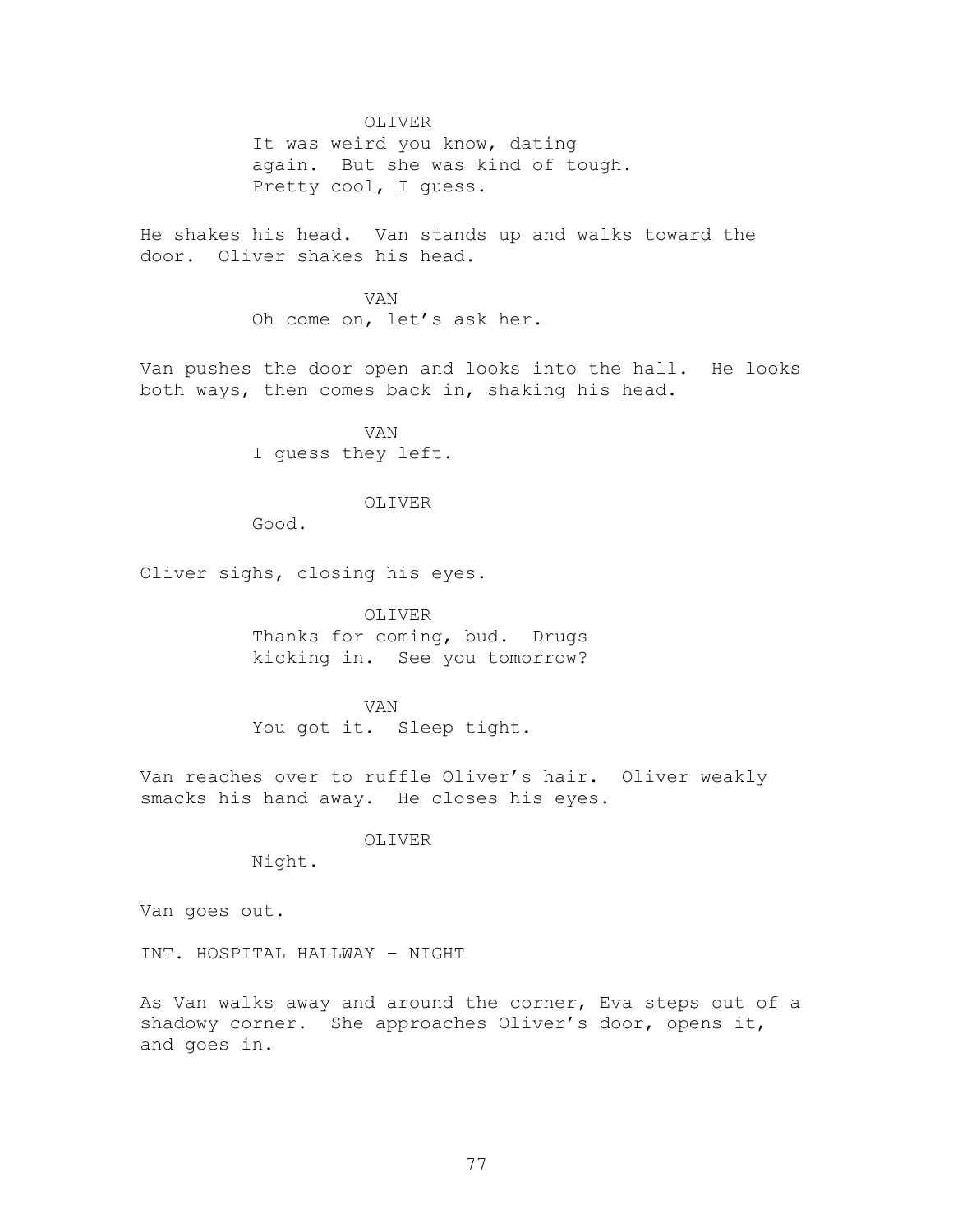INT. HOSPITAL ROOM – CONTINUOUS

Eva approaches the bed quietly. She pulls a chair up to the bed and sits down. She touches Oliver's hand.

> OLIVER (mumbling) Dammit Van, go home.

> > EVA

It's not Van. It's me, Olly.

Oliver struggles to open his eyes. He squints at her shakes his head, and pulls his hand away.

OLIVER

What the—

He sits up a little.

OLIVER What are you doing here?

EVA I heard about the accident. On the— on the news. I wanted to make sure you were ok.

OLIVER I'm fine, hon. Fine.

He closes his eyes and smiles half-heartedly.

OLIVER You know, if Van was still here he'd kick your ass.

He makes a sound which might be a giggle.

OLIVER Although, I'd hate for him to do it. Such a cute little ass.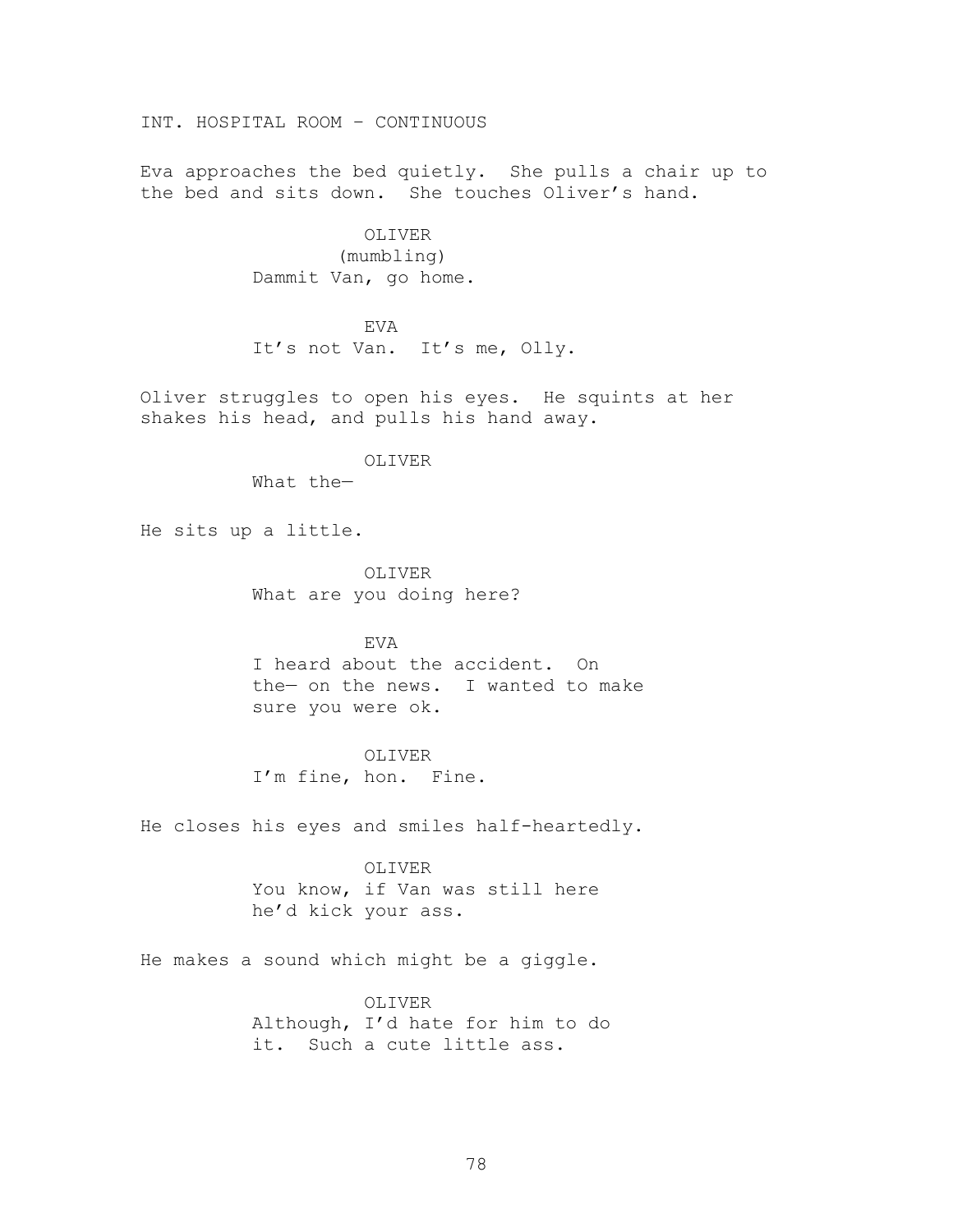EVA I miss you, Olly. I wish—

The door opens and Ben enters, carrying a chart. He ignores Eva and checks the chart at the end of the bed. Eva stands up.

> OLIVER I miss you too, baby. Lonely.

Ben looks at him strangely, then shakes his head, smiling. Ben puts a checkmark on the chart, replaces it, and goes back out.

Eva touches Oliver's hand again. She bends over to kiss him, pauses at his cheek, then kisses him on the lips.

> EVA I'll see you again soon, Olly. Take care.

She goes out, tears in her eyes.

INT. DREAM ENVIRONMENT

Eva, still dressed as she was in the hospital room, appears through the invisible door in the wall, wiping at her eyes. She is embarrassed to find Alex standing in the room. He shakes his head.

> ALEX Do you think that little display is going to help your karma any?

Eva sighs and walks over to the couch. She flops into it with a sigh.

> EVA I love him. I realize it now.

ALEX And what? Do I need to remind you?

She looks up at him, clearly miserable.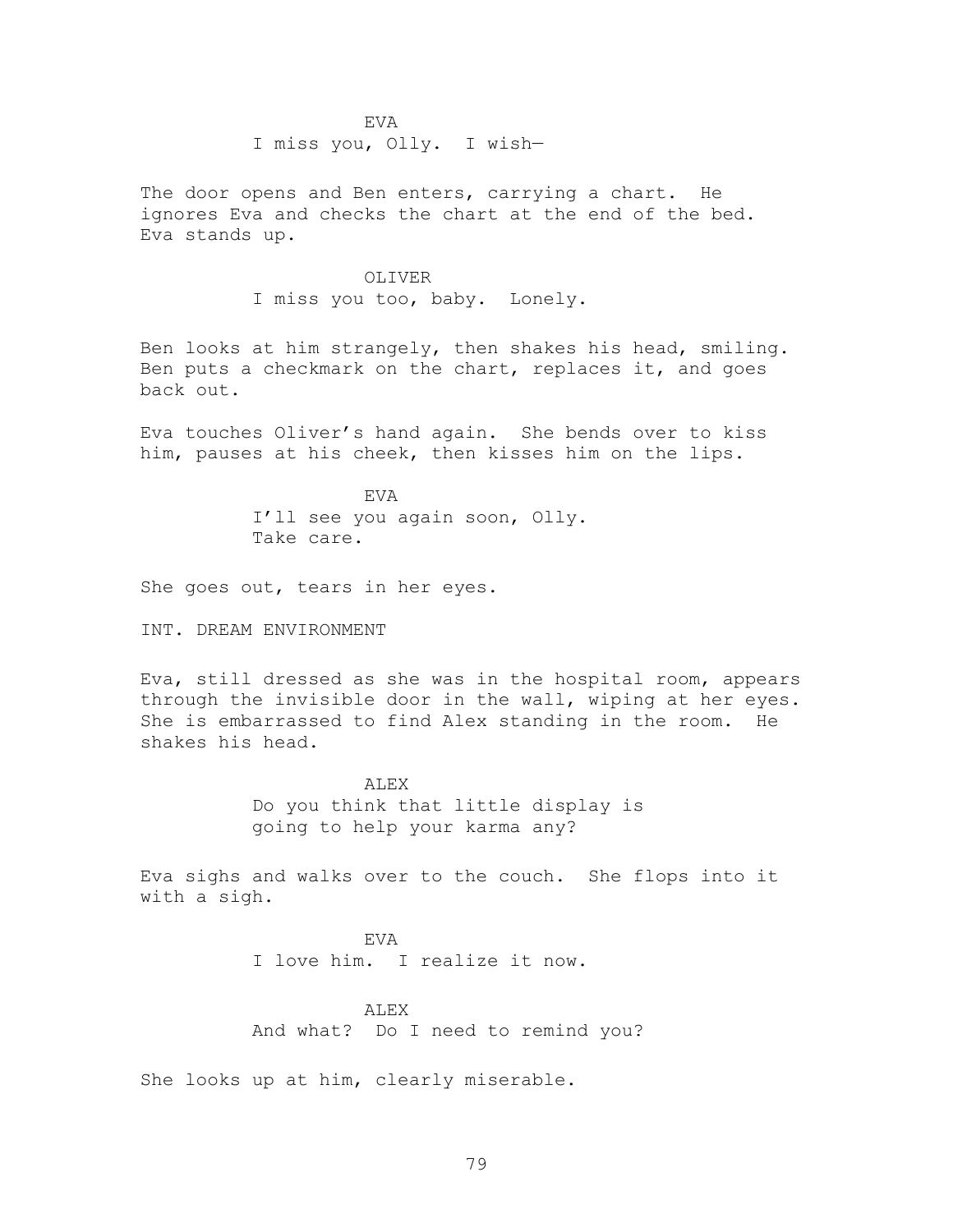ALEX

You're dead, Eva. Dead with bad karma. And it's not improving!

Eva lies back dramatically, and crosses her arms over her chest. Alex sits down in an armchair. Eva sits up again.

> EVA That hospital guy. How come he couldn't see me?

ALEX You need to read the literature. Only Oliver can see you. And you need to do something besides mess with his head!

EVA Ok, ok. I'll think of something.

INT. HOSPITAL – DAY

Oliver, looking much better and in his clothes from the night before, straightens up his hospital bed. He isn't making much difference, as the cast makes things awkward. The bandage on his head is smaller than it was. Van comes in.

> VAN Oliver, I think they have housekeepers for that.

OLIVER Yeah, I guess. Let's get out of here.

VAN Your nice nurse been by this morning?

OLIVER Nope, sorry. Got off at six.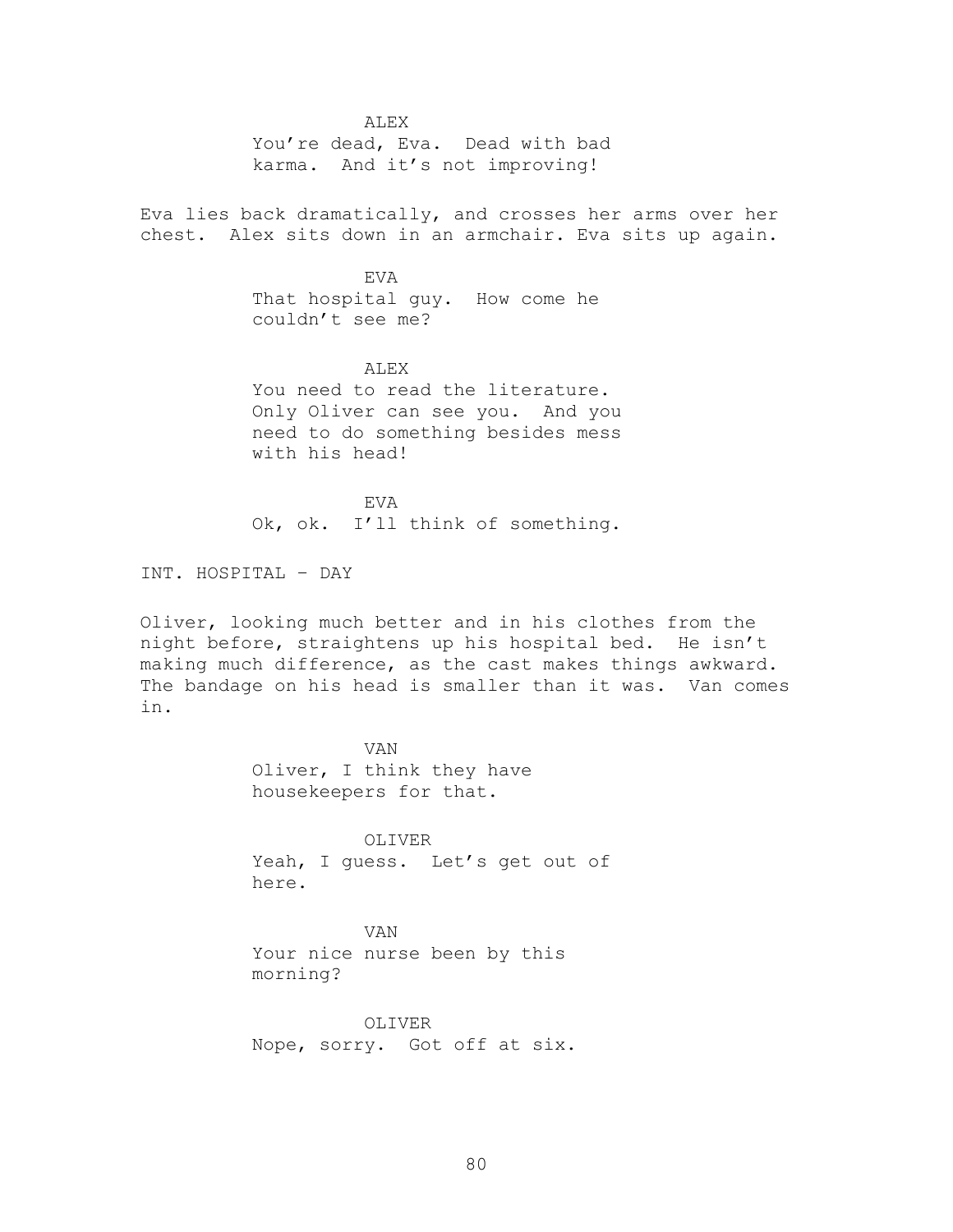VAN Well damn. You gonna call Gretchen?

OLIVER I'd prefer not to.

VAN I thought you liked her!

OLIVER

Too fucking embarrassing.

VAN I think she took it very well.

Oliver sits on the edge of the bed. He scratches at the edge of his cast in frustration.

OLIVER

I guess I need to call her. She did wipe blood off my head on our first date. Hopefully she'll say no and that will be the end of it.

INT. FAMILY-STYLE RESTAURANT – DAY

A waitress is just putting down large plates of breakfast food in front of Van and Oliver.

> OLIVER Thank you.

The waitress nods and leaves.

OLIVER

You won't believe who showed up last night after you left.

He tries to cut into the monster-sized omelet with his right arm, but the cast is too awkward. He switches his fork to his left hand.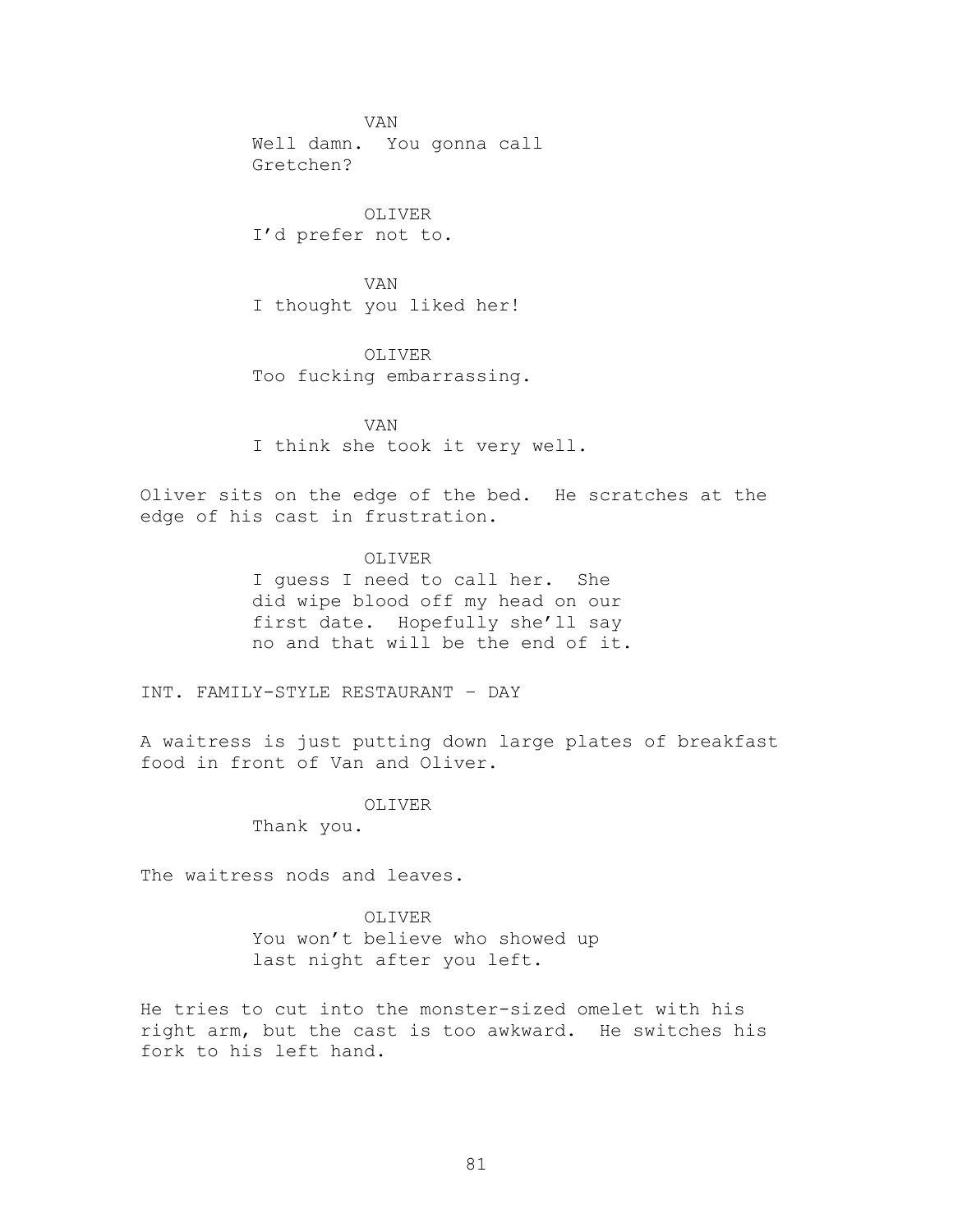VAN Jack and Kate? Oliver, his mouth full, shakes his head. VAN Someone from work? Oliver shakes his head. VAN Oliver. You don't know anyone else. OLIVER Eva. Again. VAN How did she— OLIVER She said she saw it on the news. VAN The news? Weird. So, did you slug her? Van grins. He picks the bacon up from his plate with distaste and puts it on Oliver's plate. OLIVER No. But I told her you would if you were there. VAN Damn straight.

> OLIVER She kissed me. At least, I think she did. I was a little out of it.

VAN

Jesus. Um. Well damn.

# OLIVER

Maybe—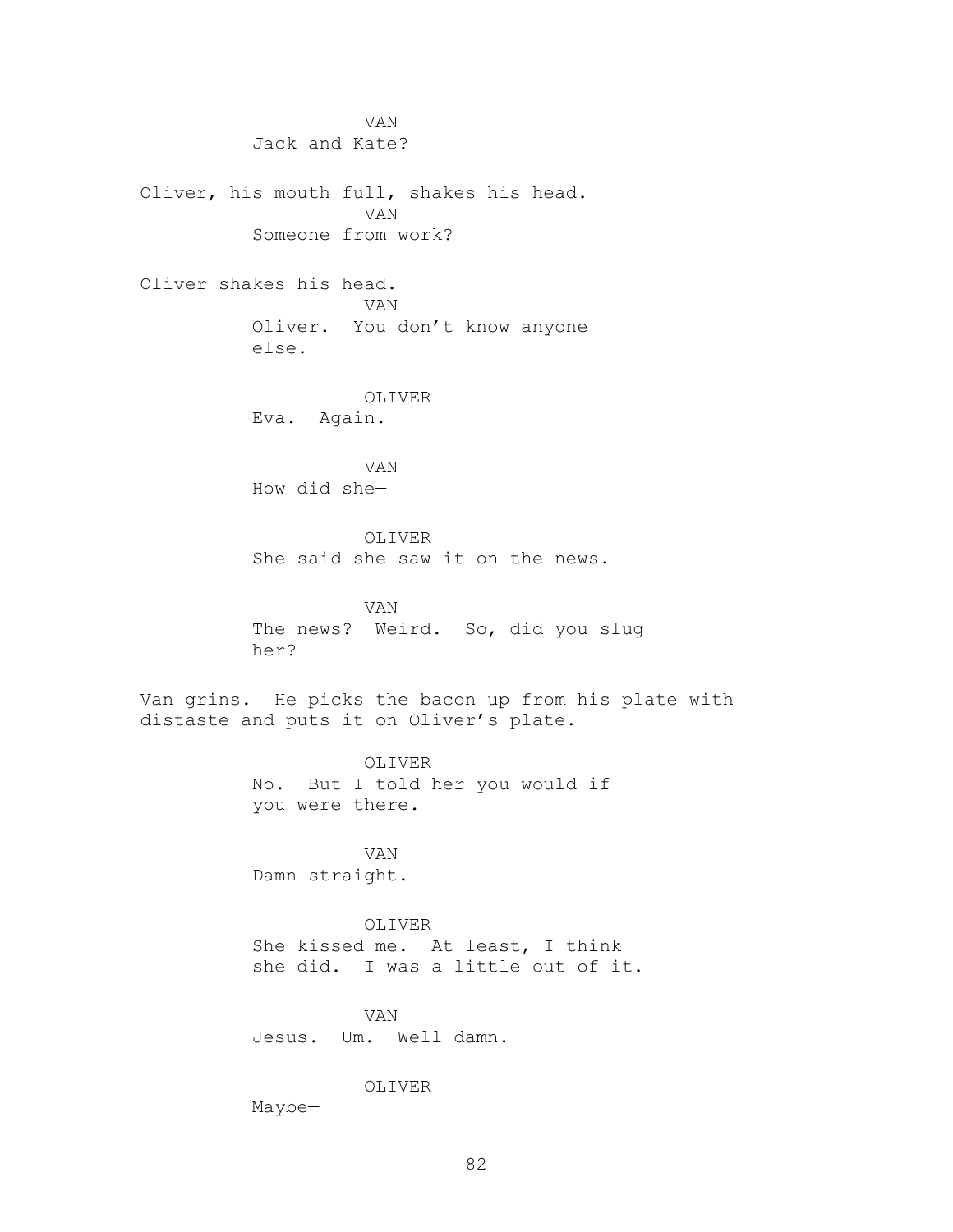Van stands up, gesturing wildly with his fork.

VAN Don't even think about it! No. No way.

He looks around the restaurant. Several people are staring. Van points at Oliver.

> VAN Sorry. He tried to take my toast.

He slides back into his seat.

VAN No way, Oliver. That girl fucked you up bad.

OLIVER Ok, then. I mean, you're right of course.

INT. OLIVER'S HOUSE – LATER

Van throws his keys on the table in the entryway, and carries Oliver's few things into the house. Oliver follows, scratching at his cast.

#### OLIVER

Thanks, man.

Van takes his cell phone out of his pocket, puts it on the coffee table and sits down. Oliver sits heavily in an armchair.

> VAN You going to be ok, tough guy?

### OLIVER

Yeah, fine.

VAN I could cut some steaks into small pieces before I—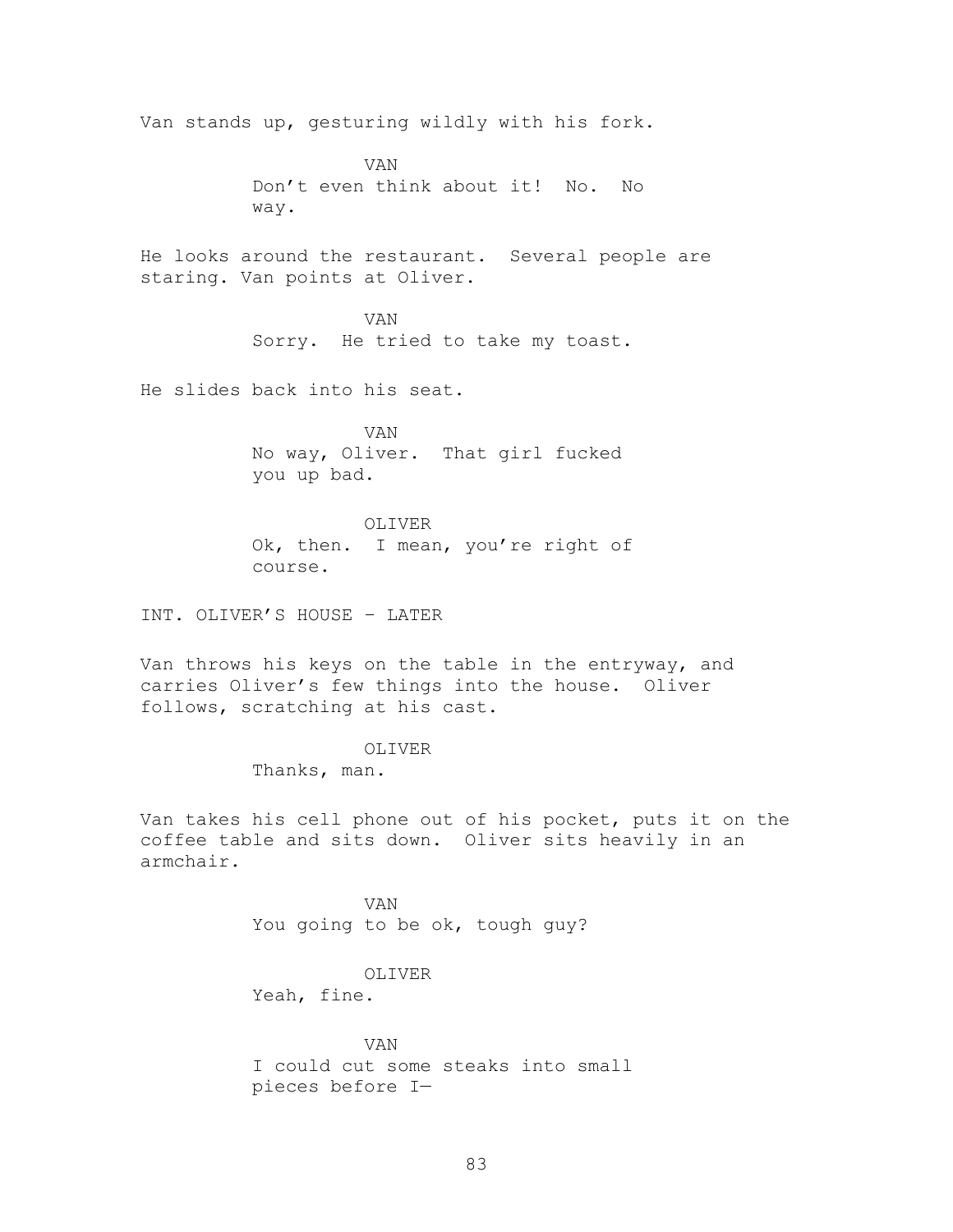Oliver throws a pillow at Van's head. Van's cell rings. He looks at the number, then answers. VAN Hello? Oh! Hi. Oliver watches, mildly curious. VAN He's fine. Whoa, really? Van looks at Oliver while he talks. Oliver mouths *what?* VAN No. No problem. That will be great, Mom. Oh. Oliver is, um, sleeping. Oliver is very surprised to hear it is their mom. VAN Ok. Got it. Great! Bye. Love you. Van types into his phone then sets it on the coffee table. Oliver looks at it. VAN Well. Did you want to talk to her? OLIVER No. VAN Ok then. Bathroom, and then I need to head over to the restaurant. Van heads off down the hall. OLIVER What, no Mom lecture? Van smiles to himself, but doesn't answer. Oliver goes to

the kitchen table, sits down, and opens his laptop.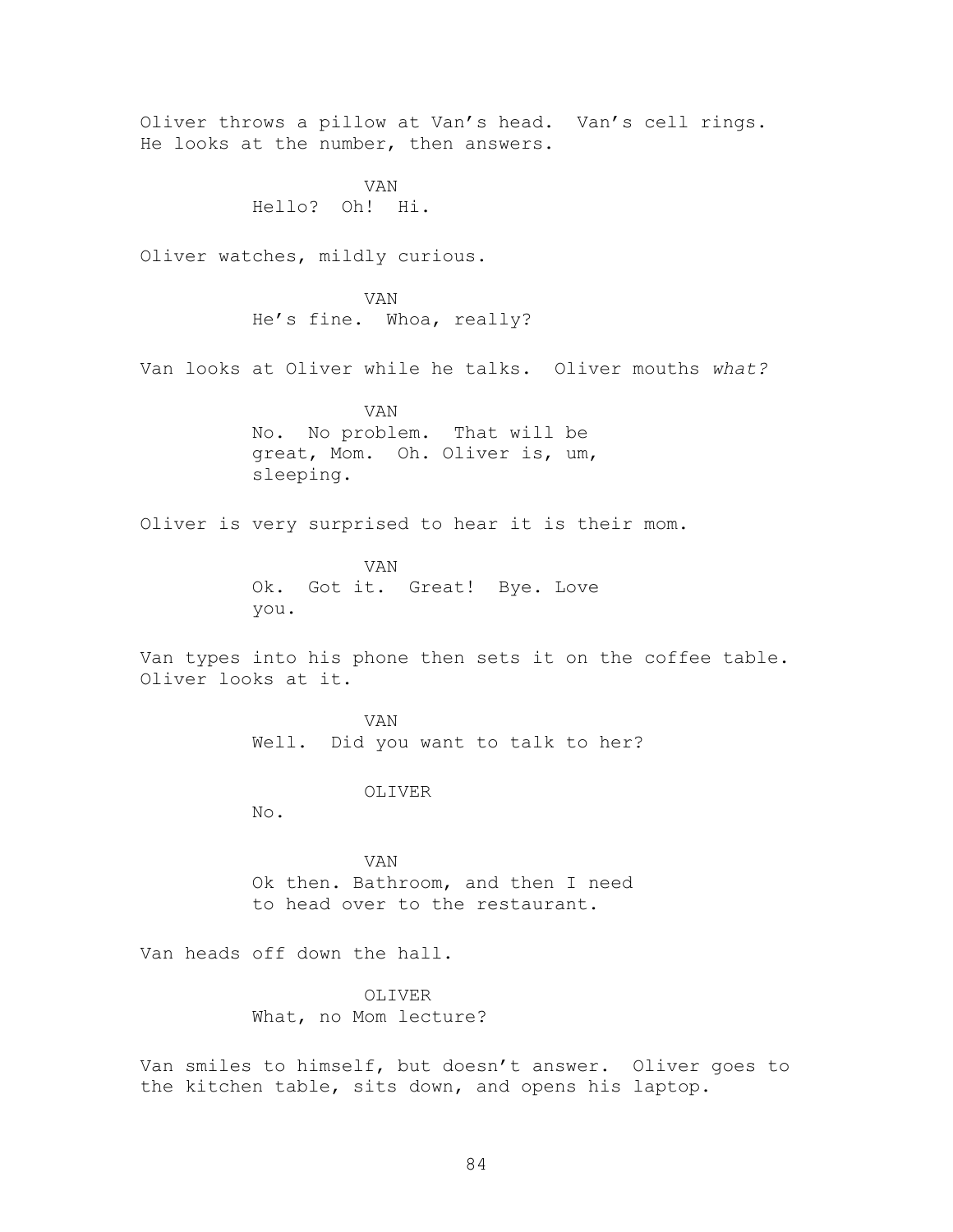#### INSERT – COMPUTER SCREEN

Oliver opens his email and begins a new message.

Hi Gretchen, I must apologize for the car fiasco and all that. How about an early lunch next Saturday? Oliver

BACK TO SCENE

Van enters the kitchen and finds Oliver typing. He reads over his shoulder, nods approvingly, and pats Oliver on the back. He heads out.

> VAN Get some rest man. I'll check on you later.

INT. DREAM ENVIRONMENT

Eva, looking bored, tries to read the Karmic Buyback instruction manual. She sighs frequently, twirls her hair, and finally rests her head on her arms atop the open binder.

Alex appears and finds her snoring softly in the same position. He taps her lightly on the shoulder.

> ALEX Eva. Why don't you nap on the couch?

Eva raises her head groggily. When she sees him, she shakes herself and tries to pretend she's been reading.

#### ALEX

I'm not checking up on you. I just wanted to tell you I'll be gone for a while, and I think you should watch more of the historical video while I'm gone.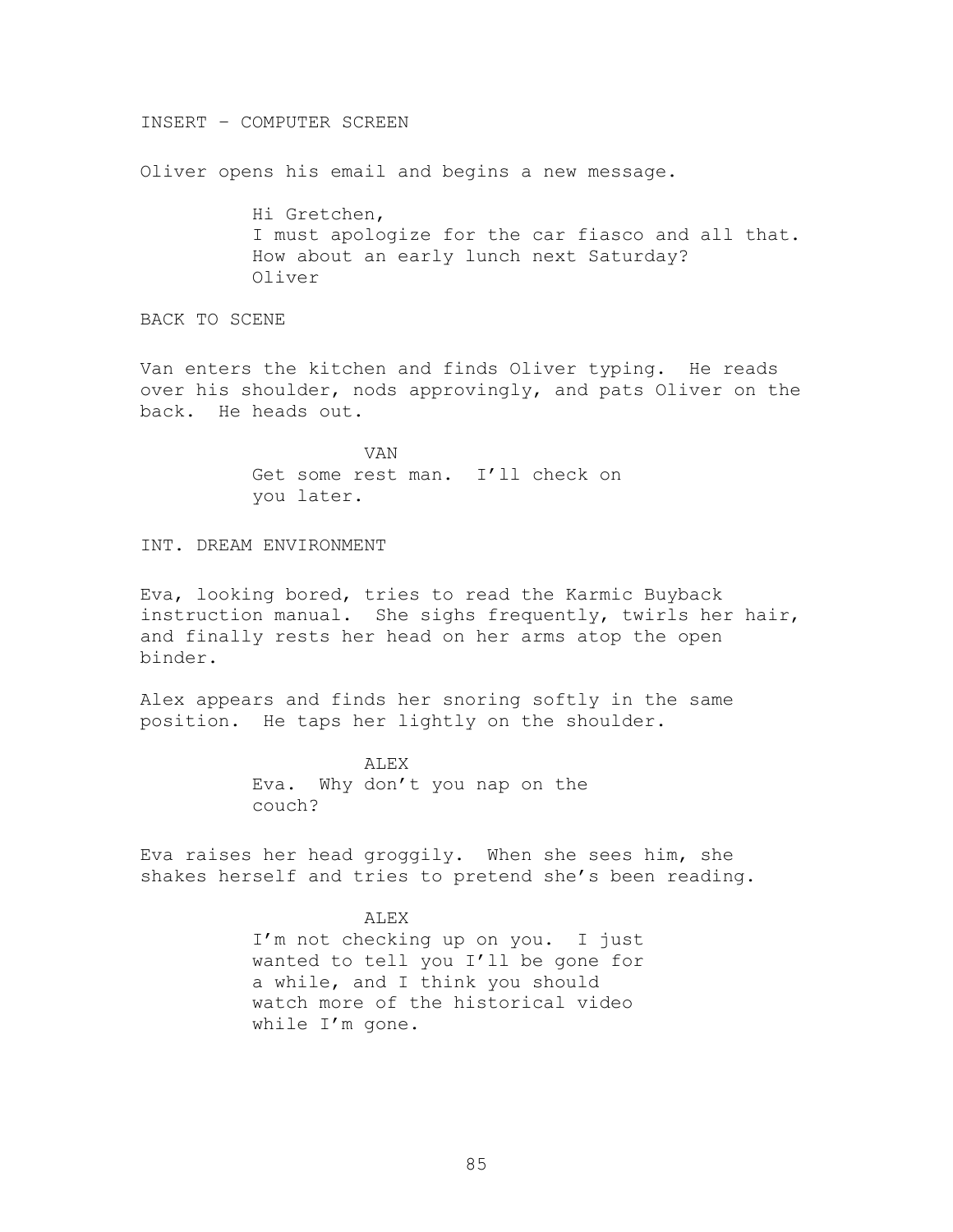EVA Gone? Do you have other, um, clients, or patrons, or… whatever.

### ALEX

More folks in a similar position to yours, yes. One of them is having rather a rough time of it.

EVA I'm glad it's not just me.

ALEX No. Now, will you be ok if I leave you? Will you remain here? You can redecorate if you like.

Eva finds this hilarious and bursts out laughing. She stands and gives her best military salute.

> EVA You can count on me, sir.

Alex nods. Eva doesn't seem to notice that he looks worried. She flips to the décor illustrations. Alex leaves.

INT. RESTAURANT BAR – DAY

Van and Cristal prepare the bar for the start of business. Cristal hangs glasses while Van takes chairs down from the tables.

Oliver with his cast, and Gretchen, come in.

#### GRETCHEN

Hey, guys.

CRISTAL Hi Gretch! Nice of you to stop by while some of us are working.

Gretchen sits in a bar stool near Cristal.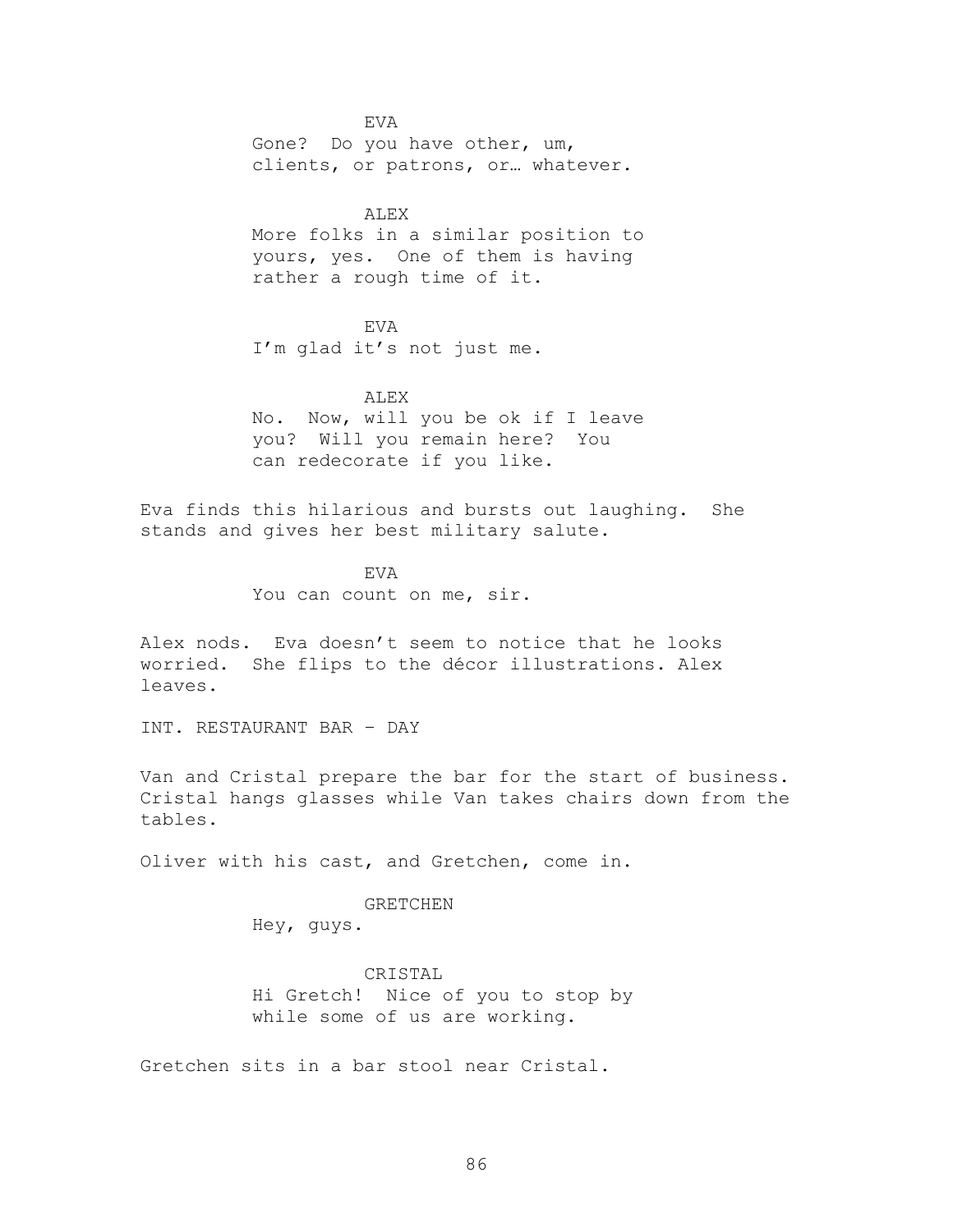Oliver walks over to Van. With one arm, he awkwardly tries to help with the chairs.

> VAN Hey, didn't expect to see you. Careful, you might hurt yourself.

> > OLIVER

Well, she didn't say no. We're going to lunch.

VAN Wait. You're not supposed to drive with that thing.

OLIVER Gretch did. She didn't seem to mind.

VAN That's a good sign.

OLIVER Whatever. I'm still embarrassed as hell and prefer to get this over with. Oh, by the way.

He pulls a cell phone out of his pocket and holds it out to Van.

> VAN Holy crap. I've been looking all over for that.

He takes it, flips it open and checks his messages. His mouth falls open. He checks his watch.

> VAN Shit! Mom!

OLIVER What? Is she ok?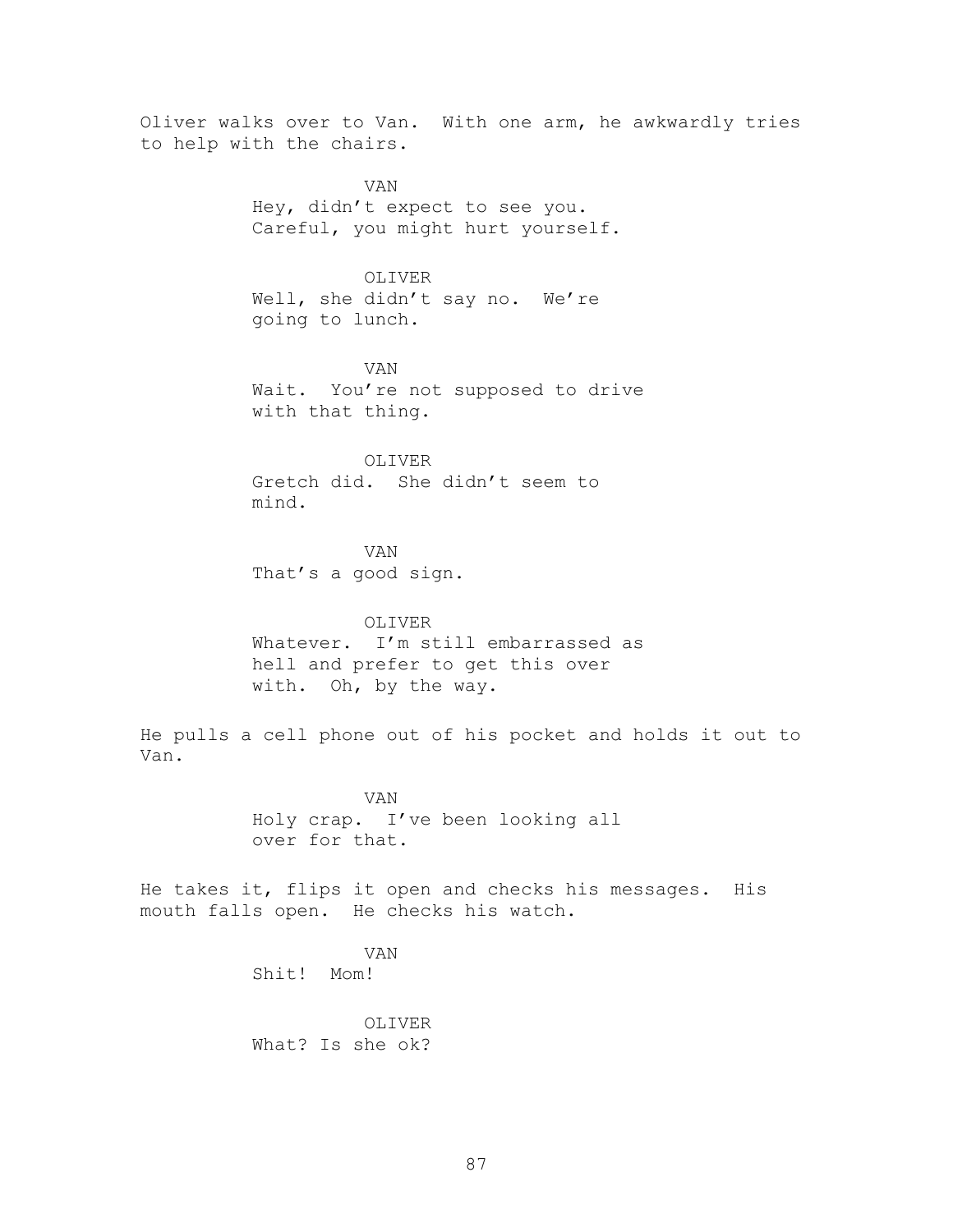VAN Her plane arrives in twenty minutes.

OLIVER Her plane? She's coming today? What the hell—

VAN Oliver, please, please.

At the bar, Gretchen and Cristal have turned to watch Oliver and Van. Gretchen looks questioningly at Cristal.

> CRISTAL From Africa. Been gone about six years. Talks to Van but not Oliver.

She stops talking as Van and Oliver approach the bar.

VAN Cris, I hate to ask, but—

CRISTAL It's fine, hon. Gretchen can wash glasses.

Gretchen scowls but reaches over and picks up a rag.

GRETCHEN Fastest sponge in the West.

Van hops over the bar and kisses Cristal on the cheek. She holds her cheek and mock swoons. Van takes Gretchen's hand and shakes it vigorously.

> VAN Thanks so much, guys. We'll make it up to you. Come on, Ol.

OLIVER You expect me to—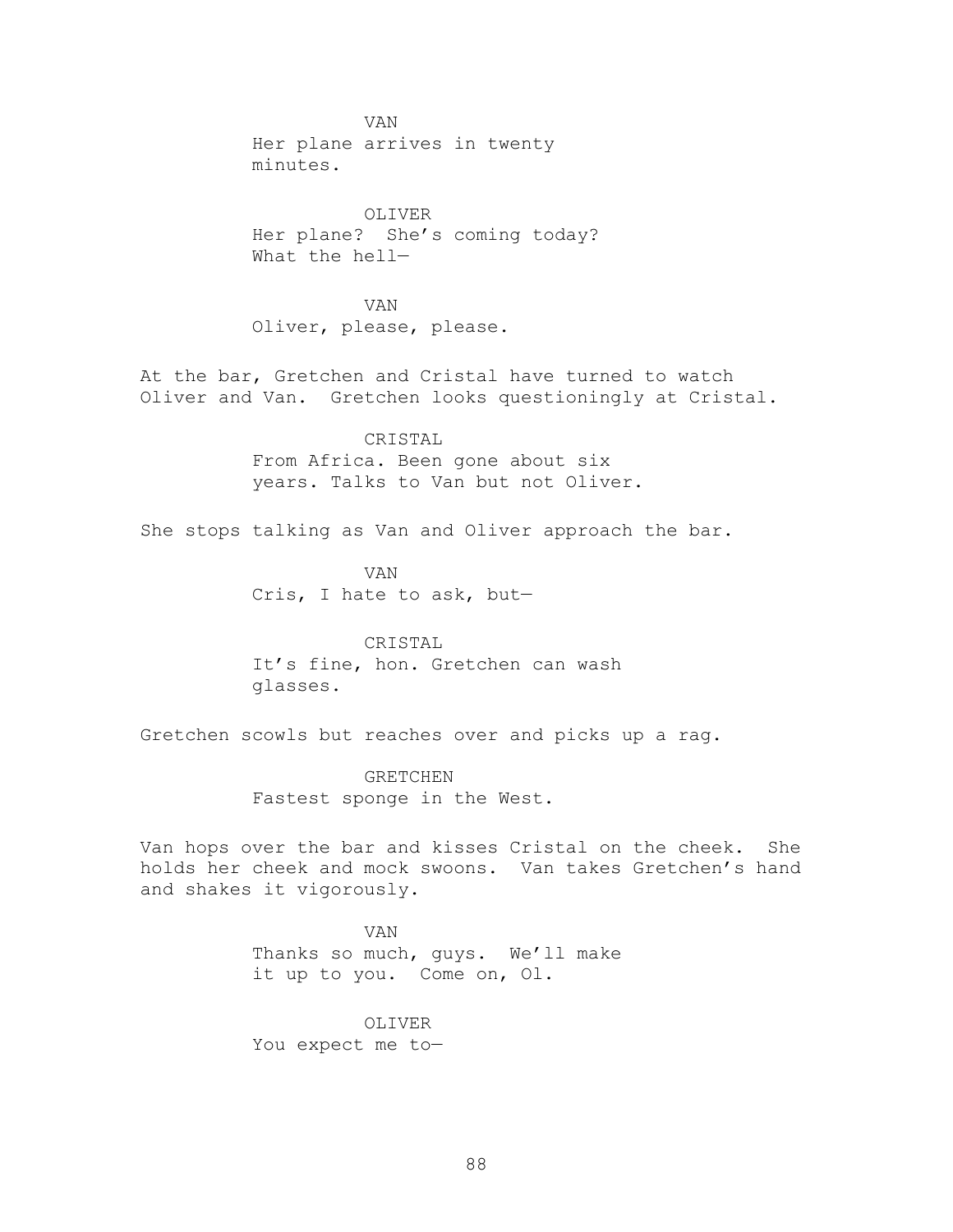VAN Please, Ol. We gotta jet! You can kill me later.

Van pulls Oliver to the door. Oliver's cast bangs against the handle on the way out.

> OLIVER OW! Dammit.

At the bar, Gretchen winces in sympathy. Cristal pats her gently on the arm.

INT. BAR – MOMENTS LATER

Van rushes back in, breathless, followed by Oliver, who is very careful around the doorway. Van stands silently for a moment. Cristal and Gretchen, sharing washing duties with matching aprons, watch from behind the bar. Oliver coughs.

> VAN My car won't start.

CRISTAL Again? You need new wheels, boy.

VAN But I love her!

Cristal shakes her head, thinking. She pulls her purse from under the counter.

> CRISTAL If you swear not to hit any old ladies.

> VAN Check. Only old men. Or young ladies.

CRISTAL The clutch can be a little sticky.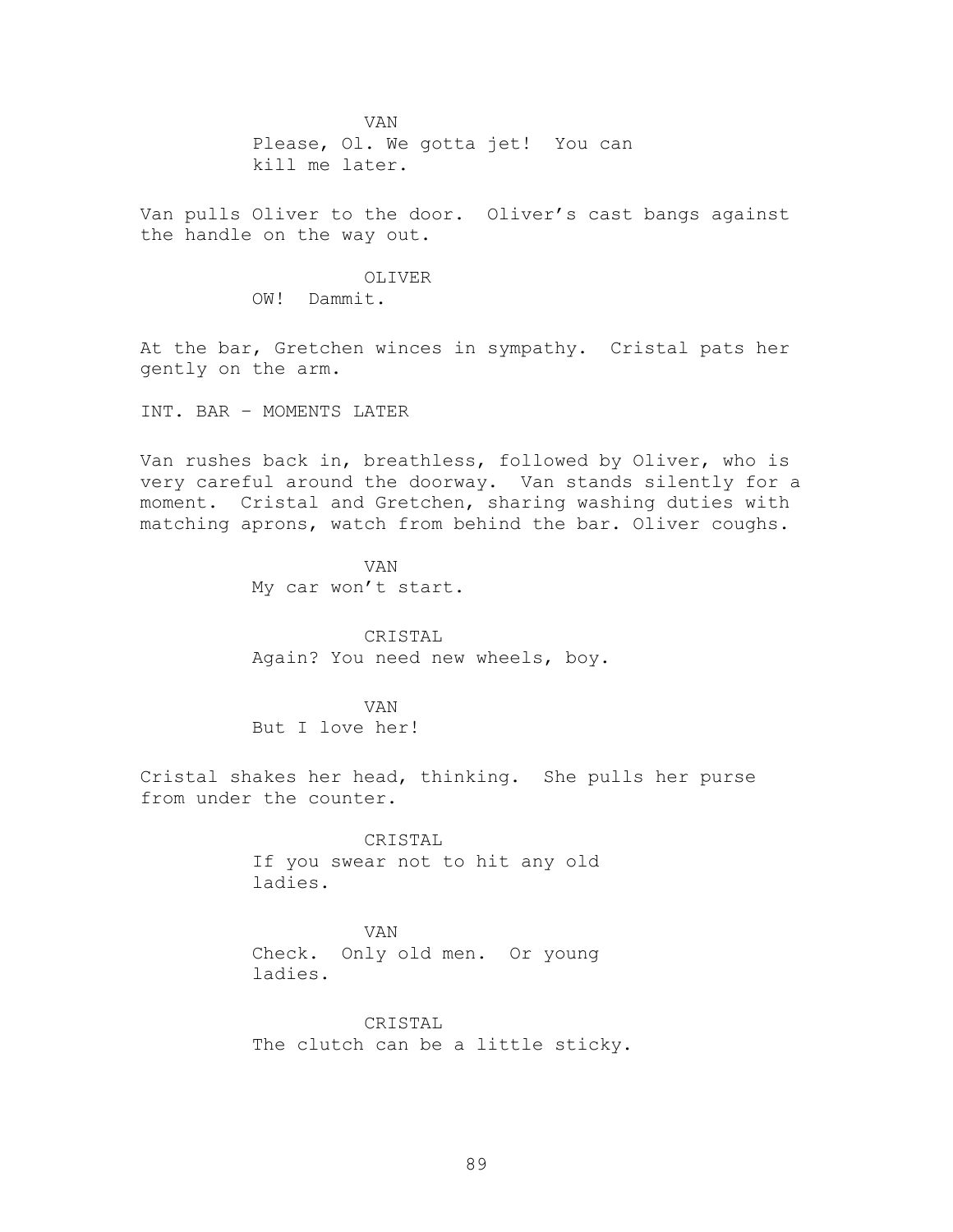VAN Oh shit, are you kidding? A clutch?

### CRISTAL

Of course.

Van lays his head in his arms on the end of the bar. Gretchen pulls off her apron.

> GRETCHEN Cris, can you handle the place for a little while?

CRISTAL It won't be the first time.

She glances at the clock.

CRISTAL The lunch staff will be here soon.

GRETCHEN Then it's settled. I'll drive.

# VAN

Great.

OLIVER Oh geez, you don't have to—

GRETCHEN Nonsense. Now let's go. Time's a wastin'.

INT. CAR – DAY

Gretchen drives with Oliver sitting beside her in the front seat. He seems uncomfortable, both physically and mentally. Van sits in the backseat next to a large box of scuba gear. Science fiction paperbacks and various school supplies litter the floor and some of the seat.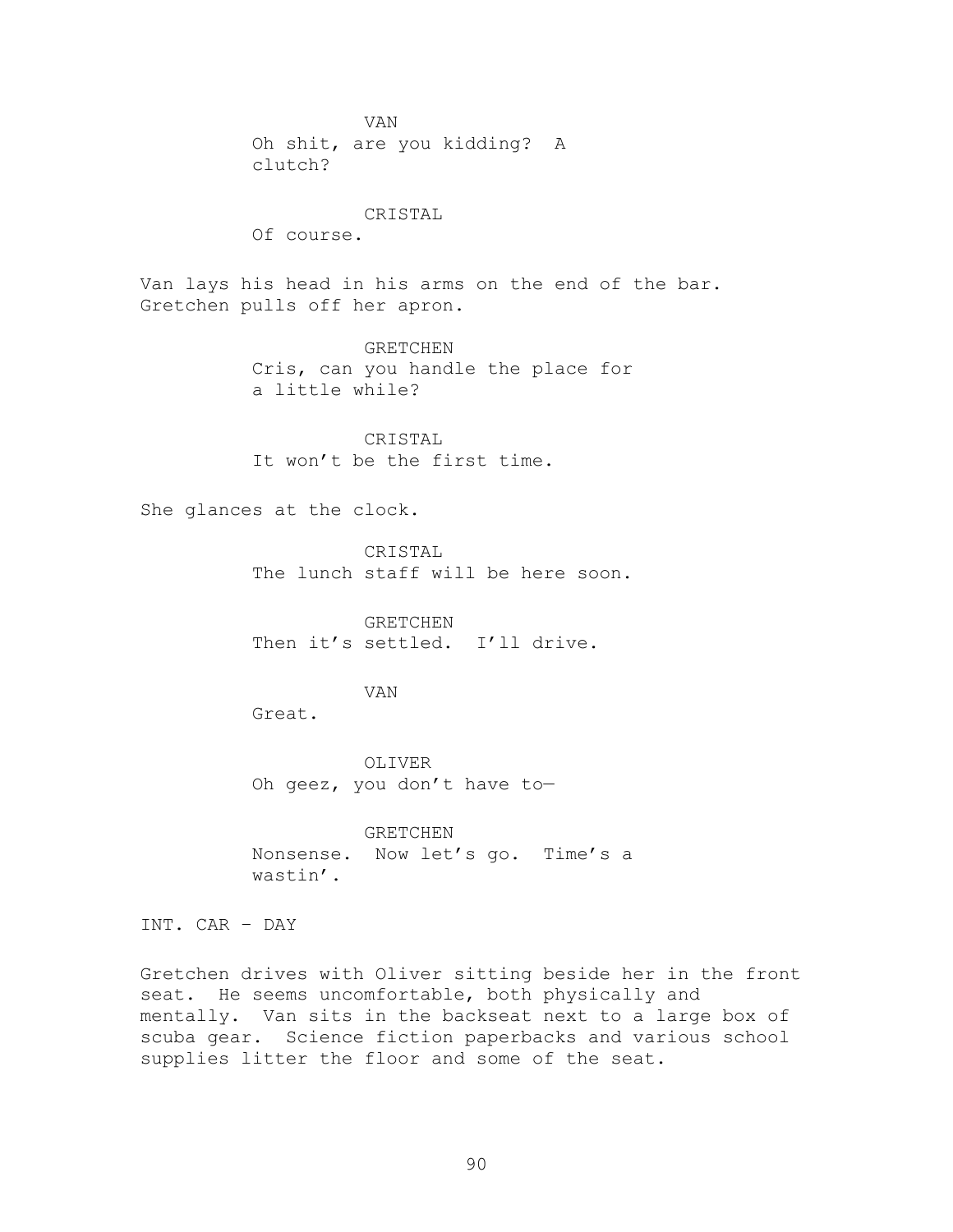VAN Have you done a lot of scuba diving?

GRETCHEN Nope, none. Hope to, though. Someone lent me that junk.

Van picks up a scuba mask and pokes at it, turning it over in his hands. A piece comes loose and clatters to the floor.

OLIVER

Van!

VAN

Olly!

GRETCHEN Olly Olly Oxenfree.

She tries to stifle a giggle, but doesn't quite manage it. Oliver finally smiles back. Gretchen pats his knee in a kindly manner. The tension is broken.

> OLIVER Damn, Gretchen. One emergency after another with us, isn't it?

GRETCHEN Hey, it's not boring.

OLIVER Really, though. You've been a sport.

Van keeps his mouth shut. The car pulls up to the airport terminal.

EXT. CAR – DAY, CONTINUOUS

Gretchen pops the trunk and busies herself trying to move the scuba gear. After no luck shoving the whole box in,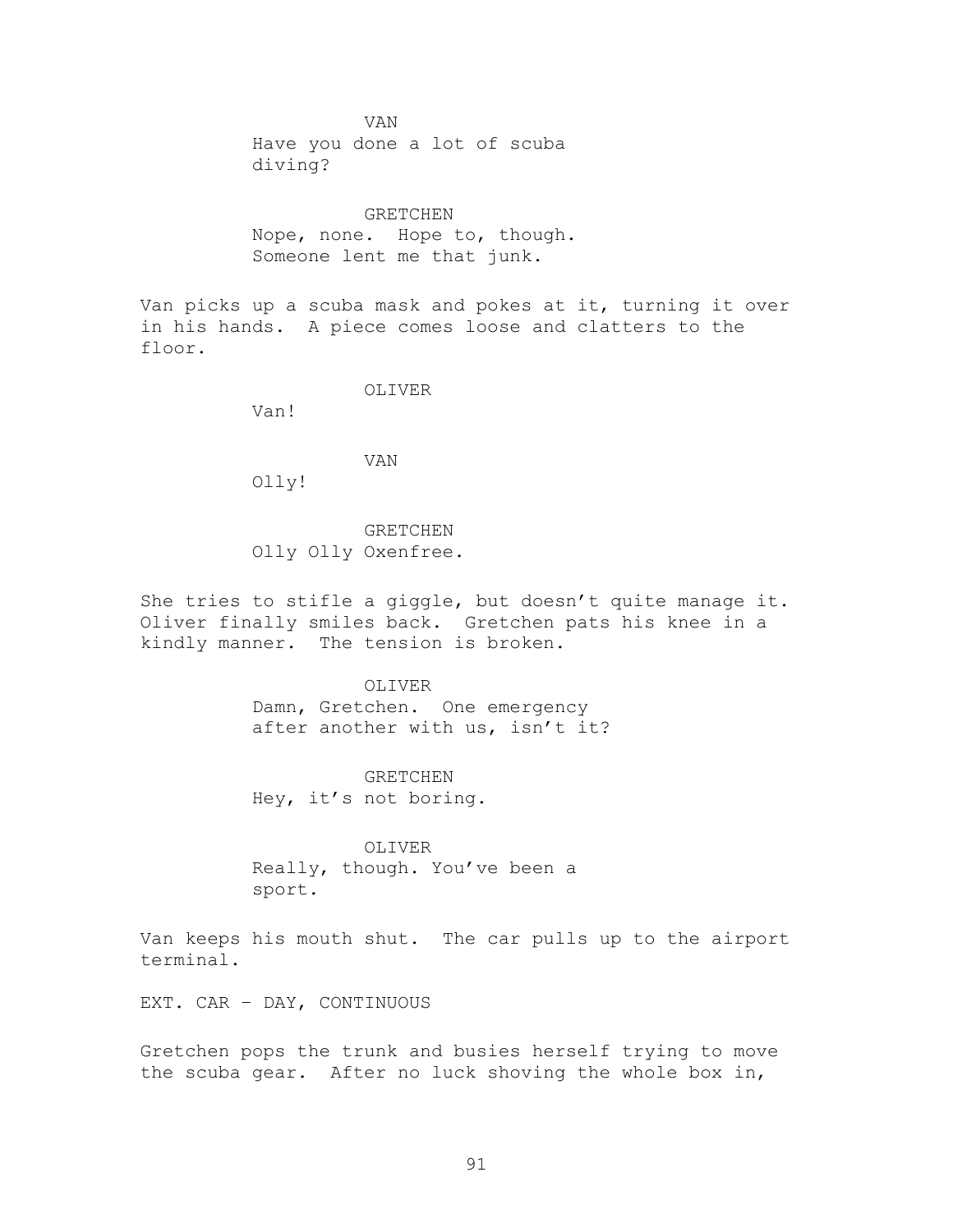she puts the box on the pavement and pulls out one piece at a time, shoving them in wherever they fit.

> OLIVER Do you see her?

VAN I don't think so. Do you think she looks different?

OLIVER How would I know?

Oliver moves to the back and tries to help with the scuba gear. He's not much help as his cast keeps getting in the way.

A petite woman, LILY, in a khaki shorts set, stands with a very tall African man. The woman spots Van and raises both arms above her in a gesture of triumphal recognition.

LILY

Van-cakes!

Oliver's head snaps up. He watches Van and Lily greet joyfully. Gretchen follows his eyes.

> GRETCHEN Wow, he's tall. Are they—

> > OLIVER

No idea.

Lily and Van talk together quietly for a moment, then Lily looks up and spots Oliver. Lily squeezes Van's arm one last time and hesitantly approaches Oliver.

### LILY

Olly!

Oliver doesn't make any movement, either toward her or away. Lily runs the last few steps and hugs him fiercely. He doesn't hug her back, but pats her once, awkwardly.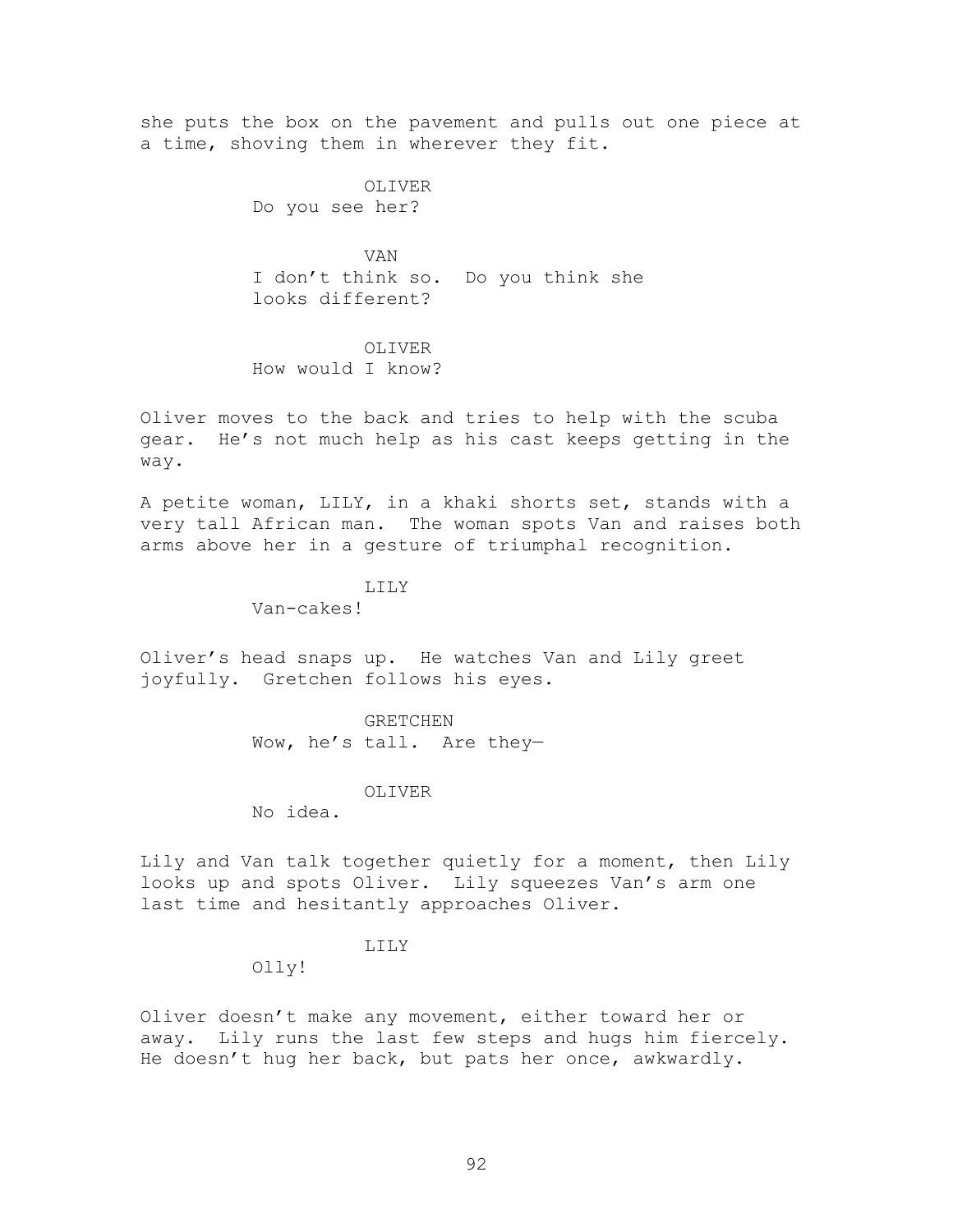LILY Your poor arm. Does it hurt terribly?

### OLIVER

 $T^{\dagger}$ 's ok.

The African man, MOTUMBO, watches silently next to Van.

### LILY

Christ, my manners. Van, Oliver, this is Motumbo, my husband.

This news is greeted by stunned silence. Gretchen steps forward and offers her hand. Lily shakes it.

#### GRETCHEN

Hi, I'm Gretchen. Congratulations.

### LILY

Thank you.

VAN Yes, yes, congratulations. Wow, what a surprise.

Oliver mumbles something that might be "nice to meet you".

### VAN

Brave man.

Motumbo has a deep, joyous laugh and a French accent.

### MOTUMBO

She said the same thing. It is very nice to meet you all.

### GRETCHEN

Wow, this is going to be a tight squeeze. We didn't plan for five.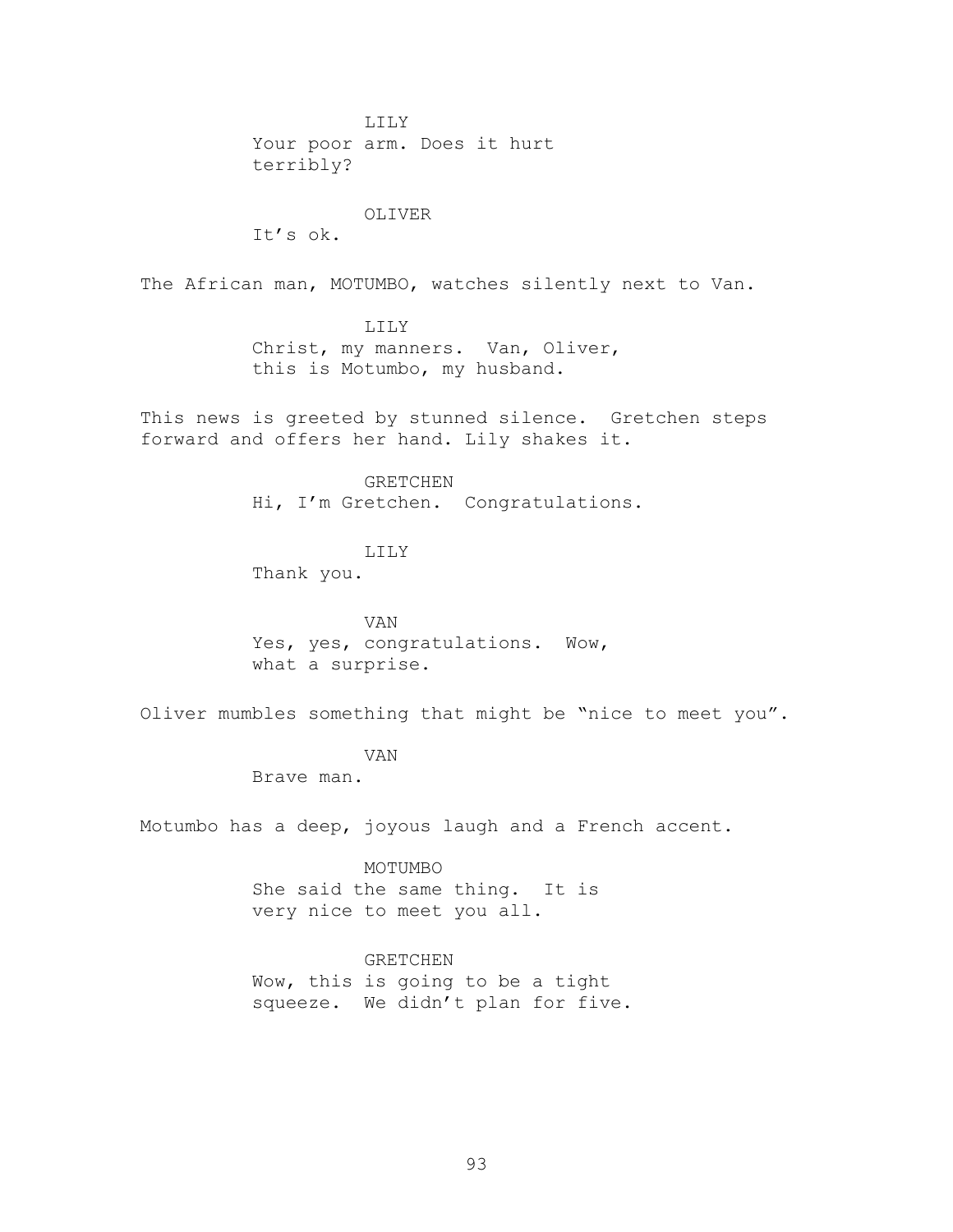INT. CAR – A SHORT TIME LATER

Motumbo sits folded up awkwardly in the front seat, and Lily sits crammed between Oliver and Van, who each have a large suitcase across their laps. Lily yawns noisily and rests her head on Van's shoulder.

> VAN How long have you been married?

Motumbo cranes his neck back.

MOTUMBO For two months.

VAN I see. Well, very nice.

MOTUMBO She wanted it to be a surprise.

OLIVER She did that, all right.

### MOTUMBO

I hope you are not angry with her for this.

VAN No, of course not. We're very happy she found a companion.

Van exchanges a look with Oliver. Oliver frowns. Gretch catches this in the rearview mirror. Lily begins to snore softly.

> GRETCHEN How did you meet, if you don't mind my asking?

MOTUMBO I volunteer at the clinic where Lily is a nurse.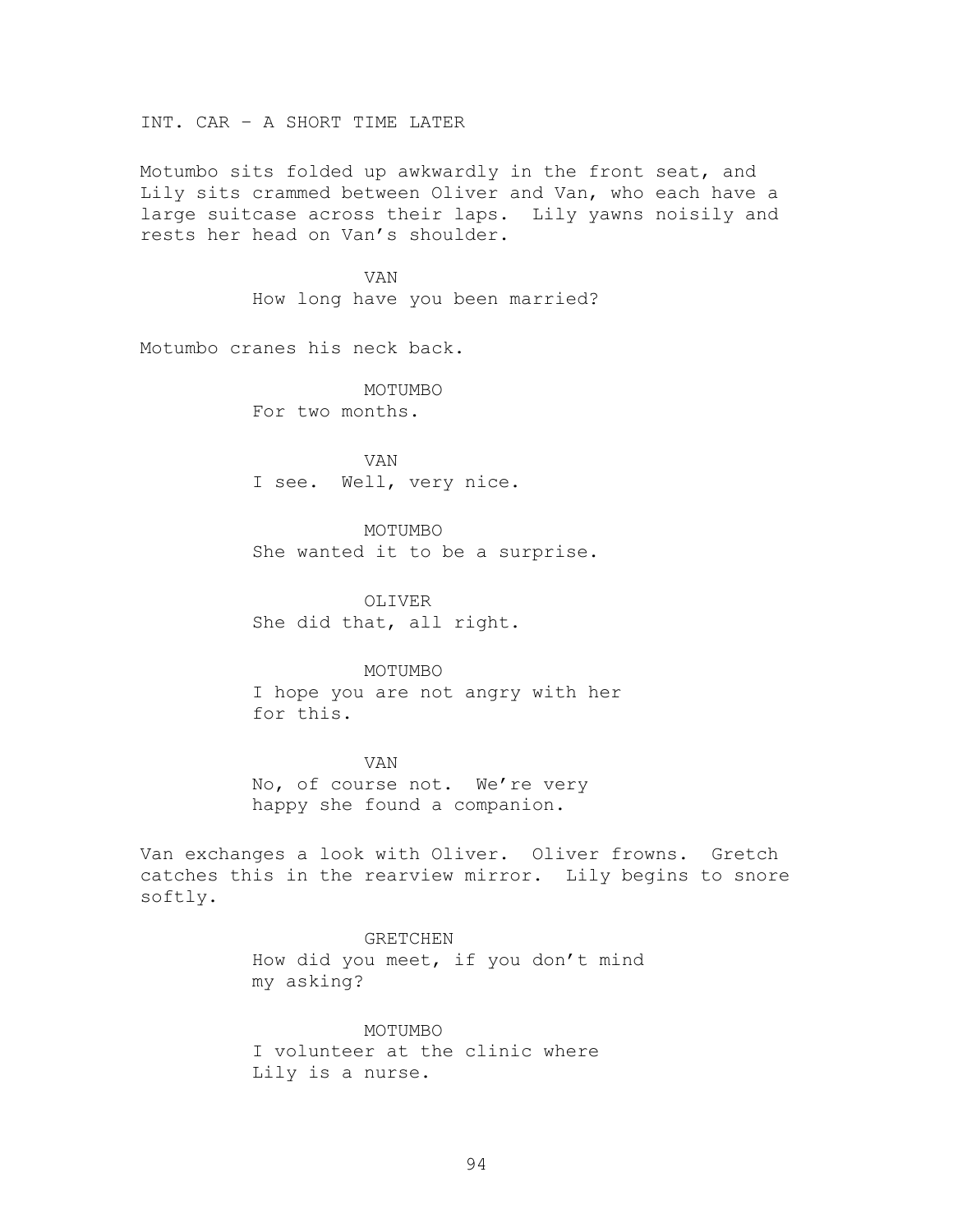# GRETCH

That's cool.

### MOTUMBO

One day a ten-year old boy brought in his mother, who was dying of pneumonia. He carried her for four miles. Lily and I took turns staying with him and his mother for three days.

VAN That's terrible. Did she make it?

MOTUMBO No, she died.

A silence falls, broken only by Lily's snores and the hum of the engine. Oliver speaks suddenly, with an ugly snarl in his voice.

### OLIVER

Was this story for my benefit? This sad mother and son tale?

Gretchen stares at him in the rearview mirror with disbelief and barely concealed disgust. Motumbo seems surprised but remains calm.

> MOTUMBO No. It is only a story about the way Lily and I met.

VAN Oliver, what's your problem?

# OLIVER

We don't even know this guy, Van.

VAN Exactly. We don't know him. So don't be so freaking obnoxious.

Oliver stares out the window. Lily snorts and wakes up.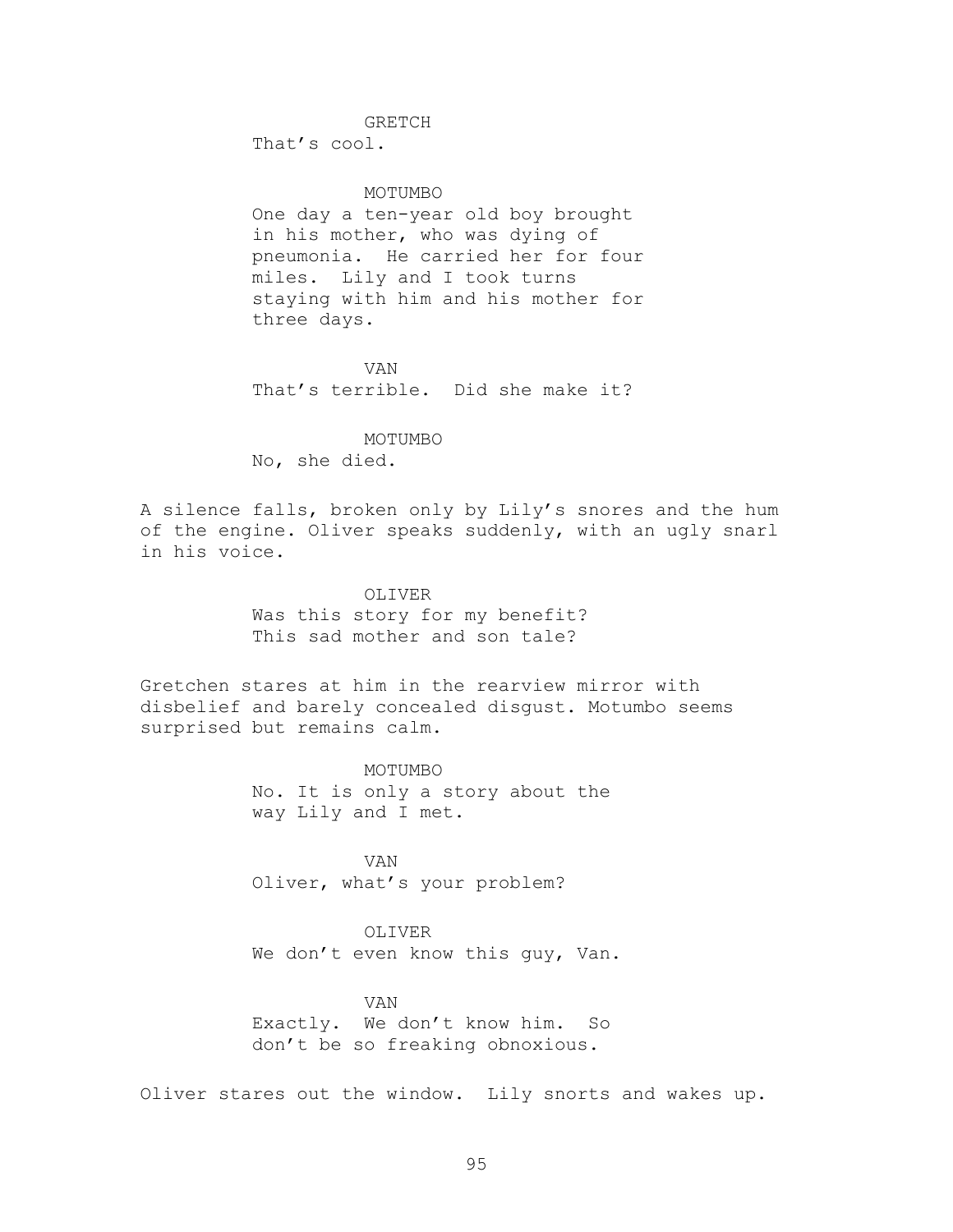LILY What did I miss?

OLIVER Nothing. Forget it.

Lily looks at him sadly but doesn't speak.

INT. VAN'S APARTMENT – DAY

Motumbo sits in an armchair sifting through a small luggage bag. Oliver stands to one side with his arms crossed.

### GRETCHEN

Bathroom?

Oliver points down the hall. Gretchen finds the bathroom. Van comes out of another door, pulling the door shut behind him.

> VAN She's out. Probably for the night.

> MOTUMBO Thank you for letting us stay here.

> > VAN

Of course.

to say.

OLIVER Look, I'm sorry about what I said. There's a lot of history with me and Lily.

MOTUMBO She talks about you both every day. I hope you can mend your differences, but it is not for me

Van looks between them, but doesn't offer his opinion.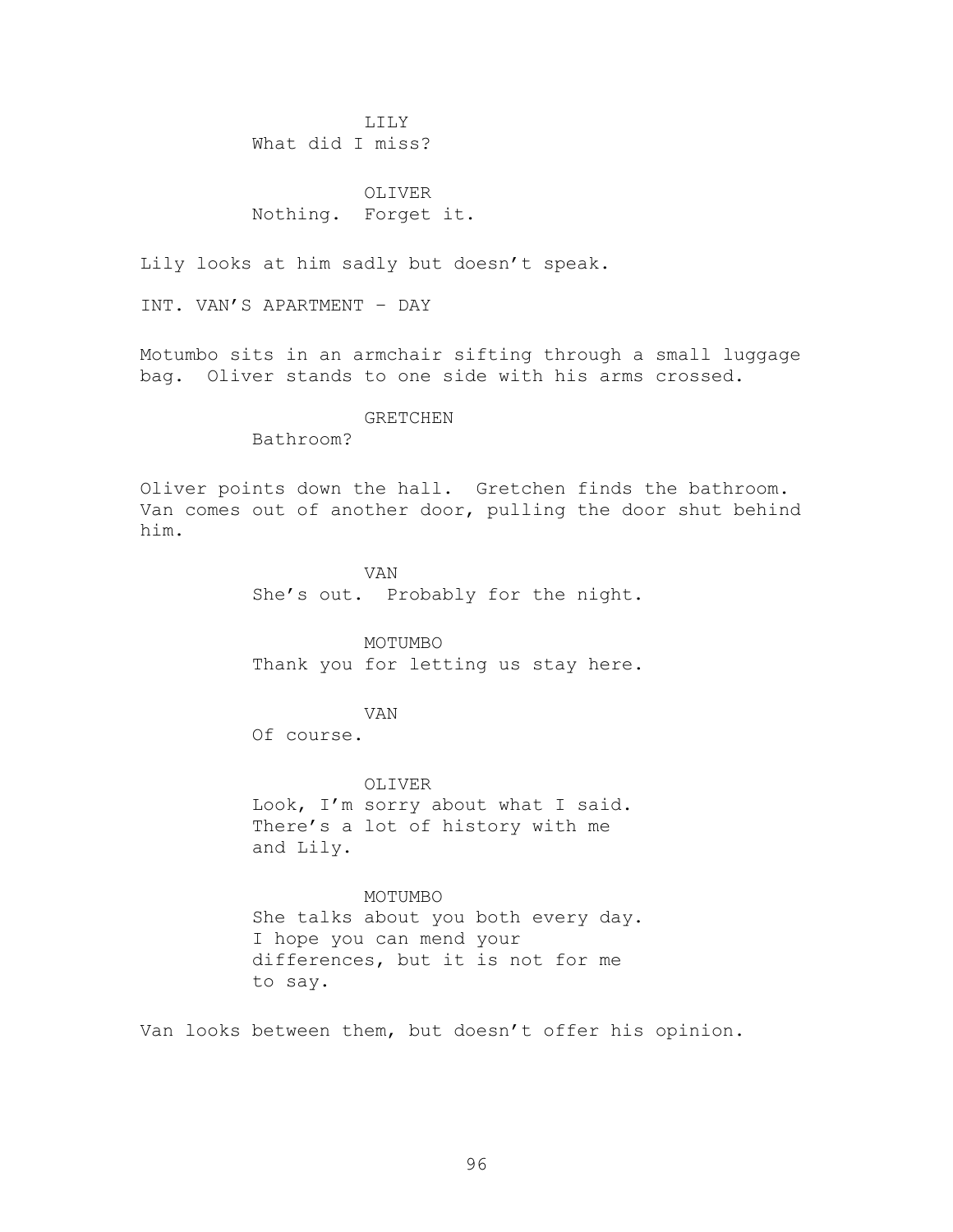INT. RESTAURANT BAR – NIGHT

Gretchen sits at the empty bar with a half-empty beer and a pile of books, peeling the label off the bottle. Cristal wipes down the bar. The chairs have been stacked on the tables.

> CRISTAL I'm sorry it didn't work out.

GRETCHEN Yeah. His brother is cool, though.

CRISTAL Shhh. He'll hear you.

Van appears from the back.

VAN

Too late.

Cristal groans. Van hops over the bar and kisses Gretchen on the cheek.

> VAN It's too bad you don't have a penis, missy. I dig you, too.

He sits on the stool beside her.

VAN I completely understand your feelings. But I'd like to tell you a little story about Olly, if you don't mind.

#### GRETCHEN

Ok.

VAN Our dad left before I was even born. Mom had lots of boyfriends.

Cristal continues cleaning but listens closely.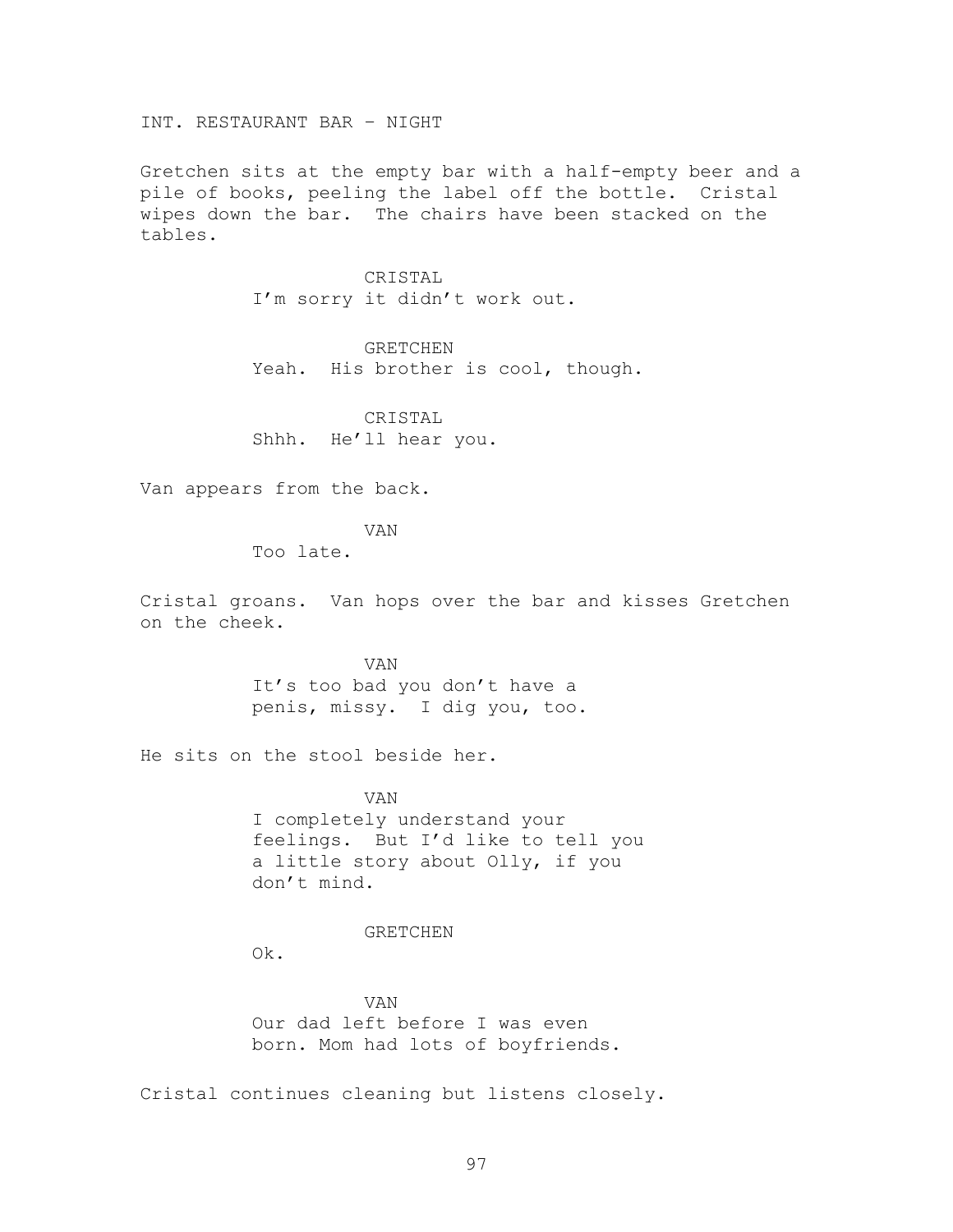VAN Most were nice. Some even brought us presents. Bikes, once. But a couple were… less nice.

### GRETCHEN

Oh dear.

#### VAN

I was five and Oliver was eleven. Mom came home really late one night with Jimmy, a small, mean little man. You can probably imagine where this is going. He was drunk and enraged about something Mom said. His driving, I think.

Cristal has stopped pretending to clean and leans in to listen.

### VAN

Anyway, he smacked her around and Oliver dove at him. The guy barely budged but he threw Oliver against the wall and went after Mom again. Oliver hit him in the back of the knees with a bar stool, and he finally went down, and we all ran to the neighbors.

GRETCHEN

Geez.

### VAN

Yeah. And it turned out he broke his collarbone when he hit the wall, but he didn't even notice, he was so intent on protecting her.

### CRISTAL

That's an amazing story. It's too bad he turned so, I don't know, inward?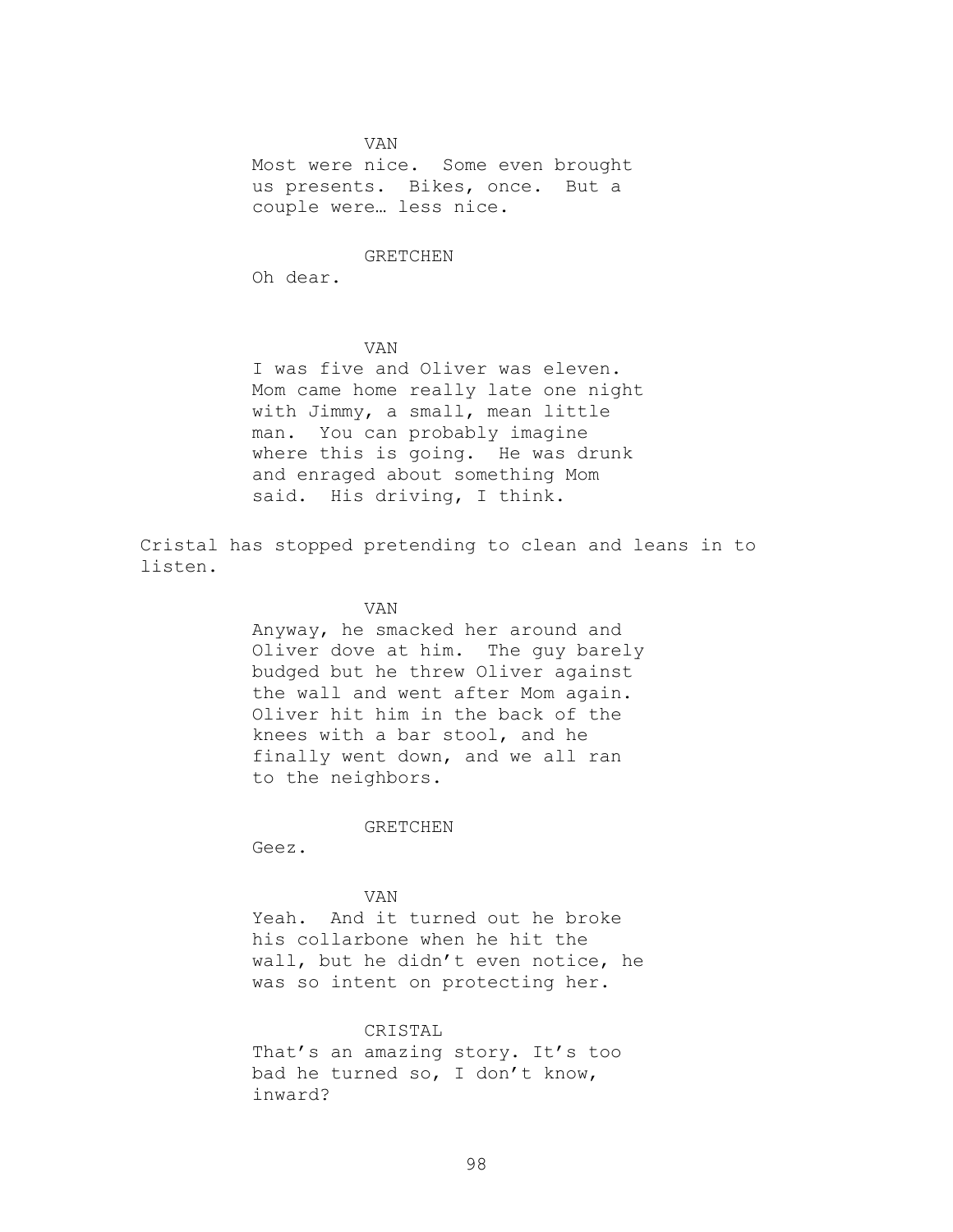VAN

Yeah. That's the real Olly, though. Brave, smart, generous. Underneath that crabby façade is a real catch.

GRETCH It's too bad. Maybe he can call me in five years when he's less of an ass.

She covers her mouth with her hand.

VAN No, you're right. He's been an ass for… well, it really got bad when Eva fucked him over.

GRETCH When was that?

VAN About three years ago.

Van pats her on the arm, hops back over the bar, and disappears into the back.

CRISTAL

Maybe you could give him a chance? He sounds like a fixer-upper.

GRETCHEN I'm sure he is. For someone. But not for me.

INT. OLIVER'S APARTMENT – NIGHT

Oliver, wearing the same clothes as the trip to the airport, but much more rumpled, lounges on the couch watching tv. Four or five empty beer bottles litter the table and floor in front of him. In fact, although it is not a pigsty, the whole place is messier than normal. There is a KNOCK at the door.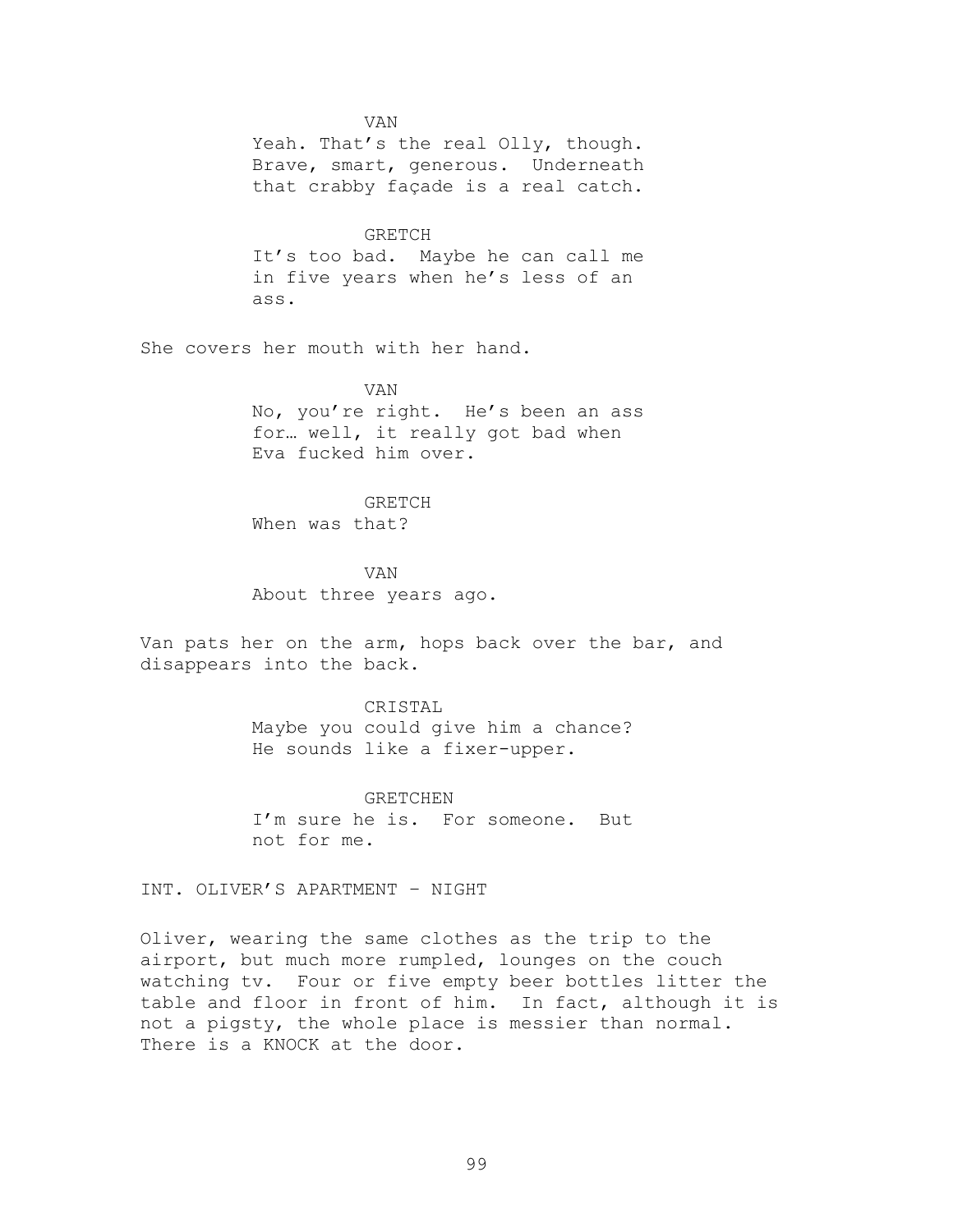FOYER – CONTINUOUS

Oliver checks the peephole then opens the door with his good arm. We can't see who it is yet.

> OLIVER What do you want?

EVA Hi, Olly. Can I come in?

### OLIVER

Why not.

He pushes the door further open then turns and returns to the couch.

Eva watches him for a moment then follows him in, pulling the door closed. She goes into the kitchen for two beers. She opens them and brings them to the living room, hands him one, and then she sits on the opposite end of the couch.

> EVA Whatcha watching?

OLIVER Cowboy flick.

### EVA

Hmm.

She watches for a few minutes, then starts to laugh.

EVA Hate to break it to you Ol, but this isn't a cowboy flick. It's one of those Lifetime movies.

OLIVER

Huh?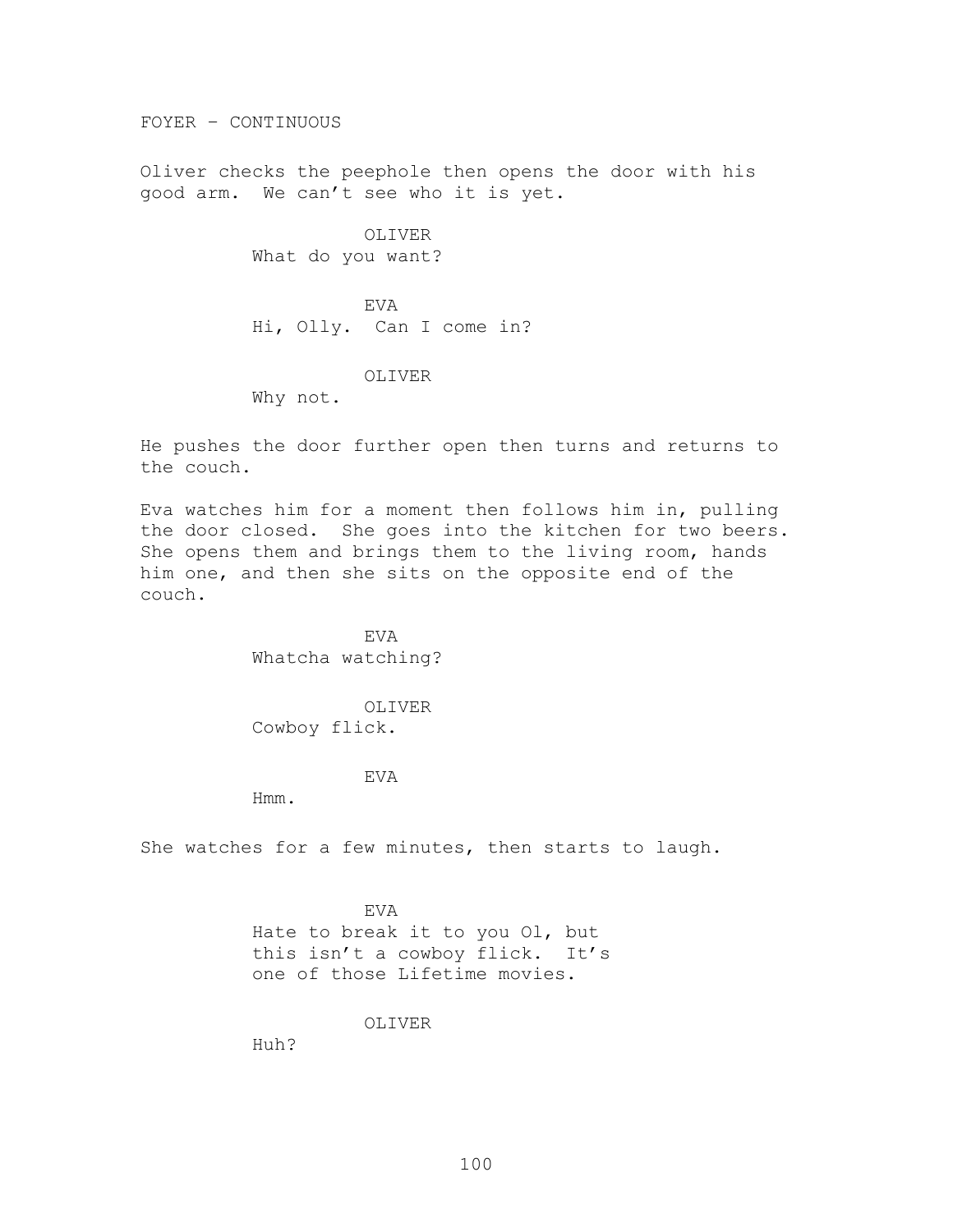EVA Lifetime. Chick stuff. Holy crap you must be wasted.

OLIVER A bit. Mom showed up today.

EVA No kidding.

Oliver sits up a little straighter and looks over at Eva. She shrinks back just a little under his glare.

OLIVER

So why did you do it, Evie?

She stands up quickly, knocking over her beer. Oliver mutes the television.

> OLIVER Come on. What's it matter now? Did you marry the guy?

EVA Marry him? God no.

OLIVER

Damn. You didn't even marry him.

Oliver lays back on the couch and pulls his feet up. He scratches furiously at the edge of his cast for a moment, then closes his eyes.

> EVA I was stupid and young and, I don't know, scared.

OLIVER Stupid. You got that right.

EVA I know, I know.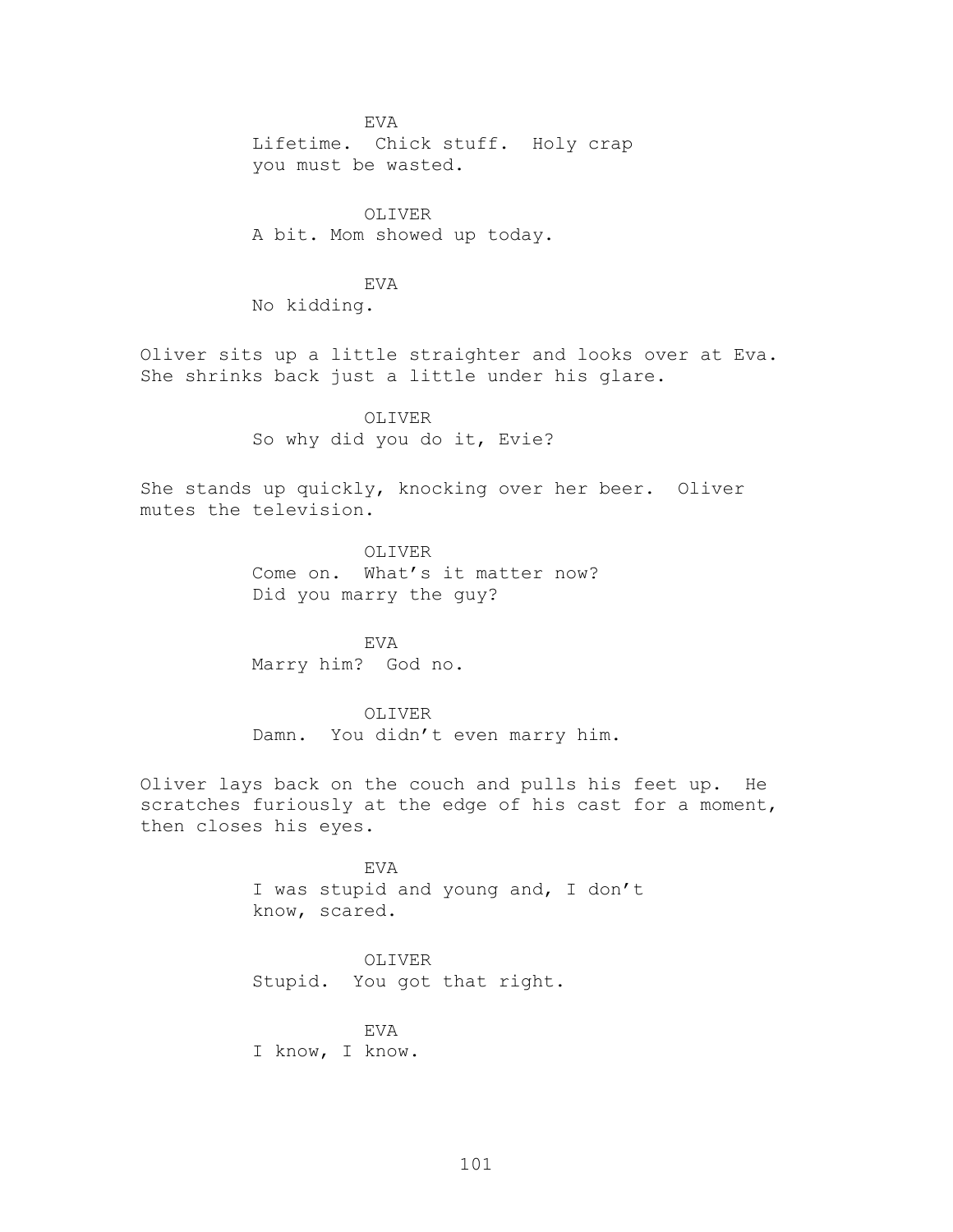She shores up her courage and sits beside him on the couch. She takes his hand in hers.

> EVA I should have stayed, Olly. Then everything would be different. If only—

OLIVER If only. You sure missed out, baby.

She leans forward, hovers over his mouth. After a moment's hesitation, she kisses him. He does not respond. She does not give up, and gradually he begins to kiss back.

BEDROOM – LATER

Oliver lies sprawled across a queen-sized bed, half-covered by a sheet. Eva dresses quietly nearby. She watches him for a moment, smiling happily, then exits.

INT. DREAM ENVIRONMENT

Eva sits on a leather couch in a room that now looks much like Oliver's living room, but with pink accents. She watches Oliver sleep on the video screen. A doorbell onscreen CHIMES, and Eva jumps. Oliver slowly wakes up. The doorbell CHIMES again.

> ALEX (O.S.) Have you been reading like you said you would?

Eva grabs the remote and clicks off the video screen. She turns to find Alex standing behind the couch.

> EVA Well sure. And studying the subject in his natural habitat.

ALEX Have you made any further plans of action?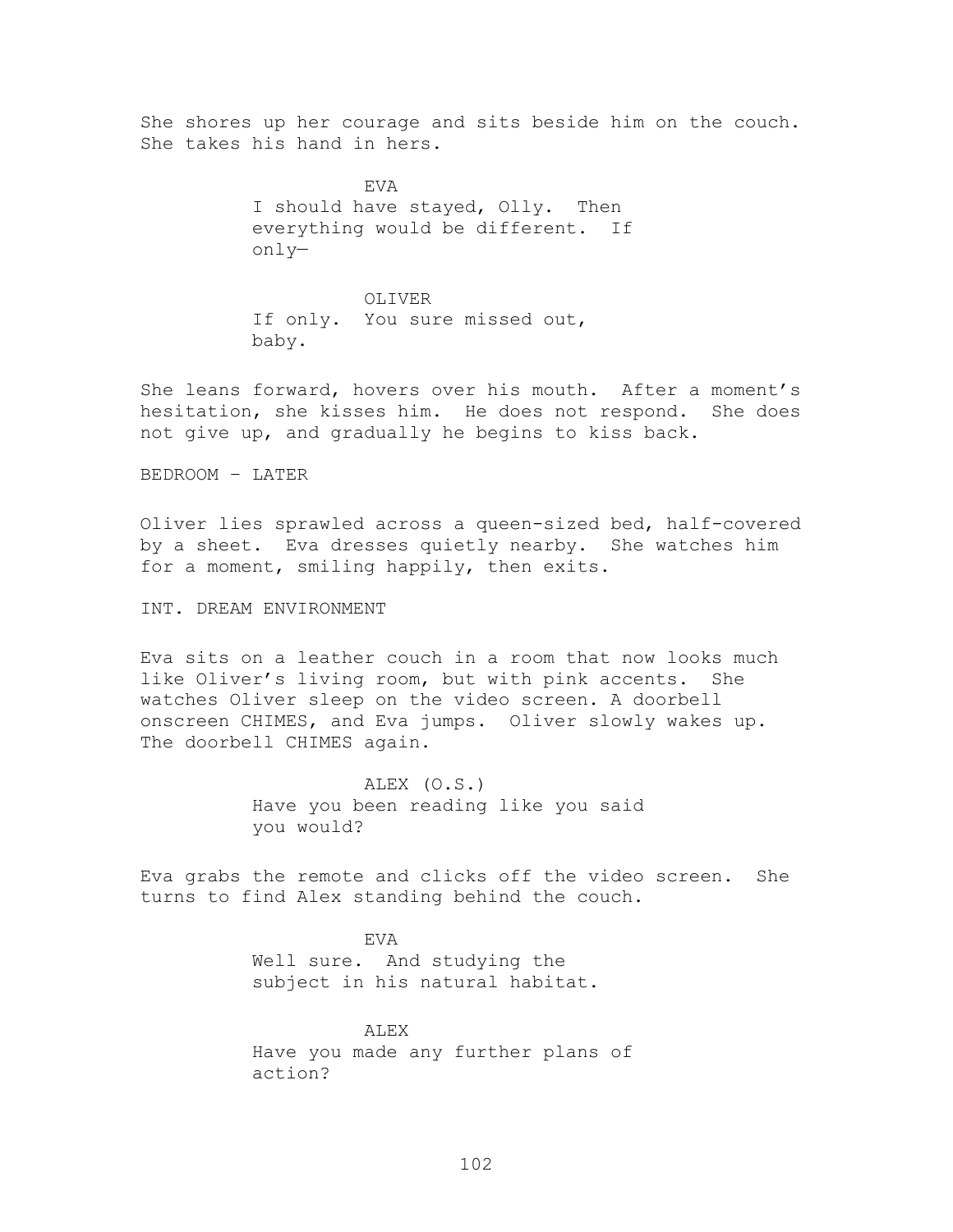EVA Not exactly.

ALEX Ok, well keep trying. I can't stay long. More trouble with… others. Are you doing ok? Need anything?

EVA I'm fine, thank you.

#### ALEX

Be good.

He leaves.

INT. OLIVER'S APARTMENT – DAY

The doorbell CHIMES, and Oliver appears in a short bathrobe to answer it. He checks the peephole, sighs, and opens the door. Lily stands alone on the step.

OLIVER

Hi.

LILY Hi. Can I come in?

#### OLIVER

Ok.

He steps aside to let her pass, and pulls the door closed.

KITCHEN – CONTINUOUS

LILY I hoped we could talk.

OLIVER

Coffee?

# LILY

Great.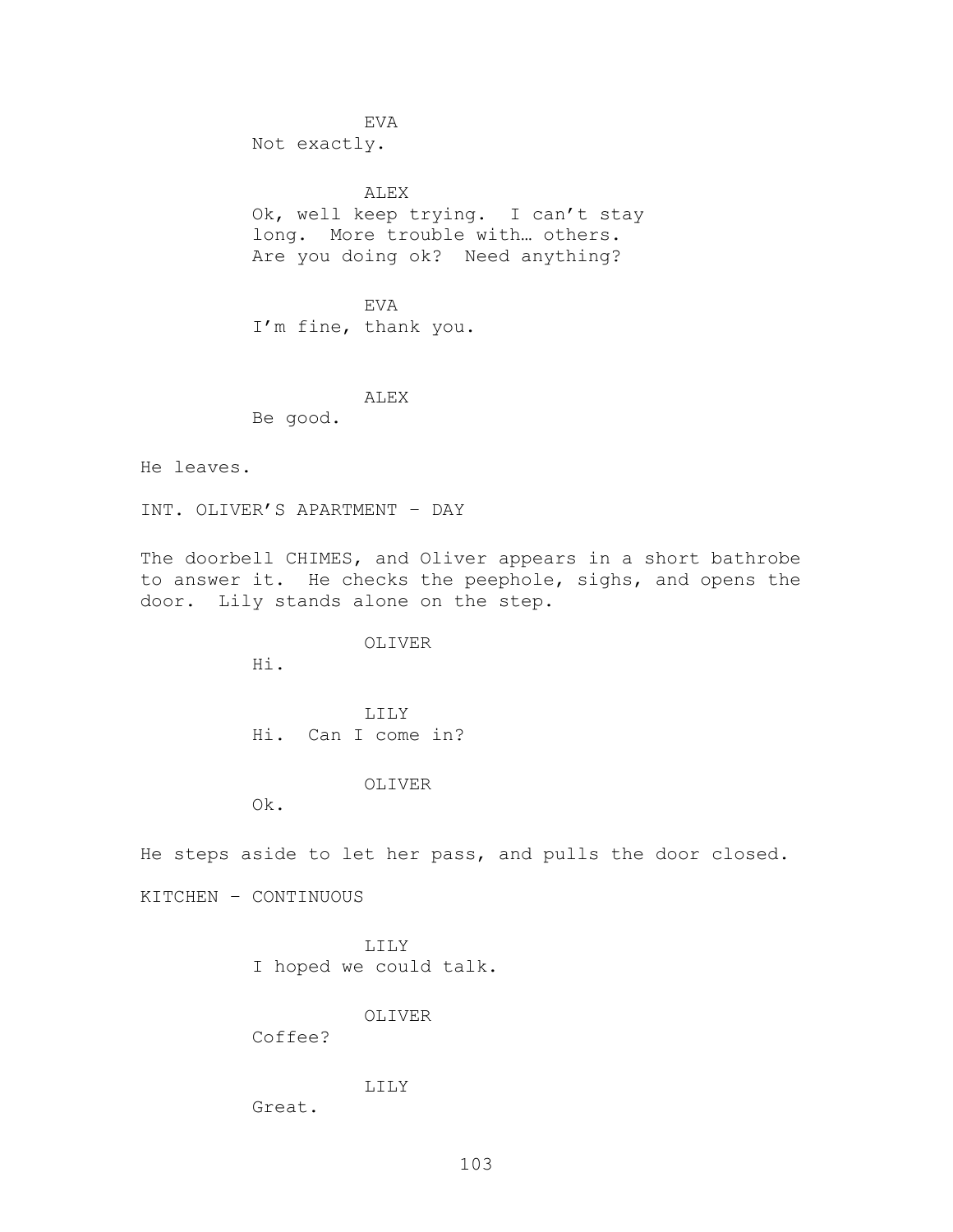She takes a seat at the table while he fumbles, one-armed, with the coffee machine. LILY I'm so happy to see you, Olly. Oliver grunts and noisily grinds coffee beans. LILY I know I wasn't the best mom. OLIVER You were fine. He holds his head miserably for a moment (hangover most likely), turns on the coffee machine, then joins her at the table. LILY All those boyfriends. Some… bad ones. OLIVER You deserved a life, mom. Nobody is perfect. Besides, look how well Van turned out, the little beast. LILY You raised him as much as I did. Oliver shrugs. He stands back up to get two cups of coffee. LILY Gretchen seems like a nice girl. OLIVER Maybe. It didn't work out. LILY Oh. I'm sorry.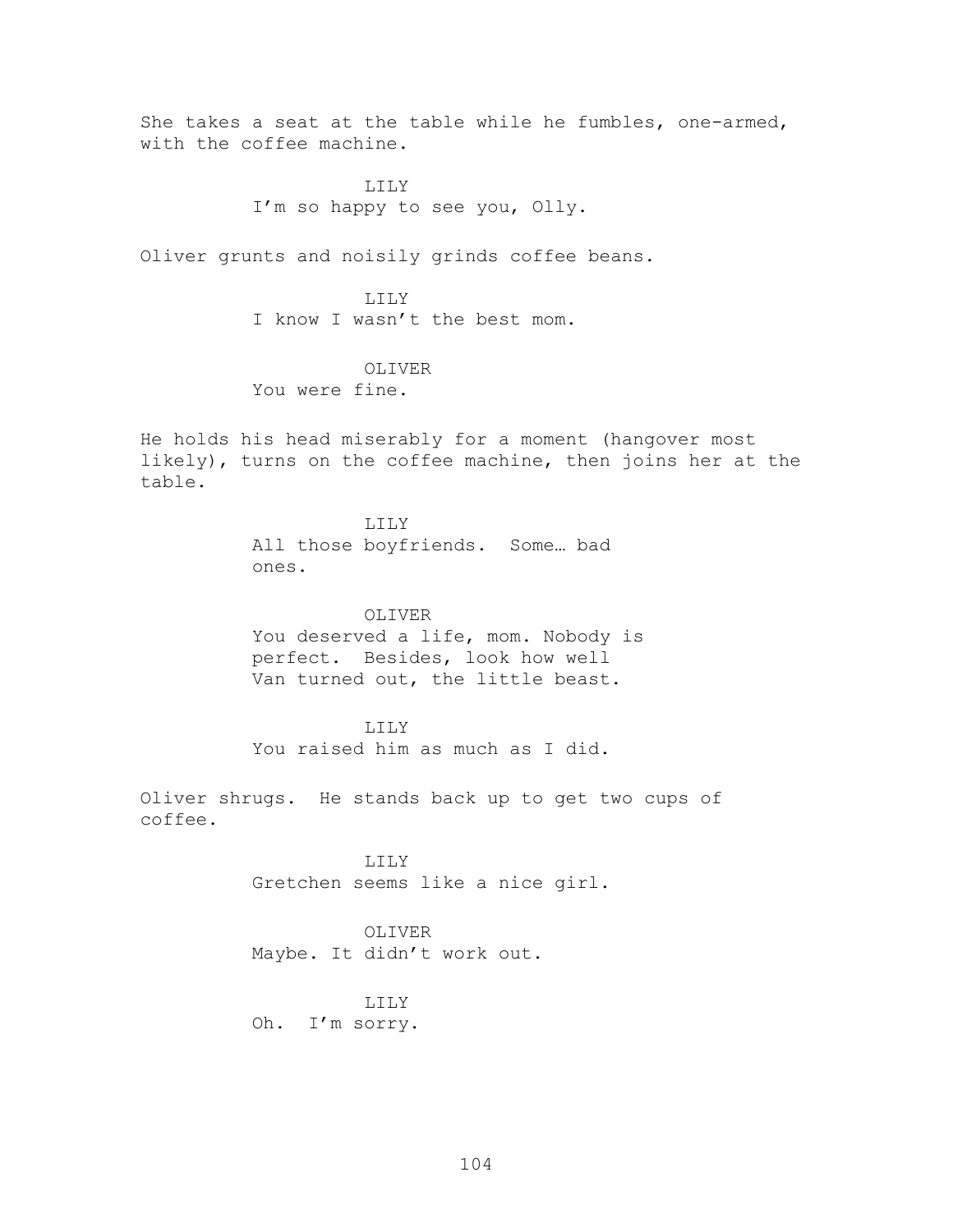OLIVER Yeah. I've lost some of my social skills, it seems.

LILY Can we be a family? I mean—

OLIVER You mean, if you live halfway around the world?

LILY I talk to Van once a week, sometimes more.

Oliver fills the cups and brings them to the table. He gets cream from the fridge as well, then sits down.

> OLIVER How could you leave him? Right after high school?

LILY He was fine with it. Why weren't you?

OLIVER You abandoned us!

LILY How can you—

OLIVER

You didn't want to deal with having kids anymore. I guess that happens to people, but Van was only seventeen.

LILY

That's not true. It was you both who didn't need me anymore.

OLIVER Yes, we did!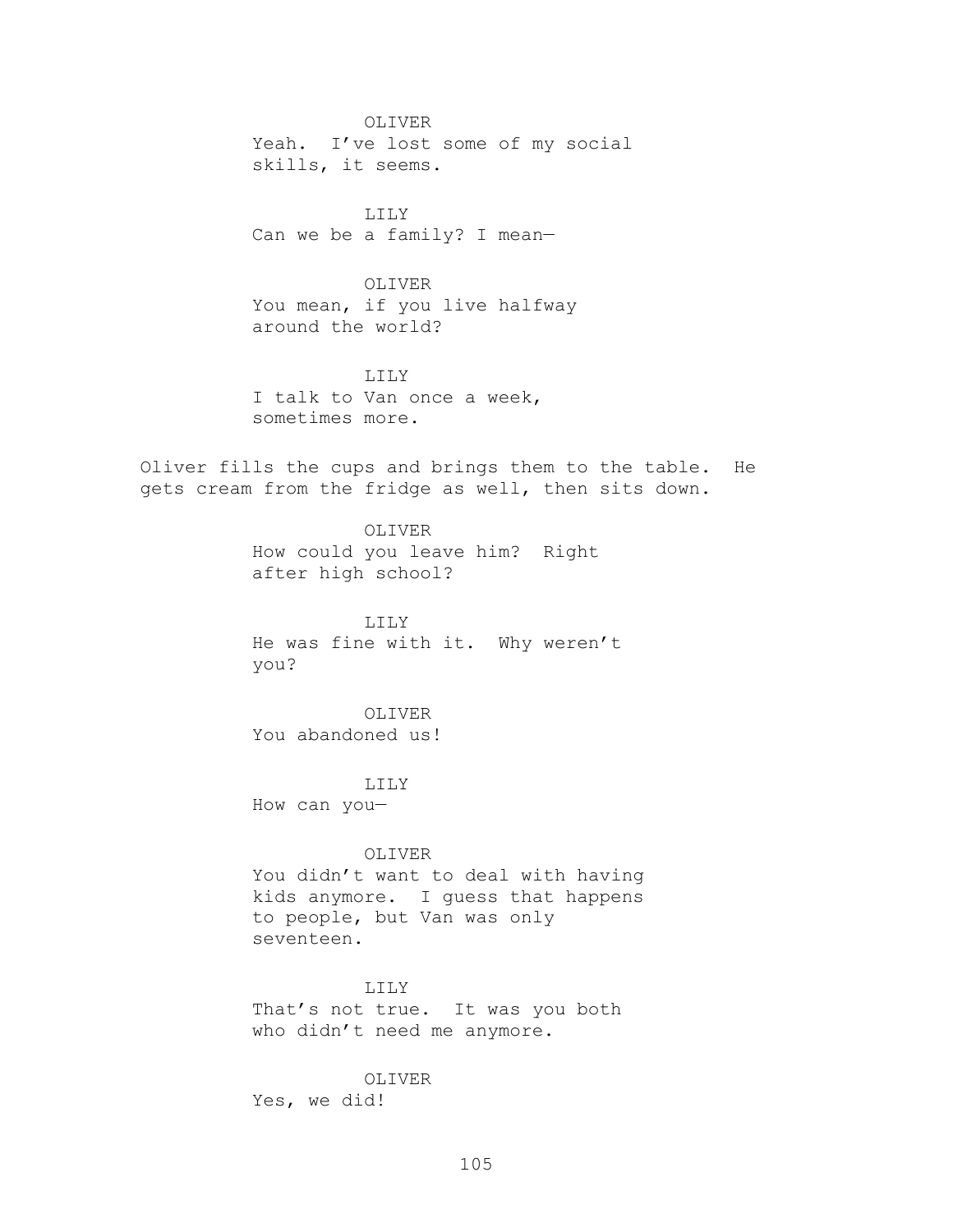Lily is surprised by this. She is silent. Oliver is embarrassed.

> LILY If I thought you needed me I would have taken the first plane.

#### OLIVER

Maybe if you were here. Maybe if you met Eva, things would have been different.

## LILY

You think she might have stayed with you? You think I could have changed that?

## OLIVER

No. I don't know. I guess that's not fair.

#### LILY

When Van told me what happened, I bought tickets. I was going to come. You told me not to.

#### OLIVER

I did?

#### LILY

Yes Oliver, you did. That was the last time you spoke to me. I thought, he just needs space. So I left it alone.

#### OLIVER

So why now?

#### LILY

Look at you. You're a mess. I waited too long. I was going to come soon anyway, but Van told me about your accident, so we came right away.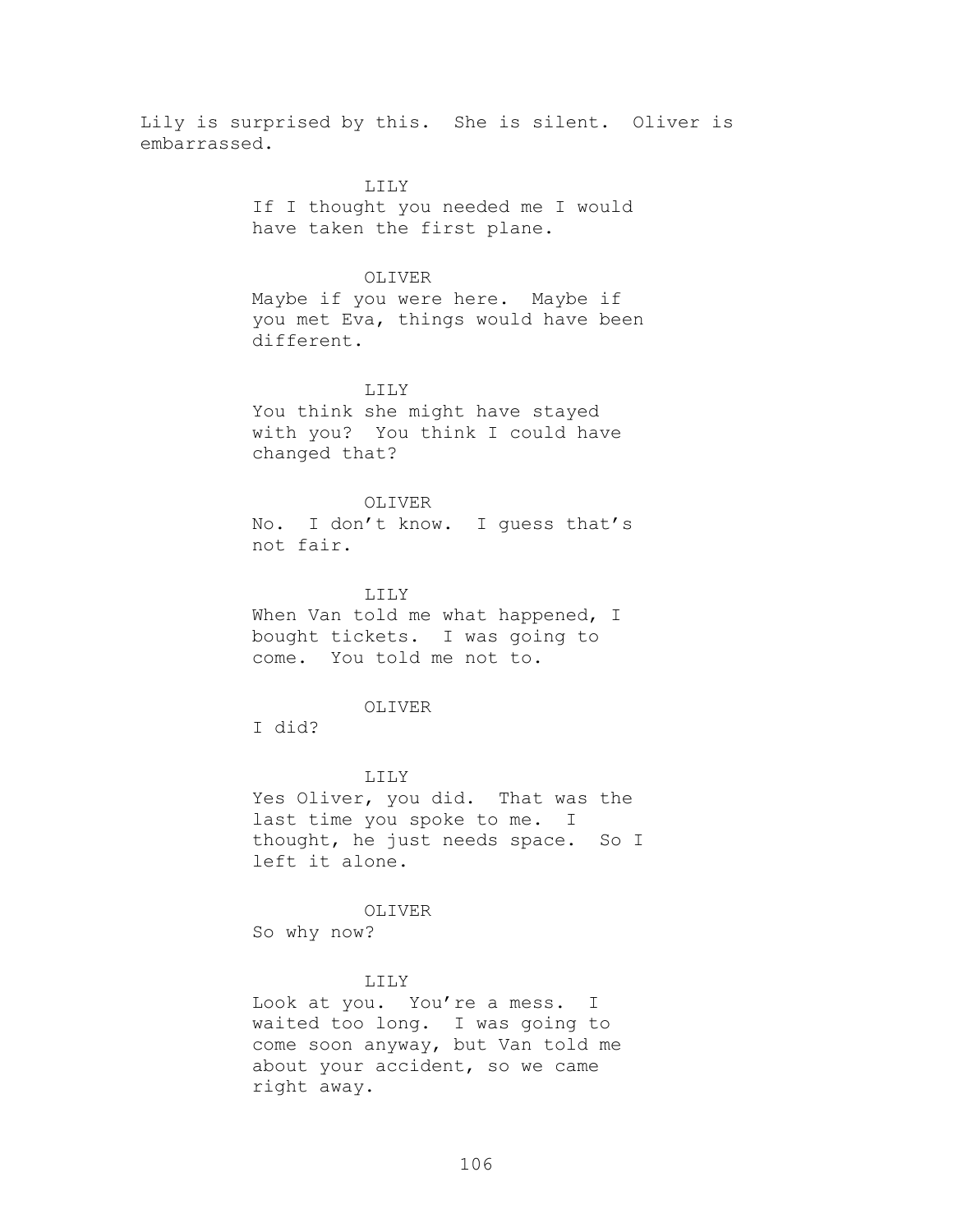OLIVER You came for… that?

LILY Of course. Why wouldn't I?

Oliver sits back to digest this information. He is surprised, embarrassed, thoughtful. Lily waits for him to speak. The doorbell CHIMES.

FOYER – CONTINUOUS

Oliver opens the door to find Van and Motumbo on the doorstep. He steps aside to let them in. Van sees Lily and waves.

> VAN I knew we'd find you here. You should have woken me.

Lily shrugs.

LILY You found me. What shall we do now?

Van looks at Oliver, who manages a weak smile.

OLIVER I need some time. Can we meet for dinner?

LILY Sure, we can entertain ourselves until then.

She stands, and Oliver follows everyone to the door. He shakes Motumbo's hand, pats Van on the back, and gingerly hugs Lily on the doorstep.

Van notices a folded piece of paper sticking out of the doormat and picks it up. He starts to unfold it, but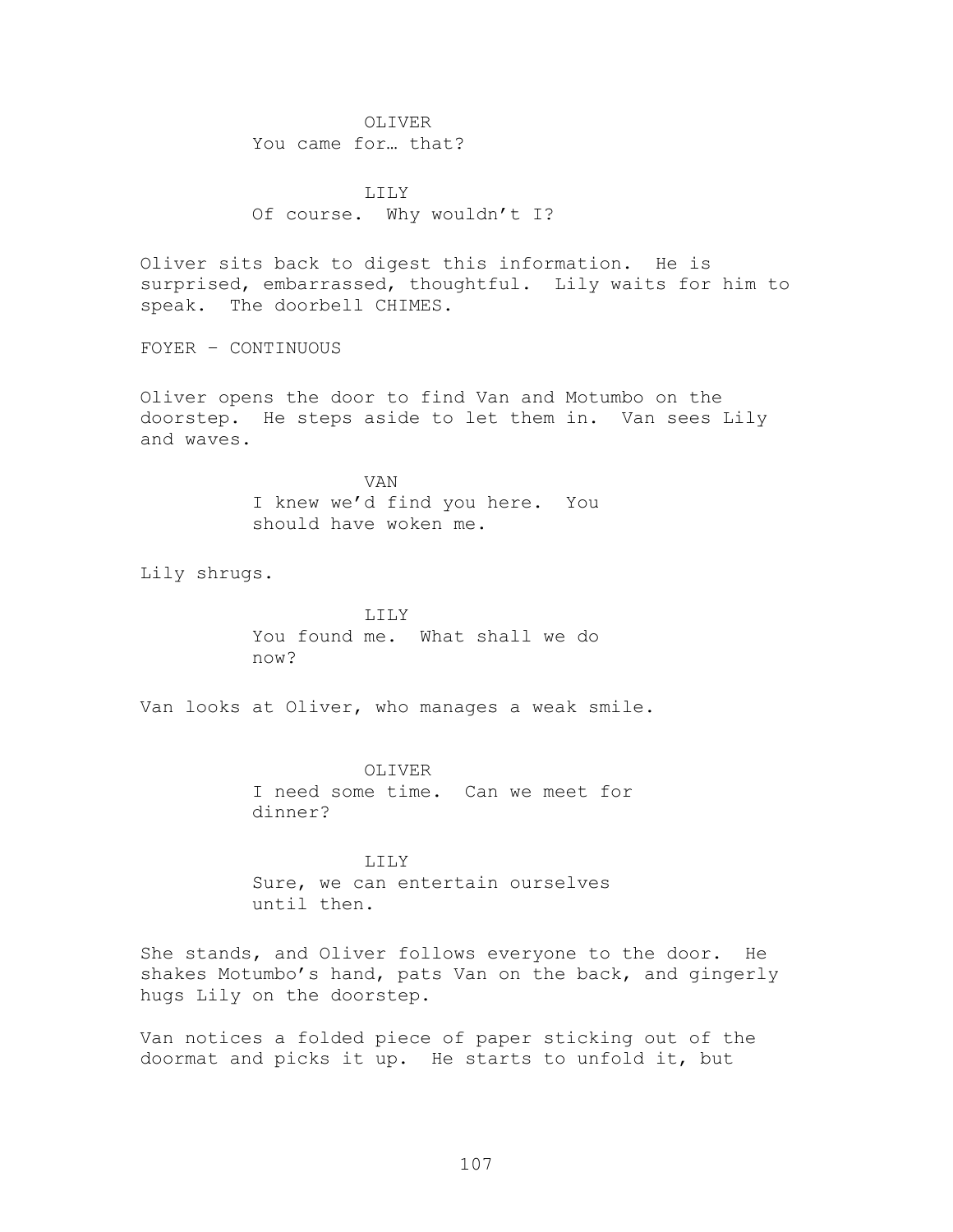Oliver catches him and takes it away. He reads it, without expression, then puts it in his pocket. Van looks at him questioningly. OLIVER Just a missed delivery. Look, I'll see you guys later. He waits until they are out of sight to pull out the note and re-read it. INSERT – NOTE ―Oliver, I had a wonderful night. Sorry for leaving so suddenly. Please meet me this afternoon. How about the place we met? 2:00. Hope to see you. Love, Eva"

Oliver looks out at the courtyard for a moment, then goes inside and shuts the door.

EXT. EMERGENCY PET HOSPITAL – DAY

Eva stands in front of the hospital in a cute yellow sundress. Behind her and behind the building is a stand of trees with a lake beyond. She jumps nervously when a woman with a large dog exits the hospital. The dog growls quietly at Eva, but the woman pulls sharply on his leash.

## WOMAN

Shhhh! There is nothing there.

EXT. HOSPITAL PARKING LOT – CONTINUOUS

Oliver gets out of his car awkwardly, his cast banging into the window. He is dressed casually but very neatly. He leans down and checks his profile in the side mirror, seems satisfied, and straightens back up.

He shakes his head and goes to put the key back into the car door, changes his mind again, and slips them into his pocket. He heads toward the building.

Eva waves excitedly as he approaches. She touches her hair and smoothes the front of her dress. She runs toward him,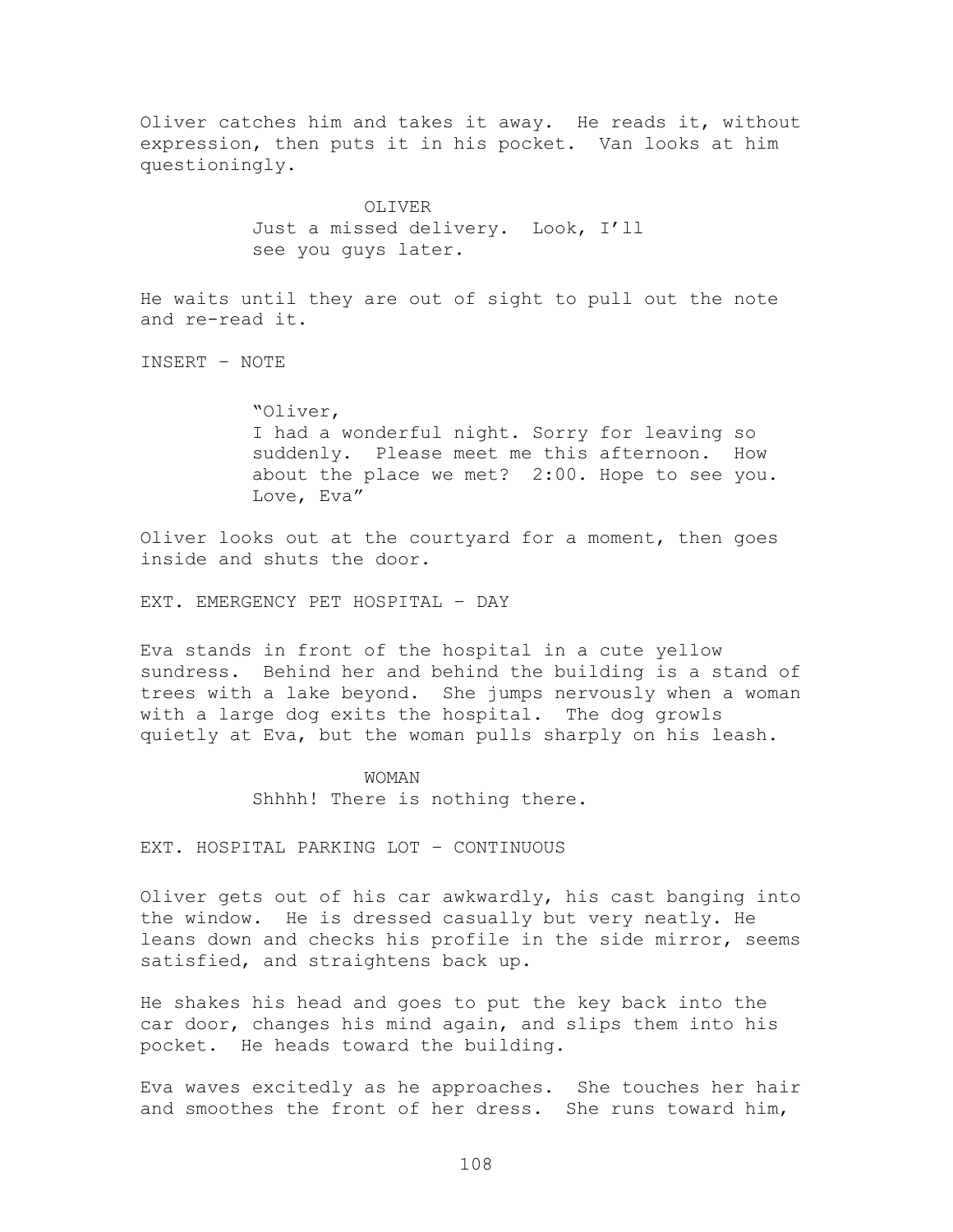but he holds his good arm out. She stops short. They regard each other for a moment, then she hugs him. EVA I knew you'd come. OLIVER I didn't. She takes this in for a moment, then shrugs it off. She leads him around to the lake behind the building. LAKE – CONTINUOUS Oliver stoops to pick up a stone and tries to skip it across the lake. It sinks immediately. Eva watches, standing beside a faded bench. EVA I had such a nice time last night. OLIVER I have to admit, I don't remember much. EVA I remember for both of us. OLIVER What do you expect to happen here, Evie? EVA I don't know. I thought, maybe you still feel something. Maybe… Her voice trails off. Clearly, she has not thought this through. EVA

Maybe I could make it up to you.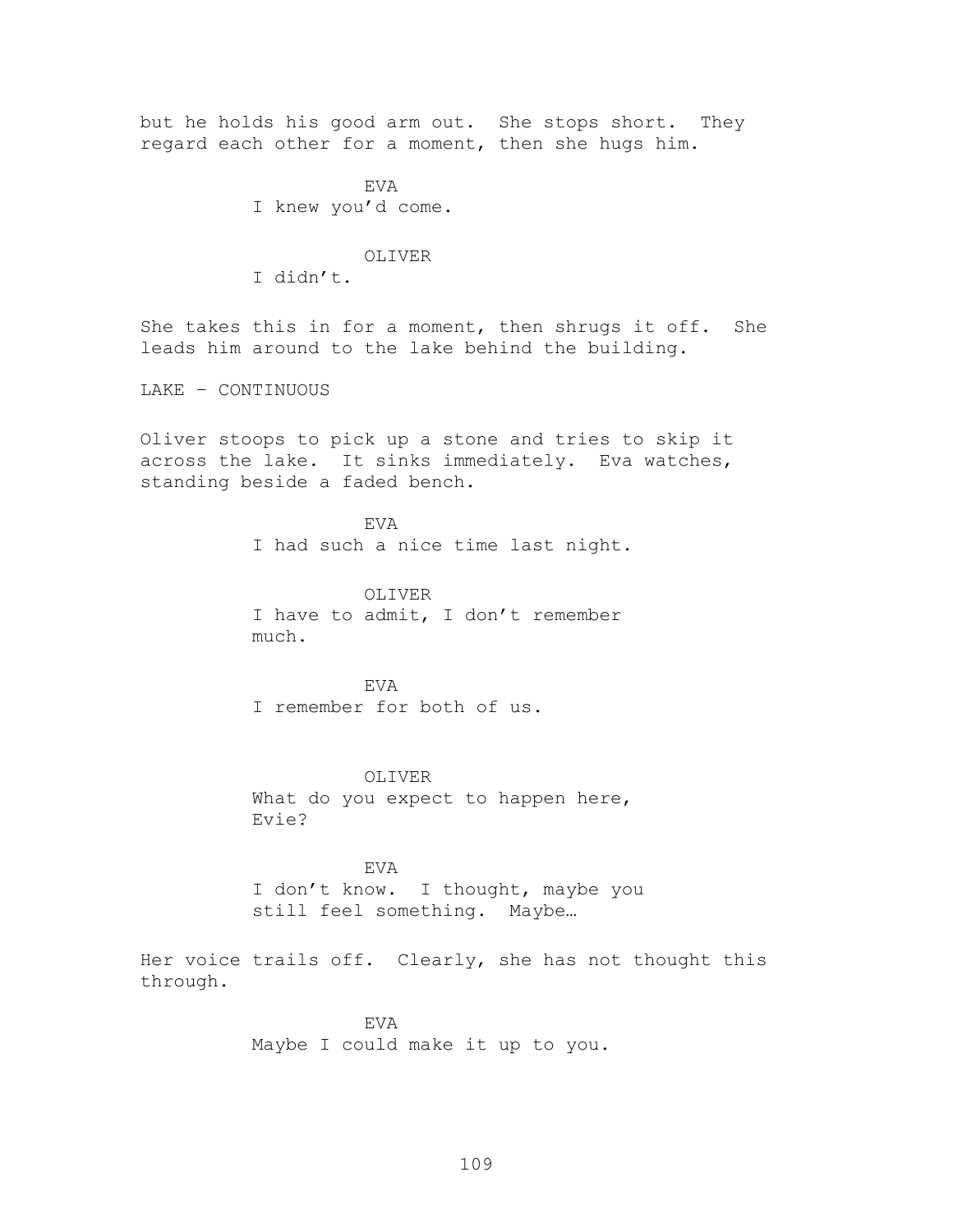OLIVER

I have to admit, I'm starting to realize how much I don't like being alone.

Eva takes his hand in both of hers, looks at him, encouraging him to continue. She pulls him over to the bench, and they both sit down.

> EVA I know, it sucks. It does. I'm just so happy to see you. And I don't know what will happen but I can try to do better.

Oliver pushes a stray hair off her face, watching her thoughtfully as she speaks. He leans forward to kiss her while she is still talking, but there doesn't seem to be much feeling behind it. He pulls back, shaking his head.

> OLIVER I wish you well, Evie, I really do. People make mistakes. But you're just a girl from my past now.

He stands up.

OLIVER And I have to go. Take care.

Eva sits motionless, stunned. Her eyes fill with tears as she watches him go.

INT. RESTAURANT BAR – NIGHT

Oliver, Van, Lily and Motumbo sit at a comfortable booth in Van's restaurant. Each has a glass of wine.

> VAN I'm so glad you decided to keep the house. I mean, if you needed the money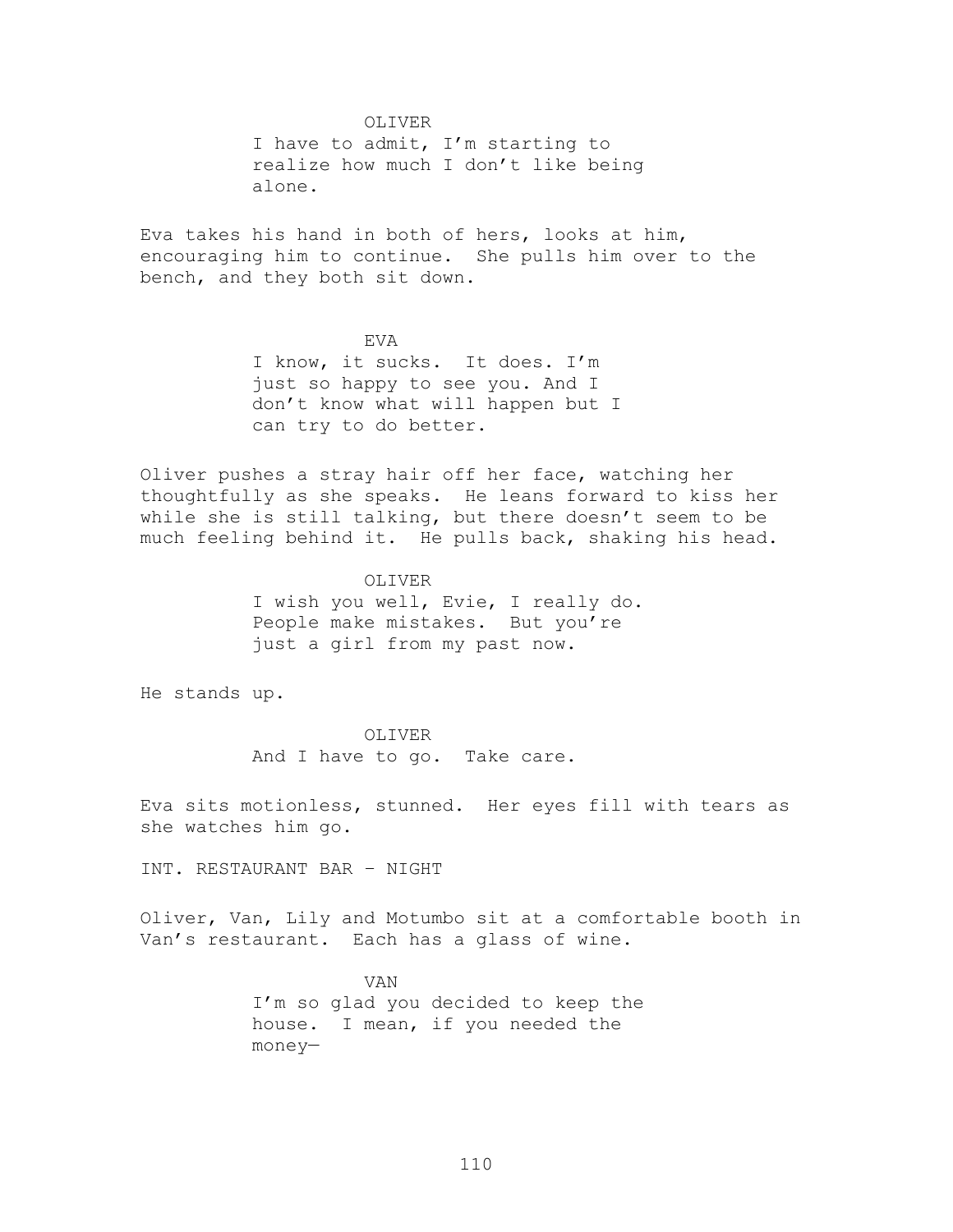LILY

No, this way is better. We found this great pair of professors that go to Brazil two months out of the year, who will be perfect renters.

## OLIVER

Then—

#### LILY

Yes. Then Mot and I will see you every year, for a month or more.

Motumbo pulls two envelopes out of his jacket pocket.

#### MOTUMBO

And I would like to offer these tickets so that you can come to Africa. Your mother would like it very much, and so would I.

Van and Oliver each take an envelope.

#### VAN

Wow, that's great. I'd love to. I should have gone sooner, but now maybe I have someone I can bring with me.

## LILY

Really?

#### OLIVER

Really?

VAN You might meet him later. He's a nurse, actually.

Oliver looks at Van in surprise.

## OLIVER

My nurse?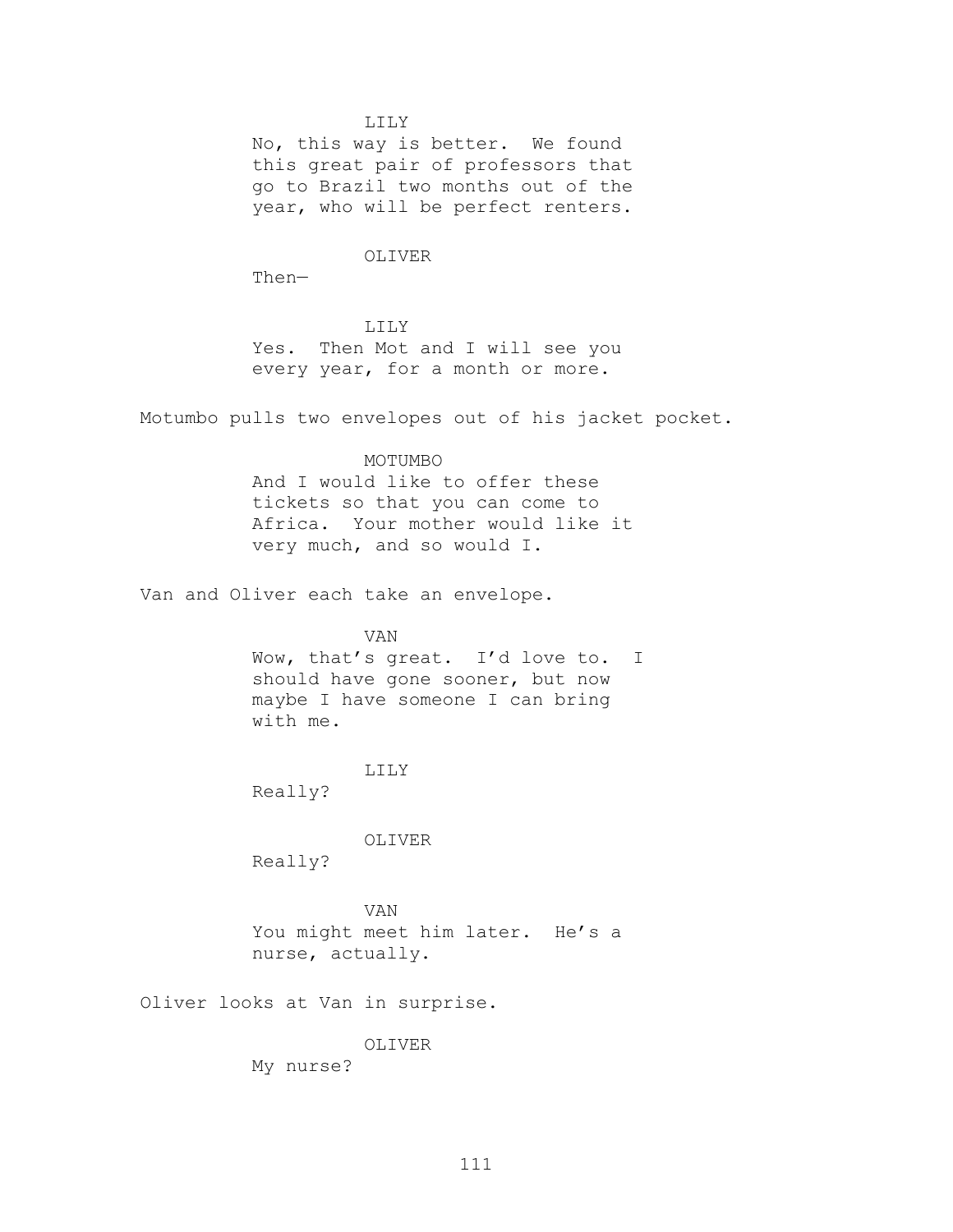VAN

My nurse now.

Oliver pulls the ticket out of the envelope. He is very touched by the gesture.

> OLIVER I don't know what to say. This is so generous.

MOTUMBO Say you will come, and we will be happy.

OLIVER Yes. Yes, I will.

INT. DREAM ENVIRONMENT

The decorating attendant is back. This time, he's carrying furniture out instead of in. Alex and Eva watch as he exits.

EVA

When—

ALEX

Any minute now.

As if on cue, a thin white binder slides out of the wall and onto the floor. Alex looks at Eva, who makes no move toward it. Alex goes over and picks it up. He brings it back to her.

> ALEX You have to read it.

EVA You read it. Ok?

ALEX

Ok.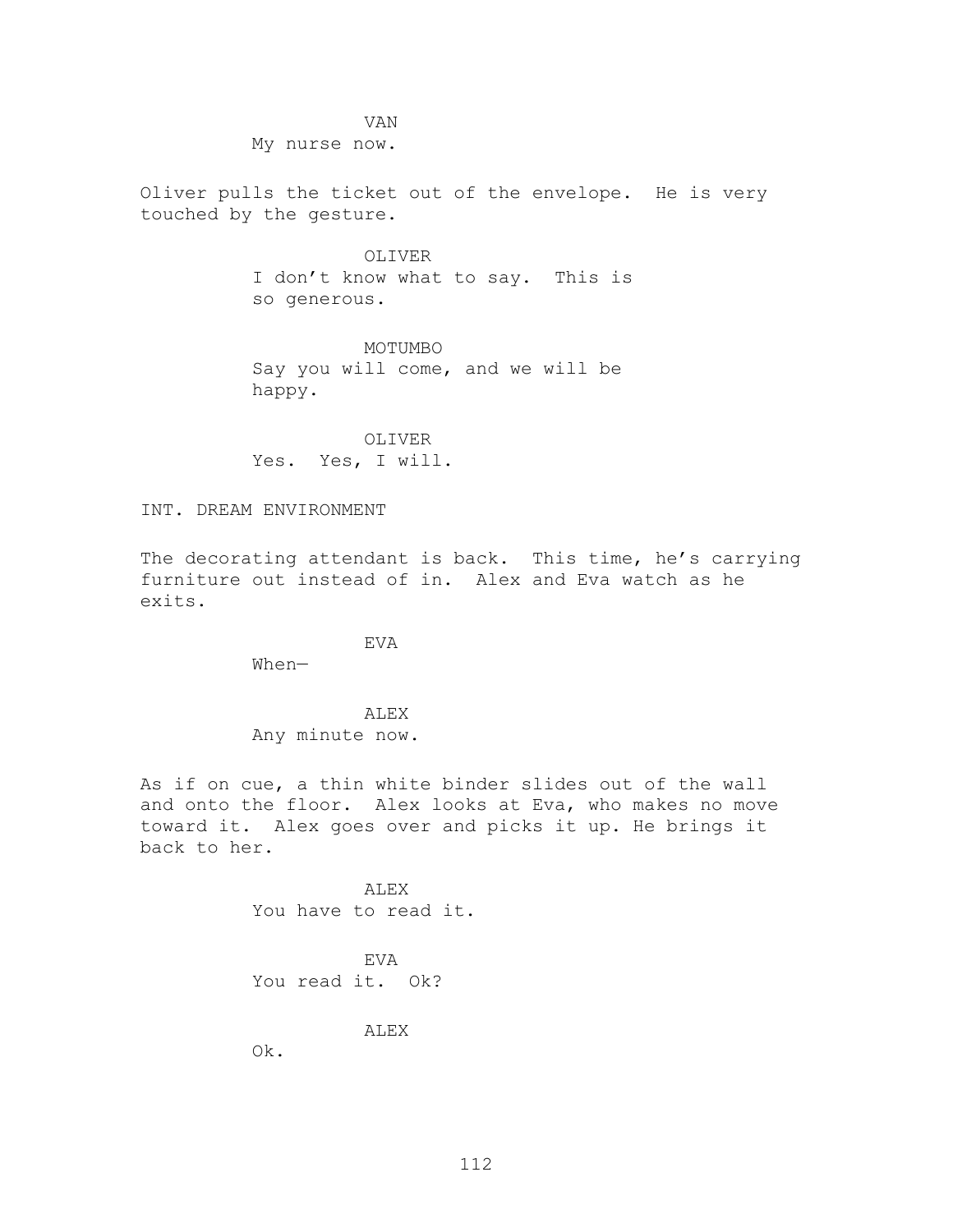Alex opens the binder and reads. His face remains expressionless. He turns a page. Finally, he closes the binder and looks over at her. EVA Did I pass? Oh my god. Wait. Let me sit down. She looks around, but there are no chairs left. EVA Oh never mind. Just tell me. ALEX Well. You have failed the Karmic Buyback test. Eva covers her face with her hands. EVA No no no. This is terrible. I mean ok, I wasn't perfect, but who's perfect? I mean— ALEX But… Eva peeks out through her fingers, hopeful. ALEX But so did almost everyone else. He sighs heavily, running his hand through his hair. Eva looks at him questioningly. ALEX You don't want to know. Let's just say we didn't expect shotguns or grand larceny to be involved in this… He catches himself, realizing he is probably saying more than he ought to.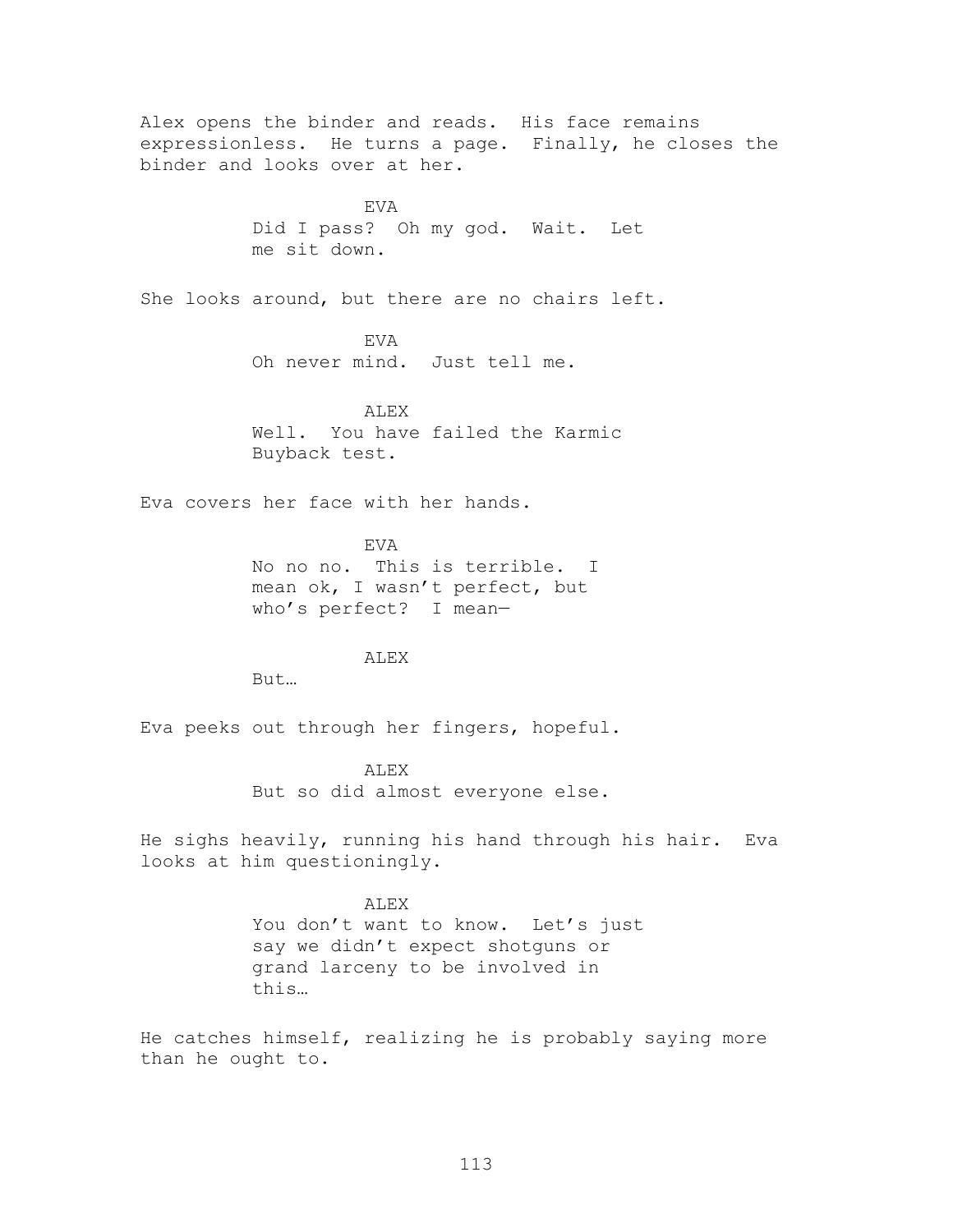#### ALEX

Let's just say that the system was flawed, and for that reason you can't be held accountable for your recent actions.

A pause.

EVA You knew, didn't you, those times I went to see him?

ALEX

I knew.

EVA

Oh.

## ALEX

But despite your actions, what you did probably helped Oliver. The key to the human condition still eludes us up here.

#### EVA

You mean you—

## ALEX

Yep. I'm one of the, uh, administrators.

## EVA

Geez. So, you're not going to send me back as a toad?

## ALEX

No. You'll go back to a situation similar to the one you left. A second chance, if you will.

## EVA

I'll do better. You'll see.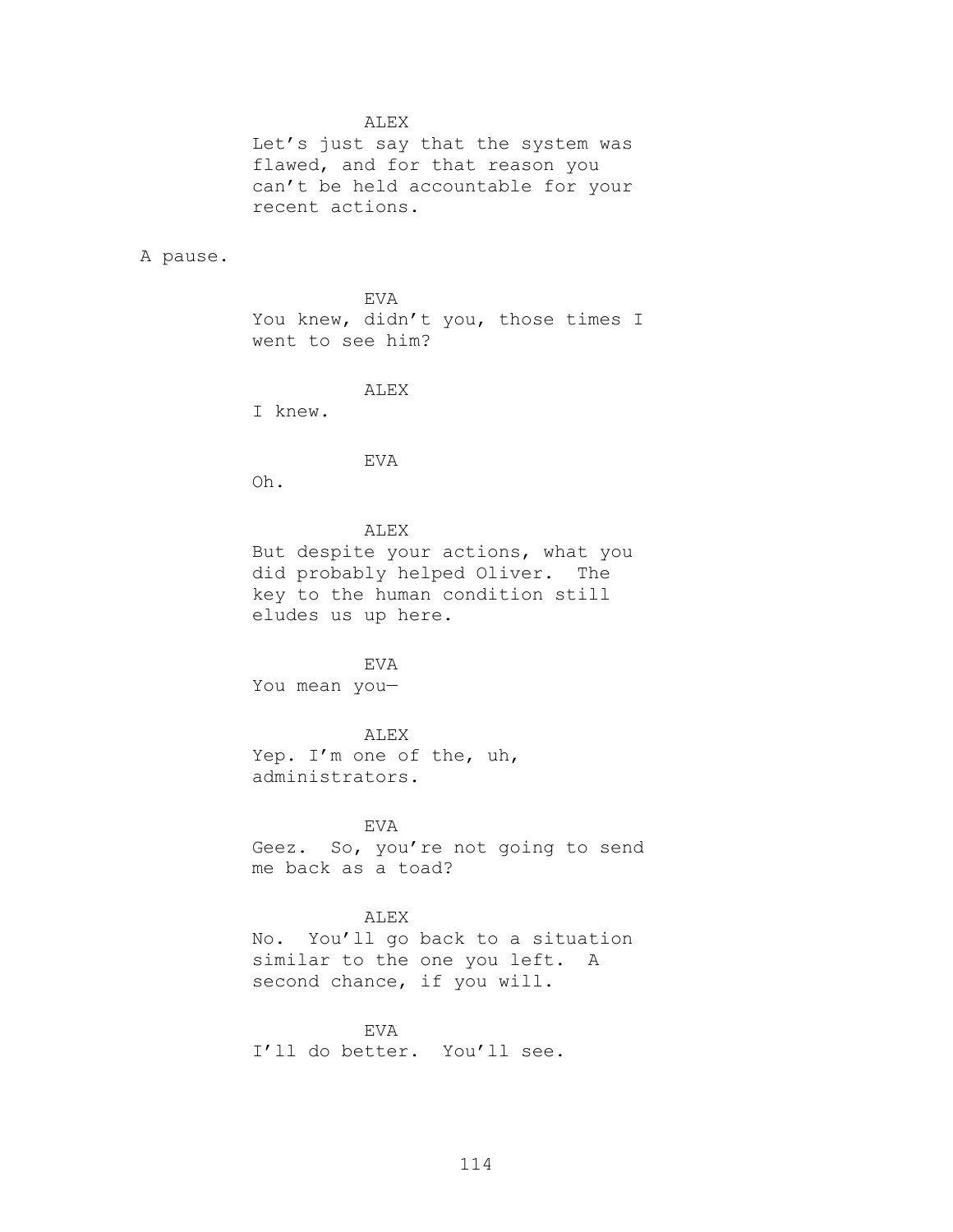Eva hugs him. She squeezes so hard he drops the binder. He grins, and gently pushes her away.

> ALEX It seems our judgment meets with your approval. Sometimes we're like that.

INT. JACK AND KATE'S HOUSE – NIGHT

SUPER: "THREE MONTHS LATER."

It is the same house as the other poker night, looking much more lived in. The classic rock posters remain, with a few more contemporary acts as well.

Oliver, Jack, Kate and Van are sitting around the kitchen table. Oliver's cast is gone. Van's loot pile is somewhat higher than the others. A fifth chair, between Jack and Van, is empty.

Several bottles of beer, some empty, litter the table, and there is also a bowl of chips and bowls of salsa. Van is smiling broadly as he pulls a large pile of coins toward him from the center of the table. Kate stands and picks up empty bottles. Oliver stands to help, but Kate waves him off.

> JACK Dammit Oliver, you said he was an easy mark.

Oliver shrugs and Van grins wider.

#### OLIVER

(growling) Someone's been practicing.

The phone RINGS. Kate shrugs at Jack, her hands full of bottles. Jack stands and goes to answer the phone. Kate follows him out of the room.

> VAN So, Oliver. Any promising Webflame hits?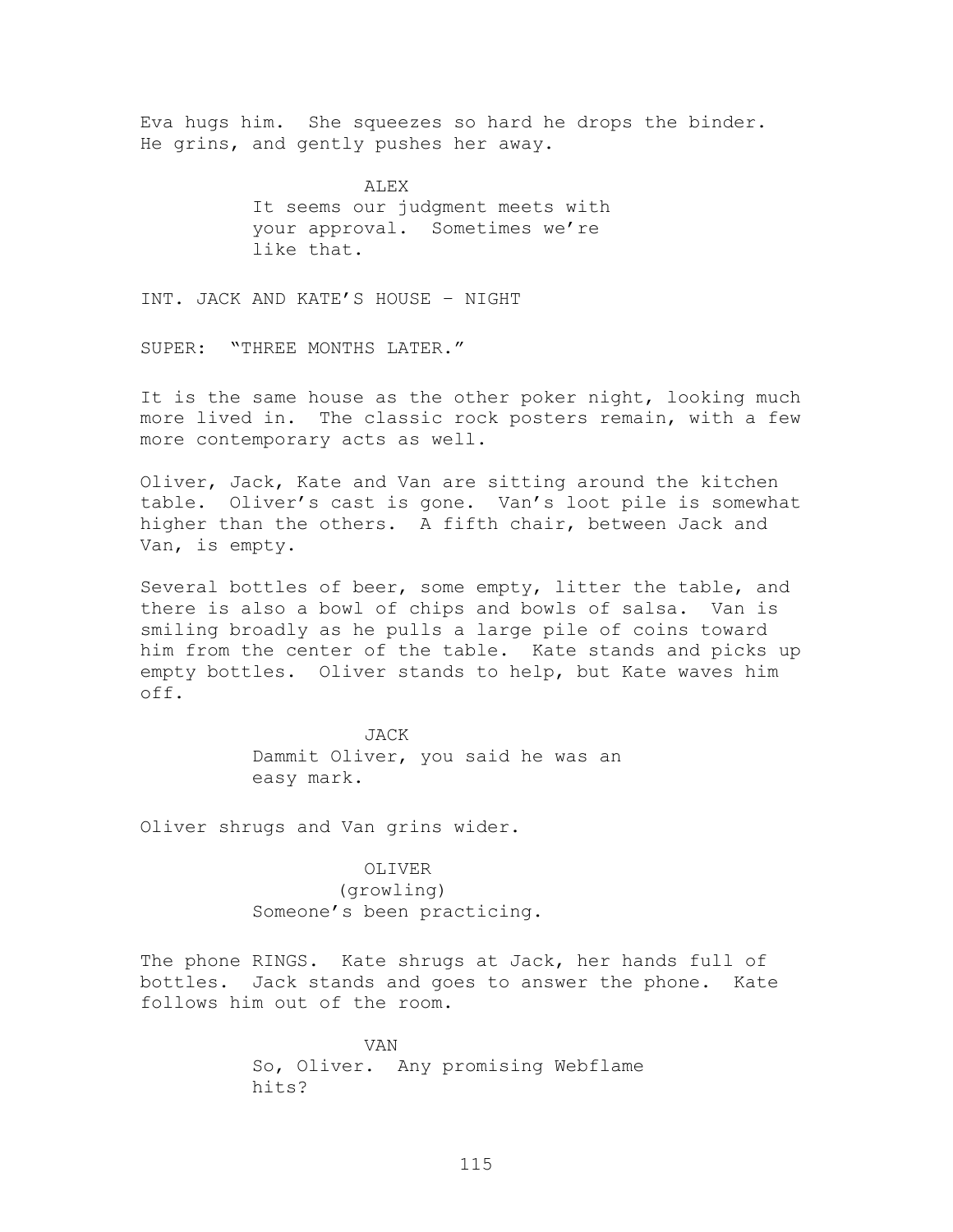#### OLIVER

No, nothing good.

VAN These things take time. At least you're looking.

Jack and Kate come back into the room. Jack sits down and starts to shuffle.

> KATE That was my friend. She's on her way.

Jack narrows his eyes suspiciously.

## OLIVER

She?

KATE Yes Oliver, she. She knows how to play, don't worry.

She sits down.

# OLIVER That's not what I'm worried about. If you're trying to set me up—

Jack pauses his shuffling and claps Oliver on the shoulder.

JACK Don't be silly. Five is a good poker number.

# OLIVER You people! Why is everyone trying to run my life?

He is a little angry, but not blow-up angry. He sits back down. The doorbell RINGS. Van speaks through a mouthful of chips.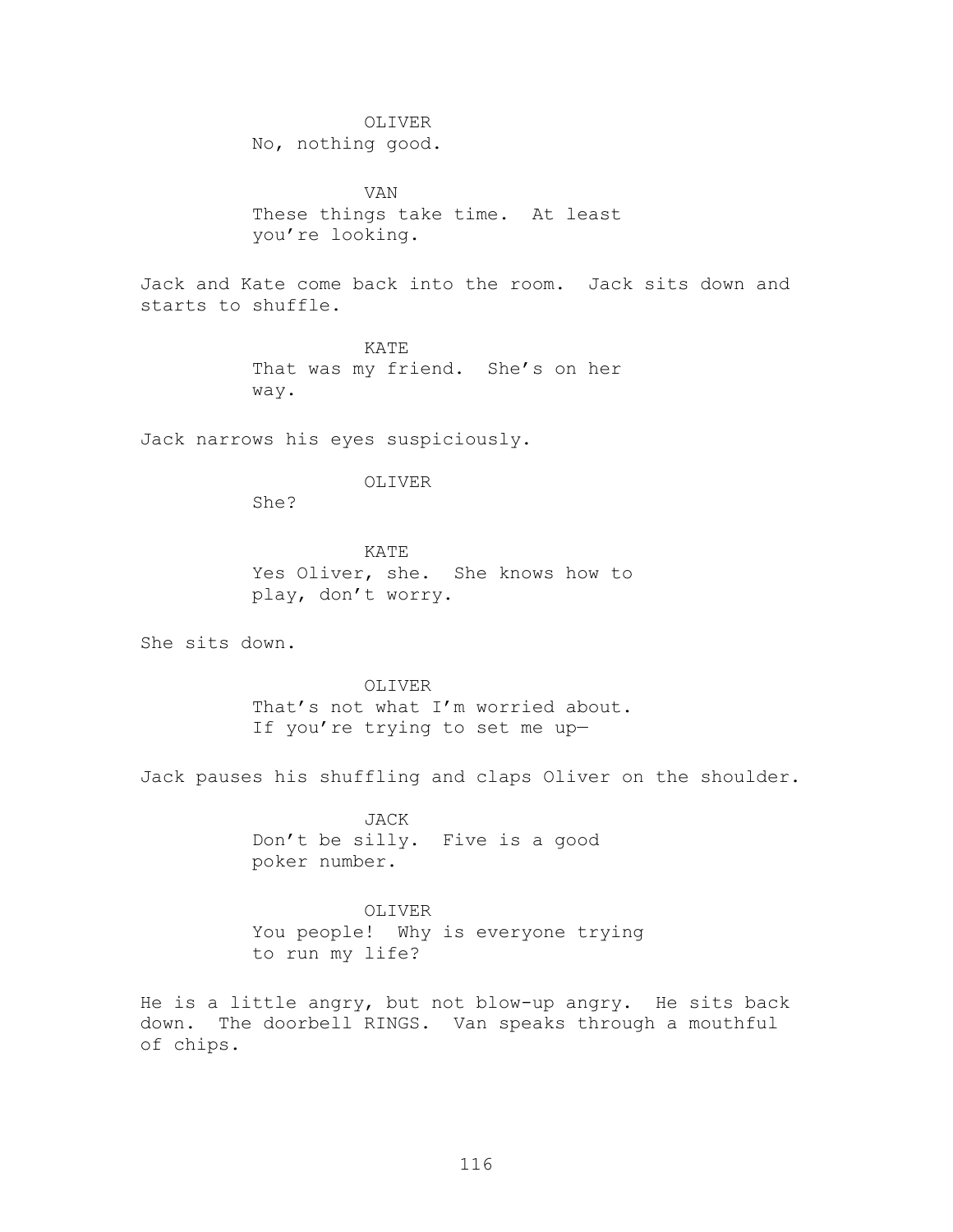VAN Someone has to, Oliver. You're doing a crappy job yourself.

Kate gets up to open the door. Oliver scowls at Van. Kate exits the room.

> OLIVER Thank you, Van, thank you very much.

VAN Anytime, Einstein.

Offscreen, a door opens, then closes. Murmuring women's voices, as they approach the kitchen.

> WOMAN (O.S.) I'm a little rusty, Katie.

Olive's eyebrows go up. He stares at Van. Van avoids his eyes by intently stacking his coins. The two women enter the kitchen.

> KATE Oh, don't worry. We won't mind taking your money.

The woman with Kate is Gretchen. When she sees Oliver, she smiles and gives him a little wave. Kate looks at her, then at Oliver. Oliver is unsure how to react. Jack stops shuffling and looks up.

Van clears his throat. He stands up, and walks over to Gretchen.

> VAN Gretchen, hello!

#### GRETCHEN

Hey, Van.

Gretchen hugs Van, and then Jack. Oliver seems embarrassed, but he sneaks a look at Gretchen which suggests he is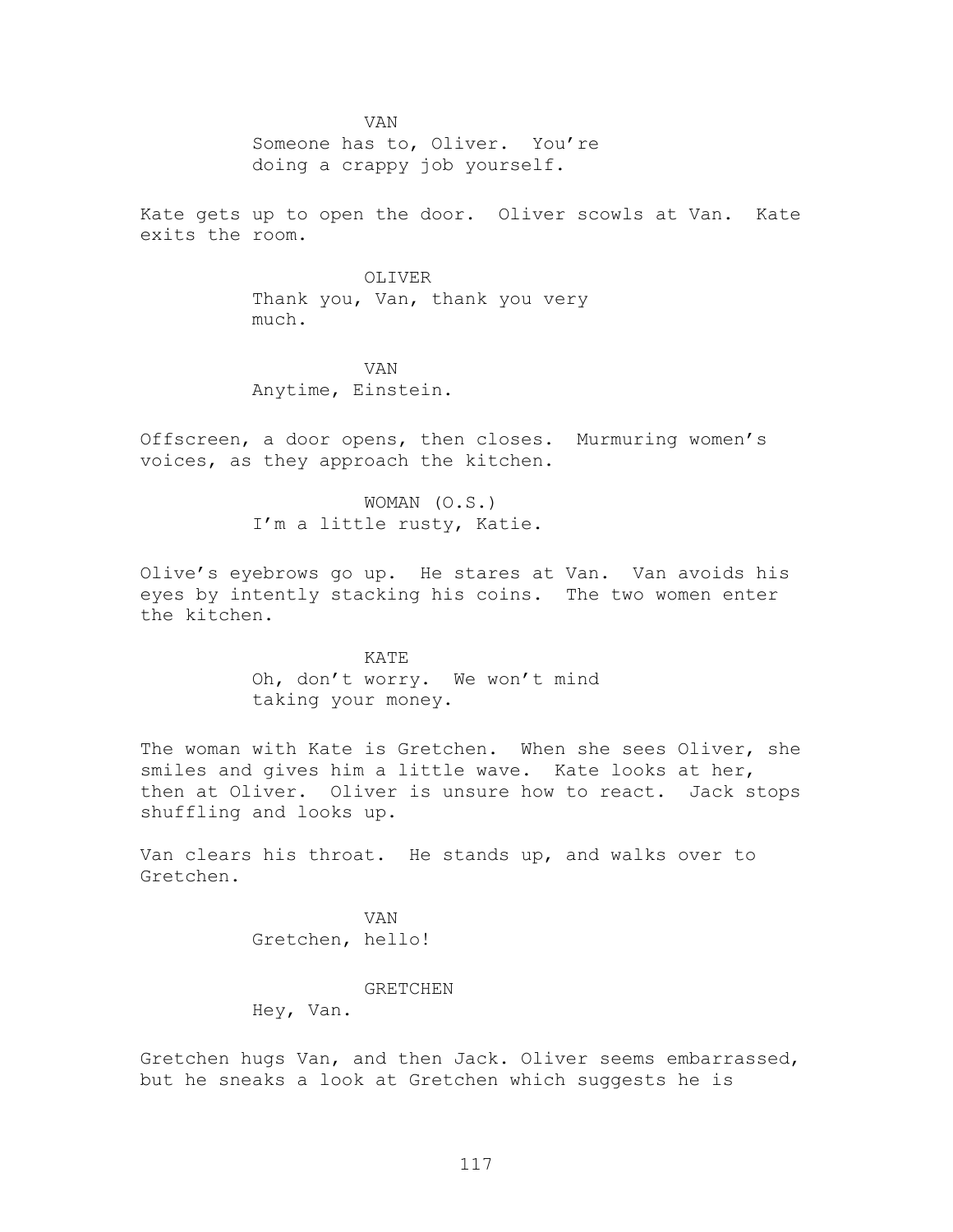actually happy to see her. He stands, but doesn't move from the table.

> GRETCHEN How have you been, Oliver?

# OLIVER

Not bad. You?

## GRETCHEN

Pretty good. Of course, I'll be much happier when I start winning big pots from all these nice people.

A short pause in the conversation.

## KATE

Um, Jack, why don't you help me with the dishes. In the kitchen.

## JACK

Of course.

Jack stands, and stares at Van, gesturing with his head, none too subtly.

# VAN Right. I need to use the restroom. Excuse me.

Gretchen and Oliver watch silently as they all file out.

OLIVER So. You were in on this?

#### GRETCHEN

Yeah. Look, I'm sorry. If you'd prefer I left…

OLIVER No. Stay. It's nice to see you.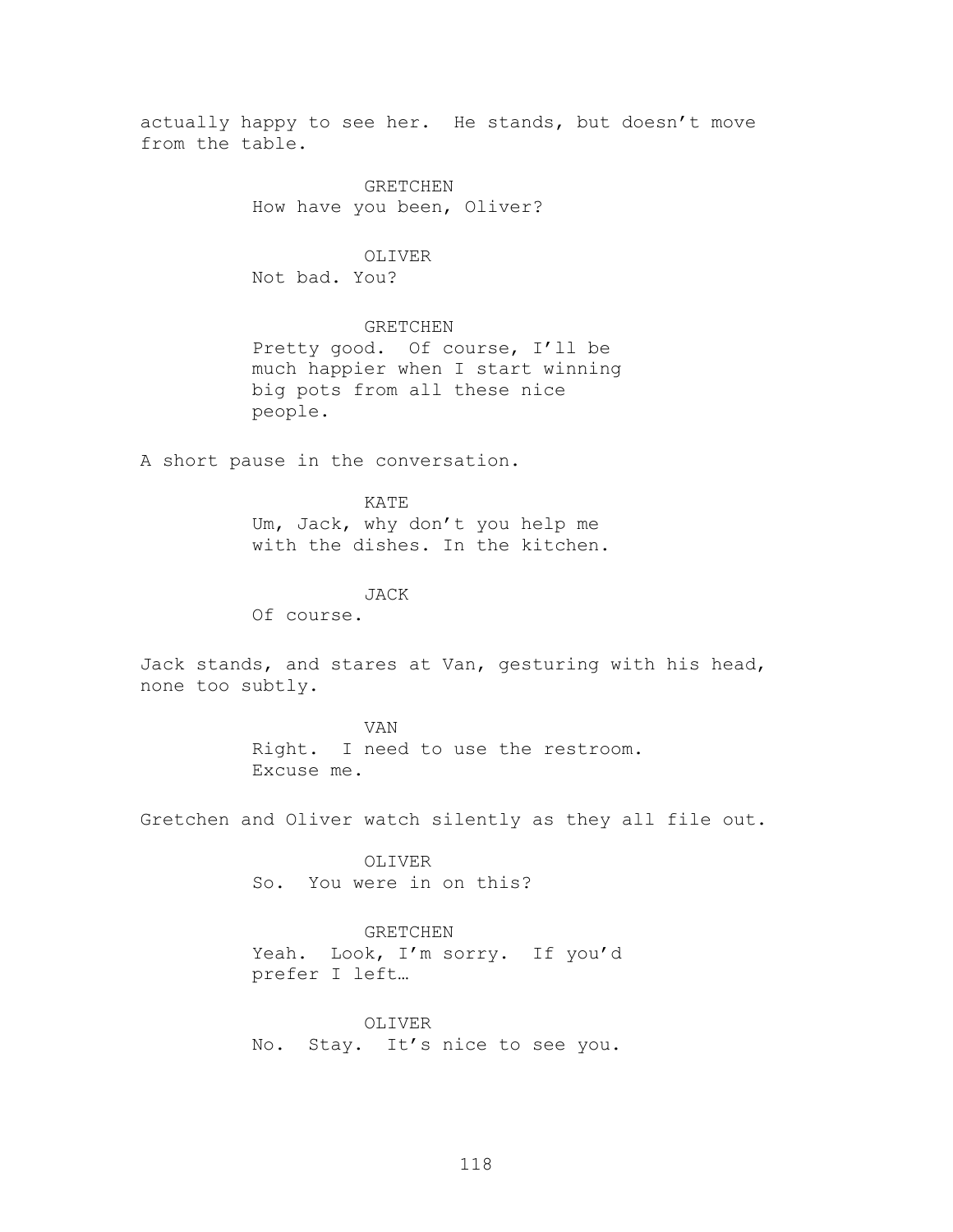Finally he takes a step forward. He hugs her, rather awkwardly. Oliver goes around to the fifth chair and pulls it out, gesturing for her to sit.

## GRETCHEN

Ok.

She sits down, and Oliver pushes in her chair before returning to his own seat. Van, peeking in from the hallway, beams.

## OLIVER Did you finish that Kafka paper?

She looks at him warmly, appreciating that he remembered.

## GRETCH Yes, barely.

Oliver watches as she digs around in her purse for a bag of coins. After a moment, he stands and starts moving some of the drinks and coin piles from one seat to the next.

# OLIVER Sit next to me?

# GRETCH You got it, Mr. Oxenfree.

She stands to help him. Their hands meet over a half empty salsa dish.

#### FADE OUT

ROLL CREDITS

FADE IN

Oliver, neatly dressed, stands beside a plain white stove in a white room. Next to the stove is a fire extinguisher. Oliver clears his throat, looks off camera, then looks straight into it.